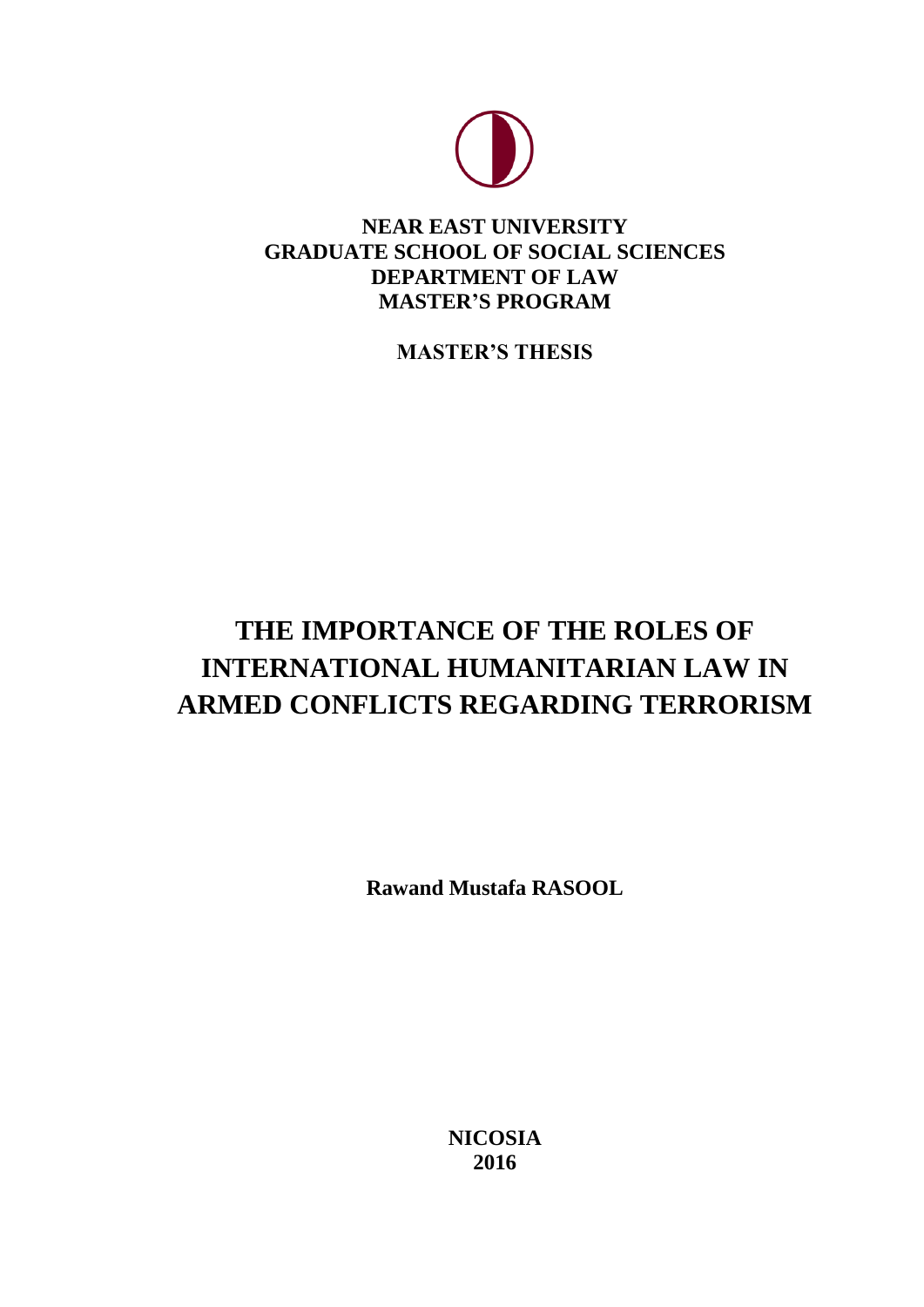## **NEAR EAST UNIVERSITY GRADUATE SCHOOL OF SOCIAL SCIENCES DEPARTMENT OF LAW MASTER'S PROGRAM**

**MASTER'S THESIS**

# **THE IMPORTANCE OF THE ROLES OF INTERNATIONAL HUMANITARIAN LAW IN ARMED CONFLICTS REGARDING TERRORISM**

**PREPARED BY Rawand Mustafa RASOOL 20135370**

**Supervisor Asst. Prof. Dr Resat Volkan GUNEL**

> **NICOSIA 2016**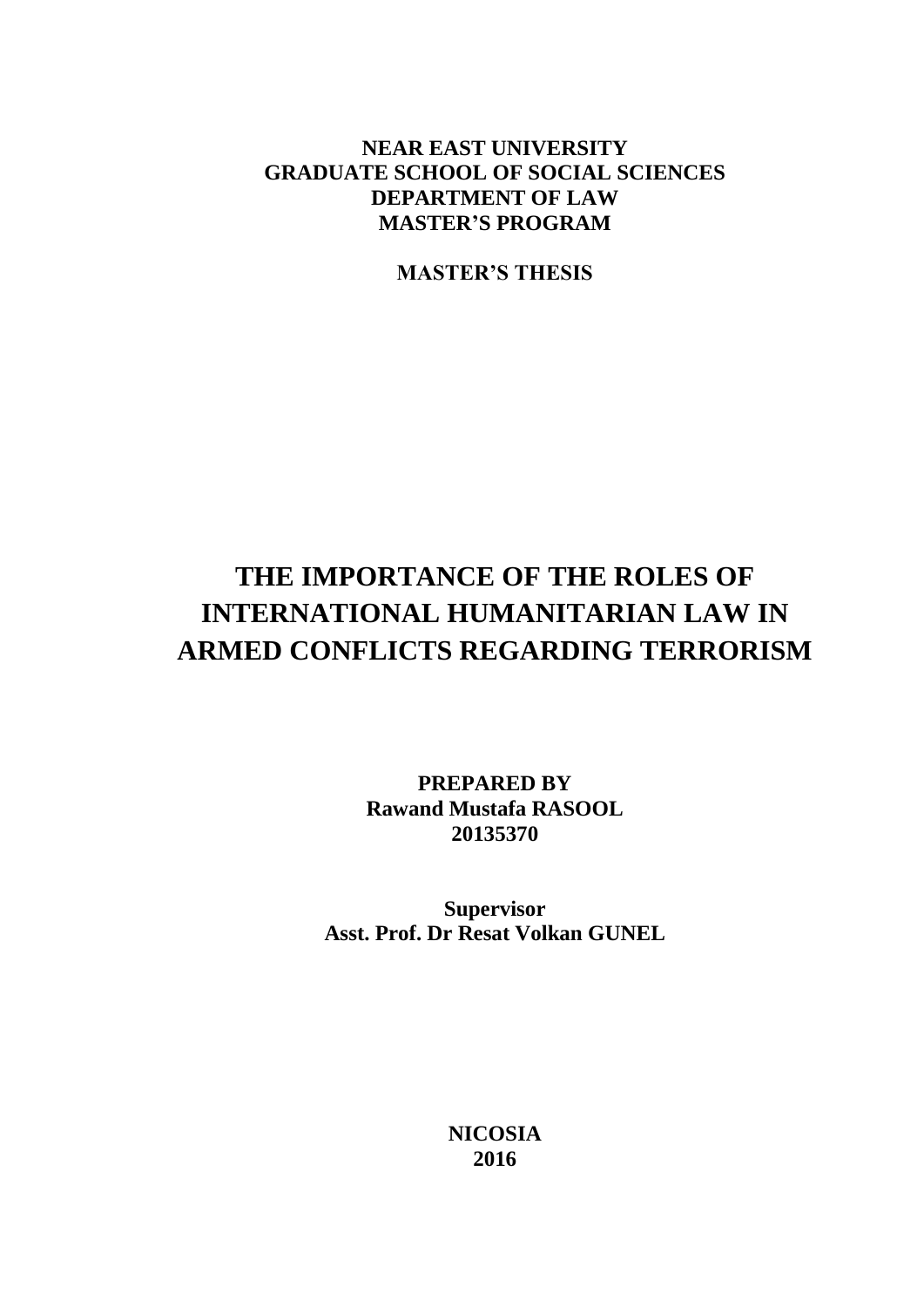#### **NEAR EAST UNIVERSITY GRADUATE SCHOOL OF SOCIAL SCIENCES Department of Law Master's Program**

**Thesis Defence**

## **Thesis Title: The Importance of the Roles of International Humanitarian Law in Armed Conflicts Regarding Terrorism**

**We certify the thesis is satisfactory for the award of degree of Master of Law**

**Prepared By: Rawand Mustafa RASOOL**

**Examining Committee in charge** 

Asst. Prof. Dr. Reşat Volkan Günel Near East University

 **Thesis Supervisor Head of Law Department**

**Dr. Tutku Tugyan Near East University Law Department** 

**….………………… Near East University ………… Department**

> **Approval of the Graduate School of Social Sciences Assoc. Prof. Dr. MUSTAFA SAĞSAN Acting Director**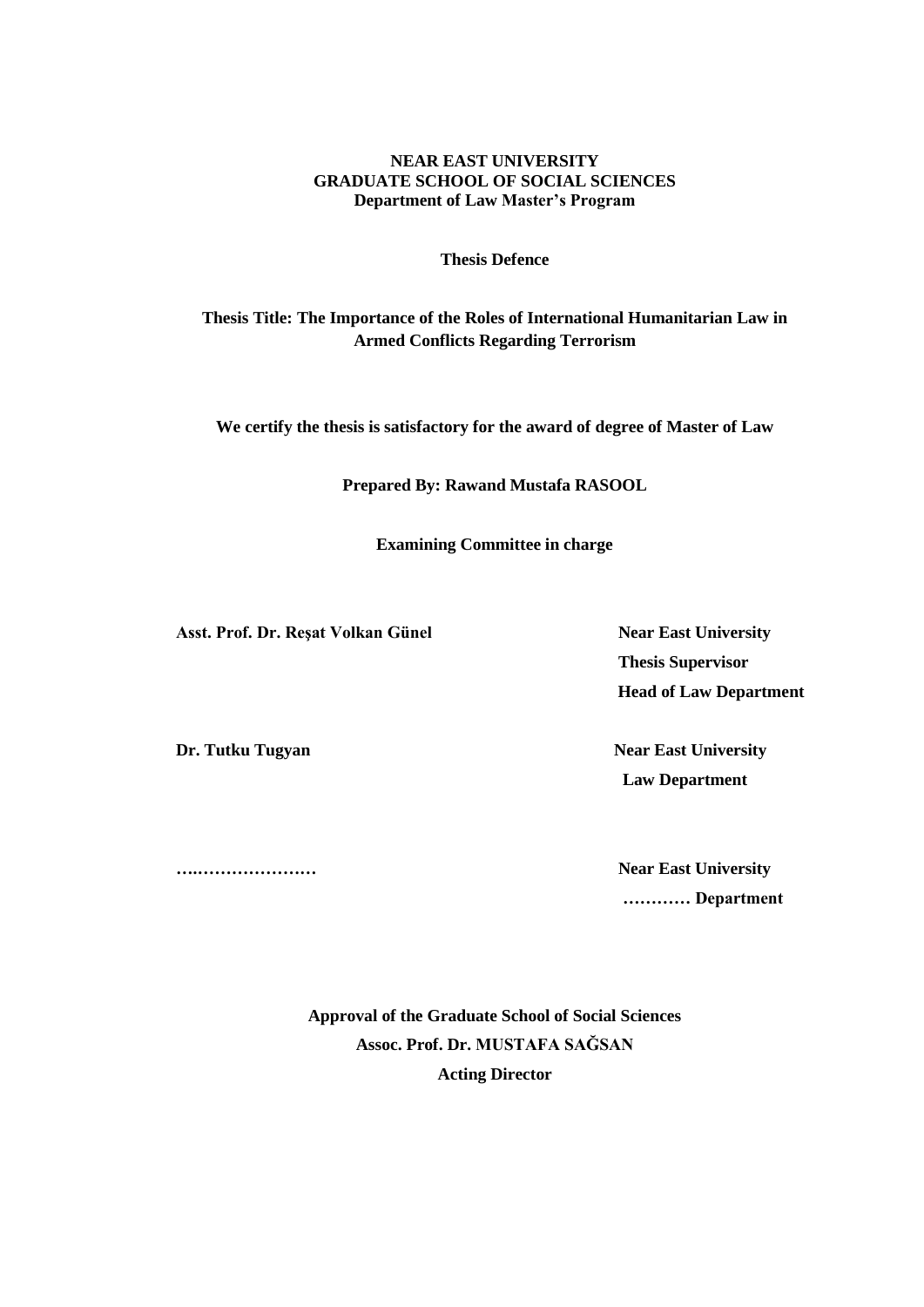#### **ABSTRACT**

<span id="page-3-0"></span>In the past and present, conflict between members of the society, States against States have been an issue that will never go into extinction. Factors have wrapped itself in different forms for parties to conflict to see reasons why blood must flow. Also, aggrieved groups have not also made conflict a subject to be swept under the carpet. While expressing violence, it has been noticed that both the general public are mixed together with no clear understanding of the rules of war again. In clear teams, conflict has metamorphosed into a phenomenon call terrorism where aggrieved groups, for political reasons and some extreme ideologies, vent violent rage on innocent civilians. Record has shown that terrorism is turning into a global agendum that has attracted the attendance of States of the world to address.

This research aims to give an illumination into the importance of the roles of International Humanitarian Law in Armed Conflict as regards terrorism. It tries to explain the Laws of armed conflict and the principles required to separate civilian objects from military objectives. It also give details to the protection that the law provides for the innocent civilians who are not taking part in any form of hostilities. With the existing Conventions and Laws, coupled with works of scholars, this study successfully makes recommendations and conclusions on the impact of law to check terrorism.

**Keywords:** International Humanitarian Law, Armed Conflict, Terrorism, military objectives, civilian objects.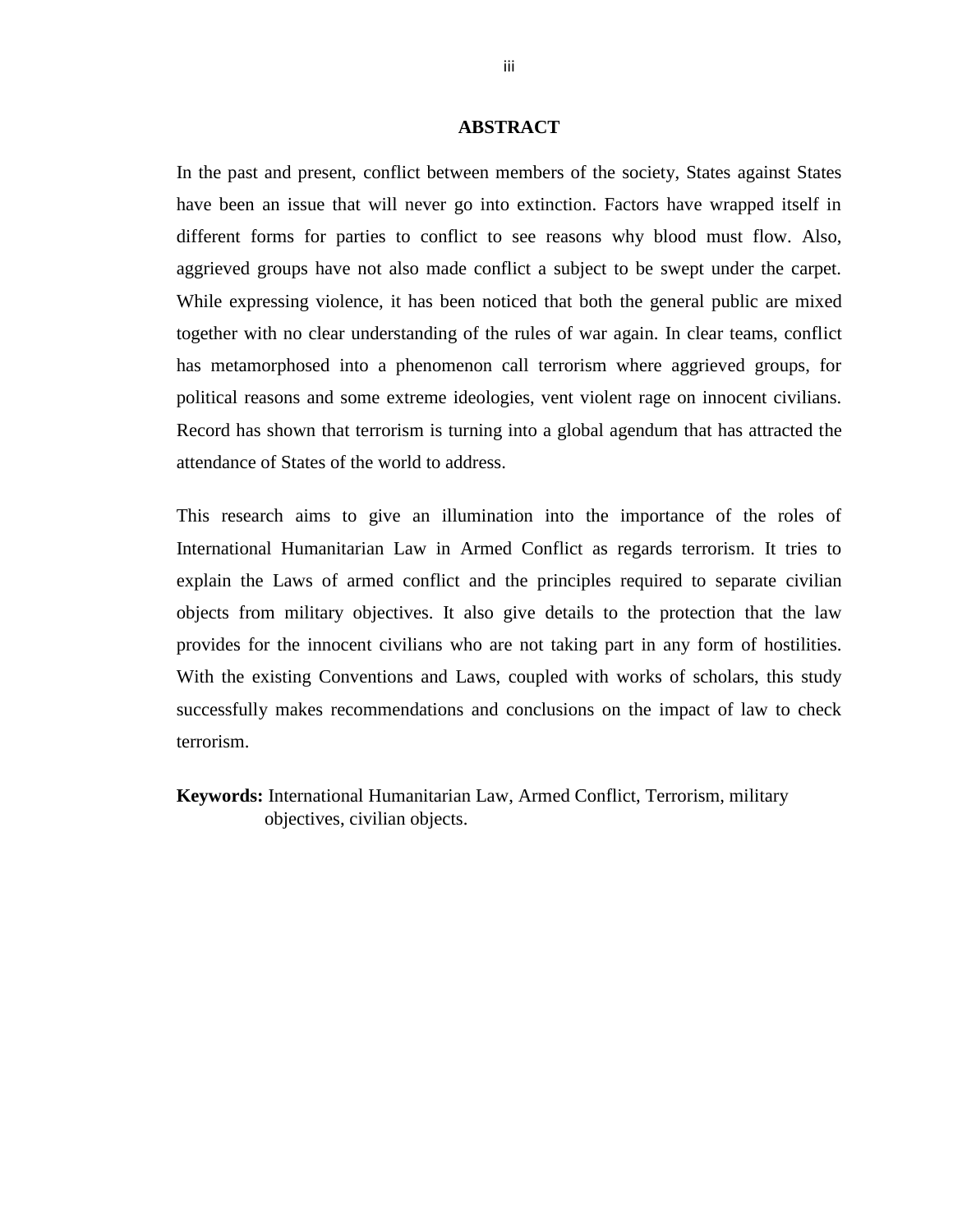### **DECLARATION**

<span id="page-4-0"></span>I hereby declare that this master's thesis titled as *"The Importance of the Roles of International Humanitarian Law in Armed Conflicts Regarding Terrorism*<sup>"</sup> has been written by myself in accordance with the academic rules and ethical conduct. I also declare that all the materials benefited in this thesis consist of the mentioned resources in the reference list. I verify all these with my honour.

… /…. / 2016

Rawand M. RASOOL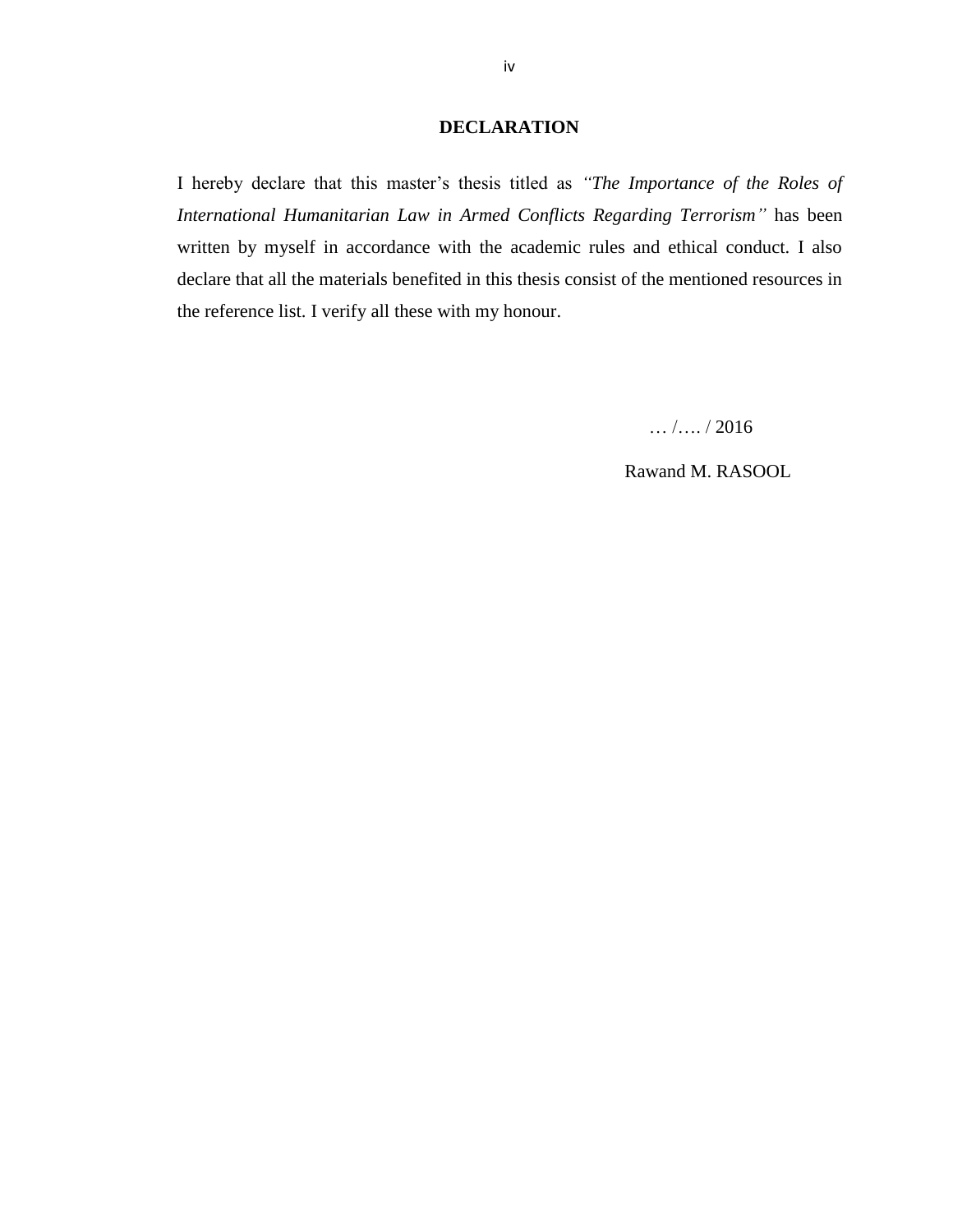#### **ACKNOWLEDGMENT**

<span id="page-5-0"></span>I would like to extend my gratitude to God who helped to bring this research work to completion. First, I would like to thank Professor Volkan for providing me the opportunity of being part of his group. I am so deeply grateful for his help, professionalism, valuable guidance and support throughout this research and through my entire program of study that I do not have enough words to express my deep and sincere appreciation. I would also like to acknowledge my Advisor, Nabi Berkut, and I am gratefully indebted to him for his very valuable comments on this thesis.

My thanks also go to my classmates for their numerous conversations and help. Finally, I must express my very profound gratitude to my parents for providing me with unfailing support and continuous encouragement throughout my years of study and through the process of researching and writing this thesis. This accomplishment would not have been possible without them. Thank you.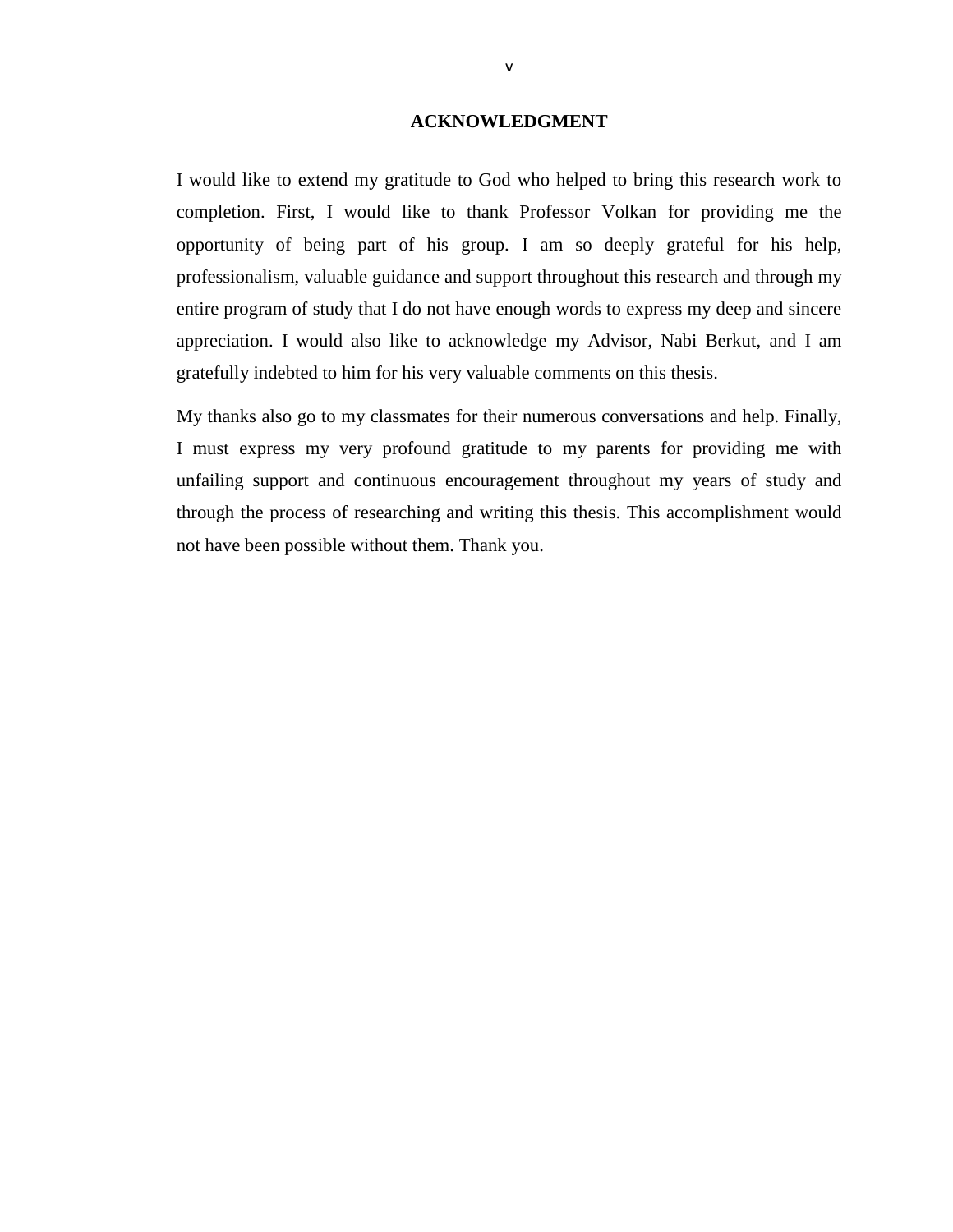## **TABLE OF CONTENTS**

<span id="page-6-0"></span>

| <b>CHAPTER TWO: DEVELOPMENT OF INTERNATIONAL HUMANITARIAN LAW  8</b> |  |
|----------------------------------------------------------------------|--|
|                                                                      |  |
|                                                                      |  |
|                                                                      |  |
|                                                                      |  |
|                                                                      |  |
|                                                                      |  |
| <b>CHAPTER THREE: LEGAL FRAMEWORK FOR INTERNATIONAL</b>              |  |
|                                                                      |  |
|                                                                      |  |
|                                                                      |  |
|                                                                      |  |
|                                                                      |  |
| <b>CHAPTER FOUR: THE ROLE OF IHL IN CHECKING TERRORISM56</b>         |  |
|                                                                      |  |
|                                                                      |  |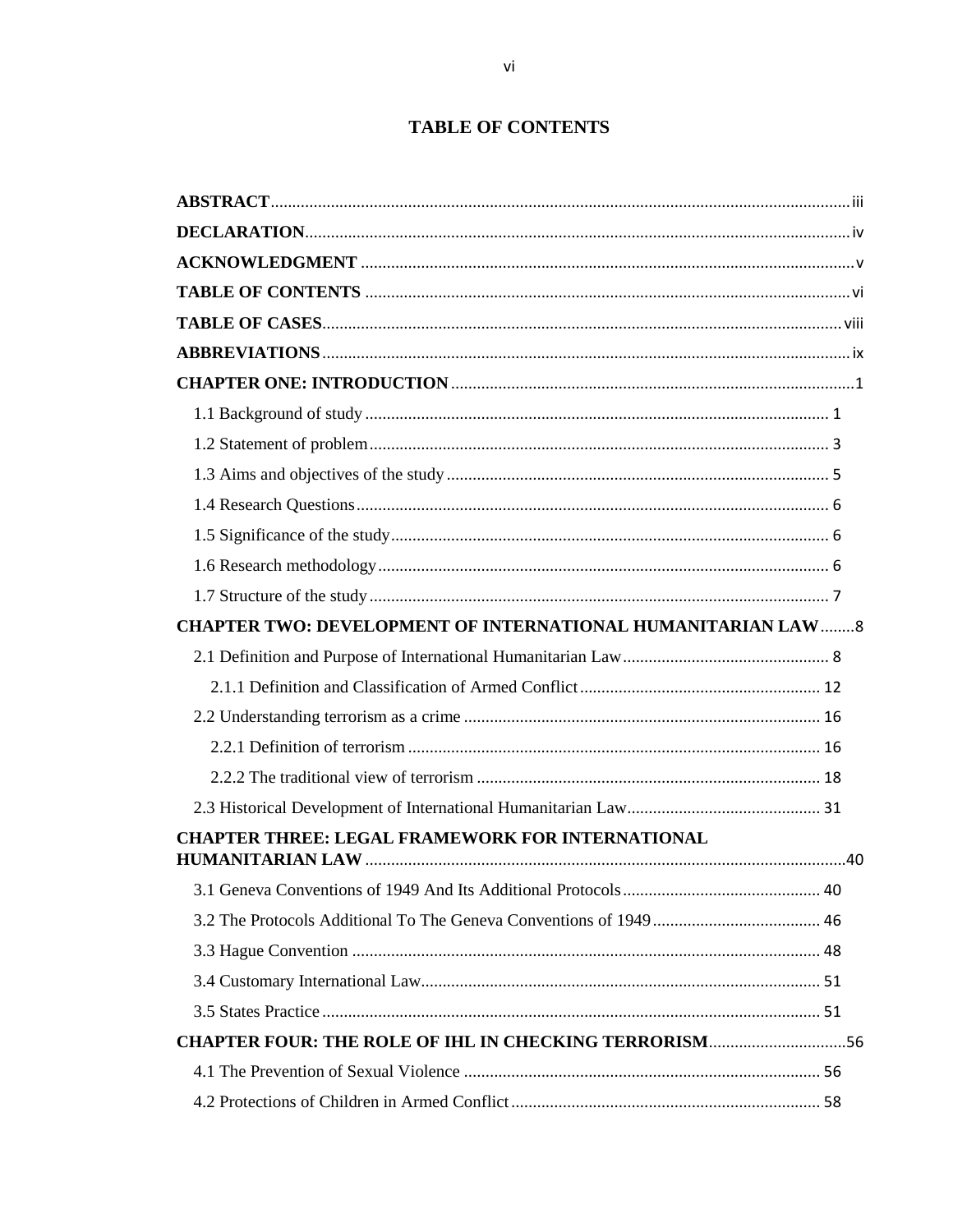| 4.3.1 Provisions specifically aimed at Protecting the Environment During Armed   |  |
|----------------------------------------------------------------------------------|--|
|                                                                                  |  |
| 4.4 Protection of Journalists and News Media Personnel in Armed Conflict 64      |  |
| 4.4.1 Historical Development of International Law Protecting Journalists  67     |  |
|                                                                                  |  |
| 4.6 Protection of Medical Units, Medical Personnel and Religious Personnel 69    |  |
|                                                                                  |  |
|                                                                                  |  |
|                                                                                  |  |
|                                                                                  |  |
|                                                                                  |  |
|                                                                                  |  |
| 5.4 Prohibitions and Criminal Liabilities Armed Conflict Regarding Terrorism  80 |  |
|                                                                                  |  |
|                                                                                  |  |
|                                                                                  |  |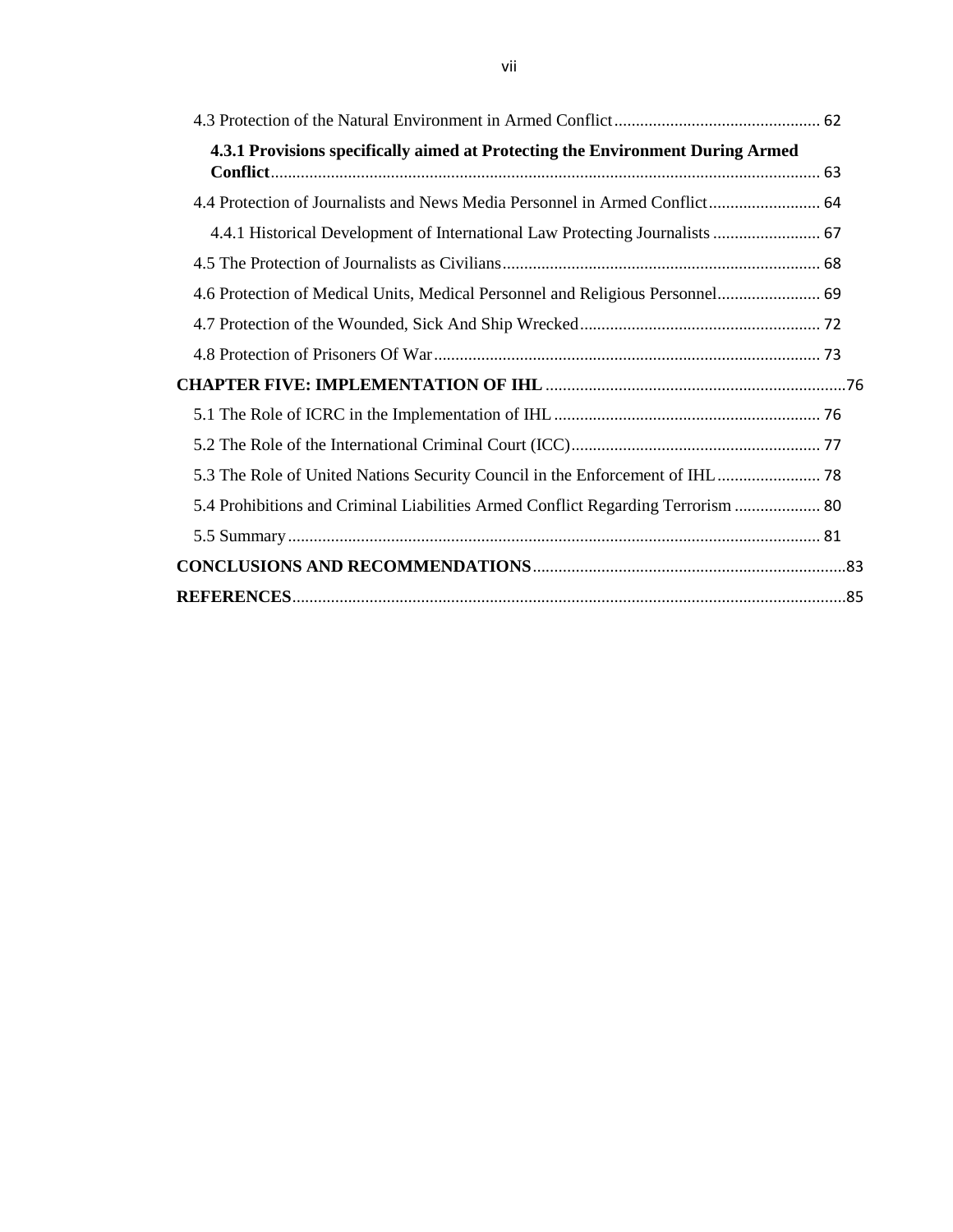### **TABLE OF CASES**

<span id="page-8-0"></span>PROSECUTOR v Radoslav BRDANIN & Momir TALIC, Case No.: IT-99-36-AR73.9 (Trial Chamber 2001)

THE PROSECUTOR v. JEAN-PAUL AKAYESU, Case No. ICTR-96-4-T (Trial Chamber 1998).

Prosecutor v Tadiac Case No.: IT-94-1-A (Appeals Chamber)

*Fowler v. Padget* (1798) 101 ER 1103 (1798),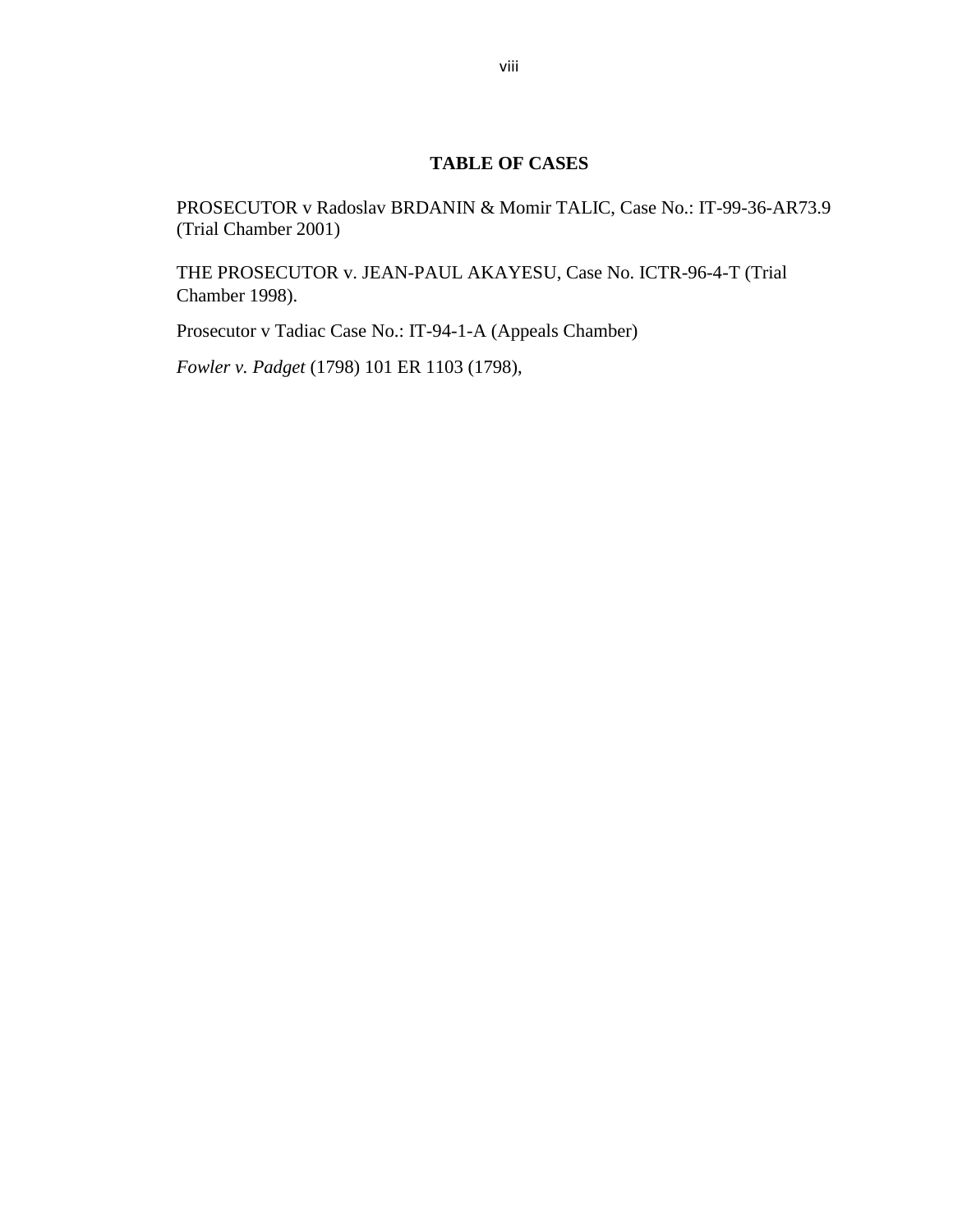#### **ABBREVIATIONS**

- <span id="page-9-0"></span>AP: Additional Protocol
- CRC: [Convention](http://www.ohchr.org/en/professionalinterest/pages/crc.aspx) on the Rights of the Child
- ECOMOG: Economic Community of West African States Monitoring Group
- ENMOD: Environmental Modification Techniques
- GC: Geneva Convention
- GC: Geneva Convention
- IAC: Internal Armed Conflict
- IAC: International Armed Conflict
- ICC: International Criminal Court
- ICJ: International Court of Justice
- ICRC: International Committee of Red Cross
- ICRC: International Committee of the Red Cross
- ICTR: International Criminal Tribunal for Rwanda
- IHL: International Humanitarian Law
- ISIL: Islamic State of Iraq and the Levant
- LOAC: Laws of Armed Conflicts
- NIAC: Non-International Armed Conflict
- POW: Prisoners of War
- UN: United Nations
- UNEP: Unite Nations Environment Programme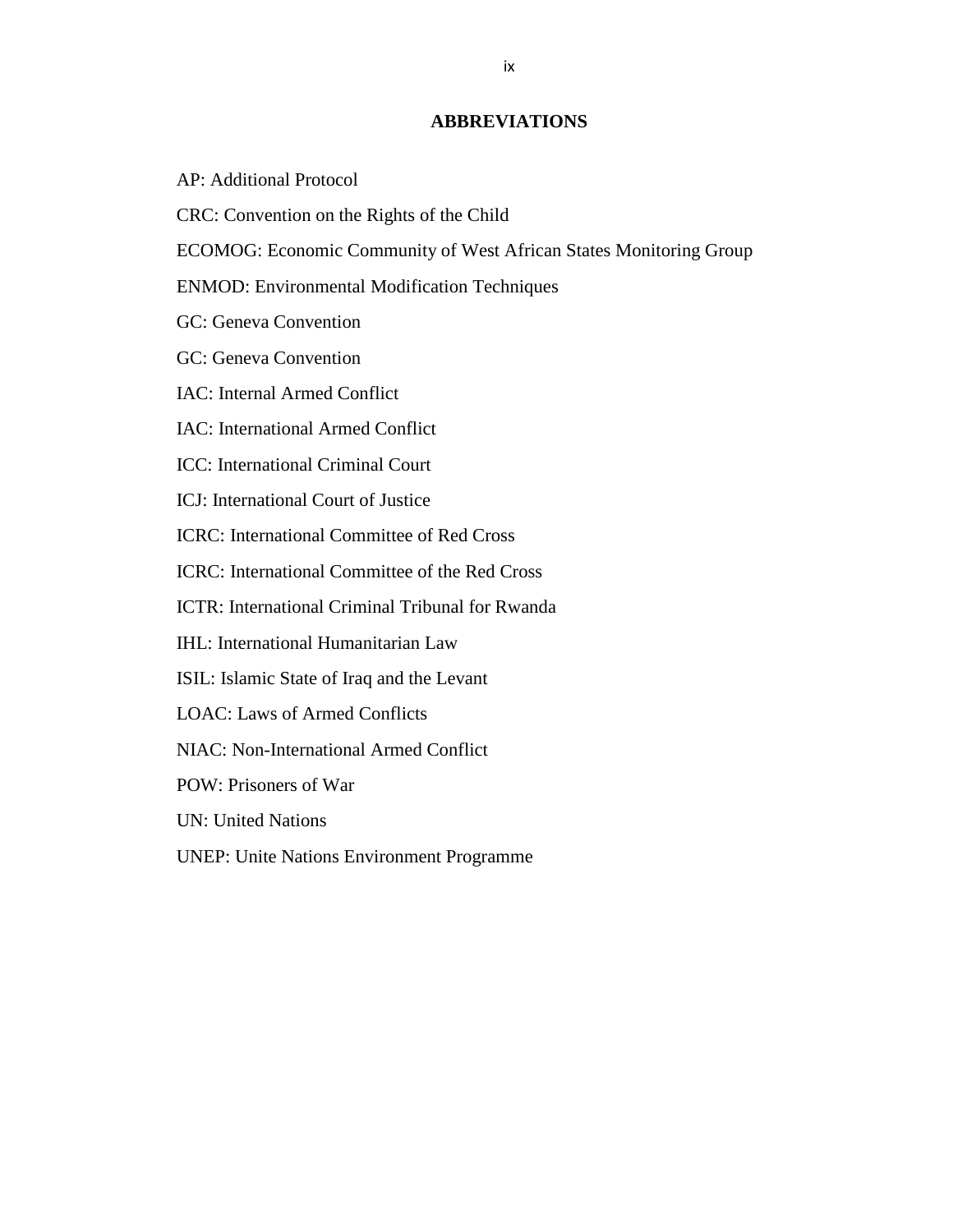#### **CHAPTER ONE: INTRODUCTION**

#### <span id="page-10-1"></span><span id="page-10-0"></span>**1.1 Background of study**

Terrorism is no more a new occurrence is the world but systematic tool to inflict terror and vulnerability in a society with the motive of achieving political objectives. It majorly attracts attention through frightening of people and ones this becomes successful, there would definitely be a significant human and social harm.

Efforts by States and international body to fight terrorism has inevitably led to strict restrictions on some traditional liberties of people. In as much as the concepts to tackle terrorism is metamorphosing, one thing still remains, which is the substance or the elements that colours the goals of terrorism. This is the isolation and exploitation porous and weakest points of the targets. Tolling the line of history, for example, from Iraq, to Iran, Nigeria, France, United States and to all States which have been victims of terrorism, they have witnessed random gun-shootings, detonation of dangerous explosives or kidnappings of people who are not prepared and armed (and are basically considered as innocents or guilty targets) with the high hopes of degrading the public confidence bestowed on the government on sit.

One very paramount ingredient in the understanding of terrorism is not the end result or aftermath of an action and but the intent of the action. The thin line that separates the

"legitimate event of  $15<sup>th</sup>$  October 2010 that killed Qari Hussain, the Pakistani Taliban through the Hellfire missiles fired from a Predator or Reaper drone which did not only kill him but lead to the death of about 1, 147 people (Ackerman, Spencer 2014) and the event on the  $14<sup>th</sup>$  August 2007 that killed 520 people and injured 1500 people in a coordinated bomb attack that featured five fuel tankers driven by suicide bombers into crowded villages belonging to Kurdish members of the Yazidi religious sect before they were detonated almost simultaneously in Al-Qataniyah and Al-Adnaniyah" (Butcher, 2007).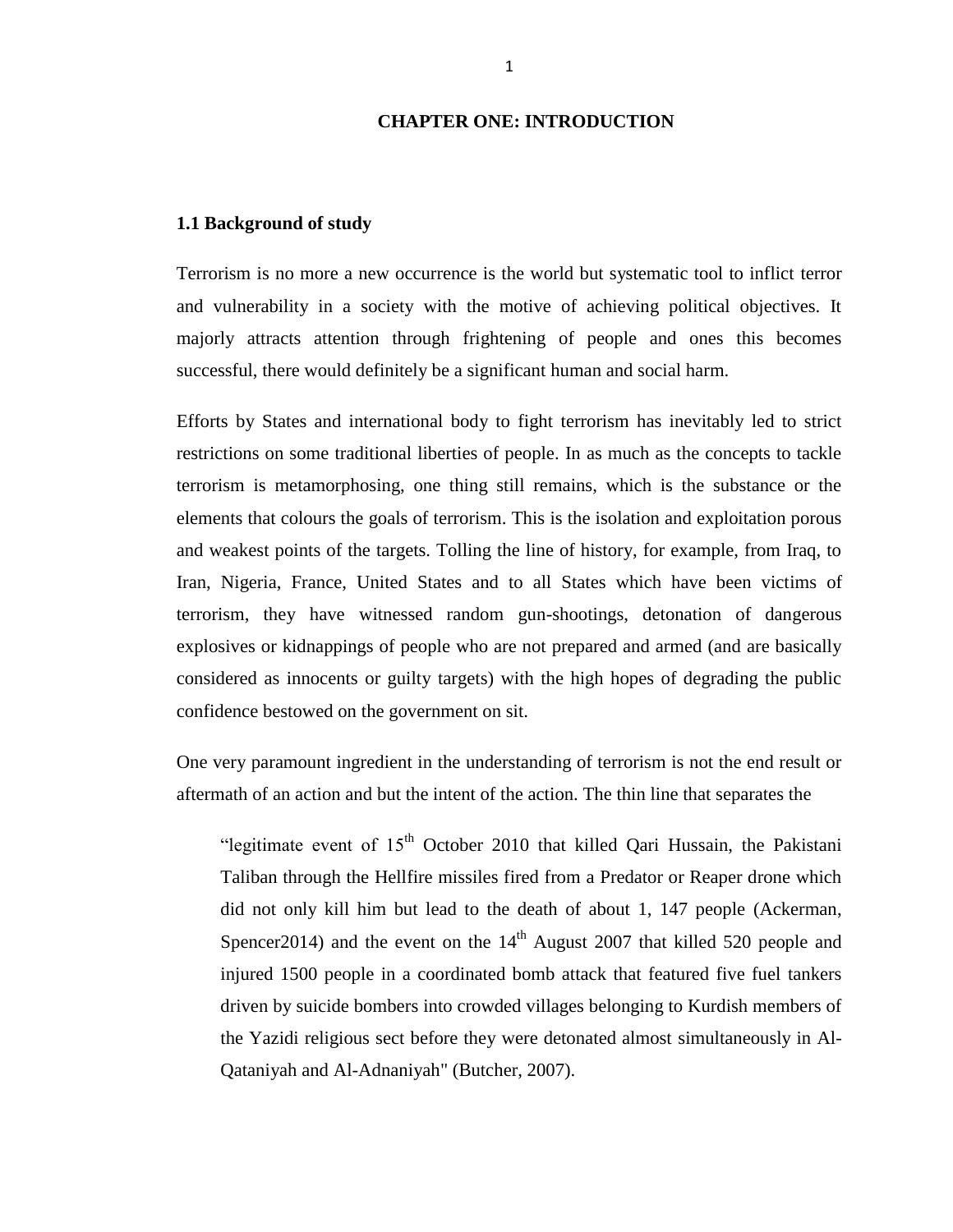It can be seen that both of them still caused unintended and intended damages to lives of unarmed civilians.

However, terrorism that used to be a State terrorism which was demonstrated in the time of Maximilien Robespierre and a small faction of Jacobin party that dominated France for a period in 1793-1794 has gone international knowing no border. Before it went international, record has it that a revolutionary terrorism was displayed in Russia when Vera Zasulich, a daughter to a noble, made the attempt to kill M. Trepov, Prefect [military governor] of St. Petersburg on  $5<sup>th</sup>$  February 1878 with the intention to rid Russia of a tyrant. Also, national terrorism was also orchestrated in the time when Algeria demanded separation from France and Ireland as well from England

One component of international law which has been used to respond to terrorism is International Humanitarian Law (IHL). It governs the conduct of armed conflicts and provides protection to civilians and those who are no longer taking part in hostilities (the wounded, the sick and the prisoners of war) and strictly prohibits the means and method of warfare. According to the ICRC commentary, IHL does not recognize an international armed conflict between States and non-State actors as this would accord armed groups the same privileges enjoyed by members of regular armed forces (Gertrude 2011). It seeks, for humanitarian reasons, to limit the effects of armed conflict by setting out rules on the ways in which war may be waged. It deals with the fact of war without concerning itself with the reasons for a particular conflict or its legality. Its provisions apply to all victims of war, regardless of which side they are on, the reasons for the conflict or its legality, or the justness of their cause.(Cohen 2013) IHL does not provide a definition of terrorism, but prohibits most acts committed in armed conflict that would commonly be considered "terrorist "if they were committed in peacetime. (Icrc.Org) 2015)

Acknowledgement to the General Assembly and Security Council of United Nations which have over time condemned "as criminal all acts, methods, and practices of terrorism wherever and by whomever committed"(Un.Org 2015) Nevertheless, the Resolution 1269 of October 19<sup>th</sup> 1999 of the Security Council of United Nations went further to condemn "all acts, methods, and practices of terrorism as criminal and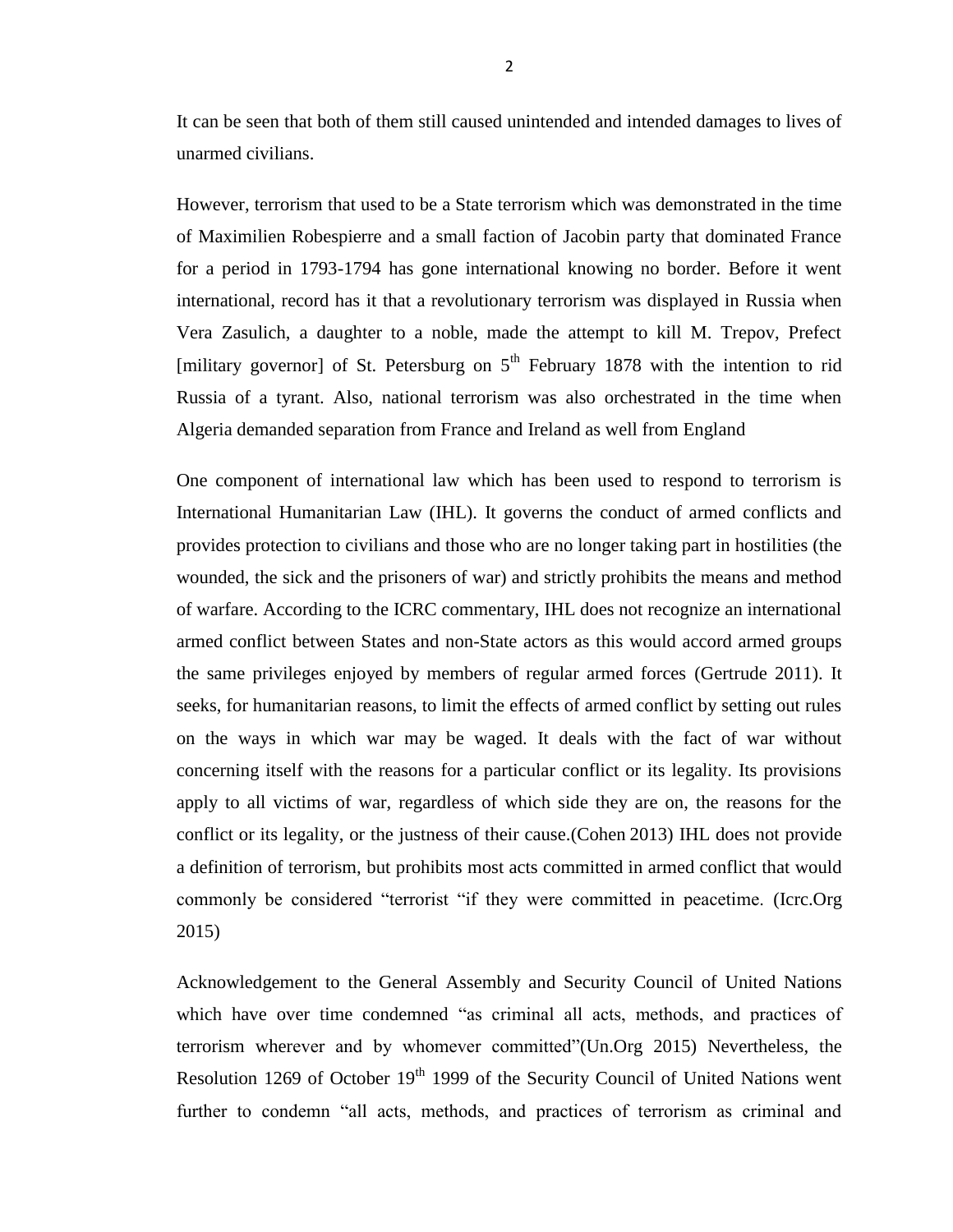unjustifiable, regardless of their motivation, in all their forms and manifestations, wherever and by whomever committed, in particular those which could threaten international peace and security (Un.Org, 2015). In the four Geneva Conventions coupled with the two additional protocols in 1997 clearly stated that civilians are to be protected under any and all circumstances. Even though, IHL has been viewed as a big obstruction to military and law-enforcement operations conducted as part of the US-led "war on terrorism (Rona, G. (2005). Without mincing words, IHL makes a bold framework which has the provision to deal with acts of violence related with terrorism within the context of armed conflict.

#### <span id="page-12-0"></span>**1.2 Statement of problem**

The focus of this paper is to carefully examine the importance of the role of International Humanitarian Law such as International Committee of Red Cross (ICRC), in armed conflict regarding terrorism (Red Cross 2006).

ICRC is the guardian of IHL with a special mandate under humanitarian law treaties, even thou, it cannot ensure the application of IHL, but implore States and parties to armed conflict to respect and ensure respect for it (IFRRCSCRC 2015) this work shall discuss the variety of operational and other activities that ICRC has developed which aims at improving respect for IHL both in peacetime and armed conflict.

This paper will critically examine the issue that stand behind the menace of armed conflict regarding terrorism and how the role of International Humanitarian Law has helped to protect victims of armed conflict by prohibiting all attacks on them. Hence, this project tackles issues bothering on what factors brought about the evolution of IHL? What factors keeps it going? How does it work? Whether or not humanitarian law aims to mitigate human suffering caused by terrorism and also to address some fundamental questions connected with the notion of International Humanitarian Law in checking armed conflict regarding terrorism (ICRC.N.D.)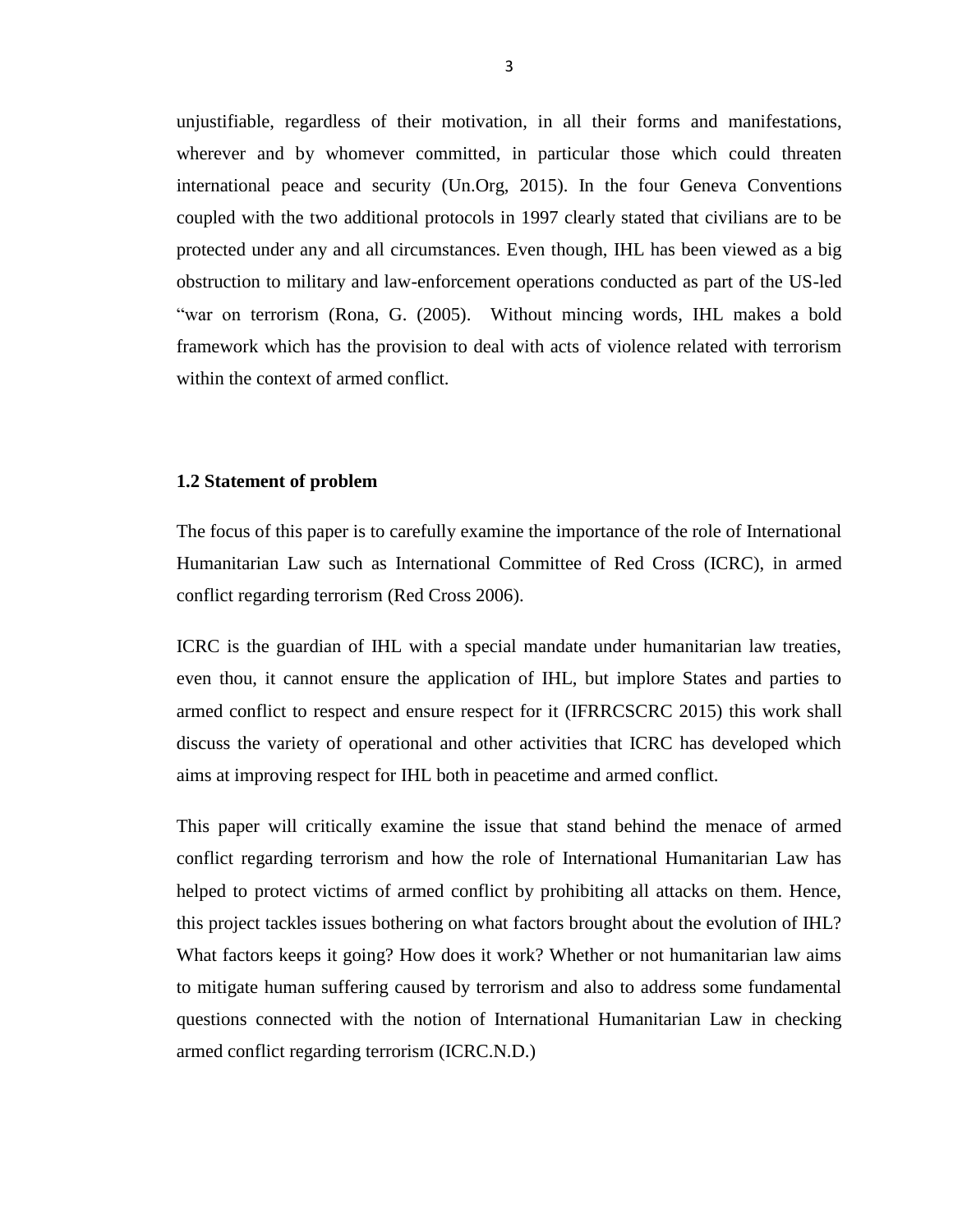Terrorism, a world order destabilizer, needs to be separated from other forms of insurrections, this paper would give definitions and general definition to it. It shall however discuss the root causes and consequences of terrorism including the objectives of terrorism as regard its ability to change the political, social, psychological or economic structures or policies of a perceived enemy State or territory by means of force. This study would also add to its focus some issues involving terrorism and international humanitarian law: the categorization of the nature of armed conflicts in which terrorist are involved; and the determination of the status and treatment (including detention) of terrorist suspects apprehended in the course of an armed conflict.

Another area of focus is the fact that terrorists display shameless disregard for the rules of international behavior and accepted moral codes while at the same time hiding behind the very rules and moral codes to prevent the free world from protecting itself, hence, bright x-ray will be given to how effective is the application of the existing IHL to the fight against terrorism. It will also explain the multitude of means of the anti-terrorism campaign which includes intelligence gathering, police and judicial cooperation, extradition, criminal sanctions, diplomatic and economic pressure, financial investigations, freezing of assets, efforts to control the proliferation of weapons of mass destructions ( Icrc 2003).

Taking a look at the history of terrorism, when rules are formed against any act of terror, there was no foresight that a living soul(s) would turn themselves/him/herself to a living bomb to facilitate the termination of lives of innocent civilians along with themselves/him/herself or a democratic State engaging in fights against a web of terrorist organizations in units or in colony. This study will give understanding to how the present rules have been interpreted and applied to effectively check terrorism.

Many arguments have been raised if it is appropriate for governments to engage in negotiation with terrorist or aggressively, with strategy, seek out to cripple and crush them wherever they are. Does IHL embrace the idea of States (likely to be a victim of terror) to take battle to the terrorist, interrupt their agenda, and oppose them before the strike? This would be answered in this study.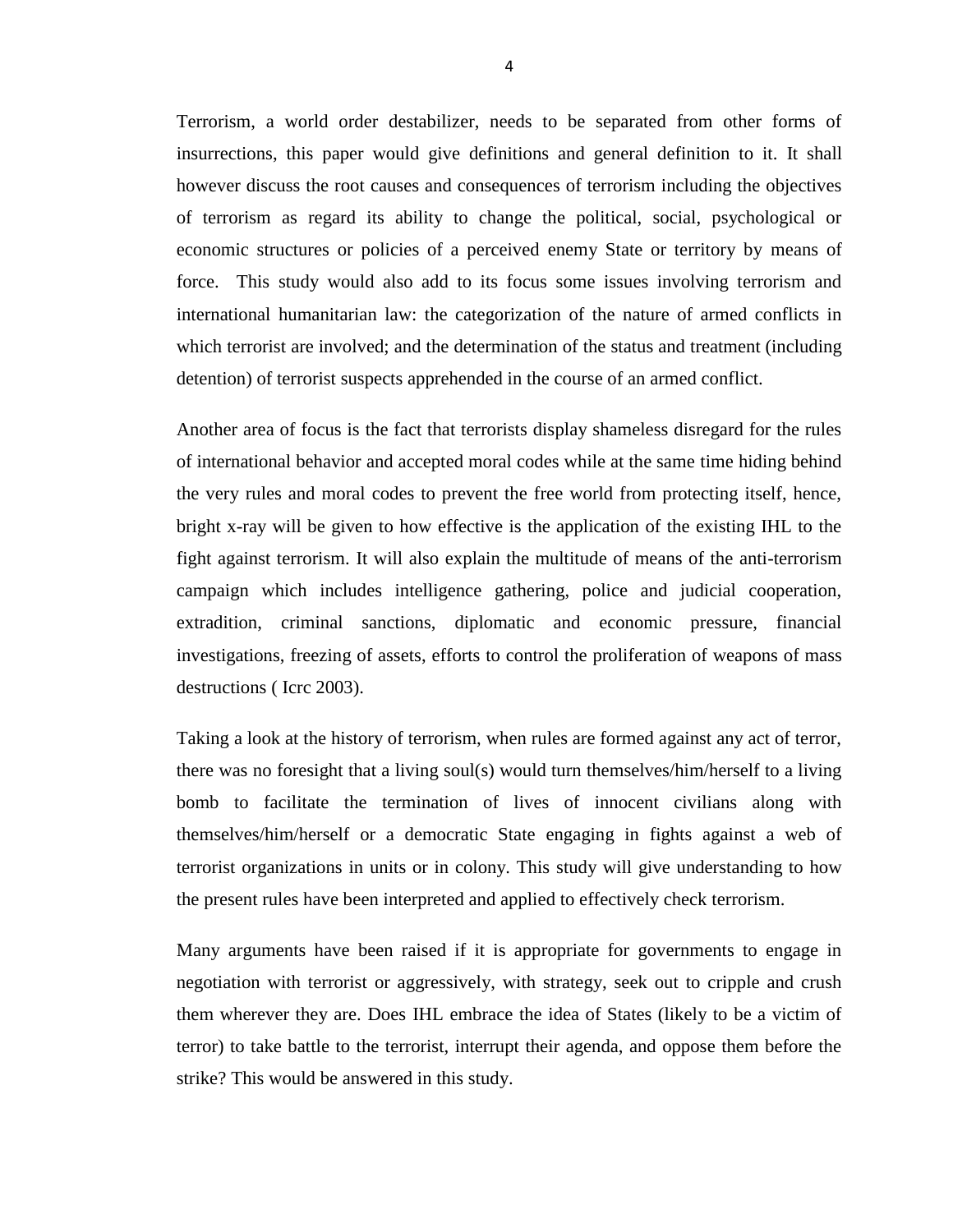Numerous laws have been passed to counter terrorism both at local and international levels. Much recent counter-terrorism legislation is seriously wide-ranging and has impacted huge numbers of persons, in particular nonviolent activists and tribal marginal groups, thereby undermining civil liberties and fundamental human rights (Liberty-Human-Rights.Org.Uk 2015).This work will examine excesses of these laws and why it should be considered necessary or not.

#### <span id="page-14-0"></span>**1.3 Aims and objectives of the study**

This work aims to acquire a perspective on attempts to understand the human experience and factors that shape activities of terrorists and re-examine the effect of terrorism on humans

Also, it looks at the general idea behind the development of IHL from its inception till date and finding out what it seeks to promote and to understand how it is being applied in situation of armed conflict regarding terrorism.

Accordingly, this study makes a thorough appraisal on the role of IHL in checking armed conflicts regarding terrorism and also makes attempt to address its relationship with other agencies and other instruments which helps to facilitate humanitarian action during terrorist attacks within the scope of armed conflict by giving protection to the victims and also by implementing it rules and sanctioning any violations.

This study aims to explain the duty of States to oblige to the respect for the Principle of Discrimination and Proportionality in the fight against terrorism which can be termed as "counter terrorism".

Lastly, the aim of this work is also to make suggestions and recommendations based on the findings of this work in order to further promote that the idea that terrorism would easily degenerate into utter barbarism without the existence of IHL which restricts the conduct of parties to armed conflict (Geneva Academy of International Humanitarian Law and Human Rights, 2014).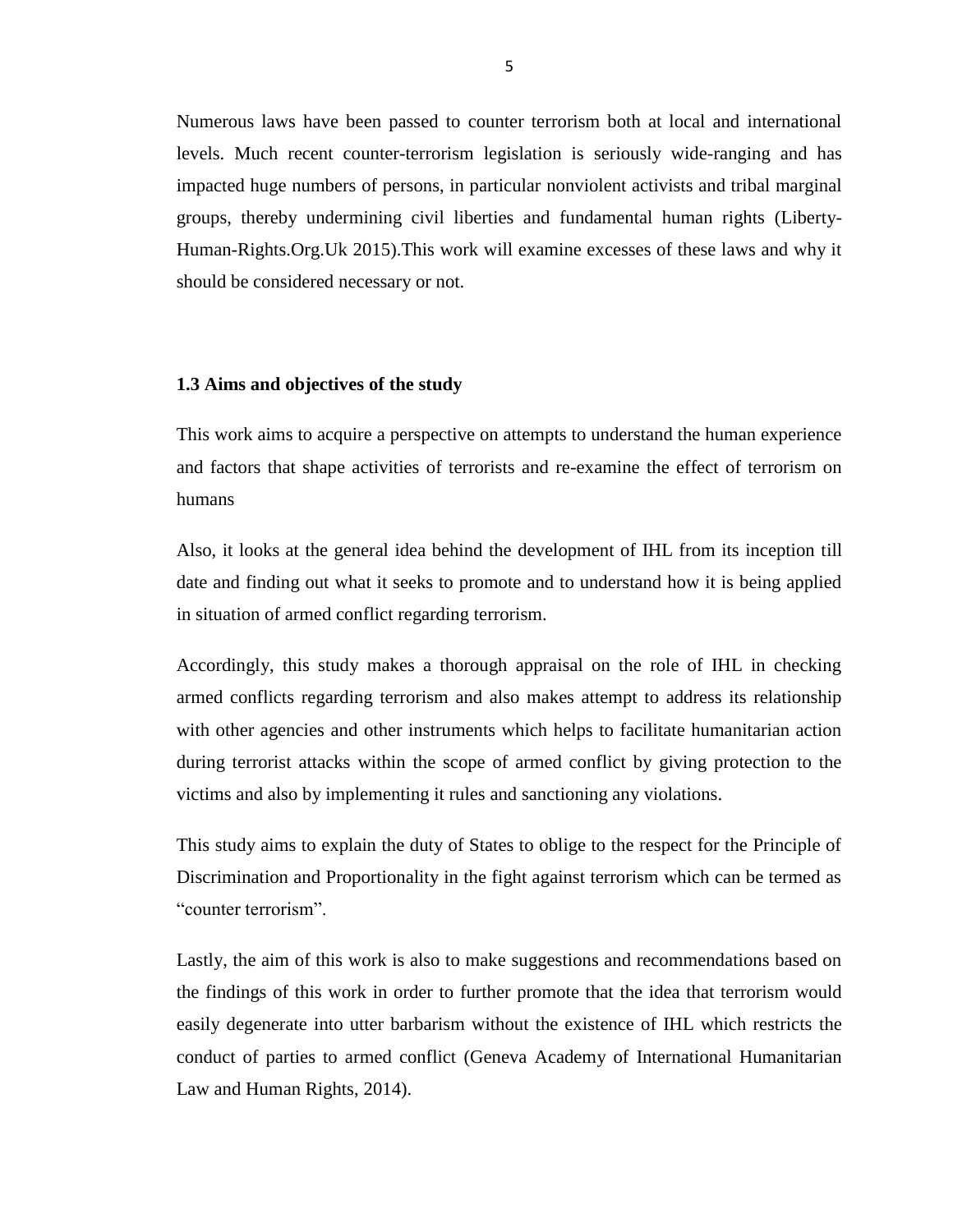#### <span id="page-15-0"></span>**1.4 Research Questions**

The following are the questions of this research:

- 1 What is the meaning of terrorism in the concept of International Humanitarian Law, IHL;
- 2 Does IHL make provision for protection of terrorist;
- 3 Does IHL protect civilian in case of terrorism;
- 4 What is the role of International bodies (for example ICRC) and States in ensuring the implementation of IHL.

#### <span id="page-15-1"></span>**1.5 Significance of the study**

The significance of this study is to bring out the understanding of how and the extent in which the roles of IHL enhances the protection of victims throughout the world of armed conflicts regarding terrorism and highlighting the legal protection afforded to different groups including children, women, combatants and the environment.

#### <span id="page-15-2"></span>**1.6 Research methodology**

In the course of this study, the correlative research method of deductive reasoning would be adopted. Also, the sources of data will be both primary and secondary sources of information. The primary source of data will include legislations and conventions, while the secondary sources will include textbooks, journals, articles, magazines and lecture materials and internet.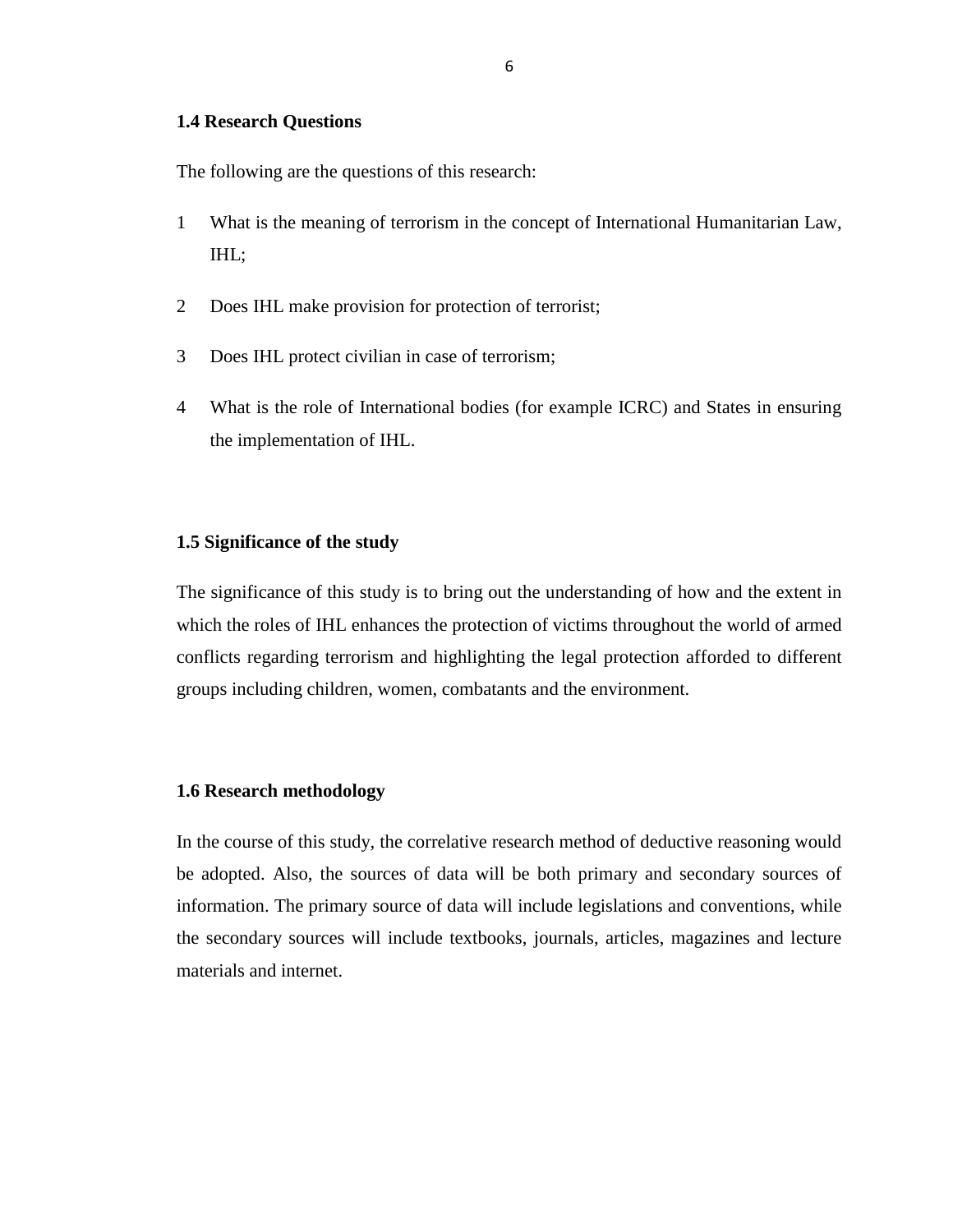#### <span id="page-16-0"></span>**1.7 Structure of the study**

This study provides an overview of the importance of the role of IHL in armed conflicts regarding terrorism. It will not fail to cover important rules and principles that prohibits terrorism in the law of armed conflict. In this study, there are five chapters which treat the issues the research seeks to examine.

This first chapter includes the background of study, Statement of problem, aims and objectives, significance of study and research methodology employed.

Chapter two could be said to be the foundation chapter for this work as it deals with the definition, purpose, and development of IHL as well as what terrorism is all about.

Equally, chapter three gives an insight into the legal frame work for IHL by revealing its sources and the fundamental principles regulating the law of armed conflict regarding terrorism.

Chapter four put emphasis on some specific issues the role of IHL in checking terrorism through the protection of the unarmed civilians, and how IHL provides for the protection of the natural environment during armed conflicts.

Chapter five broadly focuses on the implementation and enforcement of international law through instruments of humanitarian action as well as national implementation measures and punishment for breach which promote the idea of IHL in checking terrorism. This chapter concludes with an attempt of making recommendations.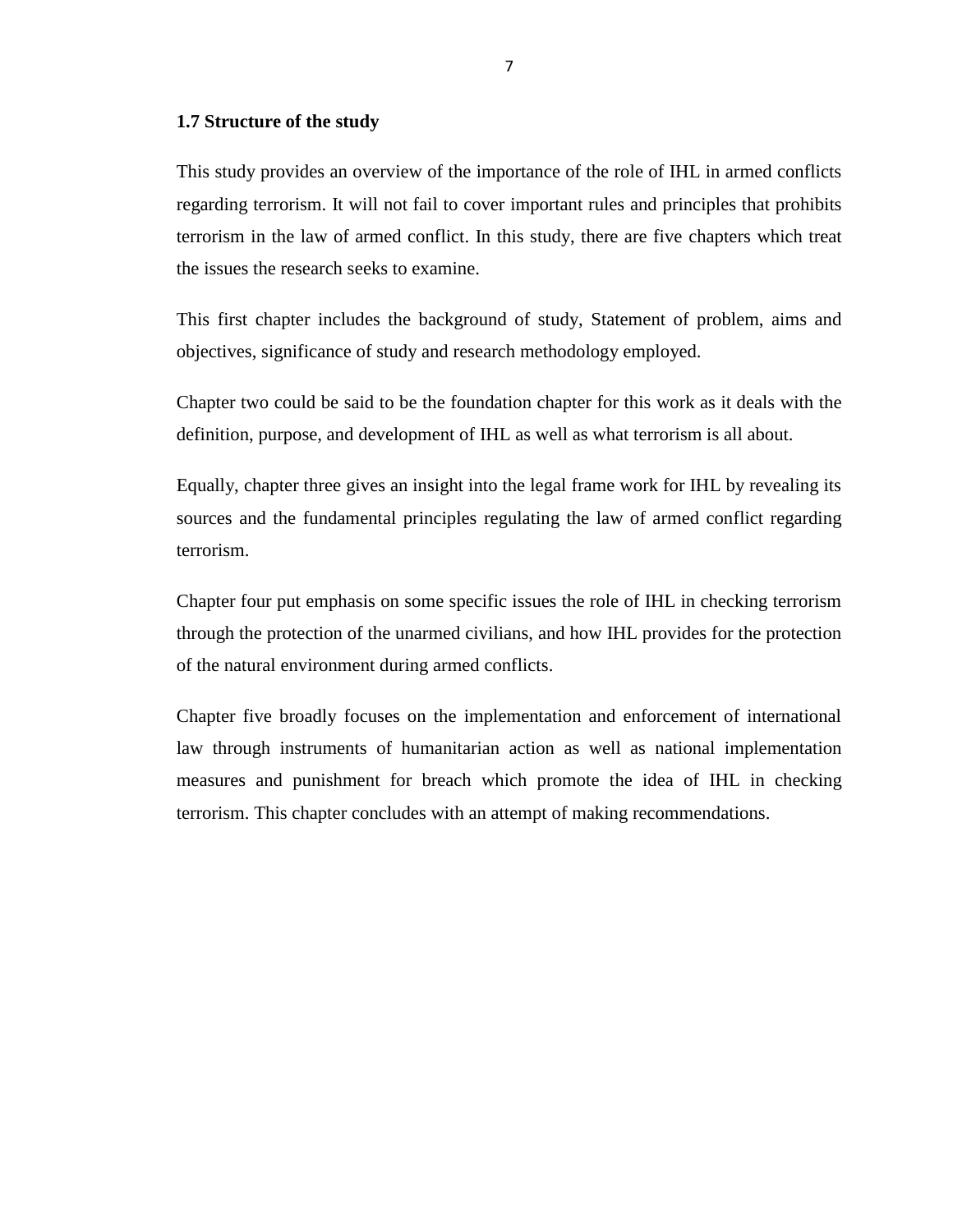# <span id="page-17-0"></span>**CHAPTER TWO: DEVELOPMENT OF INTERNATIONAL HUMANITARIAN LAW**

#### <span id="page-17-1"></span>**2.1 Definition and Purpose of International Humanitarian Law**

In 2004, the Appeals Chamber of the Sierra Leone Special Court held a position that 'it is well settled that all parties to an armed conflict, whether States or non-State actors, are bound by international humanitarian law, even though only States may become parties to international treaties ( Giacca, G. 2014).

According to the Inter-Agency Standing Committee Task Force on Humanitarian Action and Human Rights 2004, International humanitarian law is comprised of international rules, established by treaty or custom, which are specifically intended to solve humanitarian problems directly arising from international or non-international armed conflicts (interagencystandingcommittee.org/node/2943, 2004) Its principal aims are to protect persons and property that are, or may be, affected by the conflict – for example civilians and prisoners of war and civilian objects - and to reduce the right of the parties to a conflict to use ways and means of war of their choice (interagencystandingcommittee.org/node/2943 2004) .

This is similar to the definition given by the ICRC, IHL and it can be seen that non-State parties to an armed conflict legally confined to the provisions of IHL and this non-State parties includes non-State actors: private citizens, armed groups, national liberation movements, and international organizations Global ustice center. Net/Blog/?P=49, 2015) (i.e al-Qaeda). In the last four years, well over 60 countries were the theatre of armed conflicts – whether inter-State or non-international - with all the devastation and suffering that these entailed, chiefly among civilian (rcrcconference.org, 2015). As said earlier that IHL relates to simply circumstances of armed conflicts, it does not regulate terrorist acts committed in peacetime. It also becomes applicable irrespective of the lawfulness of the original usage of force. Besides, IHL also clearly criminalizes acts of terrorism against civilians in the hands of the opposition, coupled with increasing terror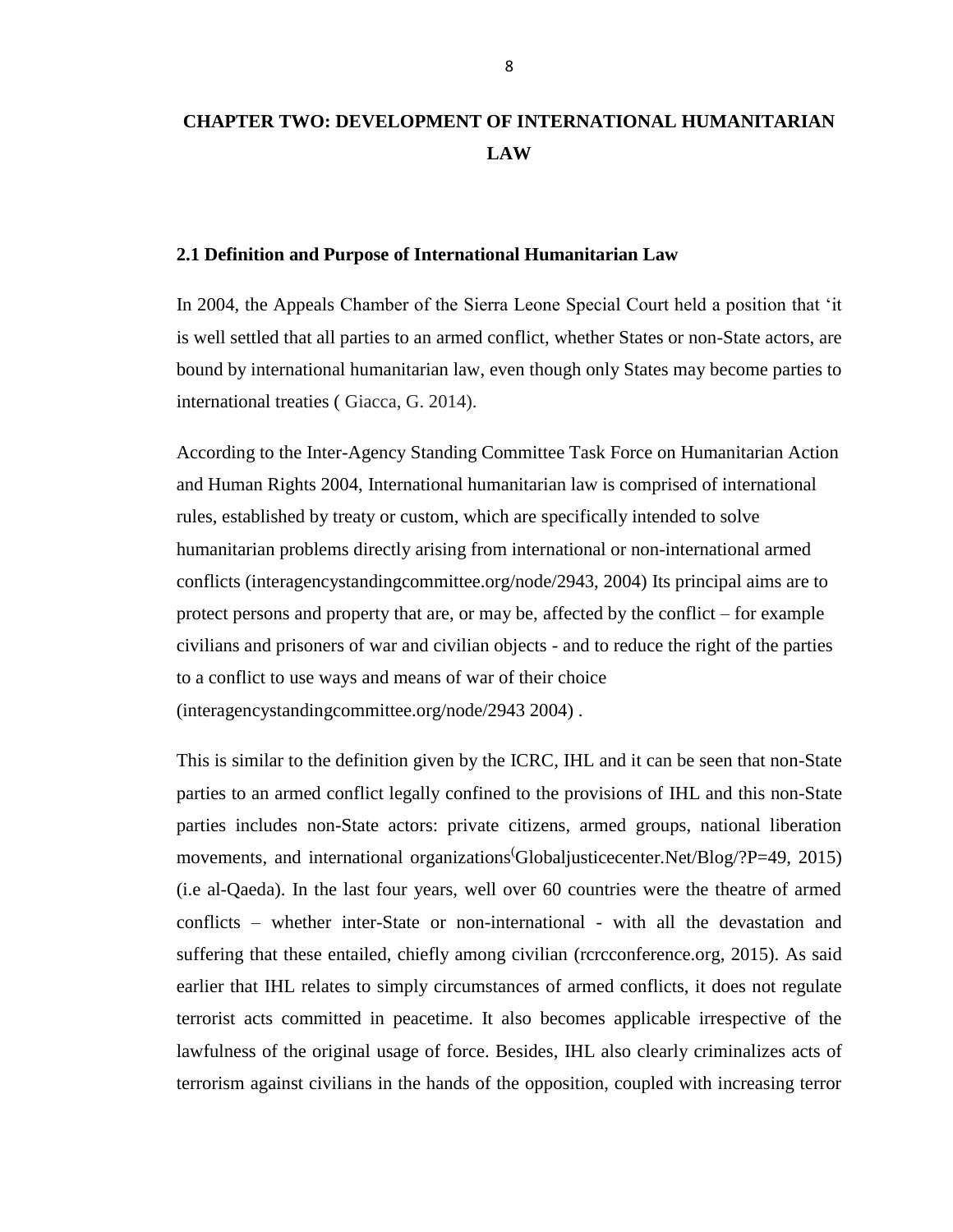in the midst of the civilian populace by parties engaged in armed conflict in the conduct of conflicts. These proscriptions, which can be compared to acts with the singular determination to cause intimidation among civilians, are supplementary to the previously stated rules intended to protecting civilian and property.

Since World War II, the term IHL has likewise been utilized by researchers to incorporate criminal acts against mankind seeing that that classification of law violations has risen up out of war crimes, despite the fact that it is presently irrelevant to war atrocities and is relevant in periods of conflict and peacetime; and terrorism, in so far as that criminal act was initially a more extensive expansion of law violations against humankind, which applies as far as war and peace

IHL concerns itself with the fact of war and not the aim for a particular conflict or its legality; its provisions apply to all sufferers of war, irrespective of which side of the parties to conflict they are on the reasons for the conflict or its legality or the fairness of their grounds (Redcross.Org, 2015). Persons or properties that are vulnerable to conflicts have well been secured by the rules of IHL such that the methods and means that parties to conflict may want to adopt are restricted for humanitarian purpose.

In addition to regulating the means and methods of warfare, IHL outlines the rights and duties of parties to an armed conflict and the potential role of humanitarian agencies regarding assistance (Haider, 2013).

The expression "International Humanitarian Law is applicable to armed conflict" is often abbreviated to Humanitarian Law; though the military tends to prefer the expressions "Laws of Armed Conflicts" (LOAC) or "Law of War" (Bouvier  $\&$ Langholtz,2012). IHL is not applicable in circumstances of internal violence, such as demonstrations, disturbances, unrests, or internal tensions ( Diakonia , 2013).

IHL is a part of public international law; public International Law is a broad set of treaties, customary law, principles and norms (eisf.eu, 2012). The background customarily controlled relations just between States. It has advanced, be that as it may, to cover a various range of individuals. IHL is noteworthy in this respect, as it identifies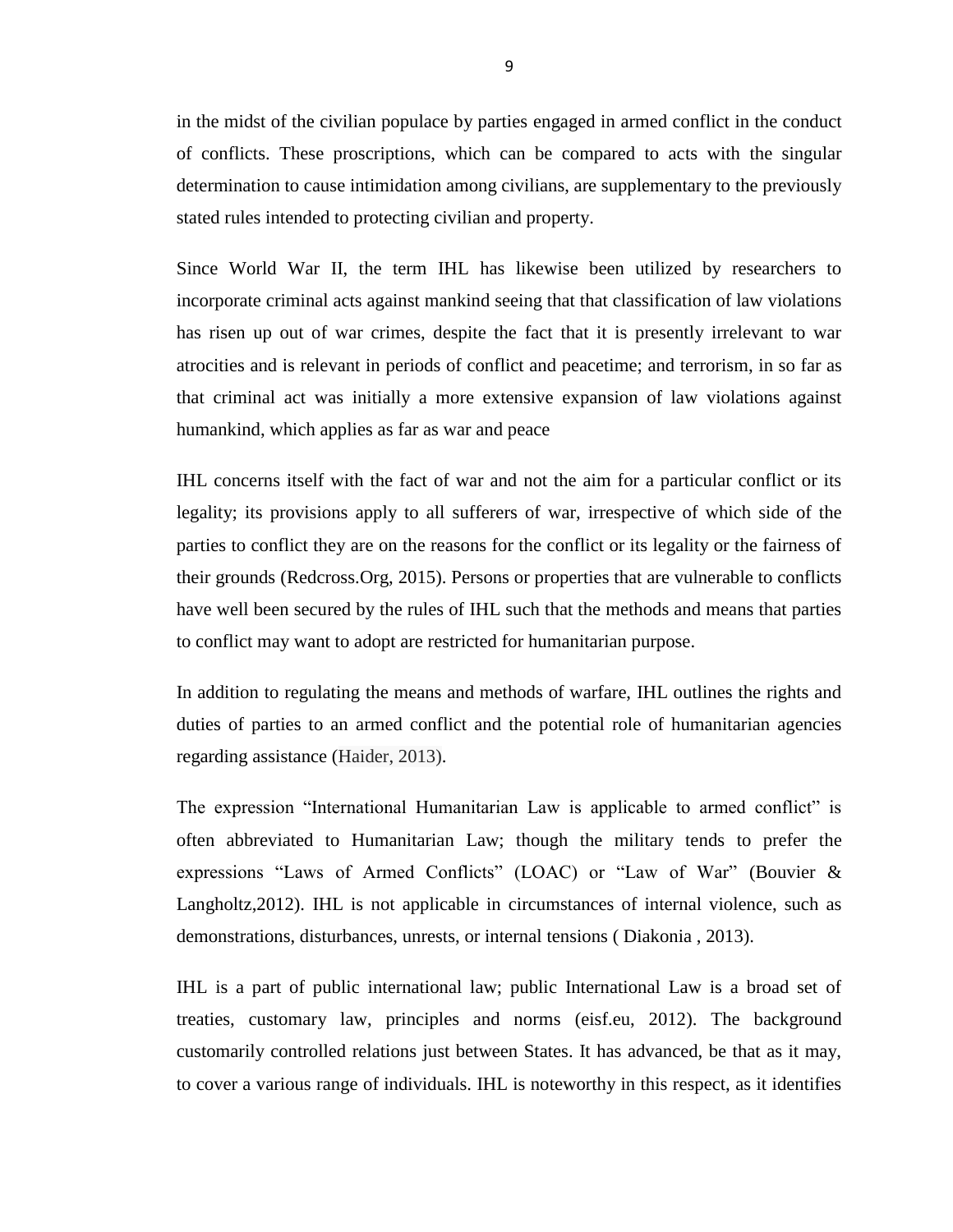commitments for both States and non-State armed groups that belong to an armed conflict.

Furthermore, IHL embodies a steadiness concerning military requirements and humanitarian concerns in the framework of conflicts. Humanity, as a basis of IHL, signifies the most vital concern during conflict to lessen suffering and loss of lives, and to give care humanitarianly and respectfully to victims of conflict. The reasoning of military requirements provides what is needed to realize military set objective, as long as these requirements conform to IHL. The harmonizing of humanity and military requisite is comprehended in the setup of IHL norms of distinction and proportionality (Ijrcenter.Org,2012). Armed conflict participants are required to differentiate, at all times, between civilians and combatants and between civilian objects and military objectives (Icrc.Org, 2015).

Additionally, an attack may not be launched if it is anticipated to cause *I*jrcenter. Org, 2012). "incidental loss of civilian life, injury to civilians [or] damage to civilian objectives which would be excessive in relation to the concrete and direct military advantage anticipated (Crimesofwar.Org, 2015). Supplementary to IHL standards comprise of the onus to take procurements to deal with the non-military personnel populace before and amid the attack, the avoidance against bringing about of pointless suffering or unnecessary harm, and the counteractive action of unpredictable attacks. The essential rules of IHL includes:

- 1. Persons who do not or can no longer take part in (Apollos,2015). the hostilities are entitled to respect for their life and for their physical and mental integrity (Redcross.Org.Hk, 2015). Such persons must in all circumstances be protected and treated with humanity, without any unfavorable distinction whatever (Redcross.Org, 2015).
- 2. It is forbidden to kill or wound an adversary who surrenders or who can no longer take part in the fighting;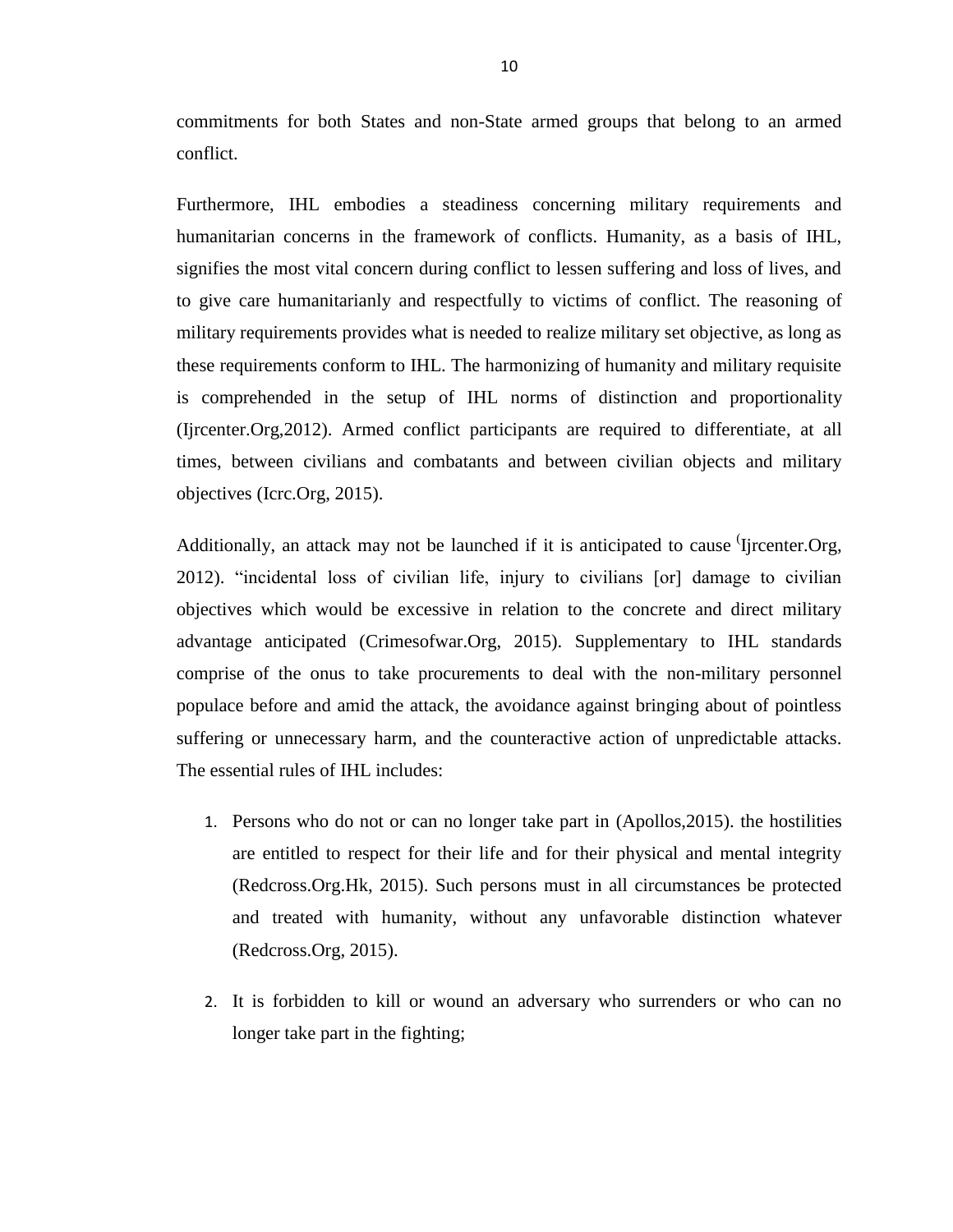- 3. The wounded and sick must be collected and cared for by the party to the conflict which has them in its power Medical personnel and medical establishments, transports and equipment must be spared and the Red Cross or Red Crescent on a white background is the sign protecting such persons and objects and must be given its due respect;
- 4. Captured combatants and civilians who find themselves under the authority of adverse party are entitled to respect their life, dignity, personal rights and their political, religious and other convictions Violence or reprisal should not be utilized against them and they are qualified for exchange of happenings with their families and get helps;
- 5. Everyone must enjoy basic judicial guarantees and no one may be held accountable for an offence he has not committed and no one may be subjected to physical or mental torture or too cruel or degrading corporal
- 6. punishment or other treatments (International Law & Human Right, 2015)

All parties to an armed conflict, whether they are States or non-State actors are bound by the relevant rules of IHL. This case even though only States may become party to international treaties and thus to the four Geneva Conventions and their Additional Protocols. States Parties must not only 'respect' but also 'ensure respect' for IHL in all situations (icrc.org, 2016). While the obligations of non-State armed groups may differ from those of sovereign States, most of the customary rules of IHL apply to all parties to a conflict. Non-State armed groups are generally bound by the treaty IHL rules which is also valid in non-international armed conflicts (icrc.org ,2014).

In conclusion, States not party to an armed conflict are required neither to encourage a party nor violate IHL nor to take such action as would assist in the commission of violations of IHL. This obligation is generally interpreted as requiring States not party to an armed conflict to take all appropriate measures to prevent or end violations of IHL committed by any party to the conflict (Exploring Humanitarian Law IHL Guide, 2015).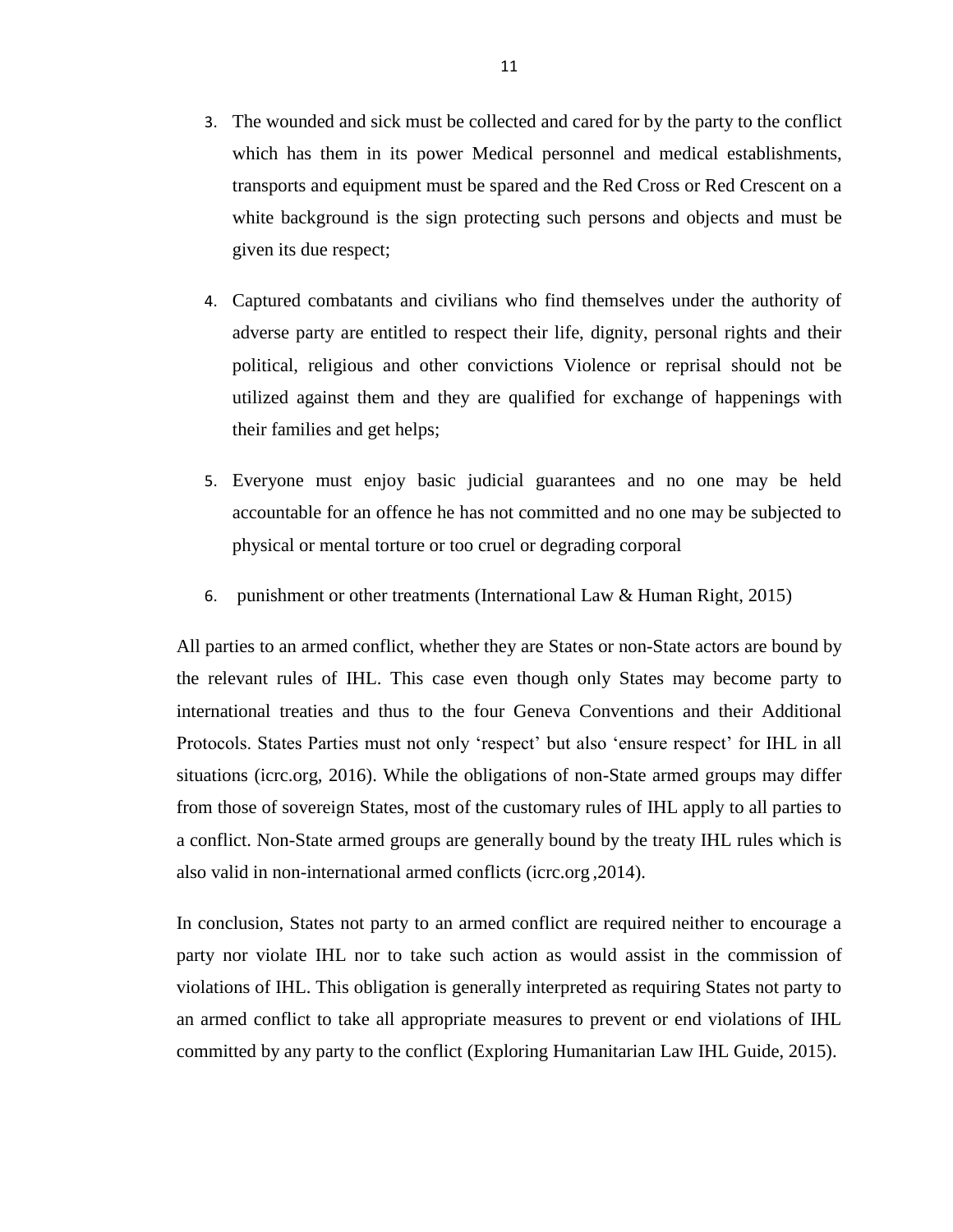#### <span id="page-21-0"></span>**2.1.1 Definition and Classification of Armed Conflict**

It is pathetic in the history of armed conflict that civilians highly suffer the brunt of the violation of International humanitarian law committed by State parties and non-State armed groups. Intentional evil act against civilians, coercive dislocation of millions of civilian populace, collateral destruction of infrastructure billions of dollars associated to the living and survival of the civilian populace happens to be some of the forbidden examples of acts carried out every time. Wickedness inflicted on individual unarmed citizens in armed conflicts that violated IHL includes barbaric killings, forced desertion, anguish and unpleasant treatment, heartless degrading of human dignity, sexual violence and so on. Locations where civilians dwell have been used as protection for amours, meetings and sanctuary. Individuals detained in the course of armed conflicts have been dispossessed of their fundamental human rights while in detention coupled with the right to fair trial.

Armed conflict is an expression which covers armed confrontation between two or more States, a State and a body other than a State, a State and a dissident faction and two ethnic factions within a State.

In the *Prosecutor v Jean –Paul Akayesu* the ICTR (Ushmm.Org , 2015). tried to define Armed Conflict. The court referred to the decision of the Appeals Chamber of International Criminal Tribunal for the former Yugoslavia (ICTY) in the Prosecutor v Tadiac (supra) where the Tribunal held that armed conflict exists:

―Whenever there is… Protracted armed violence between governmental authorities and organized armed groups or between such groups within a State. International Humanitarian Law applies from the initiation of such armed conflicts and extends beyond the cessation of hostilities… (Kubai, 2010). According to the Rwandan Tribunal, the term 'armed conflict' in itself suggests the existence of hostilities between armed forces organized to a greater or lesser extent (tsiotis, 2010).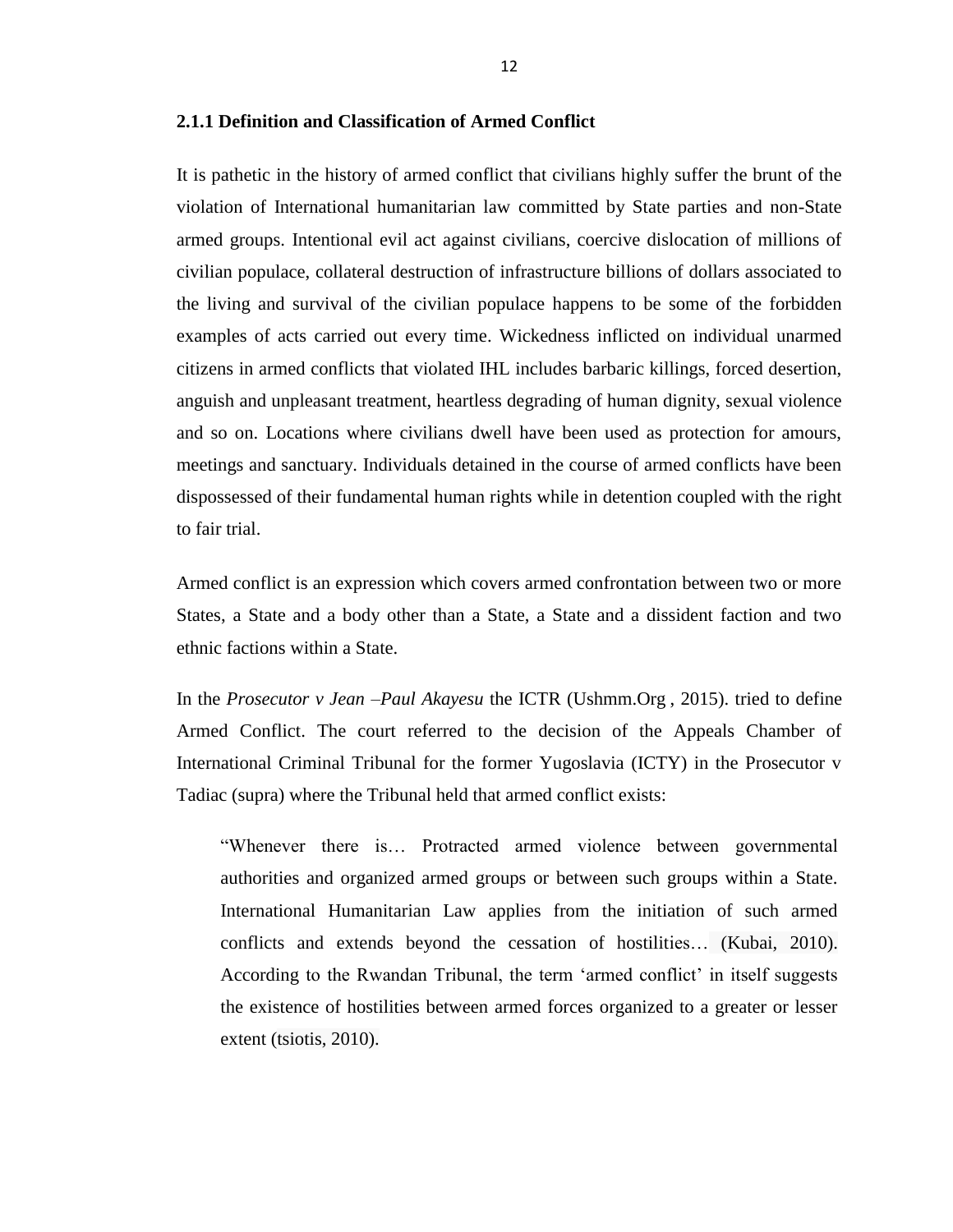However, it is very important that armed conflict is classified so as to significantly determine the international law framework and rules applicable to situations and to judge violations of applicable law by State or non-State parties to a conflict. IHL classifies armed conflicts as IAC, NIAC and Internationalized Armed Conflict (Ijrcenter.Org, 2012). Whether or not an armed conflict is IAC or NIAC has significant implications, for instance, Prisoners of War (POW) status as well as combatant status is found only in the rules applicable to IAC (Ijrcenter.Org  $2012$ ). The guidelines regulating the ways hostilities and in addition humanitarian right to use and aid are more in depth in IAC. All in all, the treaty rules related to IAC aggregate near to 600; those appropriate to NIAC are less than 30. This dearth of guidance can pose a challenge because the majority of contemporary conflicts are NIAC (Ijrcenter.Org<sup>,</sup> 2012).

1. International armed conflicts (IAC): in accordance to Common Article 2 of the 1949 Geneva Convention which IAC exclusively fall under, it was stated that in addition to the provisions which shall be implemented in peace-time, the present (RULAC, 2008). Convention shall apply to all cases of declared war or of any other armed conflict which may arise between two or more of the High Contracting Parties, even if the State of war is not recognized by one of them (Icrc.Org, 2015). The Convention shall also apply to all cases of partial or total occupation of the territory of a High Contracting Party, even if the said occupation meets with no armed resistance (Int'l & Operational Law Dep't, 2008).

In other words, for a conflict to be termed 'International Armed Conflict', it essentially has to be between two sovereign States. International armed conflicts includes;

- a. The use of force in war like manner between States whether or not they are recognized themselves being at war.
- b. All measures short of war whether or not they are compatible with the article.
- c. Wars of liberation as set out in the convention.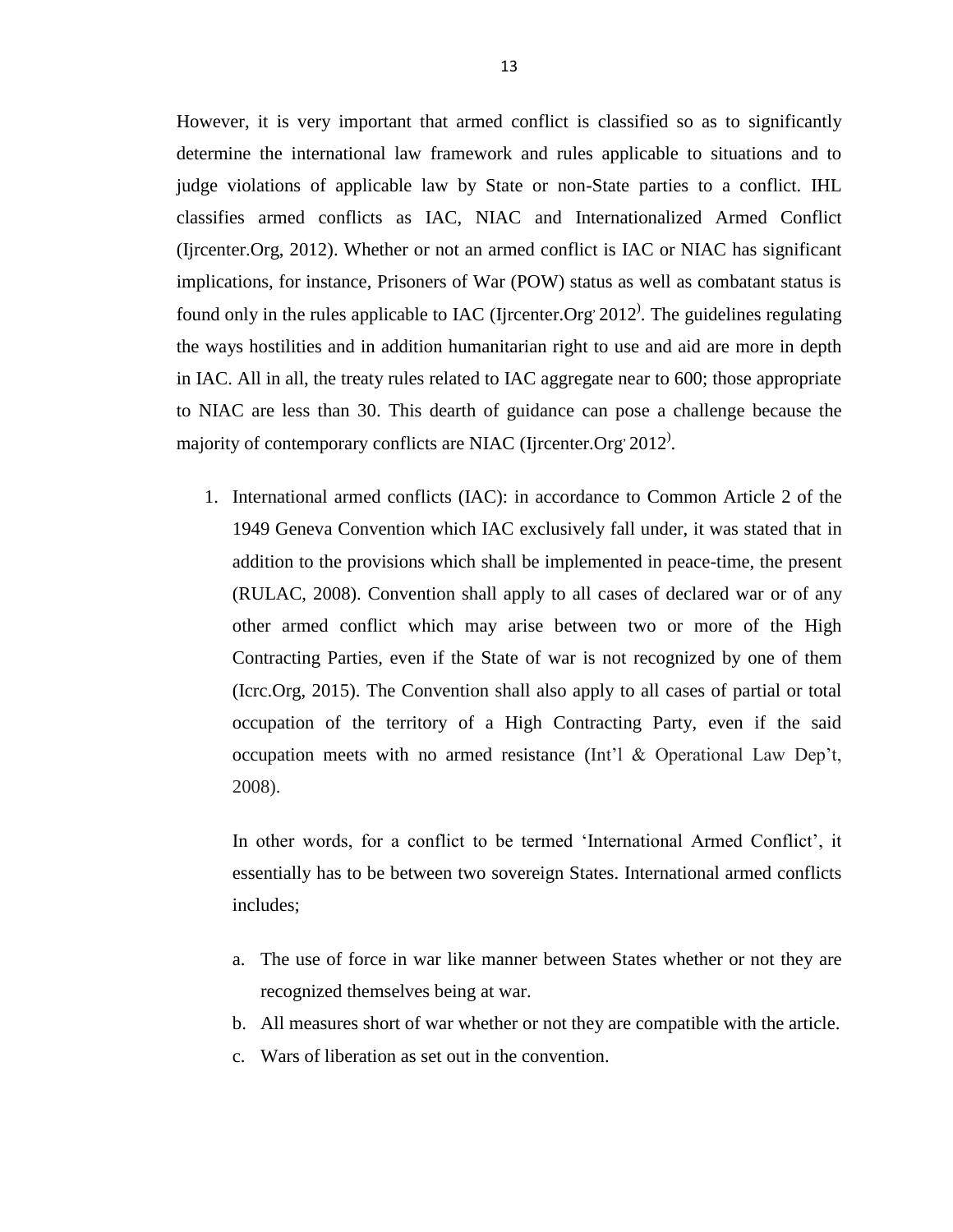The ICRC commentary on the above provision revealed that "Any difference" arising between two States and leading to the intervention of members of the armed forces is an armed conflict within the meaning of Article 2, even if one of the Parties denies the existence of a State of war; it makes no difference how long the conflict lasts, or how much slaughter takes place; the respect due to the human person as such is not measured by the number of victims (RULAC, 2008).

When there is an exchange of antipathy between two or more States, International Law considers this sufficient to trigger IHL. When parties to armed conflict commit atrocities, their actions are measured by the rules of IHL. A very good example is the North Korean – South Korean war of 1960.

The application of IHL is not dependent on a formal declaration of war. Formal declaration of war is nowadays occuring only occasionally. For instance, in the Six-Say War of June 1967, Jordan, Kuwait, Sudan, Yemen, Algeria, and Saudi Arabia formally declared war on Israel (Fleck & Bothem, 1999).

2. Non-International Armed Conflict (NIAC): A 2008 public ICRC opinion paper on the definition of armed conflict under IHL defines NIAC as:

―Protracted armed confrontations occurring between government armed forces of one or more armed groups or between such groups arising on the territory of a State (party to the Geneva Conventions). The armed confrontation must reach a minimum level of intensity and the parties involved in the conflict must show a minimum of organization (Icrc.Org, 2013).

NIAC may also be defined as a type of conflict which involves the armed forces of a State and other forces within the same State, including terrorist, those who fight liberation wars and rebels of different causes, but does not extend to situations of internal disturbances or tensions. NIAC are governed principally by Geneva Conventions via Common Article 3 and Additional Protocol II (APII) (G.A.I.H&H.R, 2014).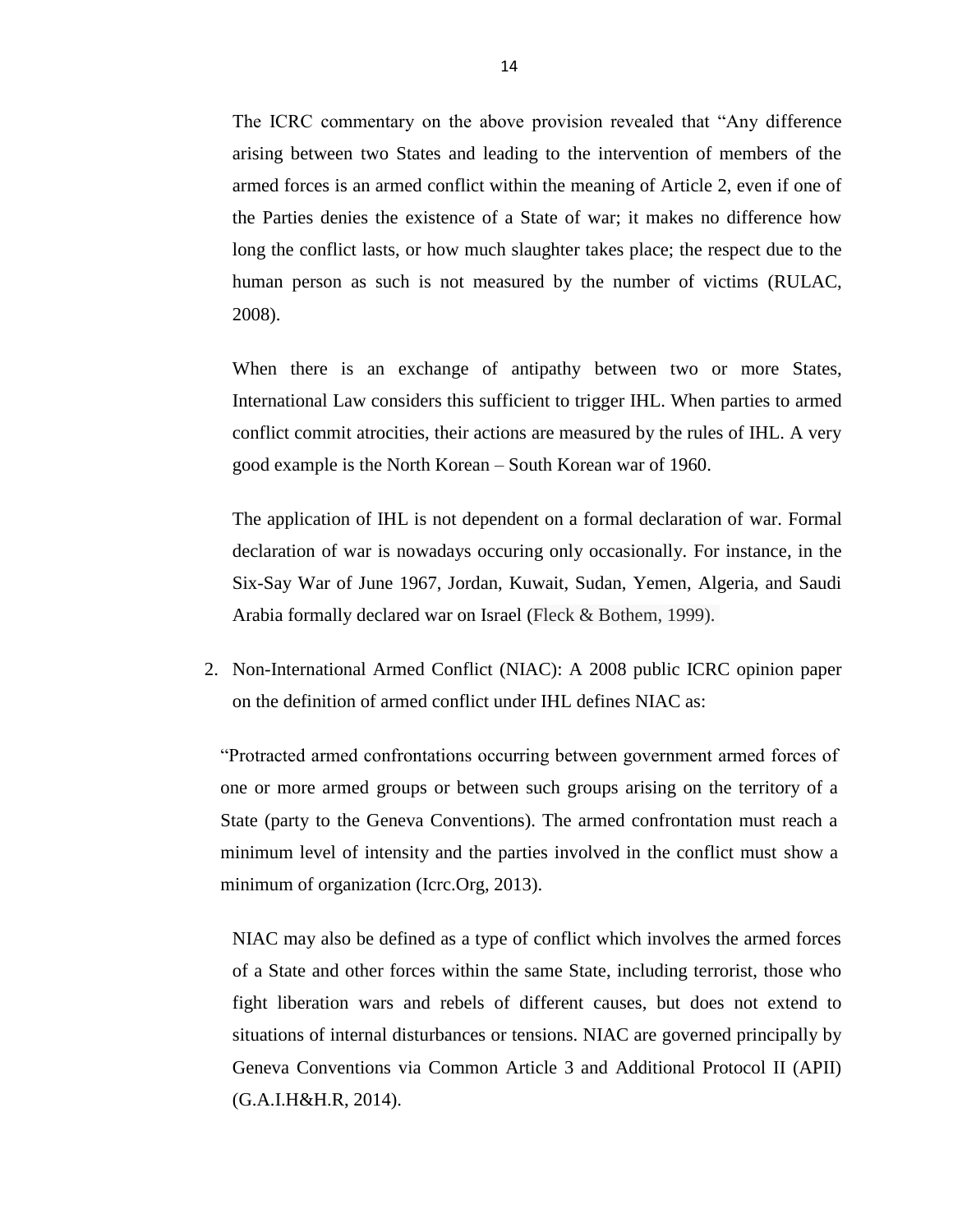For a situation to be classified as a NIAC, it has to achieve two items which simply are:

- i. The hostilities have to reach a certain minimum level of intensity and form in a collective character;
- ii. There has to a level of organization of the parties.

An IAC on the other hand is a civil war in which the armed in a foreign power intervene (Gasser, 1983). The most noticeable example of an internationalized armed conflict was the conflict in the Democratic Republic of Congo in 1998 when the forces from Rwanda, Angola, Zimbabwe and Uganda interfered to help various groups. Such a setting may develop in many, often-intricate situations, which include the following:

- i. A war involving military intervention of, or the overall control exercised by a foreign State in support of an armed group fighting against a government;
- ii. Fighting between two or more armed groups within one State and a foreign State exercising overall control over each of them;
- iii. A war between two foreign States that have militarily intervened in a NIAC in support of two opposing armed groups.

If the foreign State withdraws from the conflict or ceases to exercise overall control, the armed conflict reverts to its non-international status, provided that the situation still meets all the criteria for NIAC (INHL Guide, 2015).

According to Piertro Vierr, a NIAC may be internationalized if; a State victim of insurrection identifies the rebels, insurgents, revolutionaries, or terrorists as belligerent… one or more foreign States assist one of the parties with their own armed forces; or armed forces of two foreign States intervene each in aid of a different party.

However, IAC lacks specific international provisions unlike two distinct categories of international and non-international armed conflicts. There are some conflicts which may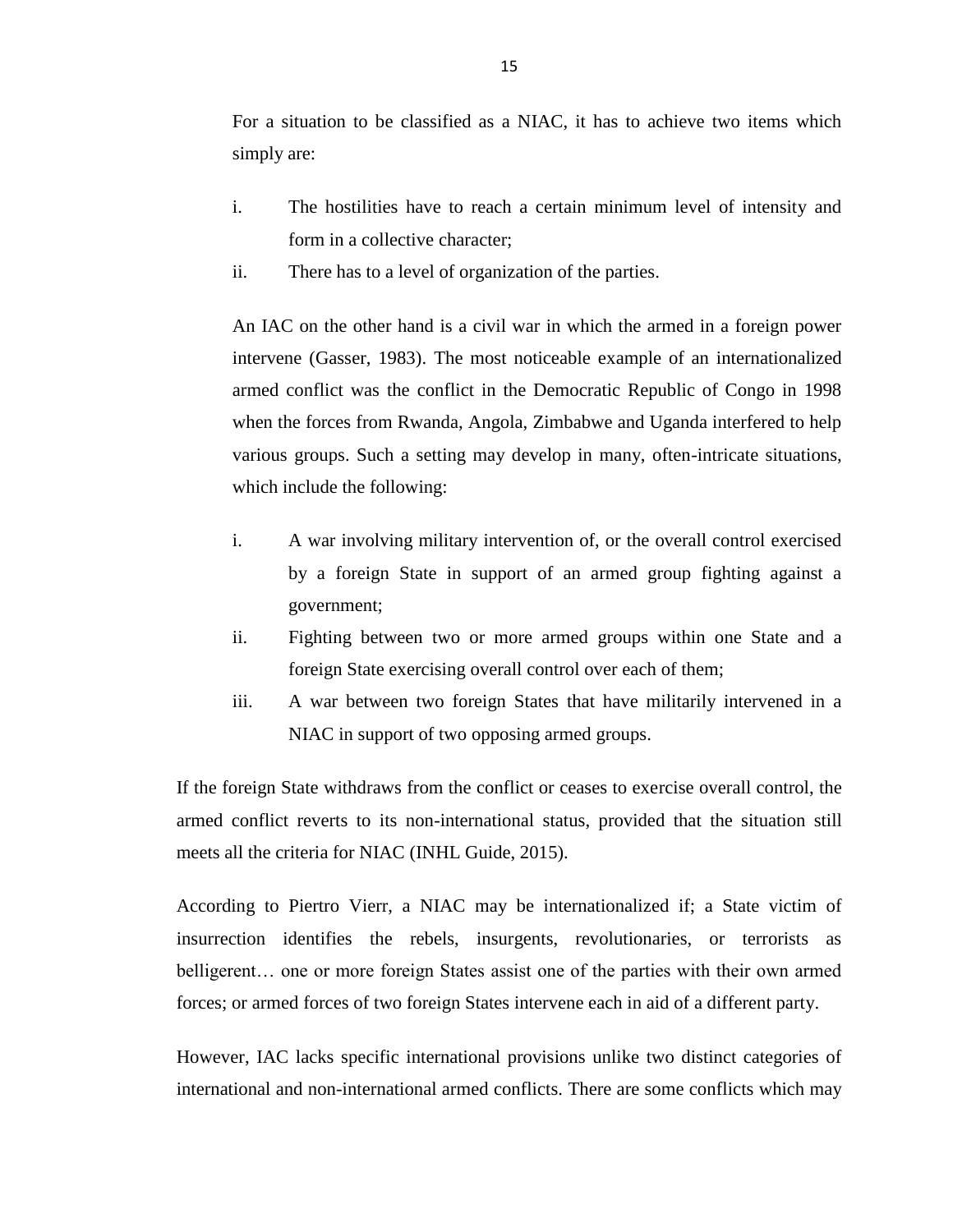be termed internal involving large groups of fighters or terrorists from abroad, financial and military support from foreign States or even invasions into a foreign territory. In the practical sense, internal armed conflicts are often mixed due to the fact that they occur within the territory of a State, but becomes an internationalized scene when intervention comes foreign States. In Africa for instance, the conflict in Sierra Leone also comes close to being regarded as a mixed conflict. While it has strictly internal elements, it has external dimensions which involved troops from Liberia and Burkina Faso. The involvement of ECOMOG troops adds another dimension to the conflict. ECOMOG as an organ of sub-regional body of Economic Community of West African States (ECOWAS) fought on the side of the elected government of President Kabbah particularly when he requested the assistance of sub-regional body ECOWAS to reinstate him after being overthrown in a coup.

Many conflicts situations in the world today have effects on the actions of neighboring governments and the international community on a large scale with aspects that has both international and non-international coverage.

#### <span id="page-25-0"></span>**2.2 Understanding terrorism as a crime**

#### <span id="page-25-1"></span>**2.2.1 Definition of terrorism**

[In many parts of the world, especially Pakistan and Afghanistan, terrorism, war](http://www.brainyquote.com/quotes/quotes/m/malalayous569374.html?src=t_terrorism)  [and conflict stop children to go to their schools. We are really tired of these](http://www.brainyquote.com/quotes/quotes/m/malalayous569374.html?src=t_terrorism)  [wars. Women and children are suffering,](http://www.brainyquote.com/quotes/quotes/m/malalayous569374.html?src=t_terrorism) [Malala Yousafzai](http://www.brainyquote.com/quotes/authors/m/malala_yousafzai.html) (The Independent, 2013).

Terrorism has been described variously as both a tactic and strategy; a crime and a holy duty; a justified reaction to oppression and an inexcusable abomination (Eujournal.Org, 2015). It would not be righteous to ignore the fact that terrorism has no single definition. Its definition has pulled a lot of debates with no explicit definition yet. Within the caucus of world powers, there has been no unification for a definition for this disturbing act.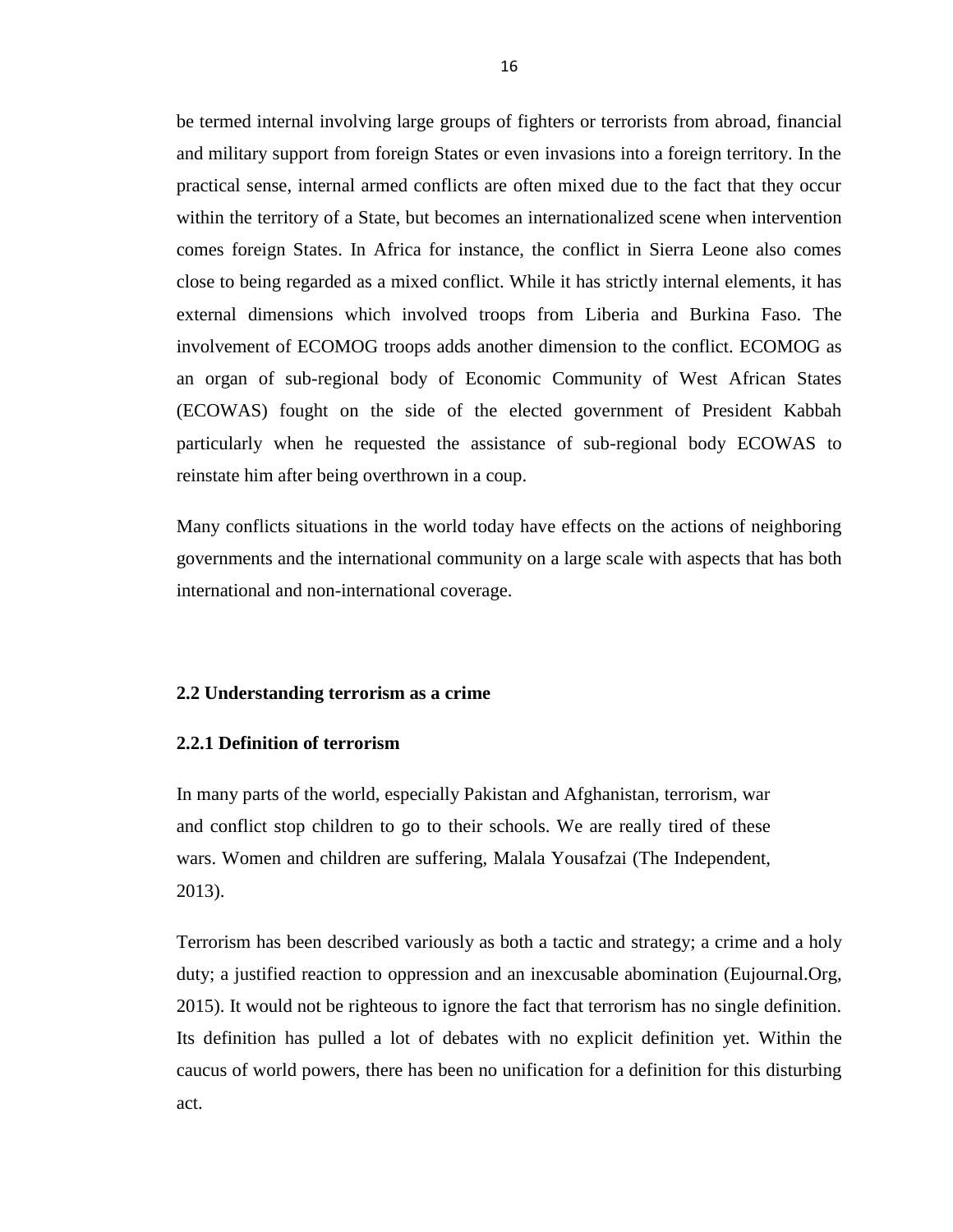As an instance, within the U.S. government agencies, the U.S. States Department extracts its definition from Title 22 of United States Code, Section 2656f (d):

―The term ‗terrorism' means premediated, politically motivated violence perpetrated against noncombatant targets by sub-national groups or clandestine agents, usually intended to influence an audience." (The term 'noncombatant' is interpreted to include, in addition to civilians, military personnel who at time of incident are unarmed or not on duty (Jeske & Fumerton, 2011).

The FBI endorses a definition entrenched in the U.S. *Code of Federal Regulations:*  "Terrorism is the unlawful use of force and violence against person or property to intimidate or coerce a government, the civilian population, or any segment thereof, in further of political or social objectives" (Fbi.Gov, 2015).

The U.S. Defense Department gave a close definition which goes thus: "Terrorism is the unlawful use of threatened use of force or violence against individuals or property to coerce or intimidate governments or society, often to achieve political, religious or ideological objectives *(*Periscope, N.D.)

In the Europe, The British defined terrorism as: "The use or threat, for the purpose of advancing a political, religious or ideological cause, of action which involves serious violence against person or property (liberty-human-rights.org.uk, N.D.).

The Germans gave a simple definition which seems to be: "An enduring conducted struggle for political goals, which are intended to be achieved by means of assaults on the life and property of other persons, especially by means of severe crimes (lrd.yahooapis.com, N.D.).

Gurr Robert, a scholar on terrorism, gave his own definition of terrorism as: "The use of unexpected violence to intimidate or coerce people in the pursuit of political or social objectives (Barkan, 2015).

Gibbs, in his own words described terrorism as: "Illegal violence or threatened violence against humans or nonhuman objects (Gibbs, 1989).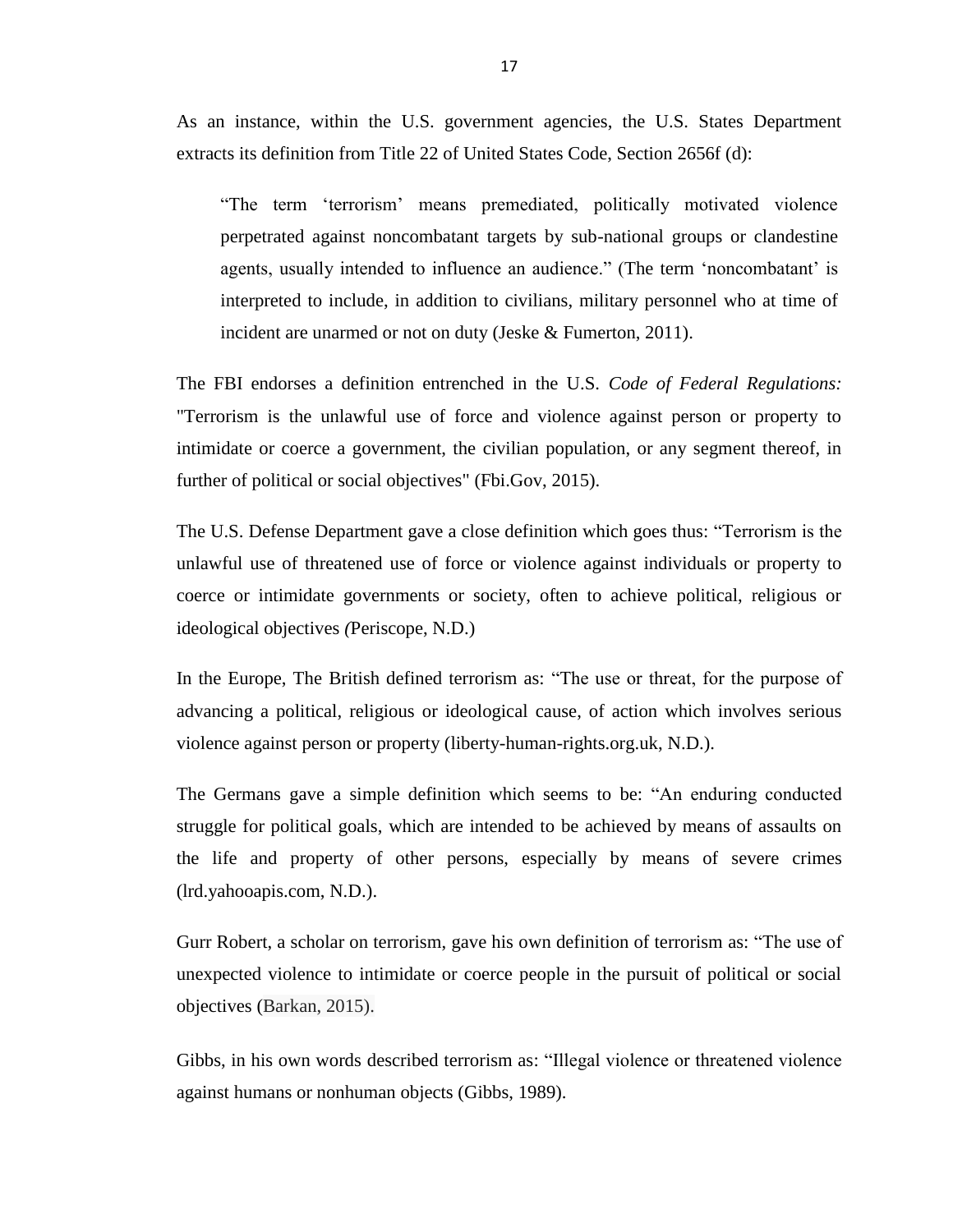One common thing about all these definitions is that they express terrorism as an unlawful act. It is painted as a crime meant to terrify people in which this evil act creates fear of walking freely on the streets, fright of taking or sending children to school (such as the case of Columbine), scared of going to work (like the scene of 9/11) or fear of spending beautiful moments in touristic environment (such as brutal attack on tourists in Tunis), the heart attack of flying in the air (like Bin Laden's 9/11) and so on.

#### <span id="page-27-0"></span>**2.2.2 The traditional view of terrorism**

Before the  $21<sup>st</sup>$  century, terrorism was basically seen to be regional to achieve political aims. In the words of Clarke and Newman, in which they cemented terrorism then that the location of targets is a factor considered which would ease their focus and success (Clarke & Newman, 2007). They hardly carry out operations where there is no proximity to their domain. One thing that was a demerit to crossing border then can be linked to the coded conveyance of their weapons and members across territories coupled with the poor communication systems. This cripples there terroristic aims in carrying out terror outside their jurisdiction. Also included in the styles of the traditional terrorists were there well known motives to knock down incumbent government of a State and thereby enhancing their own power, and also creating fears, killing or threatening to kill anybody.

The world is now in a level where terror can take its place with the highest connectivity that cannot be under estimated. As the world is advancing, so also the organization of terrorism is progressively getting widespread. According to Veryan Khan, an editorial director of TRAC, Nigerian Boko Haram now has a connection with ISIS fostering evil agenda transcontinentally (Foxnation.Com, 2015). A Boko Haram spokesman said in 2011: "Al-Qaida are our elder brothers. We enjoy financial and technical support from them. Anything we want from them we ask them (Clarionproject.Org, 2015).

To get more funds to blend or to fit-in into their giant space, Wechsler indicated that terrorist groups now use criminal means such as drug trafficking to generate revenue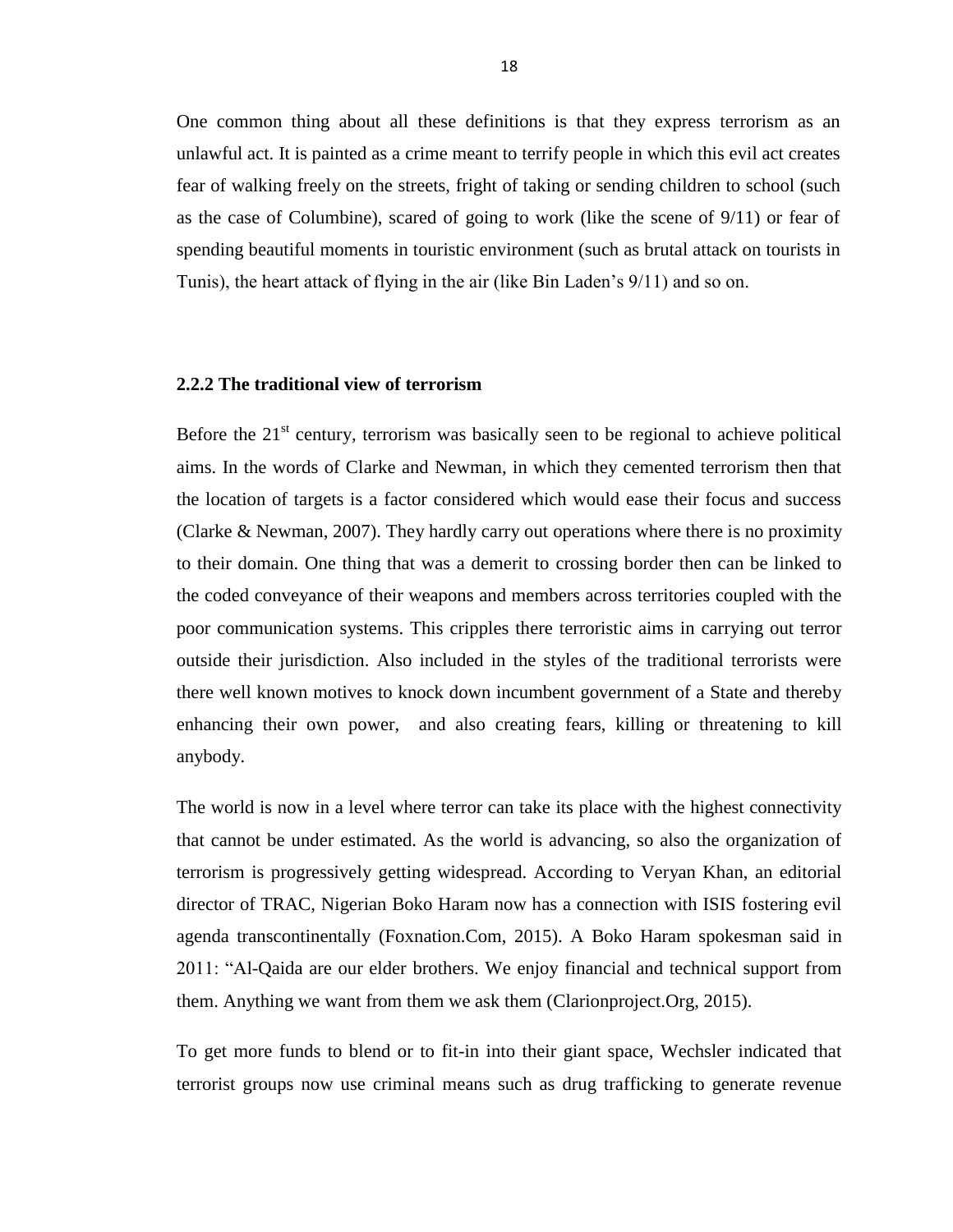(Defense.Gov, 2015). (Afghanistan's flourishing poppy crops, which the United Nations says are responsible for as much as 86 percent of the world opium supply, are widely believed to be a major source of terrorist funding) (Council On Foreign Relations, 2015). Kidnapping has likewise been known as an amazing approach to raise money for arms, and also basic criminal acts, for example, bank theft. One remarkable thing about terrorism is that they see themselves as one. A terrorist can escape from a State's security and run to another State where a different terrorist group are located to seek refuge, they provide training grounds for themselves for special understanding and teachings of newest approaches to terror. It is imperative to note that a terrorist campaign will almost always fail if it cannot attract substantial internal or international support.

#### **Terrorist**

At present, there seems to be no unified definition for who a terrorist is. Also, there is no legal definitions or Conventions that expressly gave a general definition to it. In as much there is still the need to define it, it can be said that:

A terrorist is one who uses violence not in accordance with universally operative rule of law sanctioned and enforced by a World Government representative of peoples of all countries such that universal social justice is the spirit of the law and that the law is seen to be intrinsically good, having the imperative of a moral law [\(Lokendrajit,](https://www.google.com.cy/search?tbo=p&tbm=bks&q=inauthor:%22Soyam+Lokendrajit%22) 2013).

Flowing from the traditional view of terrorism, nothing would have been known as terrorism without the singular understanding of what makes it what it is today. What keeps terrorism in existence till present day is the symbolic truth that it pots and grooms team-oriented, highly motivated, committed, charismatic, religious fanatics/extremists that are always loyal to a cause either triggered by politics and or religion with no respect to human life or property.

It would be discriminatory to say that some races, ethnic groups, or citizens are potential or likely terrorists and hardly can one describe how a terrorist would look like. Most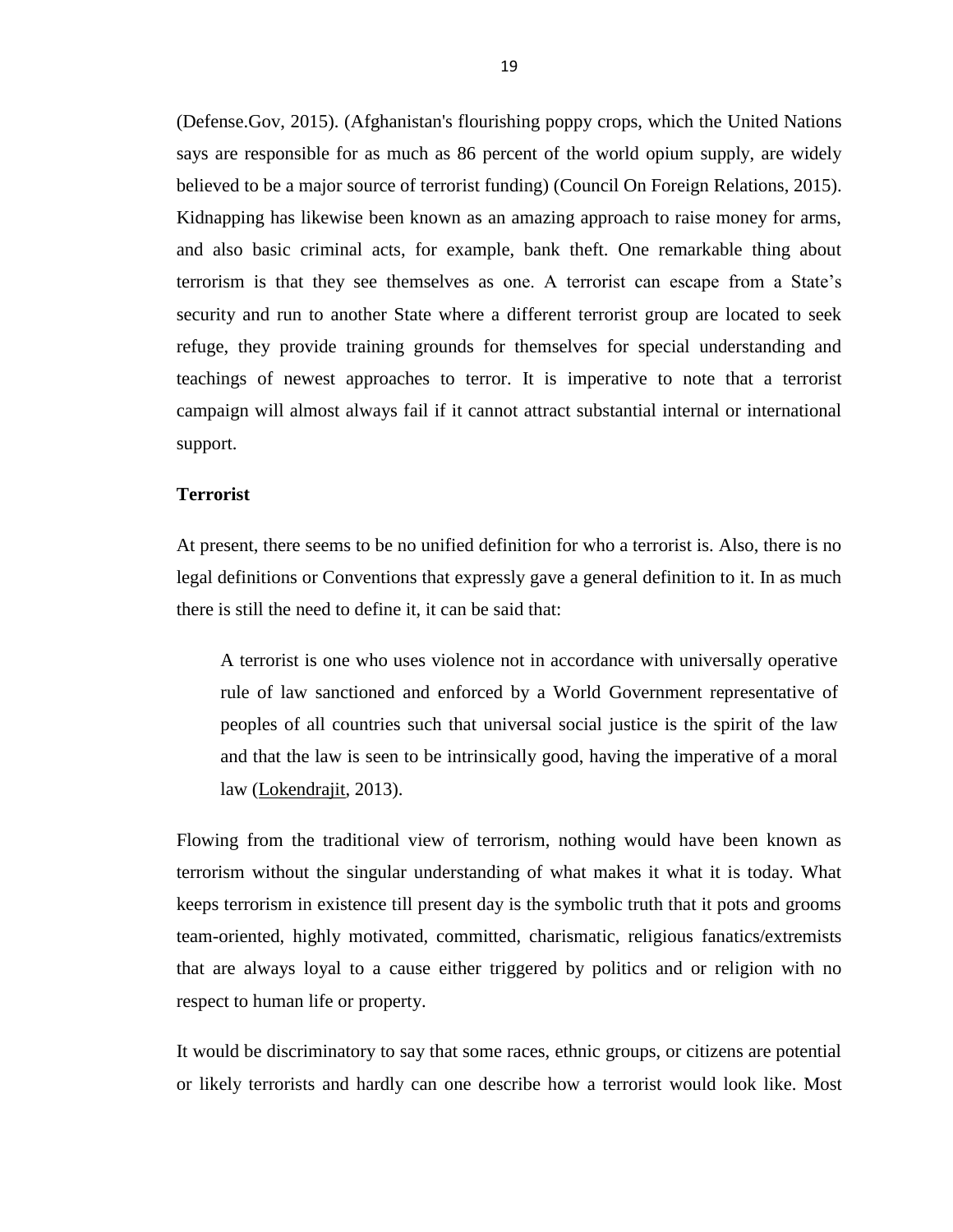terrorist groups have gone to the level of hunting for men and women who cannot be easily identified to be terroristic in nature. They are even unknowingly present in law enforcement agencies, they are found in the intelligence units of forces, they are everywhere unbelievable. Christians or Muslim converts with hairstyles, moves and accents that would make suicidal attacks to be carried out successfully are mostly used to circumvent the highest security mechanisms to identify terrorists. Terrorists are indeed "uncommon" criminals. They are masters of disguise and evasion. They have a tough conviction system which makes them resistant from guilt, shame, remorse, and regret. They take their politics, nationality, and/or religion very extremely. They have tiny or no connection to any legitimate social structure, and even less connection to conventional norms and customs. Indeed, they need to "enforce" their abnormal attachments on others by claiming their ways of seeing things ought to be the conventional way.

According to O-Conner Ale, a Psychologist, he said "the conception of a terrorist has become more complex and dynamic over the past two decades. Before the 1980s, most terrorists were lone assassins who restricted their attacks toward political leaders  $Jyi.Org, 2015$ ). He went further by saying "by the mid-1980s, international terrorist organizations began to form. As these organizations began to grow in size, so did the scope of their targets, as many organizations began attacking civilians in addition to political or religious leaders. As terrorism changed, so did the types of people who became terrorists (Legacy.Jyi.Org, 2015).

As the terrorism goes through transition, so also there scopes changes but one thing remains, which is, commission of crime as they struggle for their cause. They are not lunatics or common criminals. A professor of psychology at Bryn Mawr College, Clark R. McCauley said "terrorist organizations avoid people with mental illnesses. These organizations need members that will be cooperative and loyal to the group. Someone without such qualities may jeopardize missions or betray the group (Jyi.Org, 2015).

They are team oriented because they are more sheltered together which enable the group ideologists to stock their members' minds with set of beliefs and values that would change their thoughts, behaviors, and motives. Even if joining the terror group was to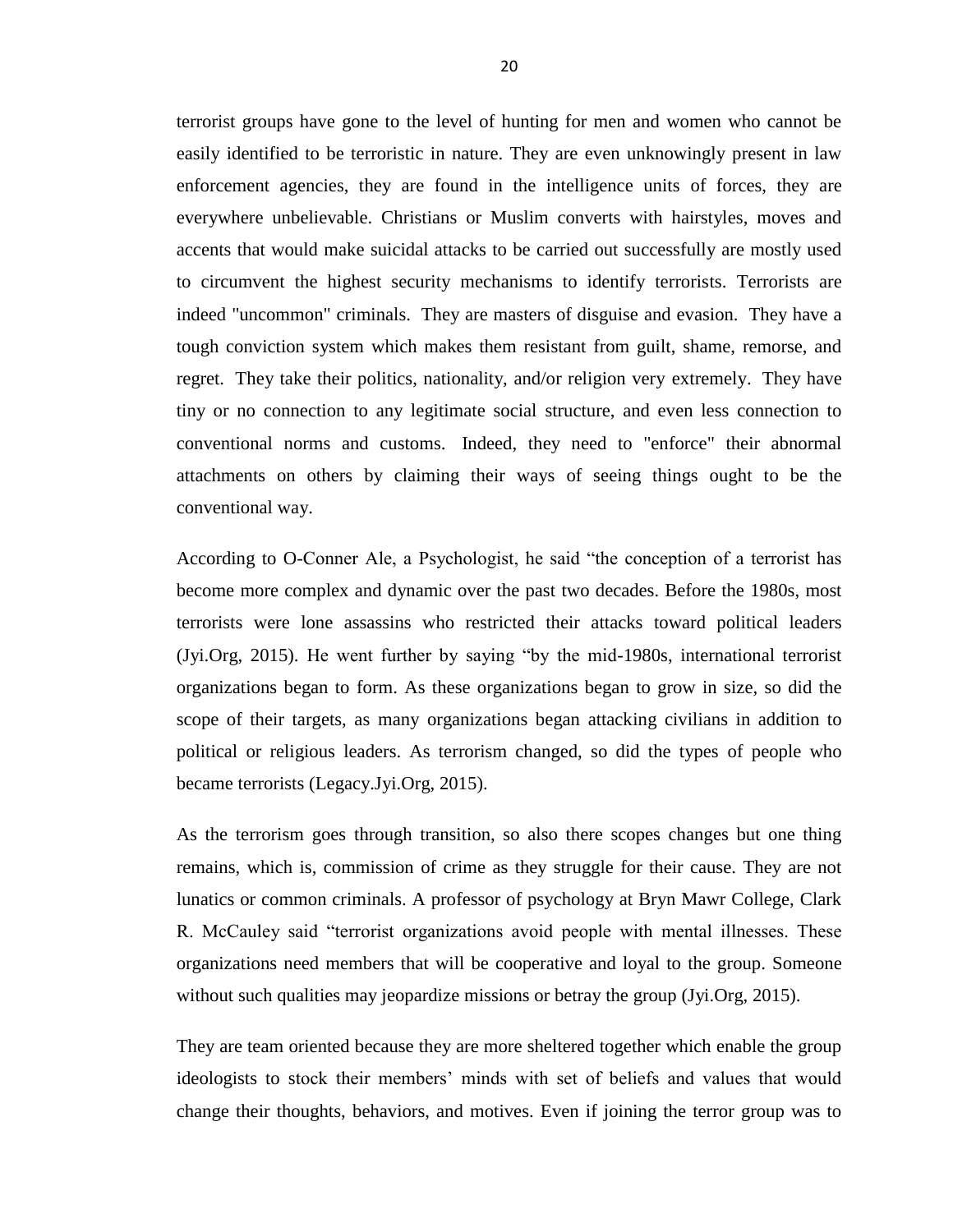escape poverty or just for youthful exuberance with no intention of killing, this would be changed by making them to have the understanding that the group they belong to is under threat and needs to be defended till death from external belligerences. Like it was said by Rona Fields, a Washington D.C. psychologist "that they [terrorists] believe there's a difference between right and wrong, but when they do something in the name of [their] cause, it's justified (Legacy.Jyi.Org, 2015).

However, they are not to be confused with criminals because criminals are opportunists (Bodrero, 2000). who are inspired by delicate (financial) needs. According to Dr. David Goldstein, the terrorist is frequently well prepared and state-bolstered. He or she has a particular objective, which is a top priority, and is more representational than devious. Then again, it is a reasonable expression that the ordinary criminal is one who looks for opportunistic targets, has small support, is narrow minded, needs training and may be dissuaded without stress. It is evident that criminals do not have a defined ideology for crime or religious backing for their acts. They do not have an organized school of thought for criminal deeds and neither do they polish themselves to be disciplined or not to be selfish in their ways. Ones they get the cash or articles they want, they disappear.

In fact, there are several laws in place applicable to any form of crime with appropriate punishments. Even in the past before the era of civilization, there were very pitiless punishments for criminals on public grounds with a serious message to warm anyone against crimes. These methods were effective then due to the fear it creates in the minds of potential criminals. We cannot and must not equate this to terrorism of the present day or equate terrorist to criminals. Never! It is easy to make a distinction between a crime and an act of terrorism on the grounds of guilt or innocence proceedings and sentencing procedures. Where a person is caught in the act, faces a judicial body, pleads guilty of the charges, he/she would be sentenced to prison in respect to his crime. In the case of a terrorist that is well trained, prepared, with high believe in a cause that he/she is ready to die for it (Goldstein, 2007). just like in this popular quote that "ONE MANS TERRORIST IS THE OTHER MANS HERO" vice versa takes the shape of the issue. While a criminal will run away from police, terrorist would stay with threat of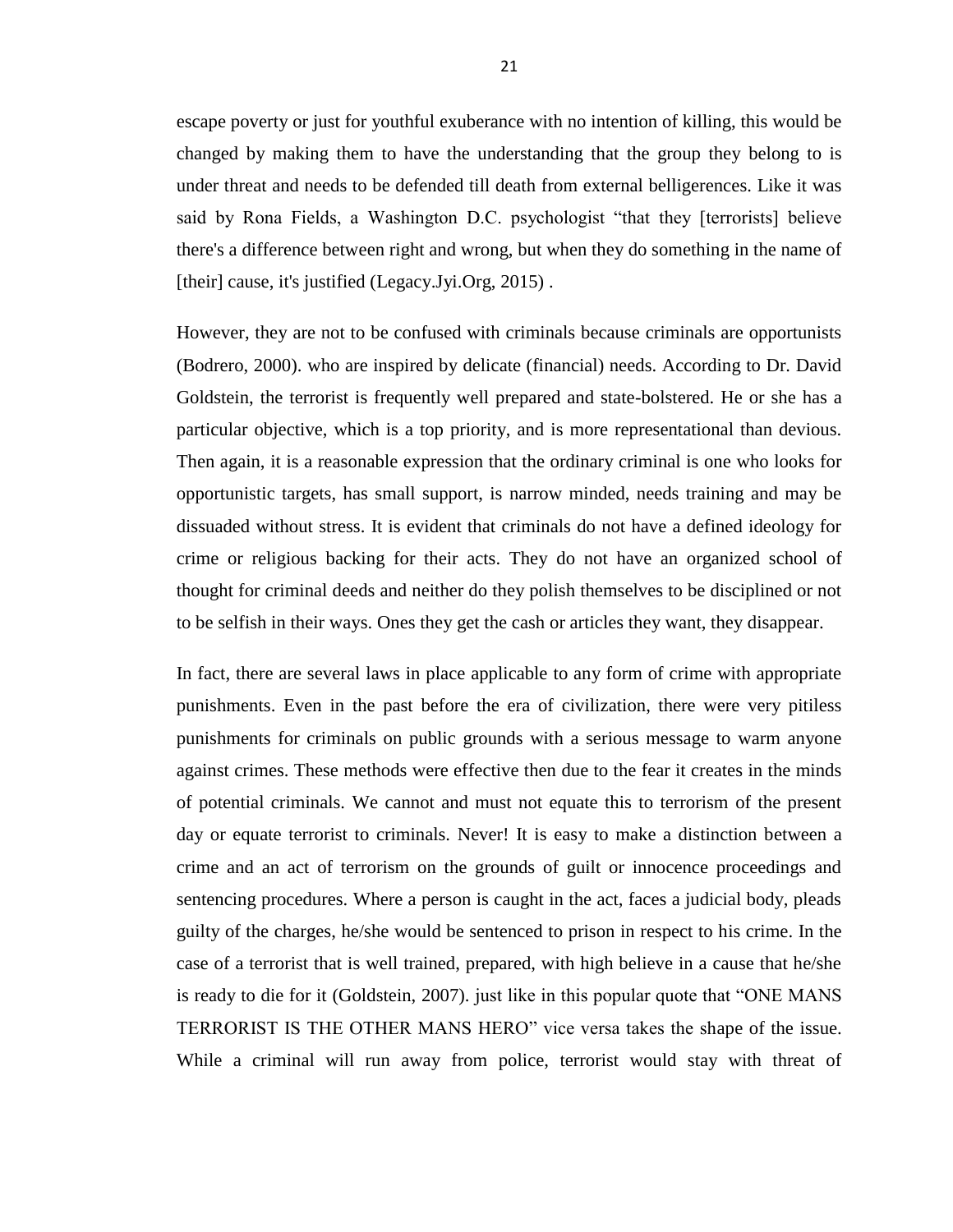detonating bombs on him/her. Unfortunately, when caught before the act or after, they would never plead guilty.

It is not that terrorist are to be given another name, they still remain criminals just like one would call a convicted armed robber a criminal. For instance, the perpetrators of the 9/11 attack on the US which killed about 3000 people and Oklahoma City Federal Building bombing that damaged more than \$652 million worth of property (Standberry, 2012). Are criminals but there magnitude is too nasty against humanity more than against individuals.

#### **Root causes and consequences of terrorism**

The absence of a situation cannot exist as a known opposite to the situation. An absence of off light is darkness. There could not have been an opposite because light can be measured by its intensity while darkness cannot be measured. This idea can be applied to an absence of good is bad and an absence of love is hate. If there were to be the presence of love, there might not have been religious discrimination and extremism, abject poverty, unjust social system and structure, corruption, political causes, extreme exploitation, systematic violation of human rights, ill judgement, economic marginalization and cultural alienation as a result of globalization in any society Republic Of Turkey Ministry Of Foreign Affairs, 2015). It is in human nature to develop hate and take advantage of the weaker ones in any society. And till present date, hate has dominated the minds of people so much that they have lost the reasoning that life is sacred and should be spared instead of destroying. To check this human nature, from the past till moment, law has been a powerful instrument to achieve this. It must be stated again that the absence of love streams the cause of root cause of terrorism.

**Lack of Freedom and Human Rights:** From expert analysis, one of those things that was thought to have caused terrorism is lack of freedom and human rights. In other words, a country that practices true democracy is believed to be free of terror while the ones that are autocratic and totalitarian are pregnant with aggrieved people that can cause terror due to fact that they are mostly deprived of their human rights and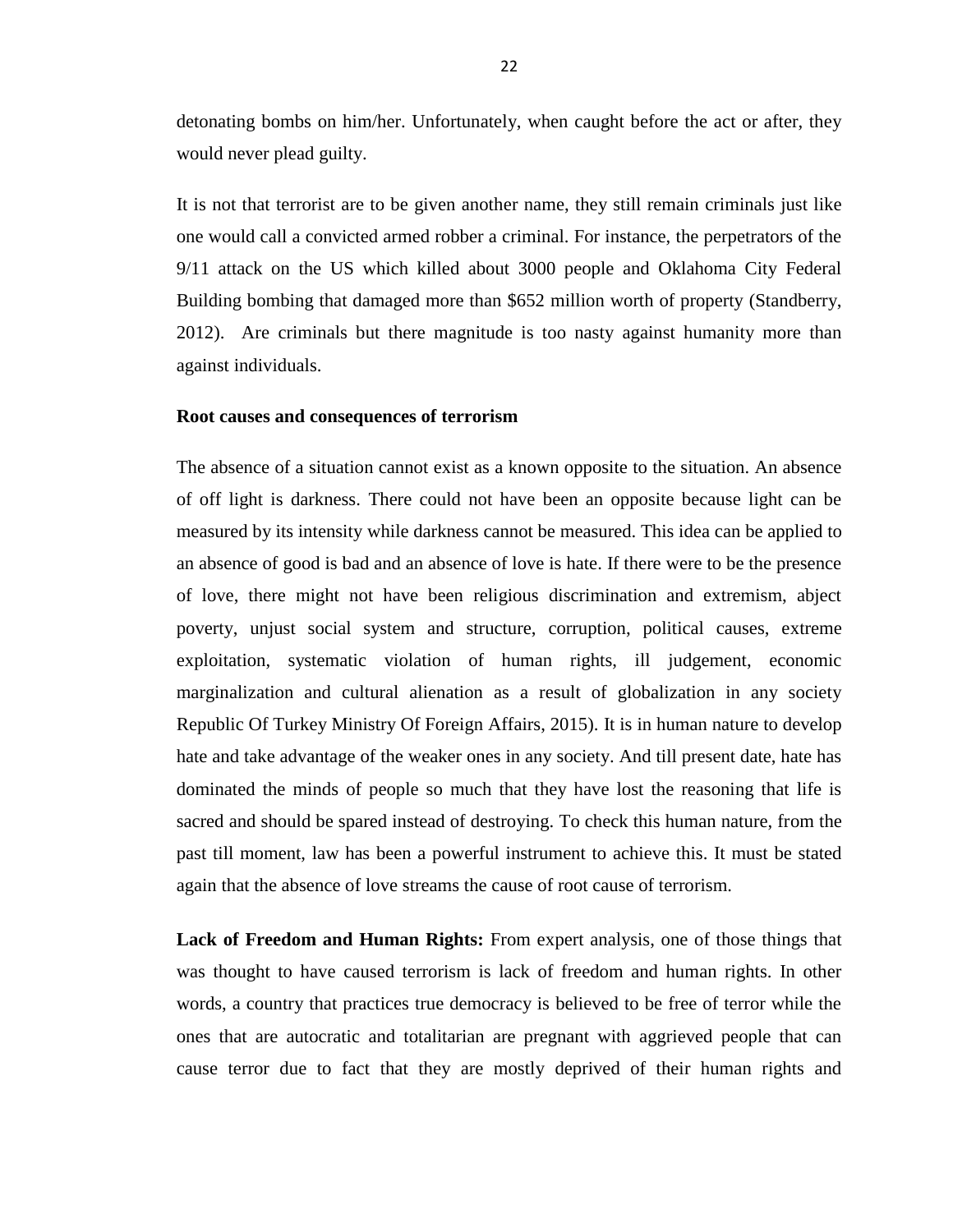freedoms. It is not true because from all perspectives, terrorist have always and mostly attacked countries that are democratic such as U.S., Britain, Nigeria, etc.

**Poverty:** Can the idea be correct that poverty is one of the causes of terrorism? This sounds controversial but one truth is that, according to a quotation credited to the Nobel Peace Prize Laureate Archbishop Desmond Tutu, "you can never win a war against terror as long as there are conditions in the world that make people desperate – poverty, disease, ignorance (Qotd.Org, 2015). This may be truthful. While taking a brief analysis of why it may not be correct, a report from scholars has shown that in 96 countries between 1986 and 2002, there were no links between its economic measures and terrorism America, 2015). On a live Summit, President Barack Obama said "Poverty" alone does not cause a person to become a terrorist, any more than poverty alone causes somebody to become a criminal (America, 2015). Anwar Awlaki, the American cleric who took on a leadership role in Al Qaeda in the Arabian Peninsula, was the son of a major Yemeni political figure and [Zachary Chesser,](http://www.washingtonpost.com/wp-dyn/content/article/2011/02/24/AR2011022403470.html) who was sentenced to 25 years in prison for trying to join Al Shabaab and threatening the creators of South Park over their depiction of Mohammed, born to a well off family in the Virginia suburbs (Newamerica.Org, 2015). These connections between poverty and terrorism seems to disconnect at the point but does that mean poverty has no connection at all? In 2011, it was discovered that there is a significant connection between unemployment and right wing extremist crimes committed in Germany. In Somali, a lot of citizens living in poor conditions have been mobilized to join Al-Qaeda from statistics. In Northern Nigeria, most Boko Haram members are illiterates with little or no education and poor living conditions. If education were at normal level in these two countries, there may be economic growth, improved health care system and social advancement which may bring terrorism to a mode of extinction. Any connection between poverty and terrorism is indirect, complicated, and probably quite weak (Coursera, 2015).and unnecessary moves to relate poverty and terrorism together may distract policy makers and international bodies from getting the root causes of terrorism

Ethno-nationalism: when a sect or ethnic groups desires to secede from a government, this happens rarely by peaceful means. It would mostly lead to the violence through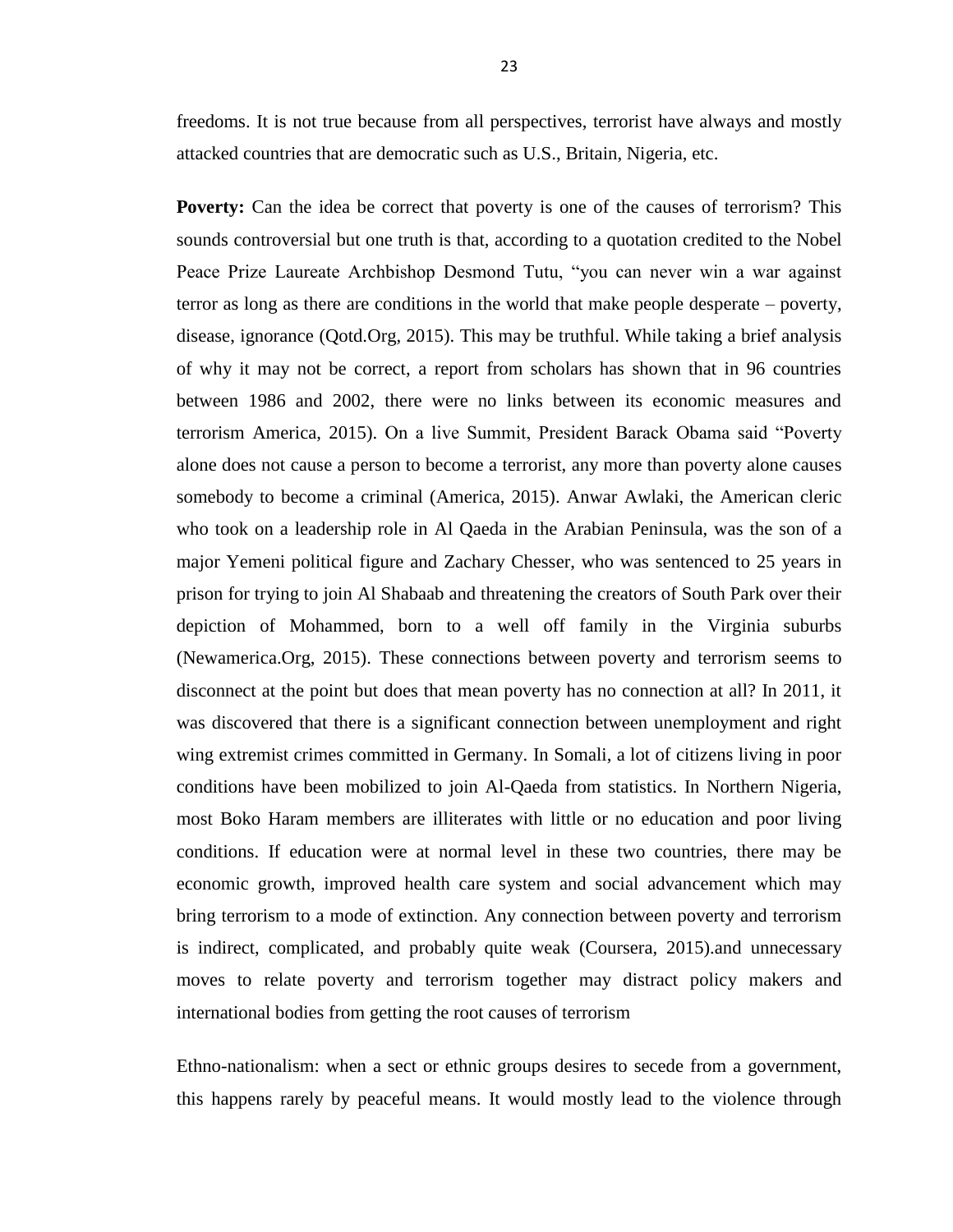terrorism. Fighting the government that has that organized military strength may be difficult but using terrorism can be fatal which would not only shake the government but would take lives of innocent citizens. Ethno-terrorism can be dated back to years before World War II started. Ethnicity and race are two different things and cannot be said to be the cause of terrorism. According to Smith, An *ethnic group* is defined as a human population whose members identify with each other, usually on the basis of a presumed common genealogy or ancestry (Llewellyn & Mercer, 2008). Within an ethnic group lies the same culture, religious practice, language and styles. Ethnic identity may contain some genealogical components, but more often, it develops in response to the migration of different groups (Eller, Jack David 1999). *Nationality*, on the other hand, according to the Law Dictionary refers to "that quality or character which arises from the fact of a person's [belonging](http://thelawdictionary.org/belonging-to/) to a nation or state. [Nationality](http://thelawdictionary.org/nationality/) determines the political status of the [individual,](http://thelawdictionary.org/individual/) especially with reference to [allegiance;](http://thelawdictionary.org/allegiance/) while domicile determines his civil status. Nationality arises either by birth or by neutralization (Thelawdictionary.Org, 2015). On legal terms, an individual can become a nationality either through birthright (*jus soli*), blood (*jus sanguinis*), or neutralization.

The combination of ethnicity and nationality gives birth to ethno-nationality and can be defined as a particular strain of nationalism that is marked by the desire of an ethnic community to have absolute authority over its own political, economic, and social affairs (Imej.Wfu.Edu, 2015) This can pose a threat to the regime in power and to the international community. Hamas is an example of ethno-nationalist groups that runs their own *quasi-state* (the Palestinian Authority) that carry out suicide attacks and bombings to fight for a Palestinian states, and Hezbollah can be said to operate a *statewithin-a-state* (southern Lebanon). Another terrorist organization is the Chechen which is also ethno-nationalists for their attacks against the government and people of Russia in the attempt to form their own state (Grothaus, 2015).

Efforts of minority groups in countries pushing for the move to become independent always constitute a cause for terrorism where most will not stop this act of terrorizing until they get what they want.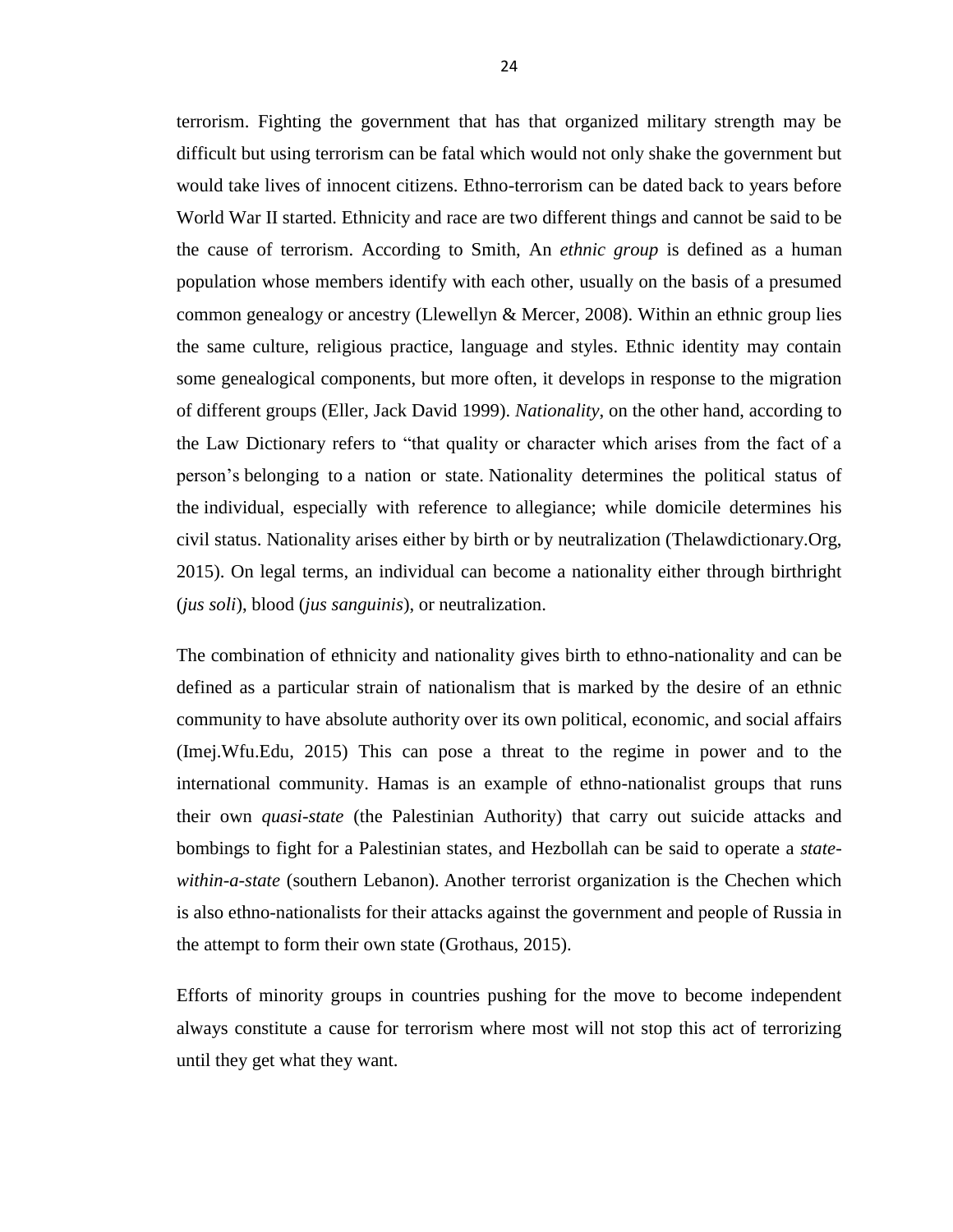**Alienation**: Several authors on terrorism have addressed the way individuals in foreign land feel about alienation, which push them to becoming brains behind terrorism especially those living in Europe. Times without number, these people have witnessed discrimination within the countries they reside, resulting in feelings of isolation. They normally migrate from poorer countries, to better off ones to get standard education or get jobs for survival. The moment they get to this new environment, especially the Muslims in Europe, they start to feel alienated (Sageman, 2004). The new host nation seems to totally look well different from where they left in terms of culture and community organization. This causes the alienated people to start considering the communities with cultures like their home countries or others like themselves. Due to these, these foreigners try to move to another community that has similar culture with where they came from so as to feel not discriminated. Growing ill opinions of discrimination always or can frustrate these people to get close to embracing conservative and eventually, extremist ideologies. In the book title Europe's Angry Muslims, points to every foreigners Muslims who immigrated for academic reasons or for asylum and insiders, second or third generation Muslims in Europe and noted that these set of people are subjected to discriminatory social policies, like the headscarf law in France, which makes them to become radicalized (Foreign Affairs, 2009).

The biggest problem here is that most foreigners who have got stay or work permit especially in Europe who have become radicalized owing to alienation they have suffered in this society hold European passports. This can easily allow them to get access to U.S. and other European countries thus creating a threat to not only Europe, however, to the U.S. as well.

**Religion**: The most typical way of thinking today is that terrorism is brought about by religion. In spite of the fact that it is not the fundamental driver for terrorism, religion does assume a huge part in driving a few types of it. It was pointed out in *Inside Terrorism*, that from the Thugs of ancient India that executed to terrorize for the sake of the god Kali to the Jewish Zealots who cut the throats of Romans openly to battle their occupation of Israel, religion (in combination with political/ethno-nationalist actors) has long been a influence of terrorism (Hoffman, 2006).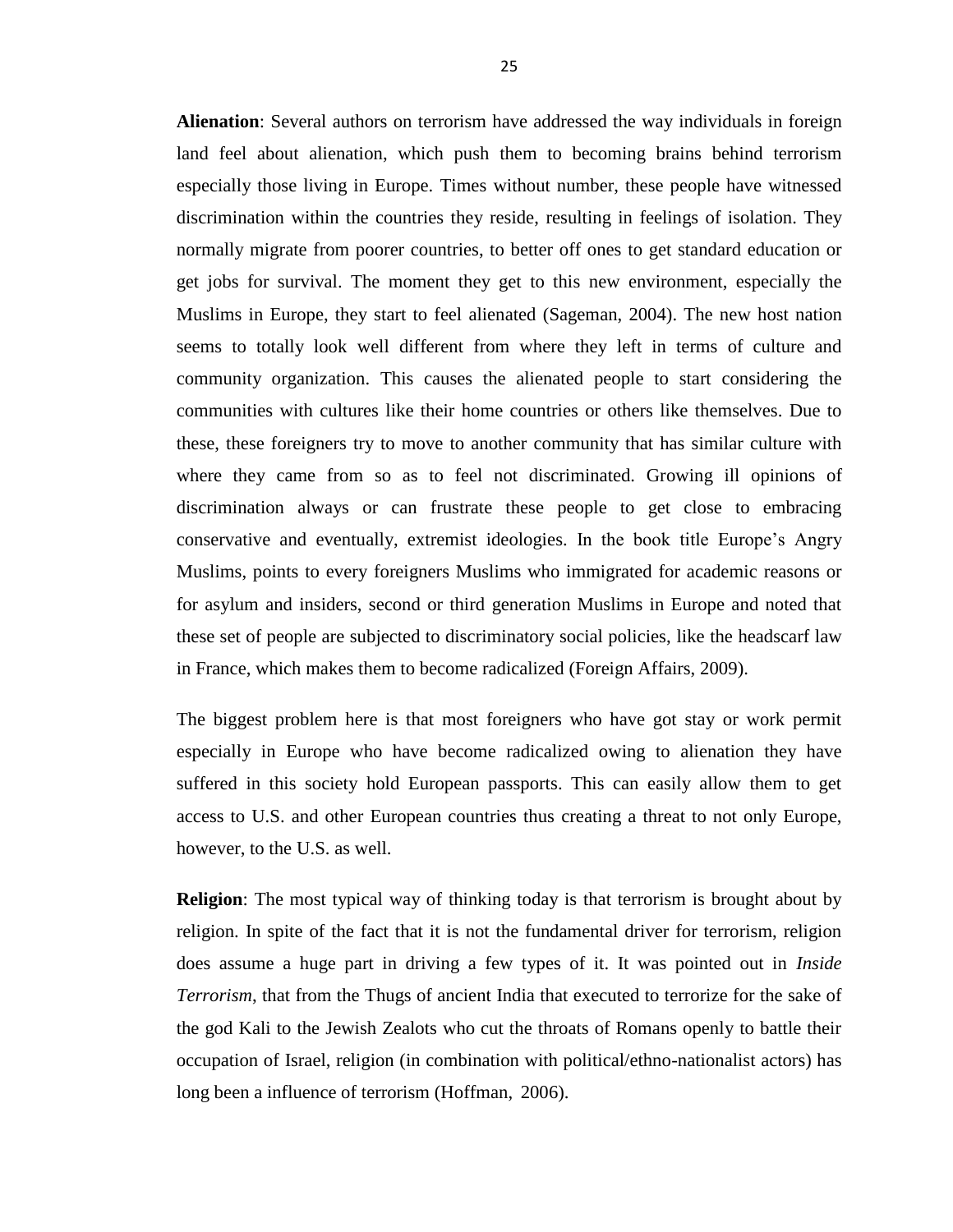Today religion as a factor that motivates terrorism has been primarily ascribed to Islamic fundamentalism (however different illustrations, for example, the Aum Shinrikyo cult that completed the 1995 sarin gas assaults in Tokyo, additionally exist). As Sageman depicts that the global Salafi jihad is a general religious revivalist movement with the objective of restoring past Muslim glory in a great Islamist state extending from Morocco to the Philippines, wiping out present national boundaries (CBC News, 2015).

As a driver of terrorism, the genuine threat that religious regulation stances is its consolation of assaults that are more brutal in nature than different sorts of terrorism. By being guaranteed an afterlife gifts in the eternal realm, terrorists are more prone to complete suicide bombings and hit hard via strategies that are harder to protect against.

**Socio-Economic Status**: Terrorists might likewise be driven by a feeling of relative denial and absence of increasing convenience in the society they dwell. Globalization and the current media have given 'those who lack wealth's an intense consciousness of their circumstance contrasted with 'the wealthy'. "Globalization creates an acute awareness about opportunities available elsewhere. This leads to frustration, victimization, and humiliation among growing cohorts of urbanized, undereducated, and unemployed Muslim youth who are able to make comparisons across countries (*Taspınar*, N.D). Considering the economic differences in the middle of themselves and the Western world can make angry some in undeveloped nations, intensifying strain and threats. This permits terrorist links to pick up consideration and section to social orders that have felt wronged by these apparent social inequality or discrimination.

Sadly the main genuine approach to diminish this is through economic advancement of the State, nation, and area, yet that requires some serious time consuming interventions. For a long time to come there will consistently be those that are displeased by the obvious results of the comparism between the state of the wealthy people and their own which inevitably opens the ways to disappointment and resentment. Along these lines, this cause of terrorism is strikingly difficult to battle as globalization considers more instruments of relationship between unstable global socio-economic levels.

**Political Grievances:** An absence of political completeness in States or protests against a certain political request may bring about people to join or make terrorist gangs. Left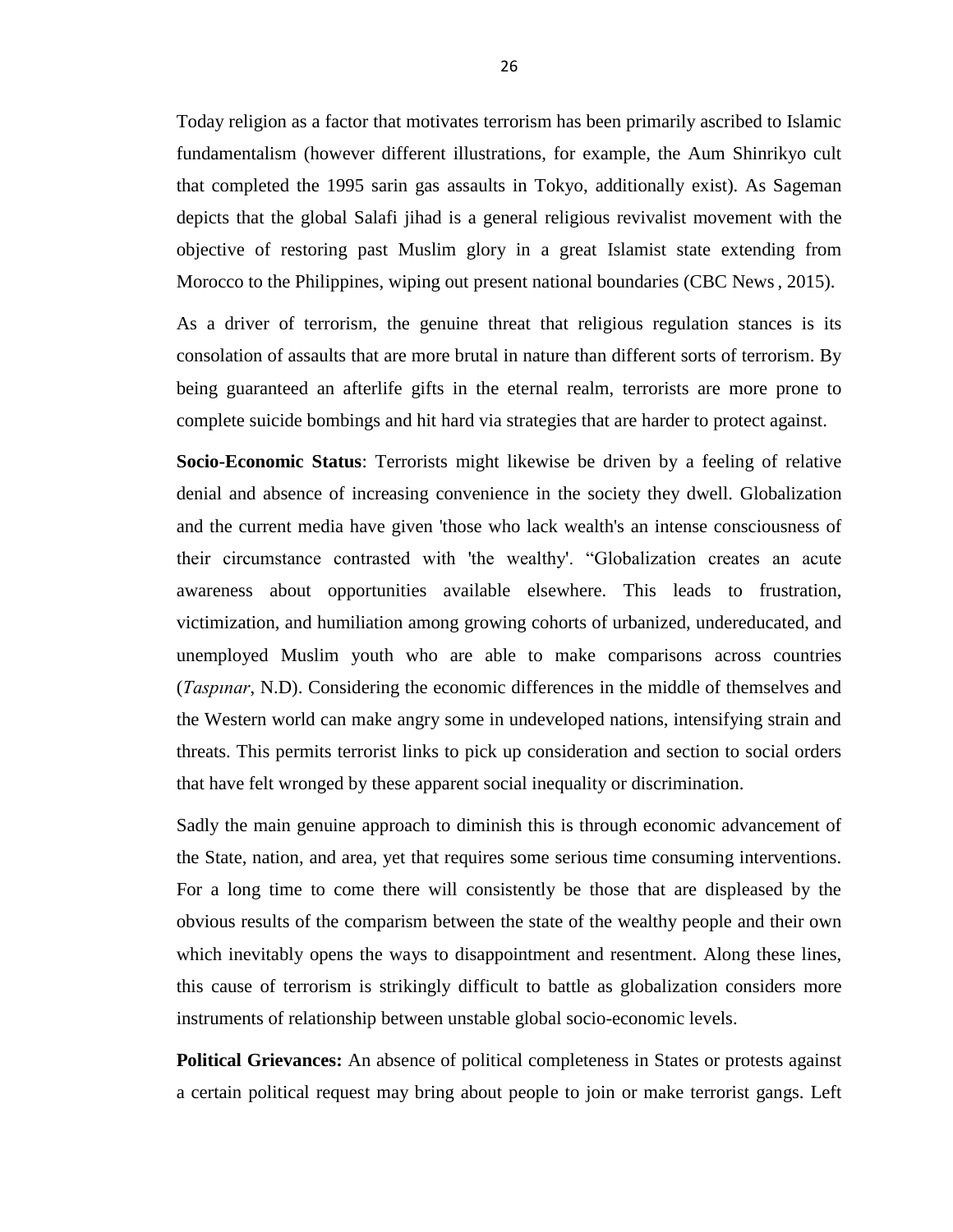and right wing terrorists regularly look for a political framework. In fact, in countries with dictator administrations, most loopholes to create conflict are hardly seen. Angry articulations of political will can swing to savagery as another option for special political frameworks. While to some degree like ethno-nationalist/separatist causes, these political grievances are not conceived from the yearning to make another state yet to change the existing structure inside of the present one.

According to Taspinar, this is also known as a political dimension to relative deprivation; in regards to Tespinar, political Islam is a response to tyrannical governments and its Western supporters (Taspınar*,*2015*)*.With the information that other individuals around the globe live in representative governments, the resentment just develops among the individuals who live without such political representation, driving disappointed people into the arms of terrorism.

The suggestion here is that governments of the Western world, in their backing of harsh tyrant administrations for their own national gain, have basically made themselves focuses of terrorism of an annoyed and displeased people being governed by these administrations, speaking violence as the only language as an alternative for political expression.

#### **The objectives of terrorism**

While trying to state the objectives of terrorism, it is import to separate the old time terrorism from the newest generation terrorism. Terrorist groups with secular ideology and non-religious affiliations must not be put alongside with religiously oriented and millenarian groups even though the 'newest' terrorism group have religious inclination which makes them similar to the religiously oriented and millenarian terrorist groups. Two most common factors that influence terrorists' objectives are the strong ideology of the forming of the terror group and their overt motivation. According to the meaning of terrorism given by Dr. James M. Smith, the Ex-Director of U.S. Air Force Institute for National Security that "terrorism is a physical attack intended to produce a psychological effect", and corroborated by Gorski that terrorism aims to cause a longlasting state of psychological weakness and insecurity in the targeted population, it can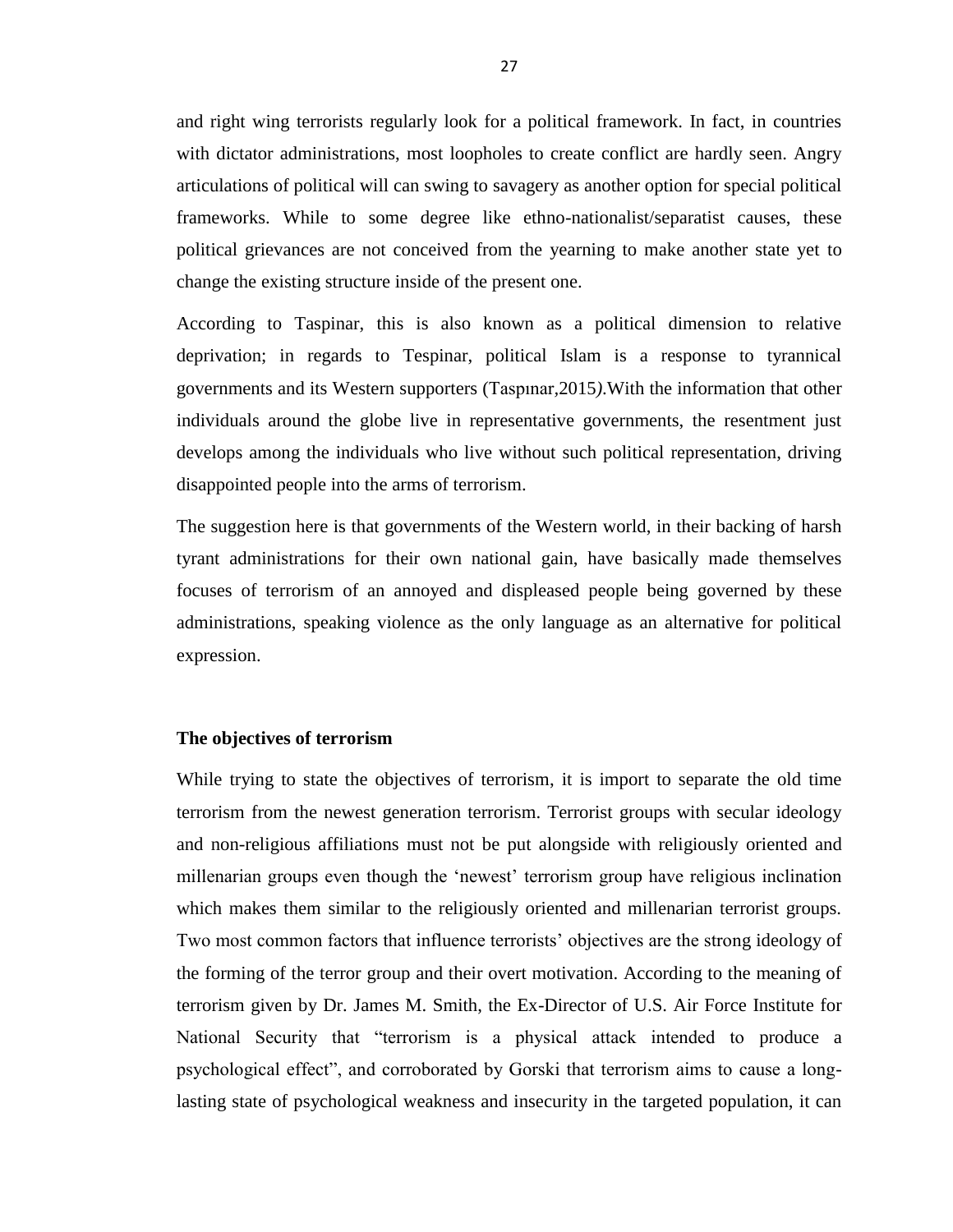be seen that terrorism is staged to weaken or kill the will of masses and control there mindset in rebellion against the incumbent government coupled with rendering such government incapable of performing its fundamental duty of protecting the lives and property of its citizens. This will happen when the government formulate policies in reaction to the terrorist attacks, for example, all airports and seaports in U.S. got the responsive attention of the government after the September 11, 2001 attack which provoked some unions such as the American Civil Liberties Union to lamenting that the blatant discrimination and state-sanctioned bigotry to outright physical brutality which allegedly targeted the people of Arab-descent living in United States (Jos Ilagan's Author Website, 2013).

Addressing the objectives of the 'older' terrorism from 1960s to 1980s, it was a worldwide revolution and transformation where the battle was between capitalism (USA) and Communism (Union of Soviet Socialist Republic) and between Israel and Yasser Arafat's Palestinian Liberation organization that used terrorism as a form of weapon to fight against its target government-enemy (Jos Ilagan's Author Website, 2013). with no history of toppling a government to get power. They are known to kill people and not use themselves to kill themselves and others. While the 'newest' terrorism groups of the present day that features the likes of al-Qaeda, Jemaah Islamiyah, Boko Haram, and ISIL have a very different set of objectives. For example, what the Islamists-terrorists want is to kill unbelievers and thrash all that symbolizes Christianity and Western civilization. Al-Qaeda's objective is to avenge the wrongs committed by Christians and Jews against Muslims over the ages, to re-shape the Muslim world, replacing secular states with a single Islamic political leadership and to drive Americans and other non-Muslims from Saudi Arabia, the home of Islam's holiest sites. (News.Bbc.Co.Uk, 2015). Boko Haram stated their objectives clearly that they want Nigeria to become an Islamic state. These groups see killing of unbelievers as a calling, and they are completely desperate to pierce terror into the society they target in total dishonor for human lives. The non-religious terrorists' objectives will frequently endeavor extremely discriminatory demonstrations of violence to accomplish a particular political point. This frequently aids them to maintain losses of lives and property while still realizing their goals.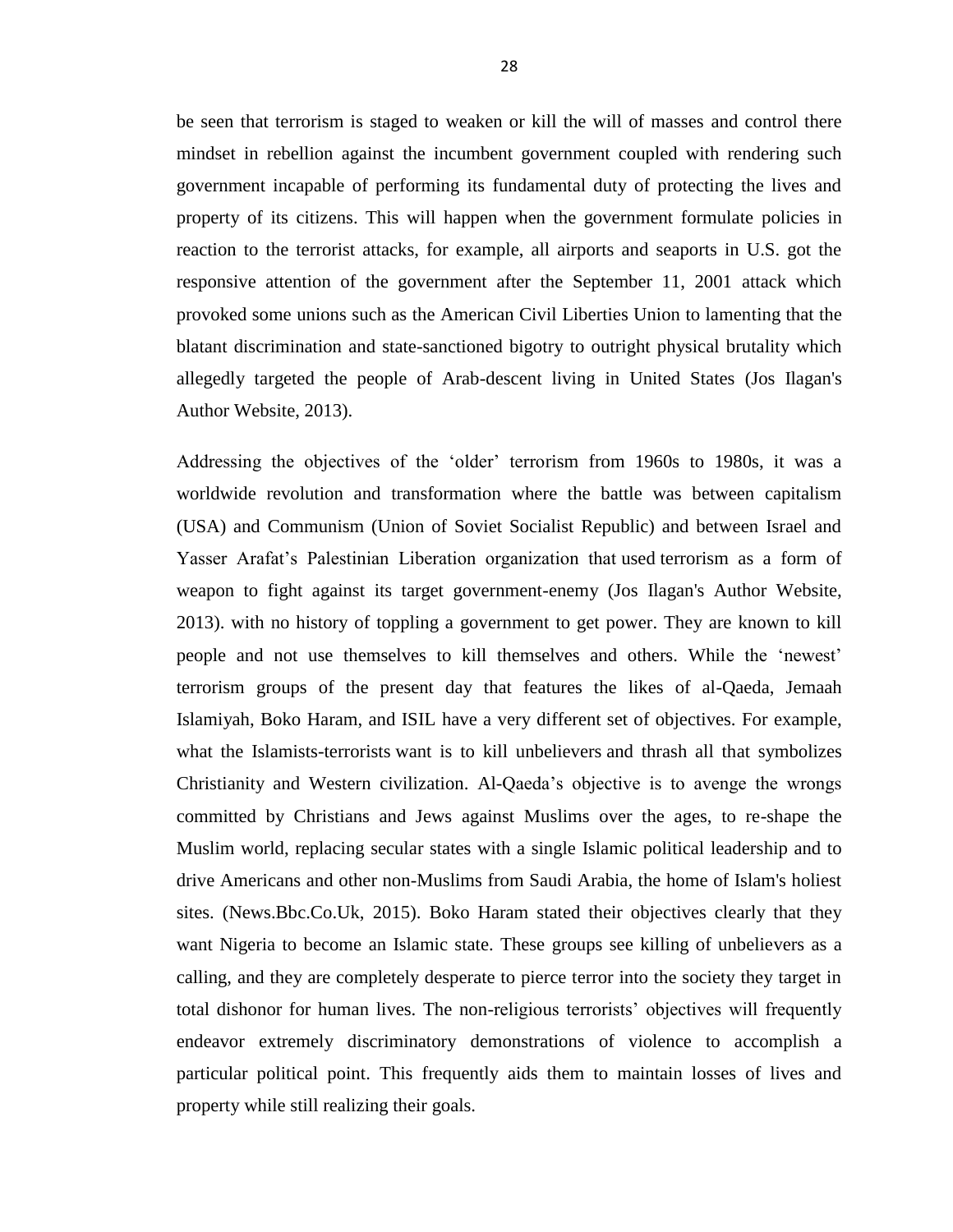#### **Authorized methods investigation and prosecution of terrorism offences**

The main role of doing an investigation is to examine all evidence in a manner, which is reasonable or just for the accused and which must also be admissible in a court of law. In the case of *Fowler v. Padget* (1798) 101 ER 1103 (1798), it was stated that "It is a principle of natural justice, and of our law, that *actusfacit reum nisi mens sit rea*. The intent and the Act must both concur to constitute the crime ("Duhaime.Org, 2015). This is the most essential element, which must be known by the investigator while gathering the evidence. His evidence must strongly reveal the individuality of the accused as a prime suspect of a terrorism act. This evidence must show the intent behind the committal of the act which constitutes the *mens rea* of the accused. The evidence must not fail to give a right location where and time when the act of terrorism was committed. All the movements of the suspects before and after the act must be included in the evidence. The *modus operandi* employed by the accused must be featured in the evidence which explains the way the act was planned. All this evidence can be collected through testimony, documentary, physical, digital, exculpatory, scientific, and genetic (Writing.Professay.Org, 2015). While collecting information through digital means, such as using of bugs, wiretaps, the authority involved must have legal justification for this means, the reasonable grounds to do so and must as well consider the right to privacy of the accused.

Investigation needs to be carried out with a warrant issued by the court when there is a need for search so as to gather evidence admissible in court. It can sometimes be carried out without warrant if it is a matter of urgency so that the evidence may be gotten without delay. The highest ranking police officer or depending on the State of concern may apply for warrant from the court or for example in U.K., an officer with the rank of assistant chief constable or above can also give permission for searches in an area in order to prevent acts of terrorism.

When there is a logical platform to believe that a person would commit a terrorism offence or is about to commit such offence, authorities can make an arrest of such person whether he has committed the act or he is about to. Warrant may be applied for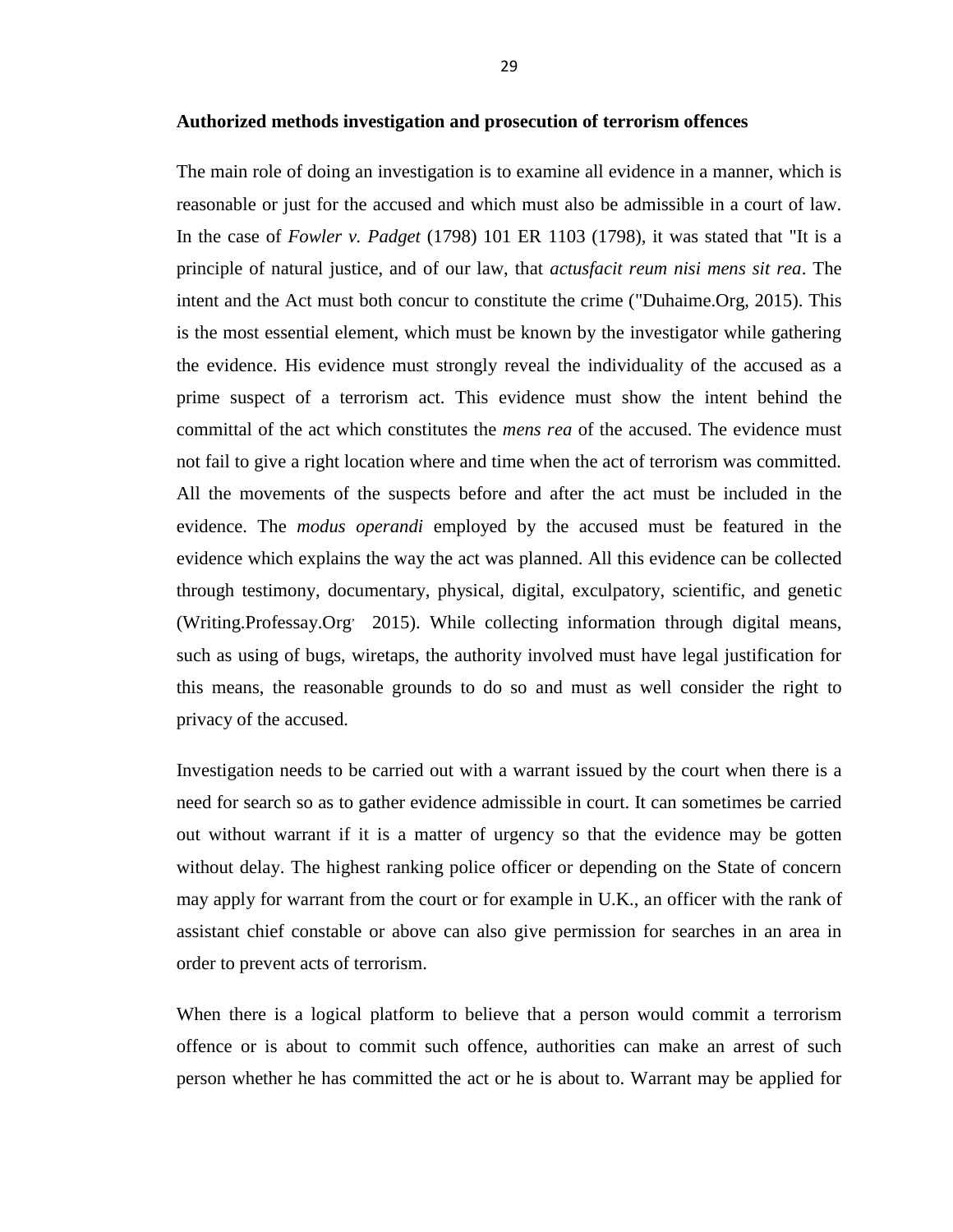before the arrest is made but in a situation where the terrorist may escape, then such arrest can be carried out without warrant.

Terrorism is an international crime, and, in that capacity, it needs the international community to act to prevent terrorism and the sanction of people executing demonstrations of terrorism. With an international war on terrorism apparently being endorsed by the United Nations (UN), it is the ideal time for the crime of terrorism to turn into a piece of the widespread obligation of countries, with that obligation further assigned to an international institutions, for example, the International Criminal Court, for prosecution and approval.

Under the Article 7 ICC Statute, the ways in which terrorism can be prosecuted is stated clearly. Terrorism can be prosecuted as sub-category of "crimes against humanity"; and the other way of prosecution is as an inhumane act.

1. When terrorism is prosecuted as a sub-category of crimes against humanity, Article  $7(1)(a)$  ICC is invoked in which the major element is murder. The terrorist must have killed or caused the death of person(s). Meaning that it does not have to be aimed at one person, and according to Article 7, it can be systematic involving a lot of targets who are civilian population. Civilian means a non-military target with no armed hostilities. The 9/11 attack is appropriate for this type of prosecution since the acts were multiple and coordinated, causing the death of thousands of people who were performing official duties, in furtherance of Al Qaeda's terrorist policy against the United States (J.D. F R Y, 2002). Suicide bombing attacks could be viewed as forming part of a broad and organized attack which falls under crimes against humanity. In addition, according to Article  $7(1)(e)$  ICC, hostage-taking which is a form of deprivation of physical liberty with widespread and systematic attack directed against person(s) is under crime against humanity, an example is the Dubrovka Theatre hostage taking in October 2002, together with the Beslan school attack in September 2004, perpetrated in furtherance of the Chechenian battle for independence (News.Bbc.Co.Uk , 2004).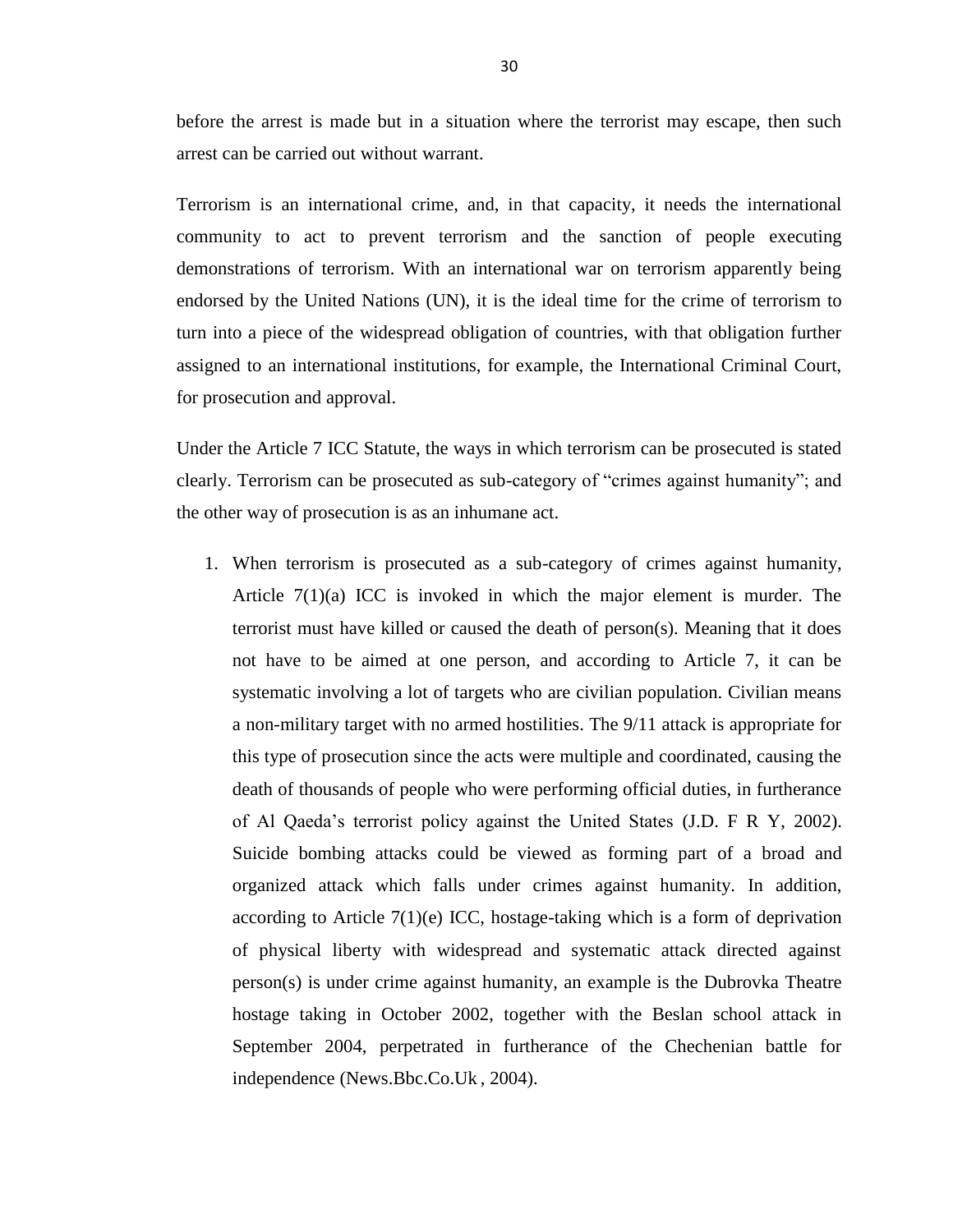According to Article 7(1)(f) and (k) ICC, terrorism can be prosecuted under torture if it inflicts a grave injury to the mental health of the person. This article is based on the Torture Convention of 1984 which omits the requirement of a connection to a public official (D. R O B I N S O N, N.D.).

Also, as its stated in Article 7(1)(h) ICC:

―Persecution against any identifiable group or collectivity on political, racial, national, ethnic, cultural, religious, gender as defined in paragraph 3, or other grounds that are universally recognized as impermissible under international law, in connection with any act referred to in this paragraph or any crime within the jurisdiction of the Court (loc.gov, 2009).

Following Article 7(2) (g) ICC, this states that: "Persecution means the intentional and severe deprivation of fundamental rights contrary to international law by reason of the identity of the group or collectivity; which the person is a party to (loc.gov, 2009).

It requires oppressive intent in view of political, racial, national, ethnic, cultural, religious, gender, also, different grounds universally perceived as impermissible under international law. However, there must be a connection between the persecutory act and any crime or those crimes stated in Article 7(1) ICC which must be within the jurisdiction of the court.

2. When terrorism is prosecuted as inhuman act, Article  $7(1)(k)$  ICC is invoked in which the terrorist must have inflicted grave injury to body or to mental or physical health via inhumane act with intent in which the act was of a character similar to any other act referred to in article 7(1) ICC.

# **2.3 Historical Development of International Humanitarian Law**

The development of IHL had been influenced by religious concepts and philosophical ideas. Customary rules of warfare are part of the first rules of international law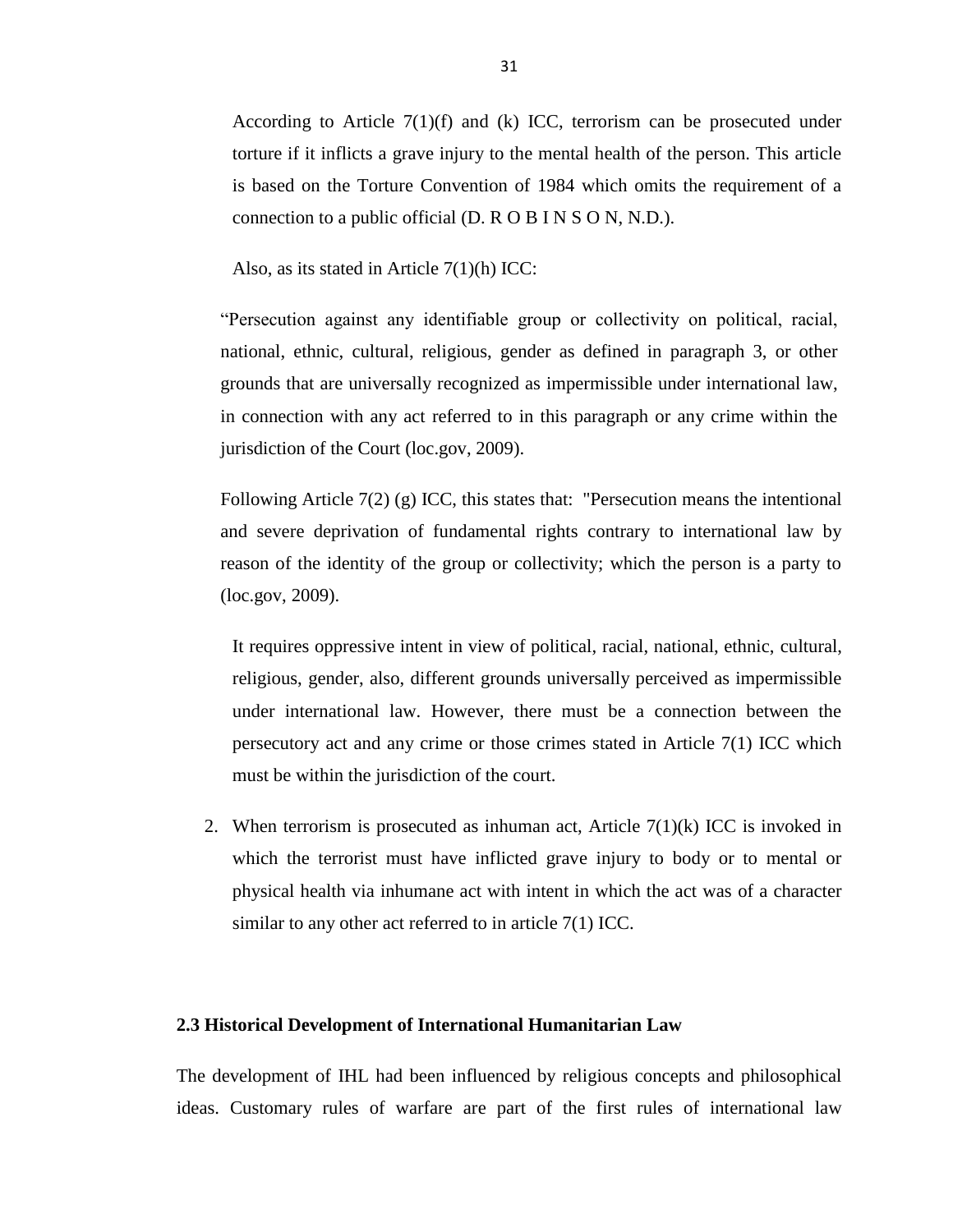altogether. In this process, the development from the first rules of customary law to the first written humanitarian principles for the conduct of war was also accompanied by setbacks. Some rules which imposed restrictions on the conduct of war, the means of warfare and their application can even be traced back to ancient times (Fleck & Bothe, 2013) The **Sumerians** considered art of war as a state run by the law, which was taking place with a pronouncement of war and was finished by a peace treaty. War was subject to specific rules which inter alia, guaranteed immunity to enemy negotiators (Fleck. & Bothe, 2013).

**Hammurabi** (Ancient.Eu.com, N.D) king of **Babylon,** wrote the "Code of Hammurabi" for the protection of the week against oppression by the strong and ordered that hostages be released on payment of a ransom. Furthermore, the law of **Hittites** also provided for a declaration of war and for peace to be concluded by treaty as well as for respect for the inhabitants of an enemy city which has capitulated. The war between Egypt and Hittites (Milestonedocuments.Com, N.D.). for instance was thus terminated by a peace treaty.

In the 7<sup>th</sup> Century B.C., **Cyrus I**, king of **Persians**, ordered the wounded Chaldeans to be treated like his own wounded soldiers.

To buttress the understanding of this development, the **Indian** epic Mahabharata and the Laws of Manu already contain provisions which prohibit the killing of an adversary who is no longer capable of fighting and surrenders, forbid the use of certain means of combat, such as poisoned or burning arrows, and provide for the protection of enemy property and prisoners of war.

The **Greeks,** in the wars between the Greek city-States which considered each other as having equal rights, but also in war led by Alexander the Great against the Persians, respected life and personal dignity of war victims as a prime principle (The Federal Ministry Of Defence Of The Federal Republic Of Germany, 1992). They did not touch the Holy places, consulate offices, ministers of God, and ambassadors of the conflicting side and swap over POWs. For instance, the poisoning of sources of water was illegal in conflict.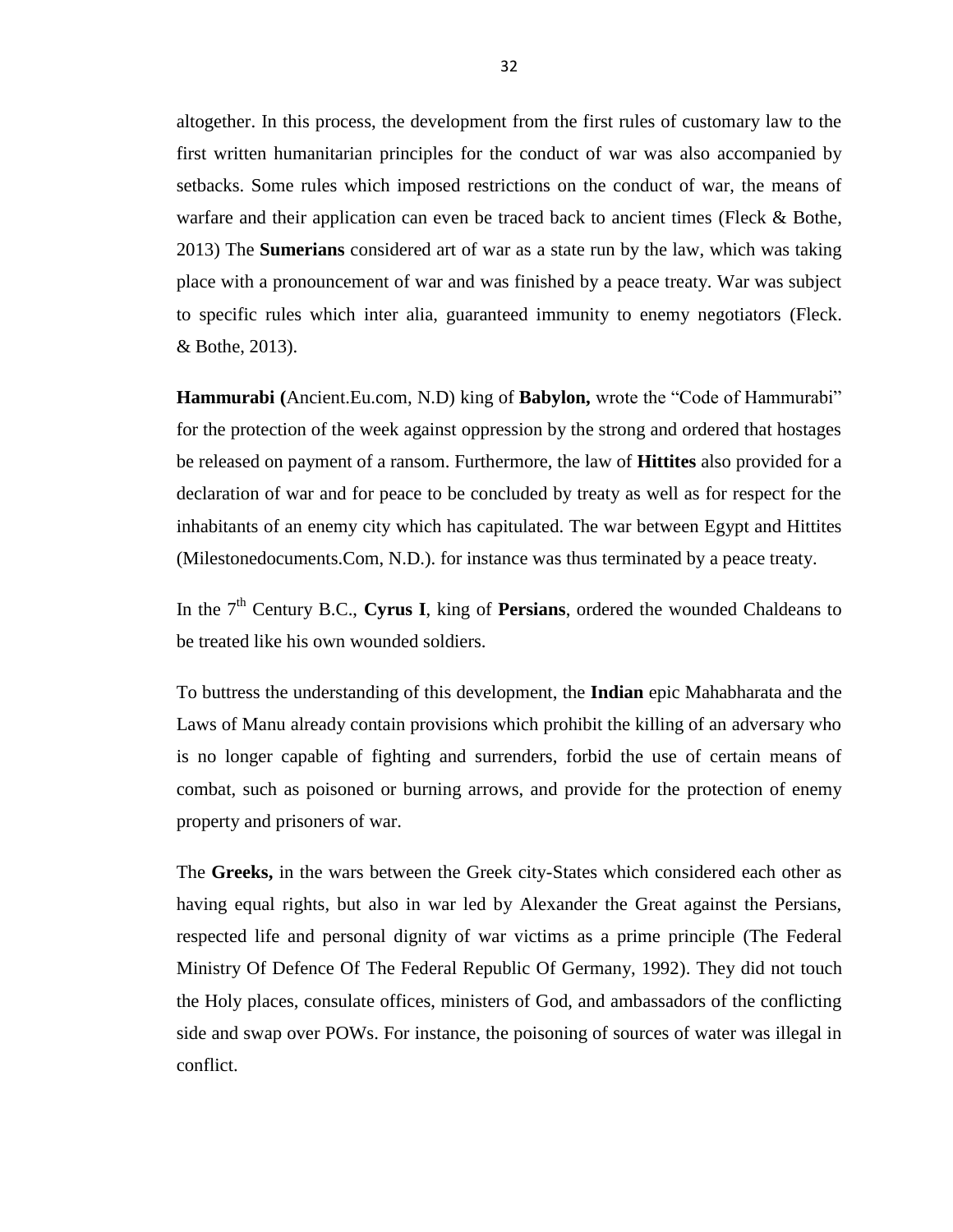The **Romans** also accorded to their prisoners of war the right to life. However, the Greeks and Romans distinguished between those peoples whom they regarded as their cultural equals (The Federal Ministry Of Defence Of The Federal Republic Of Germany, 1992). and people whom they considered to be barbarians.

**Islam** also acknowledge essential requirements of humanity. In his Orders to his commanders, the first caliph, "**Abu Bakr**" stipulated, for instance, the following:

―The blood of women, children, and old people shall not stain your victory. Do not destroy a palm-tree, nor burn houses and cornfields with fire, and do not cut any fruitful tree. You must not slay any flock or herds, save for your substance (Fleck & Bothe, 2013).

In many cases, Islamic warfare was not less cruel than warfare by Christians. Under the reign of leaders like "Sultan Saladin" in the 12<sup>th</sup> Century, the laws of war were observed in an exemplary manner. Saladin ordered the wounded of both sides to be treated outside Jerusalem and allowed the members of the Order of St. John to discharge their hospital duties (Fleck & Bothe , 2013).

In the middle Ages, feud and war were governed by strict principles. The principle of protecting women, children and the aged from hostilities originated from church father **Augustine (**The Federal Ministry Of Defence Of The Federal Republic Of Germany, 1992).

The putting into practice of respect for holy spaces shaped a right of refuge, for example, the right of refuge, in churches, the compliance of which was judiciously supervised by religious body. The knights battled against one another as indicated by certain (unprinted) rules. The standards of arms were differently upheld by mediators of tribunals of knights. They were connected just to knights, however not to common individuals. The adversary was much of the time viewed as an equivalent combatant who was to be crushed in a respectable battle. It was regarded to be taboo to begin a war without earlier warning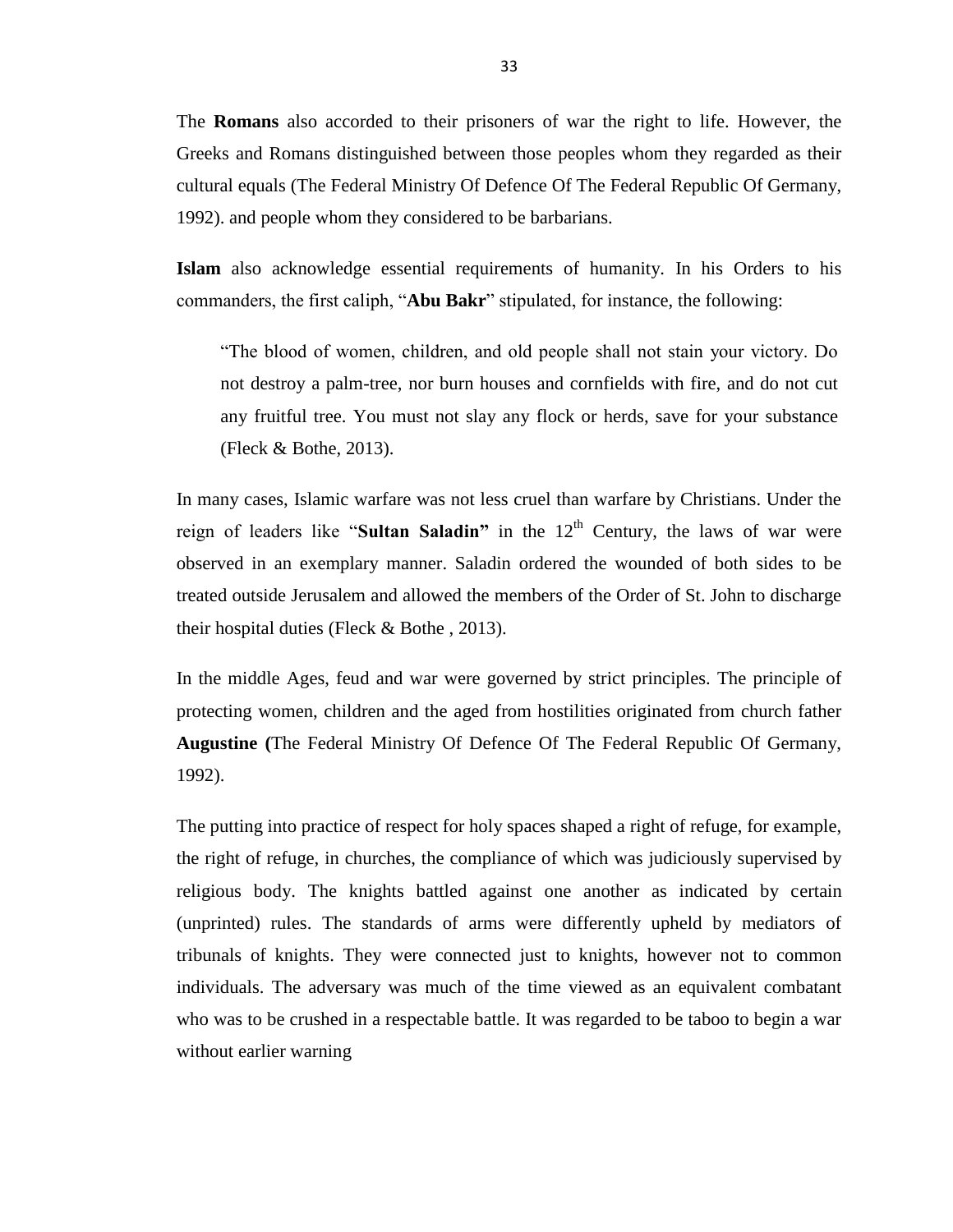The 'Bushi-Do', the medieval code of honour of the warrior caste of Japan, included the rule that humanity must be exercised even in battle and towards prisoners of war (POW),( Fleck & Bothe, 2013).

In the  $17<sup>th</sup>$  Century, the military tactician Sorai wrote that whoever kills a POW shall be guilty of manslaughter no matter whether such a prisoner had surrendered or fought ‗to the last arrow.'

As a decrease in consequence of the knighthood, the innovation of guns or more all, the forming of armed forces comprising of soldiers of armed force, the ethics of war got toughened again towards the in the middle ages era. Contemplations of valor were obscure to these armed forces.

Just as modern days began, there was no refinement or difference among combatant and regular civilian populace. Hired soldiers viewed war as exchange which they took after with the end goal of private interest. Towards the start of modern era, the wars of religion, and especially the Thirty Years War, again involved the cruelest strategies for fighting. The brutalities of this war basically added to the way that law considered the *jus in bello* and set up various directives which were to be complied with by the aggressive.

In the work of Hugo Grotius (the father of modern international law), "De jure belli ac pacis" which got published in 1625, highlighted existing limits to the behavior of opponents during war. A basic change in the character of states to the conduct of war did not come until the beginning of the age of information in the eighteenth Century.

In 1772, Jean-Jacques Rousseau made the following statement in his work, "Le contrat social (Karl EDLINGER, 2015).

―war is a relation, not between man and man, but between State and State, and individuals are enemies only accidentally, not as men, nor even as citizens, but as soldiers; not as members of their country, but as its defenders … the object of the war being the destruction of the hostile State, the other side has a right to kill its defenders, while they are bearing arms; but as soon as they lay them down and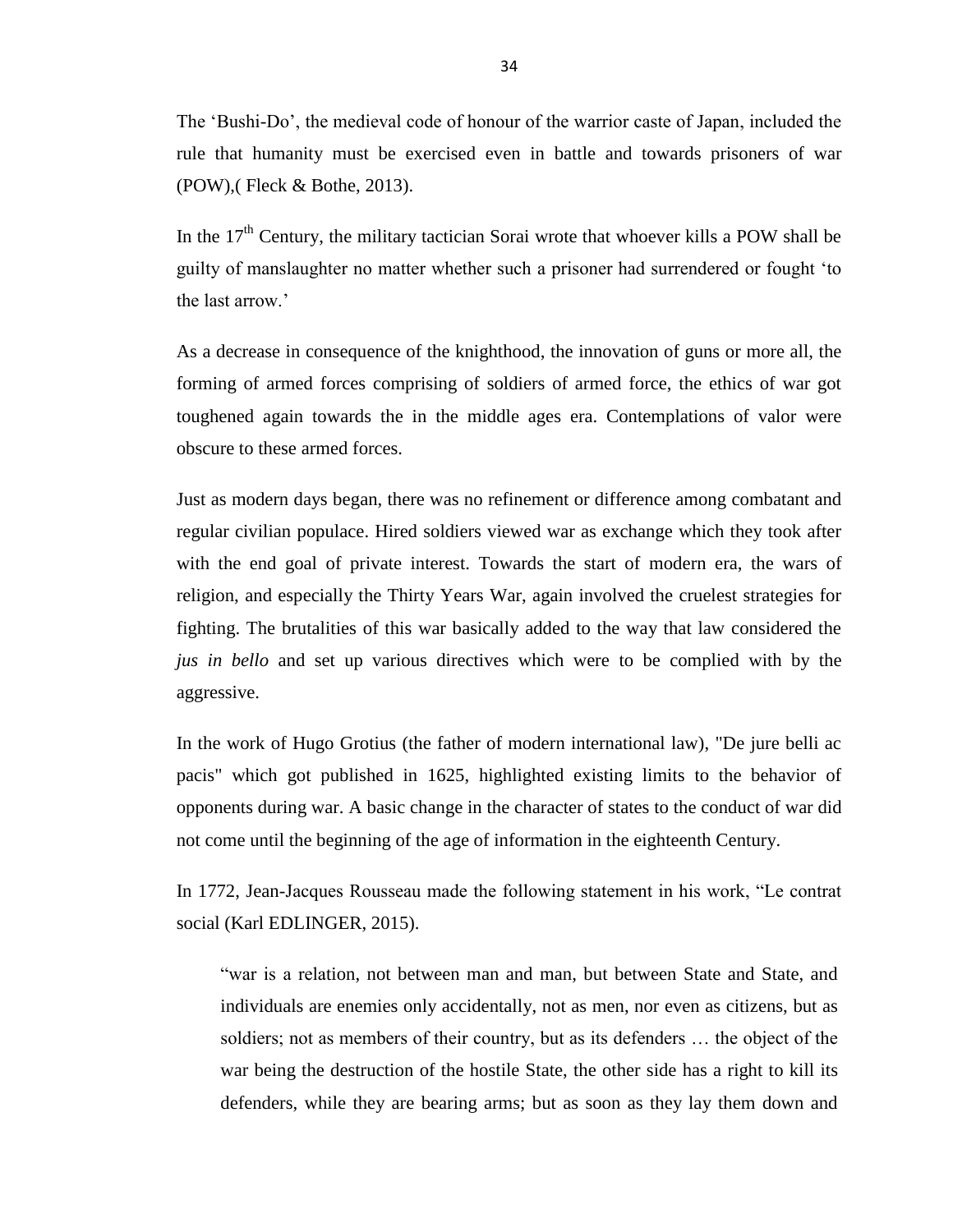surrender, they become once more merely men, whose life no one has any right to take" (Constitution.Org, 2015).

From this dogma, which was soon and mostly recognized, took after that the demonstrations of hostility vibe may just be coordinated against the enemy's military, yet not against the regular civilian populace which does not participate in these conflicts.

In the nineteenth Century, after a couple of provisional misfortunes, helpful and humanitarian point of view kept on making progress. They prompted exceptional activities of individual persons and to the decision of various international treaties. These treaties forced confinements on the method for fighting and the strategies for their utilization.

Florence Nightingale, an English woman, calmed the sufferings of the sick and wounded through her efforts as a nurse in the Crimean War. Later, she made essential contributions towards the renovation of the civil and military nursing systems of her homeland.

In 1861, Francis Lieber, a German-American Professor of political science and jurisprudence at Columbia University; prepared on behalf of President Lincoln, a manual based on international law (Lieber Code), which came into force in 1863 for the Union Army of the United States in the Civil War.

The Genovese merchant, Henri Dunant, who in the Italian War of Unification, had seen the plight of 40, 000 Austrian, French and Italian soldiers injured on the war front of Solferino, in printed his impression in his book, "A memory of Solferino" which he brilliantly illustrated the terrors of the conflict as follows (Fleck & Bothe, 2013):

"When the sun came up on the twenty-fifth June 1859; it disclosed the most dreadful sights imaginable. Bodies of men and horses covered the battlefield; corpses were strewn over roads, ditches, ravines, thickets and fields… The poor wounded men that were being picked up all day long were ghastly pale and exhausted. Some who had been the most badly hurt had a stupefied look as though they could not grasp what was said to them… Others were anxious and excited by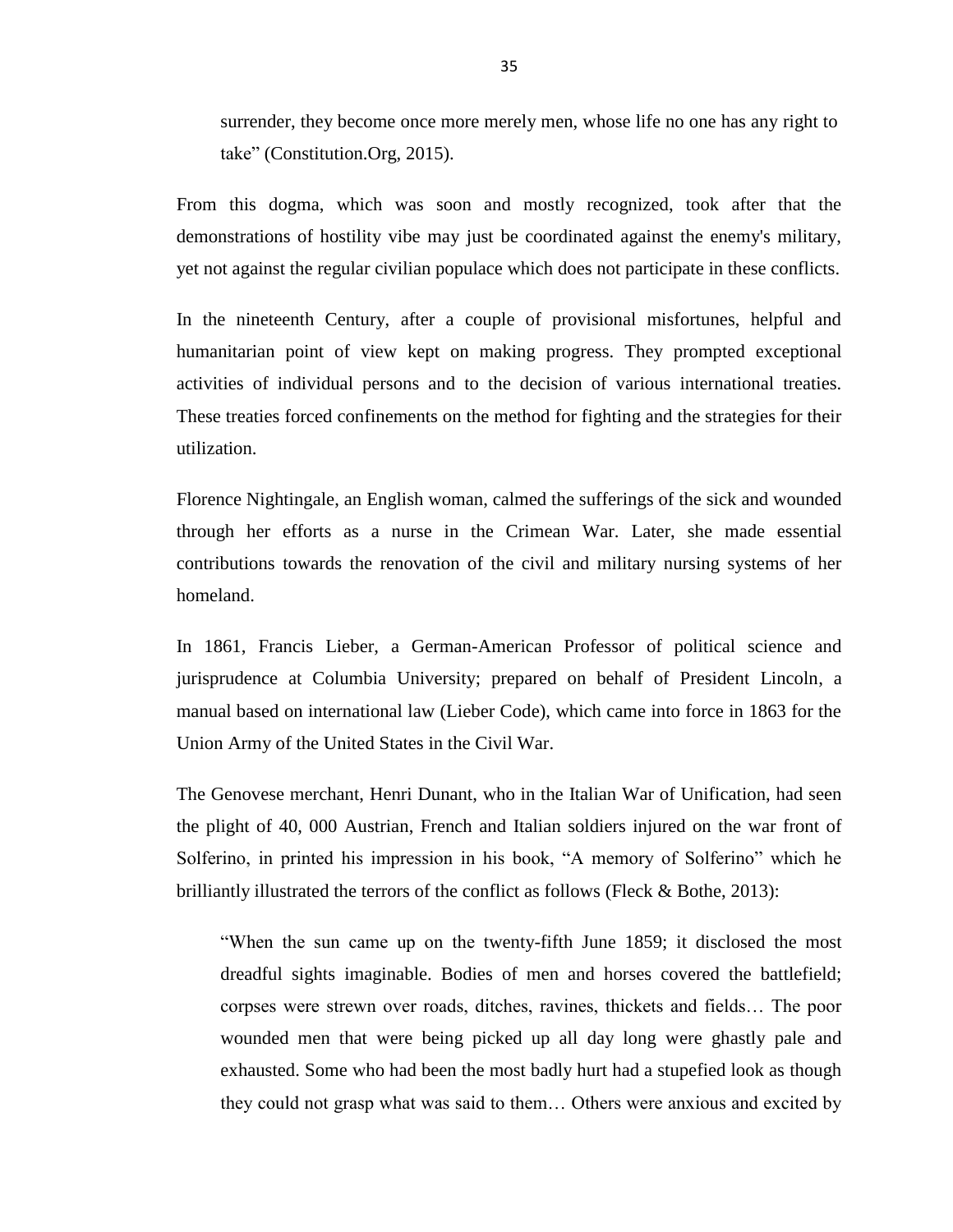nervous strain and shaken by spasmodic trembling. Some who had gaping wounds already beginning to show infection, were almost crazed with suffering. They begged to put out of their misery and writhed with faces distorted in the grip of death struggle (Henry, 2015).

In his book, Dunant not only described the battle, but tried to suggest and publicize possible measures to improve the fate of war victims. He presented three basic proposals designed to mitigate the suffering of the victims of war. To this end, he proposed the following:

- 1. That voluntary societies be established in every country which, in time of peace, would prepare them to serve auxiliaries to the military medical services.
- 2. That States adopt an international treaty guaranteeing legal protection to military hospitals and medical personnel.
- 3. That an international sign of identification and protection of medical personnel and medical facilities be adopted.

These three proposals were simple, but they have had deep and lasting consequences;

- 1. The whole system of National Red Cross or Red Crescent Societies (of which there are today 188 around the world stems from the first proposal;
- 2. The second proposal gave birth to the "First Geneva Convention" Geneva Convention , 1864)
- 3. The third proposal led to the adoption of the protective emblem of the Red Cross or the Red Crescent.

Dunant's book enjoyed enormous success throughout Europe. Although it did not present entirely original ideas, the merit of the book is in large part due to the timeliness of its message. At that time, a private welfare association existed in Geneva, ‗the Society for the Public Good.' Its President, Gustave Moynier, was impressed by Dunant's book and proposed to the members of the society that they try to carry out Dunant's proposals.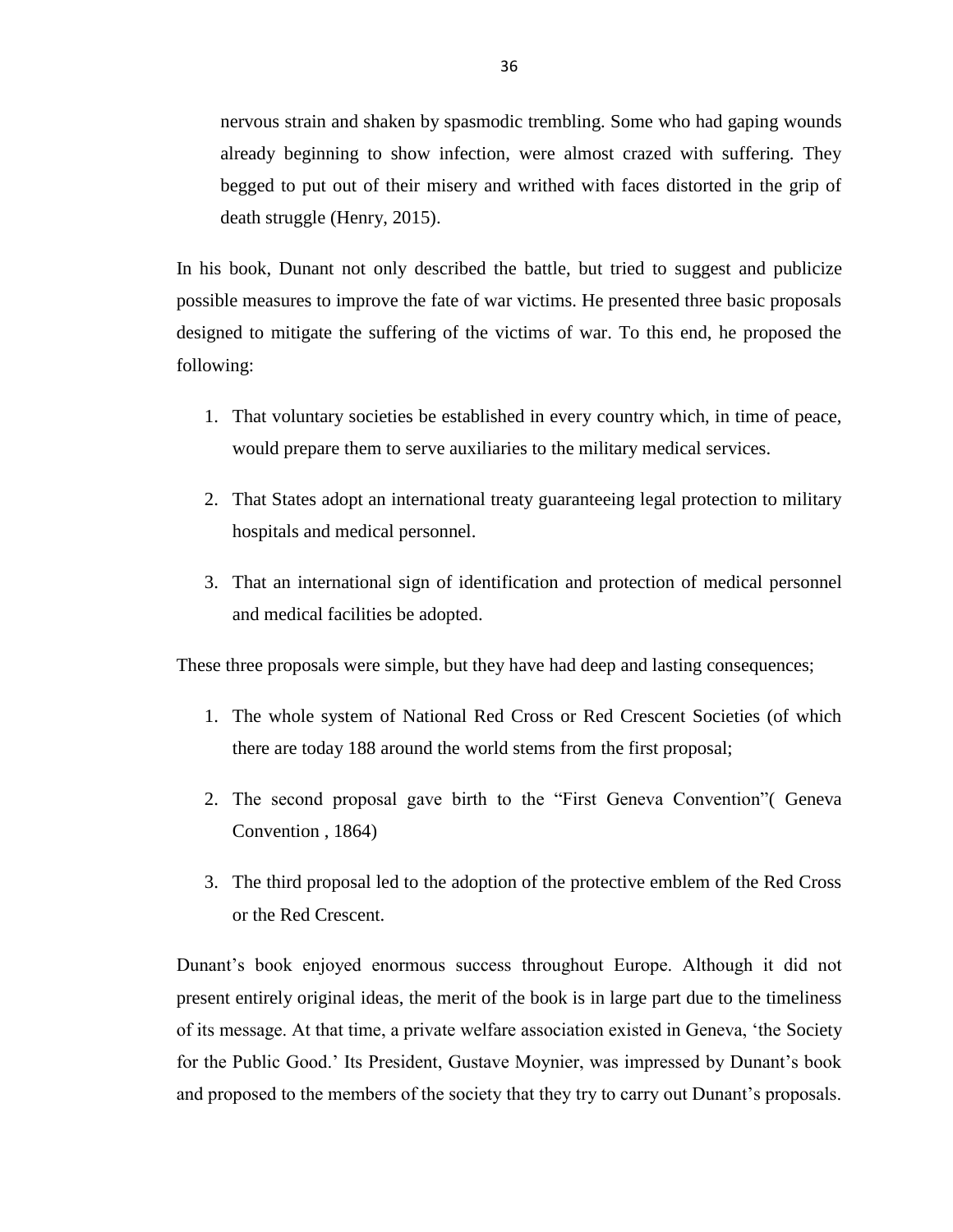This suggestions were accepted and five members of the Society, Mssrs, Dunant, Moynier, Dufour, Appia and Maunoir, created a special committee in 1863, the ‗International Standing Committee for Aid to Wounded Soldiers.' This committee later became the International Committee of the Red Cross (ICRC).

In 1863, the Committee convened military and medical experts at a conference in Geneva. The aim of that meeting was to examine the practicability and feasibility of the proposals made by Dunant. The results of the meeting were encouraging, and the members of the committee persuaded the Swiss Federal Council to convene a diplomatic conference, whose task would be to give a legal form to Dunant's proposals.

To this end, a diplomatic conference was held in 1864 in Geneva and 16 States represented finally adopted the 'Geneva Convention of  $22<sup>nd</sup>$  August 1864 for the Amelioration of the Condition of the Wounded in Armies in the Field.' Its results was an international treaty open to universal ratification (i.e an agreement not limited to a specific region or conflict, with binding effects on the States that would formally accept it) in which States agreed to voluntarily limit their own power in favour of the individual.

For the first time, armed conflict became regulated by written, general law. This original convention has been replaced by more modern and comprehensive treaties. However, it illustrates in a concise manner the central objectives of humanitarian law treaties.

The constant enlargement of the categories of war victims protected by humanitarian law (military wounded, sick and shipwrecked, POW, civilians in occupied territories; the entire civilian population), as well as the expansion of the situations in which victims are protected (international and non-international armed conflicts); regular updating and modernization of the treaties to account for the realities of recent conflicts. For example, the rules protecting the wounded adopted in 1864 were revised in 1906, 1929, 1949, and 1977 respectively.

Two separate legal currents have up until 1977 contributed to this evolution and they are: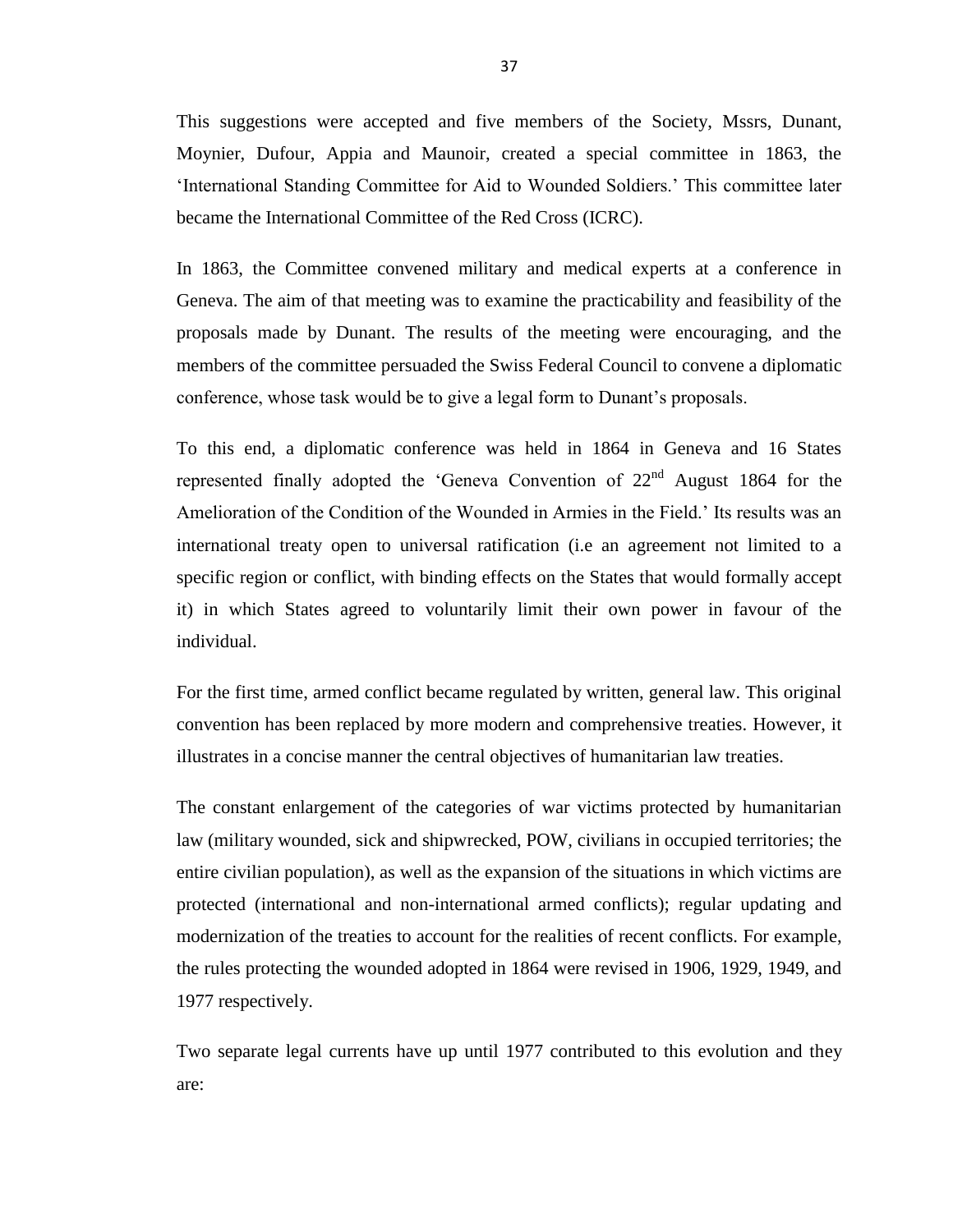- 1. The Geneva Law, mainly concerned with the protection of the victims of armed conflicts i.e. the non-combatants and those who no longer take part in the hostilities and;
- 2. The Hague Law, whose provisions relate to limitations and prohibitions of specific means and methods of warfare (I.H.L&THE LAW OF ARMED CONFLICT Peaceopstraining.Org, 2015) .

These two legal currents were practically merged with the adoption of the two Additional Protocols of 1977. The Convention currently in force have replaced the older Geneva Conventions.

In 1993, a comprehensive Convention prohibiting the development, production, stockpiling, and the use of chemical weapons was adopted (White & Henderson, 2013).This treaty supplements the

An optional protocol to the 1989 Convention on the rights of child was adopted. This protocol raises the minimal age for compulsory recruitment from 15 to 18 and calls on States to raise the minimum age for voluntary recruitment above 15. It provides that armed groups should not use children under 18 in any circumstances and calls on States to criminalize such parties.

In 2005, a diplomatic conference held in Geneva adopted a Third Additional Protocol to the Geneva Conventions, creating an additional emblem alongside the Red Cross and Red Crescent and the additional emblem known as the 'red crystal' should provide a comprehensive and lasting solution to the emblem question; also, it will appear as a red frame in the shape of a square on a diagonal on a white background, and is free from any religious, political or other connotations (Icrc.Org, 2015).

Conclusively, it is worth nothing the support lent by the international community to the Treaties of IHL. Since 194 States are parties to these texts, the four Geneva Conventions are now among the most universal instruments of international law. Additionally, 172 States are parties to the First Protocol and 166 States are parties to the Second Protocol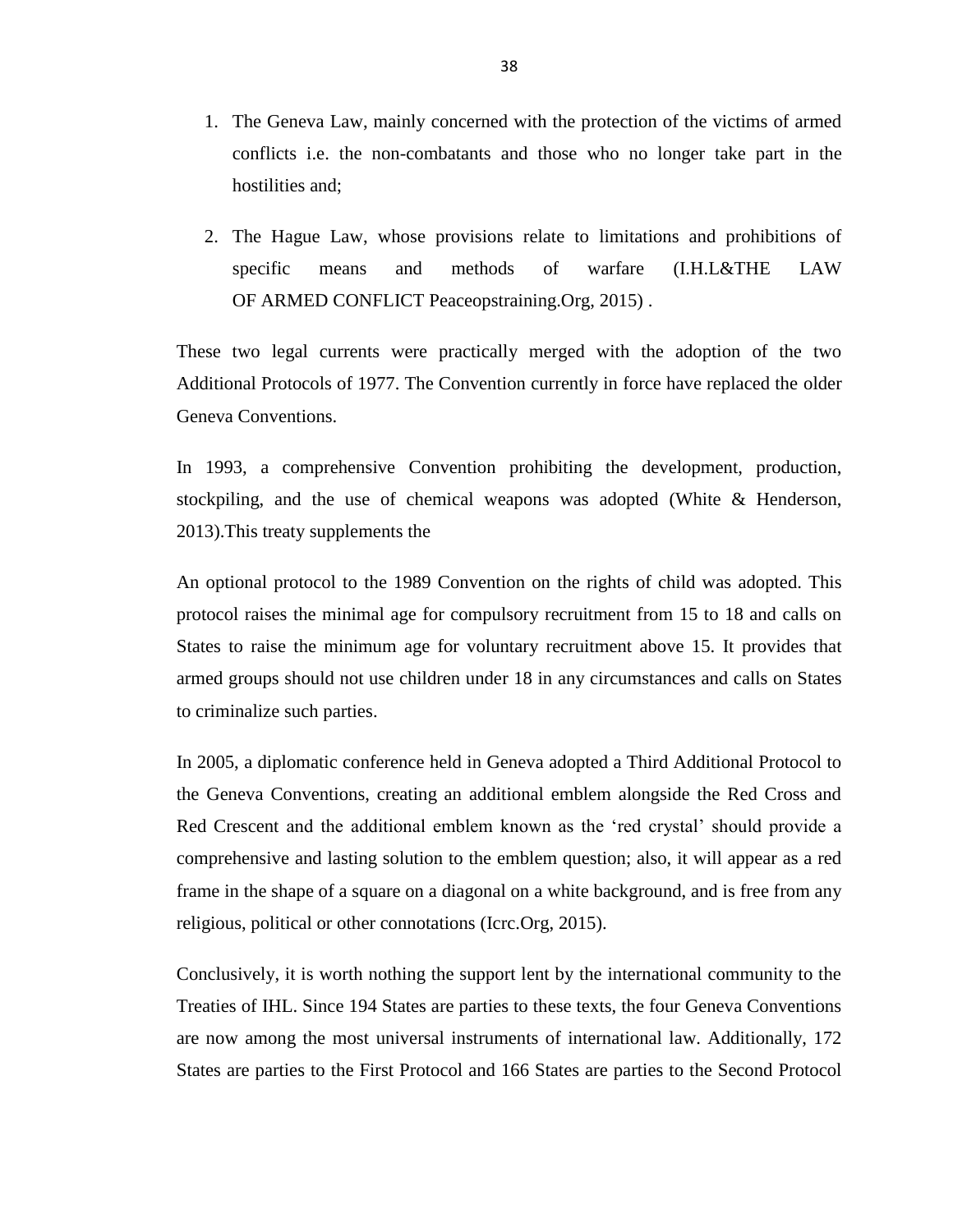regulating the coordination and cooperation between the members of the international community (IHL&THE Law of Armed Conflict, 2015).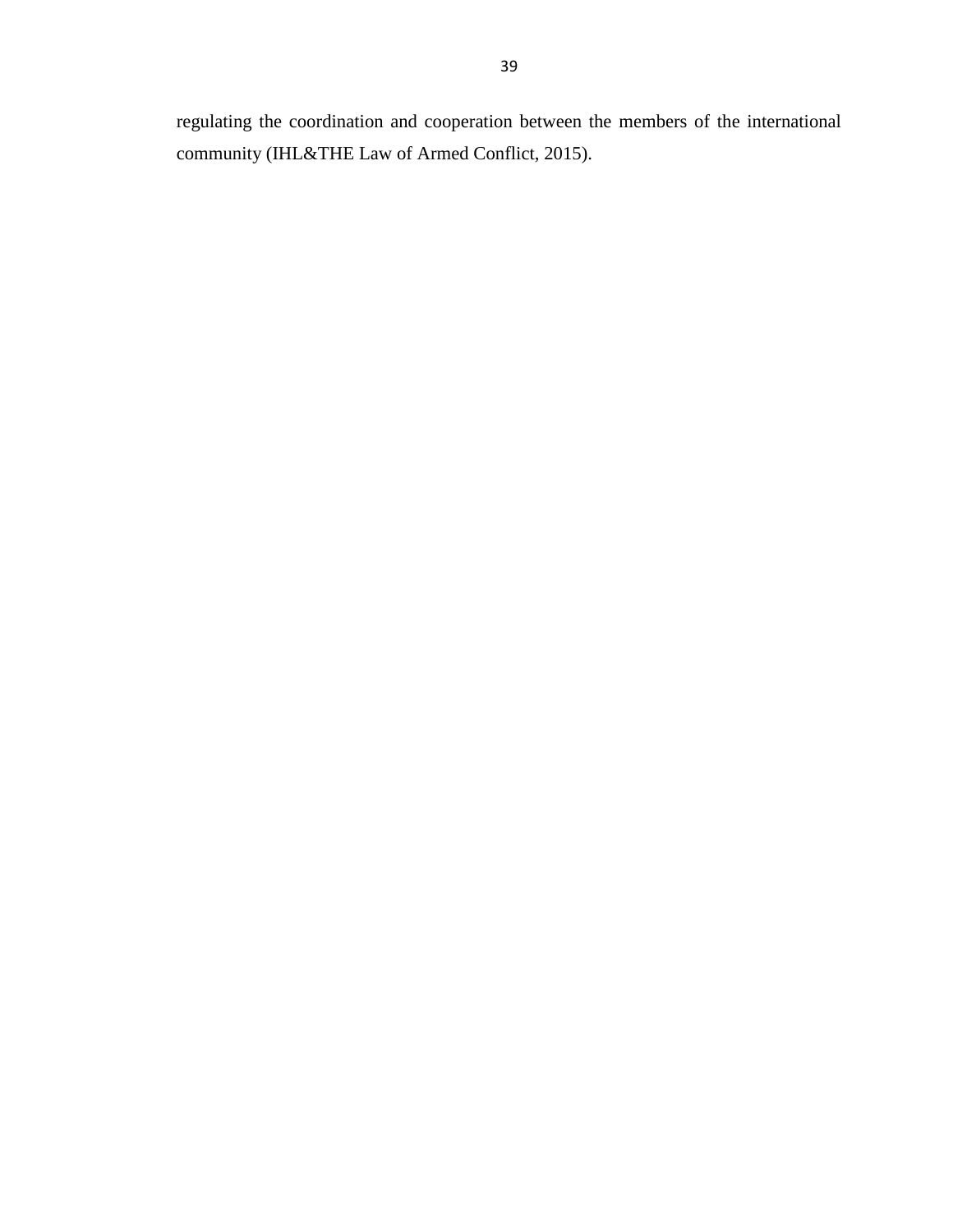# **CHAPTER THREE: LEGAL FRAMEWORK FOR INTERNATIONAL HUMANITARIAN LAW**

#### **3.1 Geneva Conventions of 1949 And Its Additional Protocols**

In 1949, an international conference of diplomats built on the earlier treaties for the protection of war victims, revising and updating them into four new conventions (American Red Cross, 2013). of August 12, 1949. The Additional Protocols of 1977 and 2005 supplement the Geneva Conventions. The Conventions apply in all instances of declared war, or in some other armed conflict between states (ICRC Opinion Paper, 2008). They furthermore apply in circumstances where military of another state, despite when there is no conflict, deficiently or completely include a state. From another perspective, the The Geneva Conventions and their Additional Protocols are international treaties that contain the most important rules limiting the barbarity of war by protecting people who do not take part in the fighting (civilians, medics, aid workers) and those who can no longer fight (wounded, sick and shipwrecked troops, prisoners of war) (ICRC Opinion Paper, 2008).

Nations humanitarian principles and enforce legal sanctions against defaulters who go against them. Countries who are party must 'ratify any legislation needed to be responsible for operative severe sanctions for persons committing or ordering to be committed any of the grave breaches (violation)" of the Convention (ICRC Customary IHL, 2015).

The First Geneva Convention builds up a protection wall in favour of soldiers who are *hors de combat* out of the battle. The 10 Articles of the original 1864 version of the Convention have been expanded in the Four Geneva Convention of 1949 to 64 Articles that protect (Simpson, 2015). the following:

- 1. Wounded and sick soldiers
- 2. Medical personnel. Facilities and equipment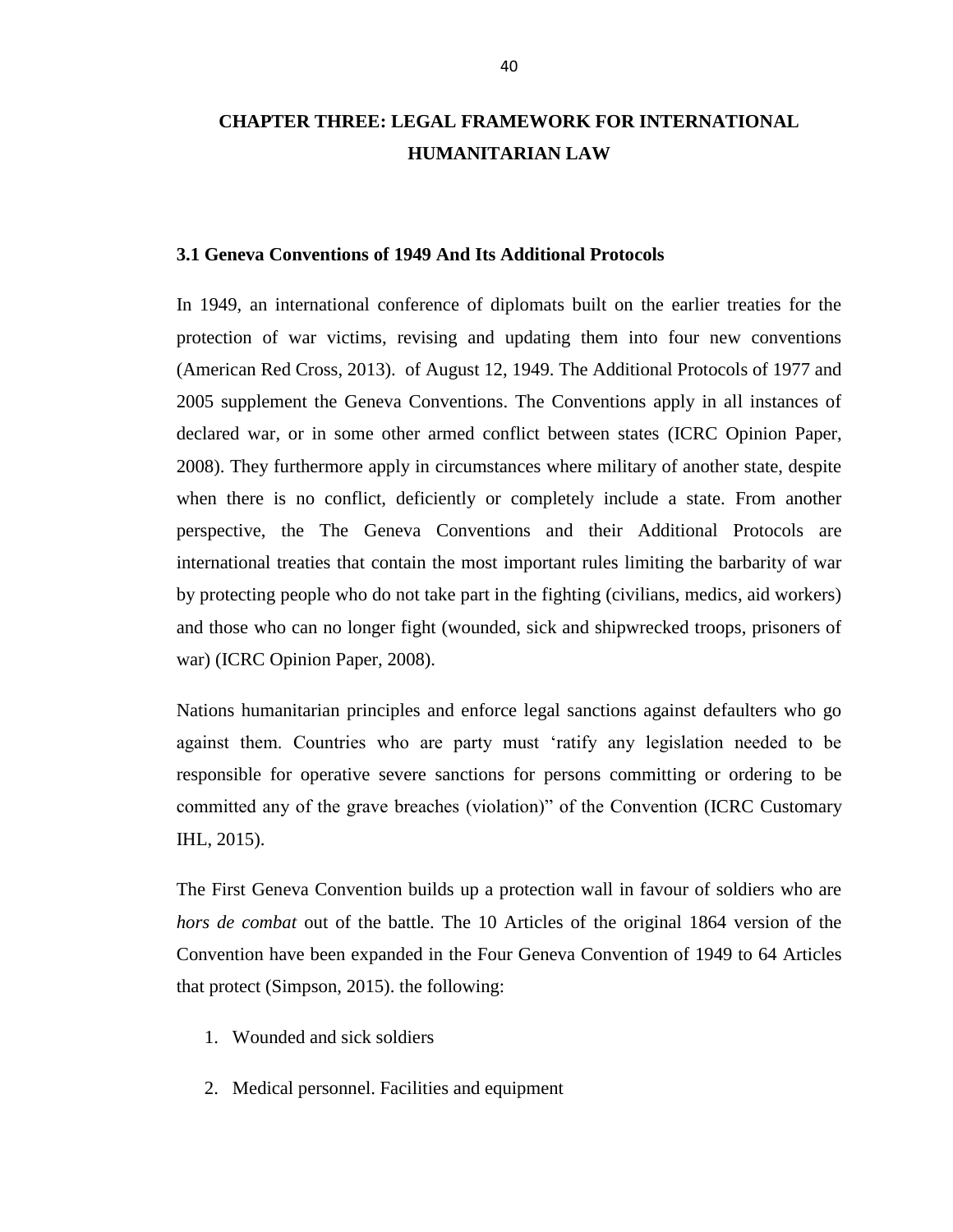- 3. Wounded and sick civilian support personnel accompanying the armed forces
- 4. Military chaplains
- 5. Civilians who spontaneously take up arms to repel an invasion (Geneva Convention, 1949).

This Convention, comparable to the others, identifies the freedom of the ICRC to help the injured and the sick. The Red Cross and Red Crescent national societies, other approved fair-minded aid organizations and unbiased governments might likewise give humanitarian administration (Article 9, GC I, N.D.). The injured and sick should be regarded and secured without discrimination on the ground of sex, race, nationality, religion, political convictions or other reasons. They shall not be murdered, annihilated, exposed to torture or scientific experiments, and they must be allowed to enjoy adequate care and safety against pillage and hostile treatment (American Red Cross, 2013).

Furthermore, the Convention made provision for all armed parties to a conflict for scanning for and gathering the injured and sick, especially after fight, and convey the data in respect to this to the Central Tracing and Protection Agency of the International Committee of the Red Cross (ICRC) ICRC Annual Report, 2014).

The Second Convention fine-tuned or amended the protections of the First Geneva Convention to echo conditions at sea. It secures injured and sick combatants while on board ship or at sea. Its 63 Articles apply to the following:

- 1. Armed forces members who are wounded, sick or ship wrecked (Convention (II), 1949).
- 2. Hospital ships and medical personnel;
- 3. Civilians who accompany the armed forces.

The detailed provisions of this Second Convention will be discussed in the consequent paragraphs.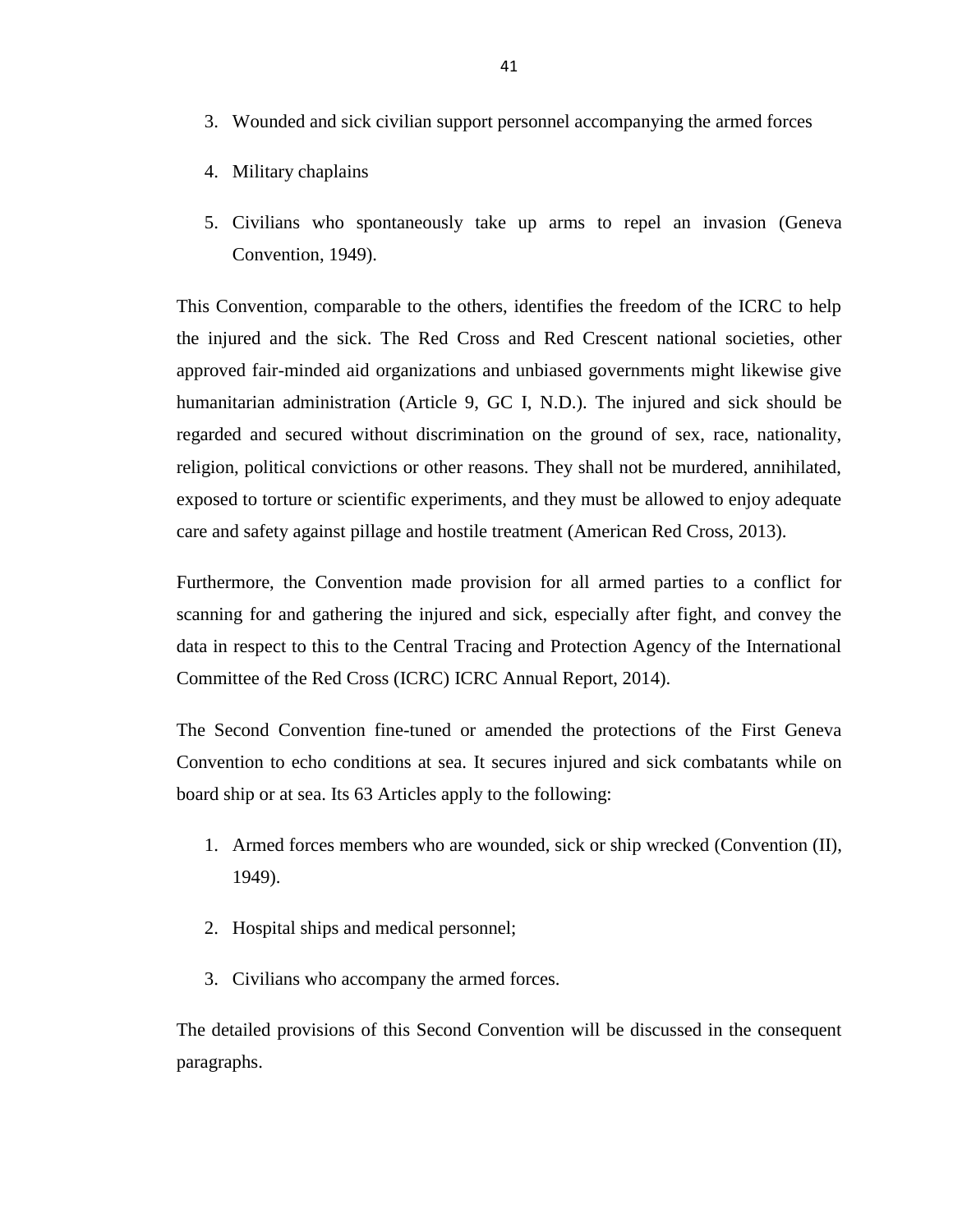This convention mandates that parties in battle must take all possible measures to search for, collect and care for the wounded, sick and shipwrecked. ‗Shipwrecked' refers to anyone who is adrift for any reason, including those forced to land at sea or to parachute from damaged aircraft (American Red Cross, 2013).Also, it provides that, while a warship cannot capture a hospital ship's medical staff, it can hold the wounded, sick and shipwrecked as Prisoners of War (POW), provided they can be safely moved and that the warship has the facilities to care for them (American Red Cross, 2013) The Parties to the conflict may appeal to the charity of commanders of neutral merchant vessels, yachts or other craft, to take on board and care for wounded, sick or shipwrecked persons, and to collect the dead (ICRC, Treaties And States Parties, 2015). Neutrality here would mean that they are going to help and they must not be captured.

It is germane to note that hospital ships cannot be utilized for any military objectives; they cannot be attacked or apprehended; the names and descriptions of hospital ships must be conveyed to all parties in the conflict (American Red Cross, 2013). Religious, medical and hospital personnel of hospital ships and their crews shall be respected and protected (Icrc.Org, 2013). On the off chance that they are caught, they are to be sent back to their side as quickly as time permits.

The Third Geneva Convention sets out specific rules for the handling of POWs. The Convention's 143 Articles require that POWs be treated humanely, adequately housed and receive sufficient food, clothing and medical care. Its provisions also established guidelines on labour, discipline, recreation and criminal trial (Bonn, 2010). It is important to note POWs may include the following:

- 1. Members of the armed forces;
- 2. Members of militia or volunteer corps including organized resistant movements;
- 3. Members of regular armed forces with allegiance to illegitimate government or authority;
- 4. Civilians accompanying the armed forces;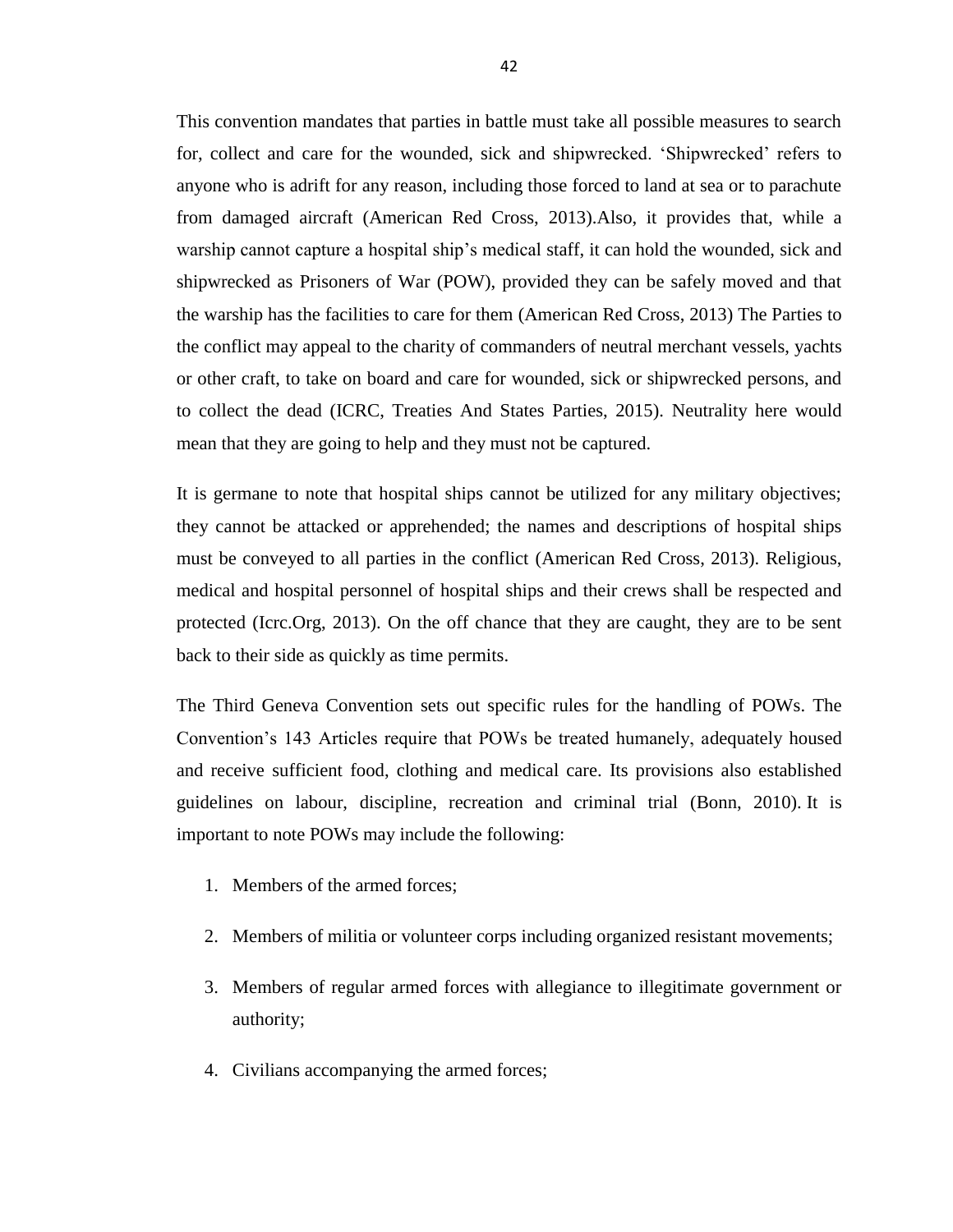5. Inhabitants that respect the laws and customs of war who carry arms to resist invaders without prior knowledge (Icrc.Org, 2013).

Specific provisions of the Third Convention include:

- a. POWs must not be subjected to torture or medical experimentation and must be protected against acts of violence, insults and public curiosity (Icrc.Org, 2015).
- b. POWs are required to provide to their captors only their name, rank, date of birth and military service number;
- c. Female POWs must be treated with the regards due to their sex;
- d. Captors must not engage in any reprisals or discriminate on the basis of race, nationality, religious beliefs, political opinions or other criteria;
- e. POWs must be housed in a clean, adequate shelter and receive the food, clothing and medical care necessary to maintain good health; they must not be held in combat areas where they are exposed to fire, nor can they be used to 'shield' areas from military operations; they may be required to do nonmilitary jobs under reasonable working conditions when paid at a fair rate;
- f. Names of POWs must be sent immediately to the Central Tracing Agency of the ICRC; POWs are to be allowed to correspond with their families and receive relief packages;
- g. Prisoners are subject to the laws of their captors and can be tried by their captors' courts; the captor shall ensure fairness, impartiality and a competent advocate for the prisoners;
- h. Seriously ill POWs must be repatriated (returned home);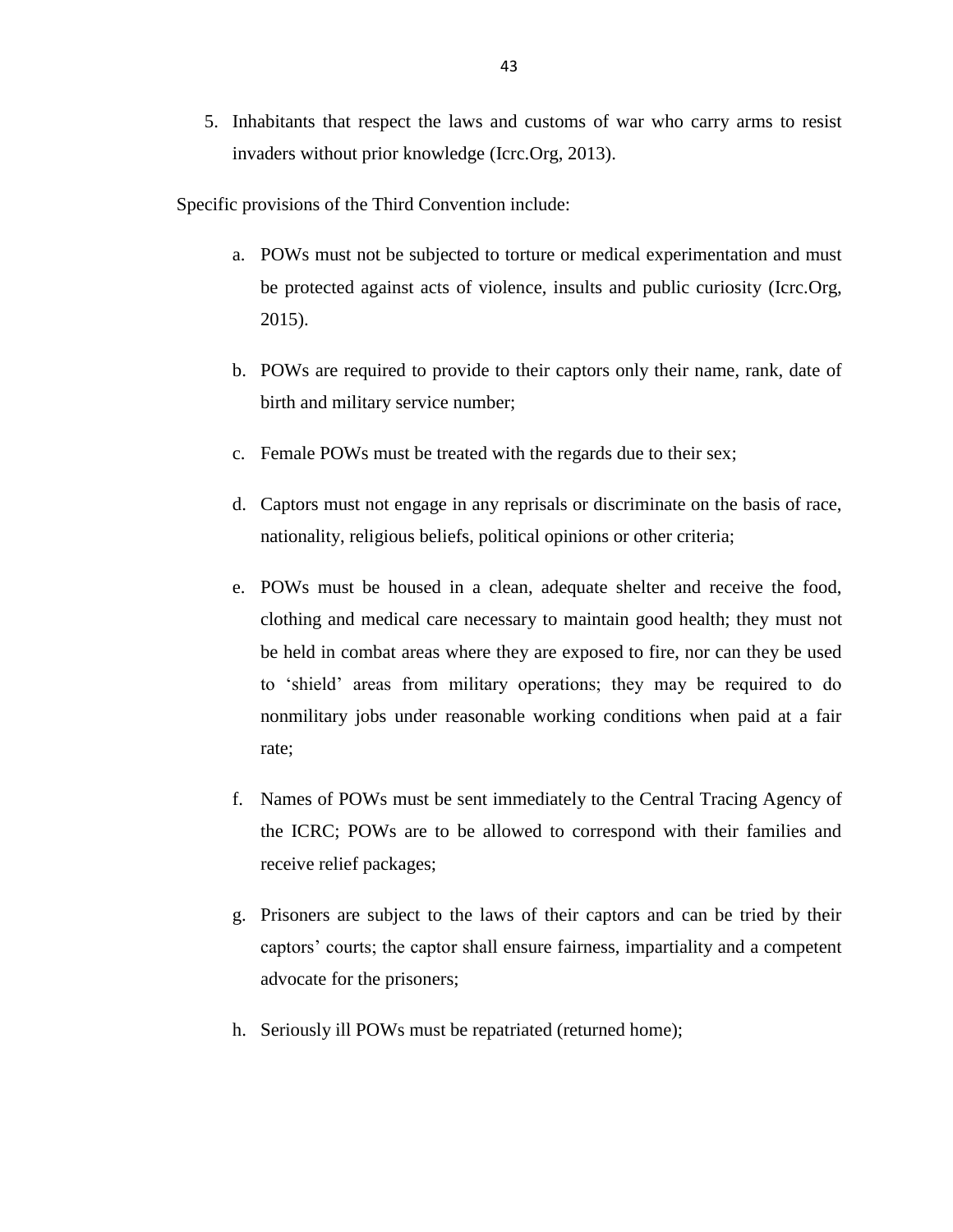- i. When the conflict ends, all POWs shall be released and, if they request, be sent home without delay;
- j. The ICRC is granted the special rights to carry out humanitarian activities on behalf of POWs; the ICRC or other impartial humanitarian relief organizations authorized by parties to the conflict must be permitted to visit the prisoners privately, examine conditions of confinement to ensure the Conventions' standards are being met and distribute relief supplies (Redcross.Org , 2015).

In respect to the Fourth Geneva Convention, Civilians in areas of armed conflict and occupied territories are protected by the 159 Articles of the Fourth Geneva Convention. The essential provisions of this Convention include:

- 1. Civilians are to be protected from murder, torture or brutality and from discriminate on the basis of race, nationality, religion or political opinion (Redcross.Org, 2013).
- 2. Hospitals and safety zones may be established for the wounded, sick, and aged, children under 15, expectant mothers and mothers of children under seven;
- 3. Civilian hospitals and their staff are to be protected (Redcross.Org, 2013).
- 4. This Convention provides for the care of children who are orphanage or separated from their families; the ICRC's Central Tracing and Protection Agency is also authorized to transmit family news and assist with family reunifications, with the help of Red Cross and Red Crescent national societies;
- 5. The safety, honour, family rights, religious practices, manners and customs of civilians are to be respected (Bond, Hastings, Pollak, & Kling, 2009).
- 6. Pillage, reprisals, indiscriminate destruction of property and the taking of hostages are prohibited;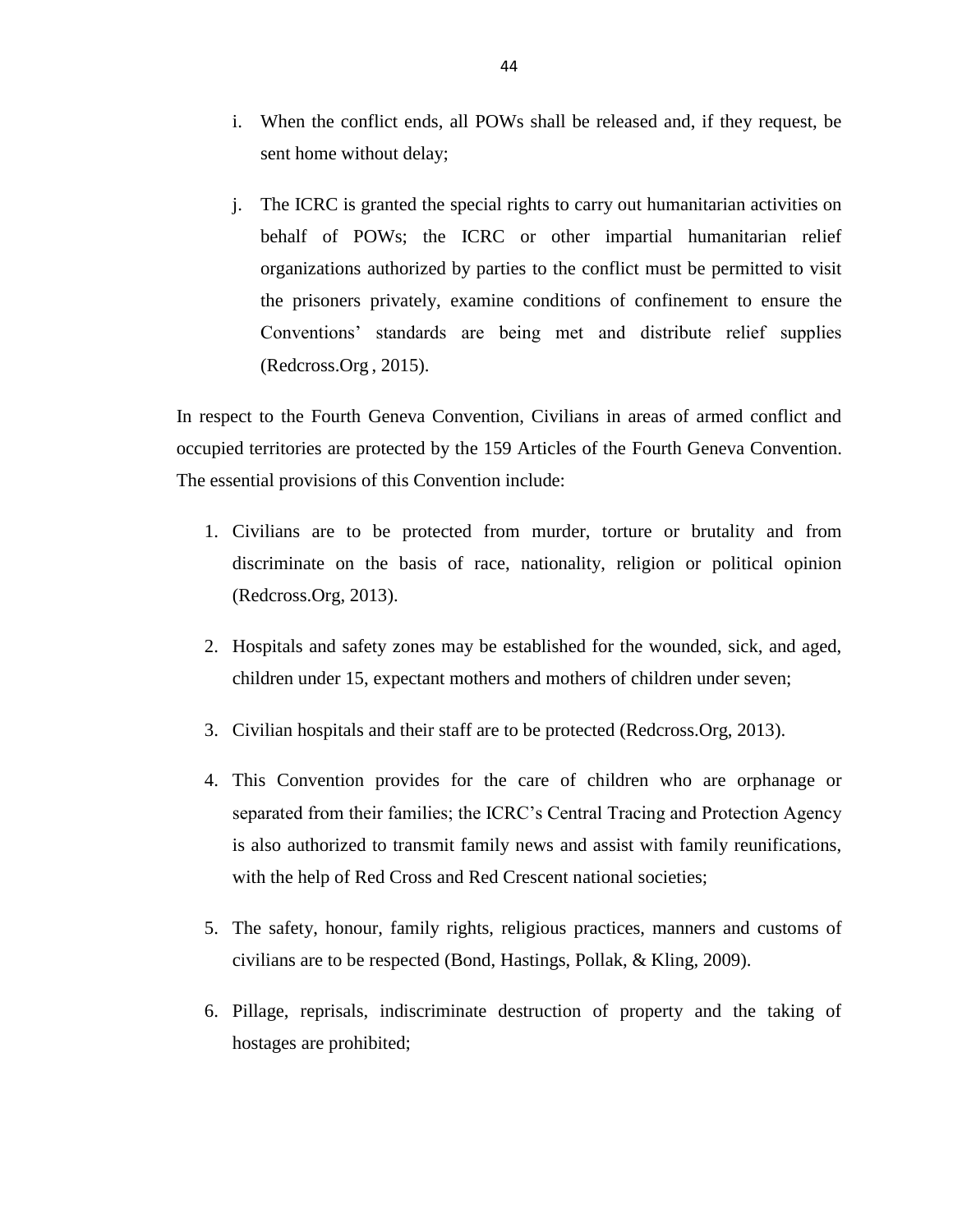- 7. Civilians cannot be forced to do military-related work for an occupying force; they are to be paid fairly for any assigned work;
- 8. Occupying powers are to provide food and medical supplies as necessary to the population and maintain medical and public health facilities;
- 9. Civilians must be permitted to leave normal lives; they are not to be deported or interned except for imperative reasons of security; if internment is necessary, conditions should be at least comparable to those set forth for POWs;
- 10. Children, pregnant women, mothers with infants and young children, the wounded and sick and those who have been interned for a long time are to be released as soon as possible;

In light of the foregoing, it is worthy of note that: "All the Four Geneva Conventions contain an identical Article 3, extending coverage to 'conflicts not of an international character." In the case of armed conflict not of an international character occurring in the territory of one of the High Contracting Parties, each party to the conflict shall be bound to apply, as a minimum, the following provisions (Geneva-Academy.Ch, 2015).

- 1. Persons taking no active part in the hostilities, include members of the armed forces who have laid down their arms and those placed *hors de combat* (out of the fight) by sickness, wounds, detention, or any other cause, shall in all circumstances treated humanely, without any adverse distinction founded on race, colour, religion or faith, sex, birth or wealth, or any other similar criteria ( Pictet, 1960). To this end, the following acts are and shall remain prohibited at any time and in any place whatsoever with respect to the above-mentioned persons (Icrc.Org, 2015).
	- a. Violence to life and person, in particular murder of all kinds, mutilation, cruel treatment and torture;
	- b. Taking of hostages;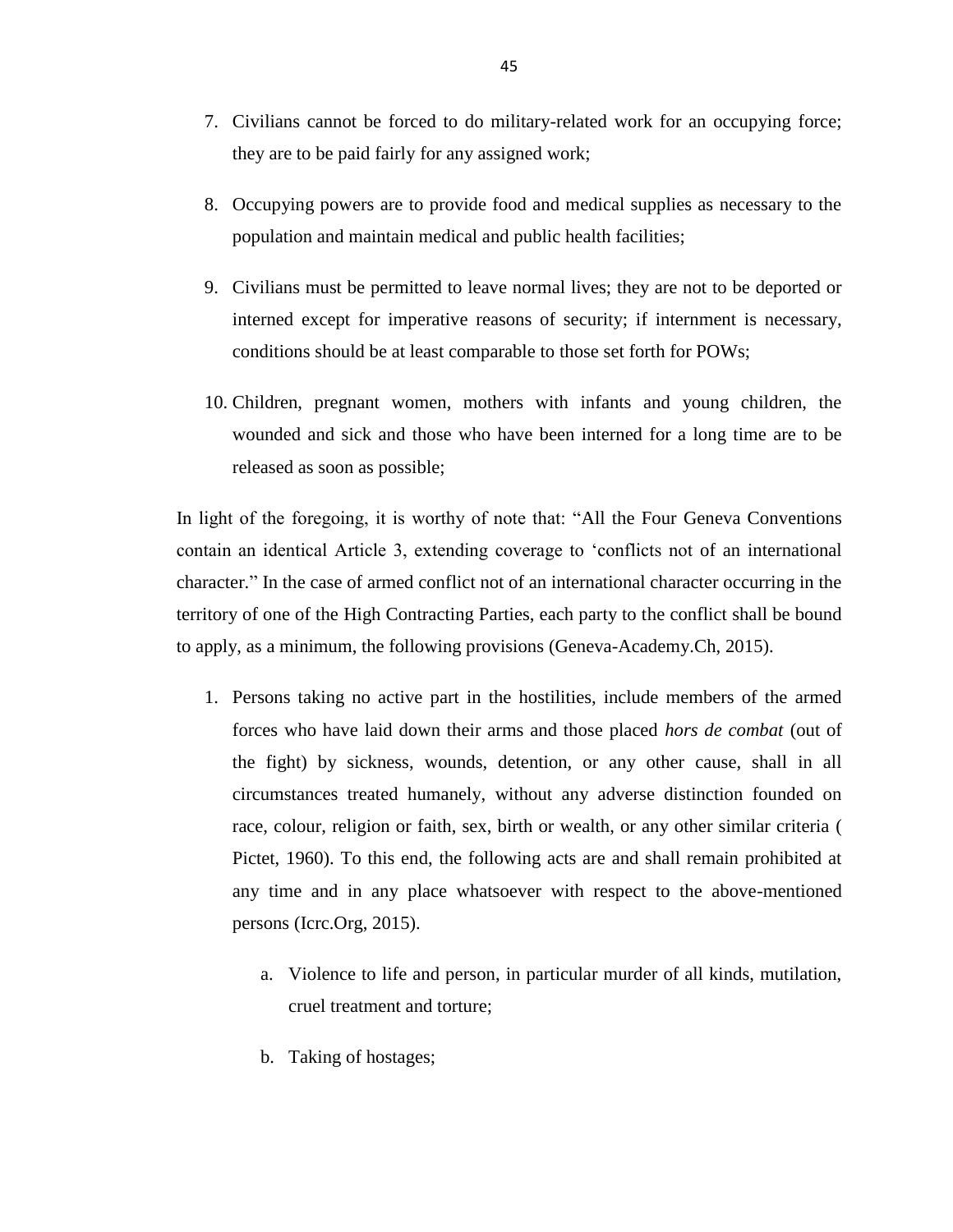- c. Outrages upon personal dignity, in particular, humiliating and degrading treatment;
- d. The passing of sentences and the carrying out of executions without previous judgment pronounced by a regularly constituted court, affording all the judicial guarantees which are recognized as indispensable by civilized people (Icrc.Org, 2015).
- 2. The wounded, sick and shipwrecked shall be collected and cared for.

# **3.2 The Protocols Additional To The Geneva Conventions of 1949**

In 1977, two Protocols supplementary to the Geneva Conventions were adopted by an international conference to give greater protection to victims of both international and internal armed conflicts (Geneva Conventions, 1949). As of 2010, 170 nations have ratified Protocols I and 165 have ratified Protocol II. Any nation that has ratified the Geneva Conventions but not the Protocols is still bound by all provisions of the Convention (Geneva Conventions, 1949).

Protocol I expands protection for the civilian population as well as military and civilian medical workers in international armed conflicts. Specific provisions of Protocol I include;

- 1. Special protections are provided for women, children and civilian medical personnel and measures of protection for journalists are specified
- 2. Use of weapons that "cause widespread, long-term, and severe damage to the neutral environment" are prohibited (Geneva Conventions, 1949).
- 3. Protocol I seeks to clarify the military status of members of guerilla forces in the following manner: it includes provisions granting combatant and POW status to members of dissident forces when under the command of a central authority;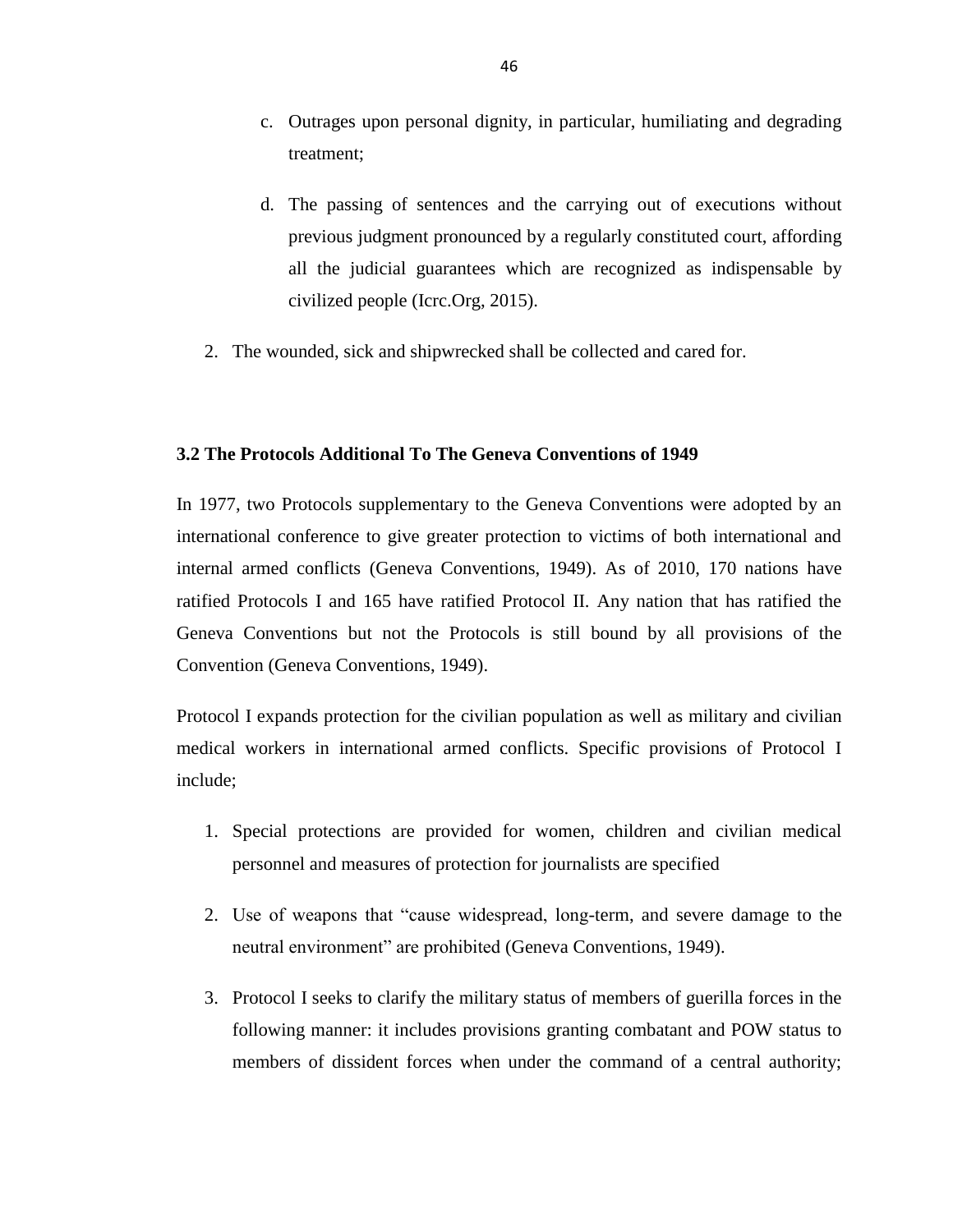such combatants cannot conceal their allegiance; they must be recognized as combatants while preparing for or during an attack;

- 4. It outlaws indiscriminate attacks on civilian populations and destruction of food, water and other materials needed for survival (Avery, 2015).
- 5. Recruitment of children under age 15 into the armed forces is forbidden;
- 6. It is a war crime to use one of the protective emblems recognized by the Geneva Conventions to deceive the opposing forces or to use other forms of treachery (Geneva Conventions, 1949).
- 7. Protocol II on the other hand, elaborates on protections for victims caught up in high-intensity internal conflicts such as civil war; it does not apply to such internal disturbances as riots, demonstrations and isolated acts of violence; Protocol II expands and complements the non-international protections contained in Article 3 common to all Four Geneva Conventions of 1949; its specific provisions include ((Geneva Conventions, 1949).
- 1. Prohibition of violence to life, health and physical or mental well-being of people, in particular, it prohibits acts of murder and cruel treatment, terrorism, hostage-taking, slavery, and outrages on personal dignity, collective punishment and pillage. These protections are considered fundamental guarantees for all persons (Grover, 2010).
- 2. Persons interned or detained during internal conflicts are assured of the same humane treatment as specified by the Geneva Conventions (Geneva Conventions, 1949)
- 3. Attacks are forbidden on civilian and on "objects indispensable to civilian survival" such as crops, irrigation systems or drinking water sources, cultural objects, and places of worship.

Lastly, in December 2005, a Third Additional Protocol to the Geneva Conventions was adopted that provides for another distinctive emblem, the red crystal. The red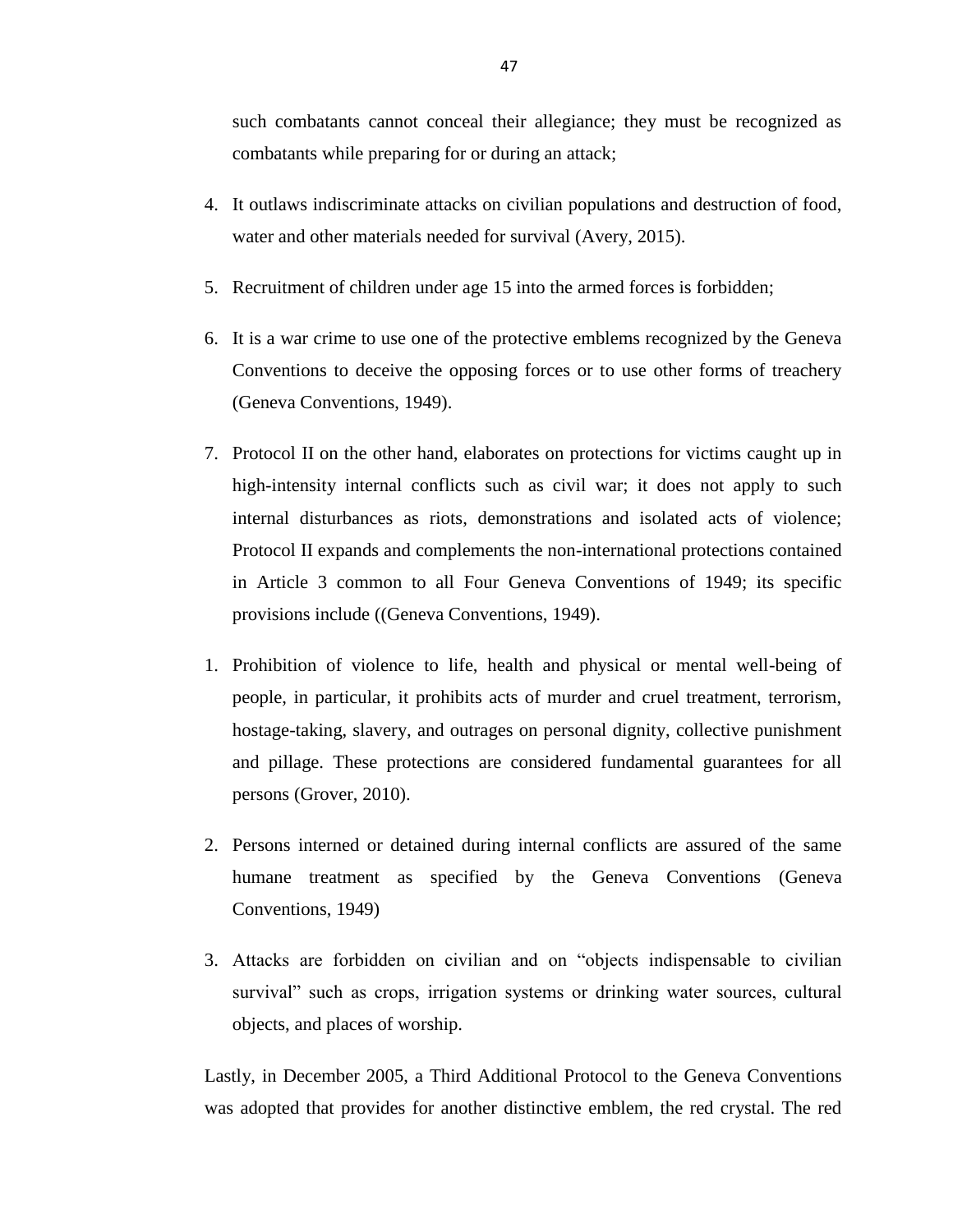crystal is an optional emblem, equal in status to the Red Cross and Red Crescent; The Red crystal may be used in environments where another emblem could be perceived as having religious, cultural or political connotations (Geneva Conventions, 1949).

# **3.3 Hague Convention**

The law on Hague as a branch of International Humanitarian Law sets limits to the conduct of military operations. Its rules are intended to prevent or at least reduce death or destruction, as far as the hard reality of war allows. They establish the rights and duties of belligerents in the conducts of operations and limit the choice of means to injure the enemy. The law of Hague has a wider field than the law of Geneva but also possess a humanitarian character, though less specific, because the principal is to attenuate the evils of war and violence which is unnecessary for the purpose of war to weaken the resistance of the adversary.

It is however pertinent to note that the law of Hague and the law of Geneva which are the major branches of IHL draw their names from the cities where each of them was initially codified. It has been said that the law of The Hague originates in reason rather than sentiment, in mutual interest rather than philanthropy. The law of Hague is addressed directly to the high command of the armed forces, to commanders of military formations and to members of general staff since its rules exert a direct influence on the planning and execution of military operations in war while humanitarian law relating to the protection of the wounded and the sick, POWs and civilians in occupied territory is the responsibility of services in the rear and of the civilian authoritarians.

The 1899 Conference also adopted the Martens Clause, a clause adopted to resolve a stalemate at the conference regarding the status of resistance fighter who take up arms against an occupying authority (Nsw.Gov.Au, 2015). It first appeared in the preamble of the Hague Convention as follows: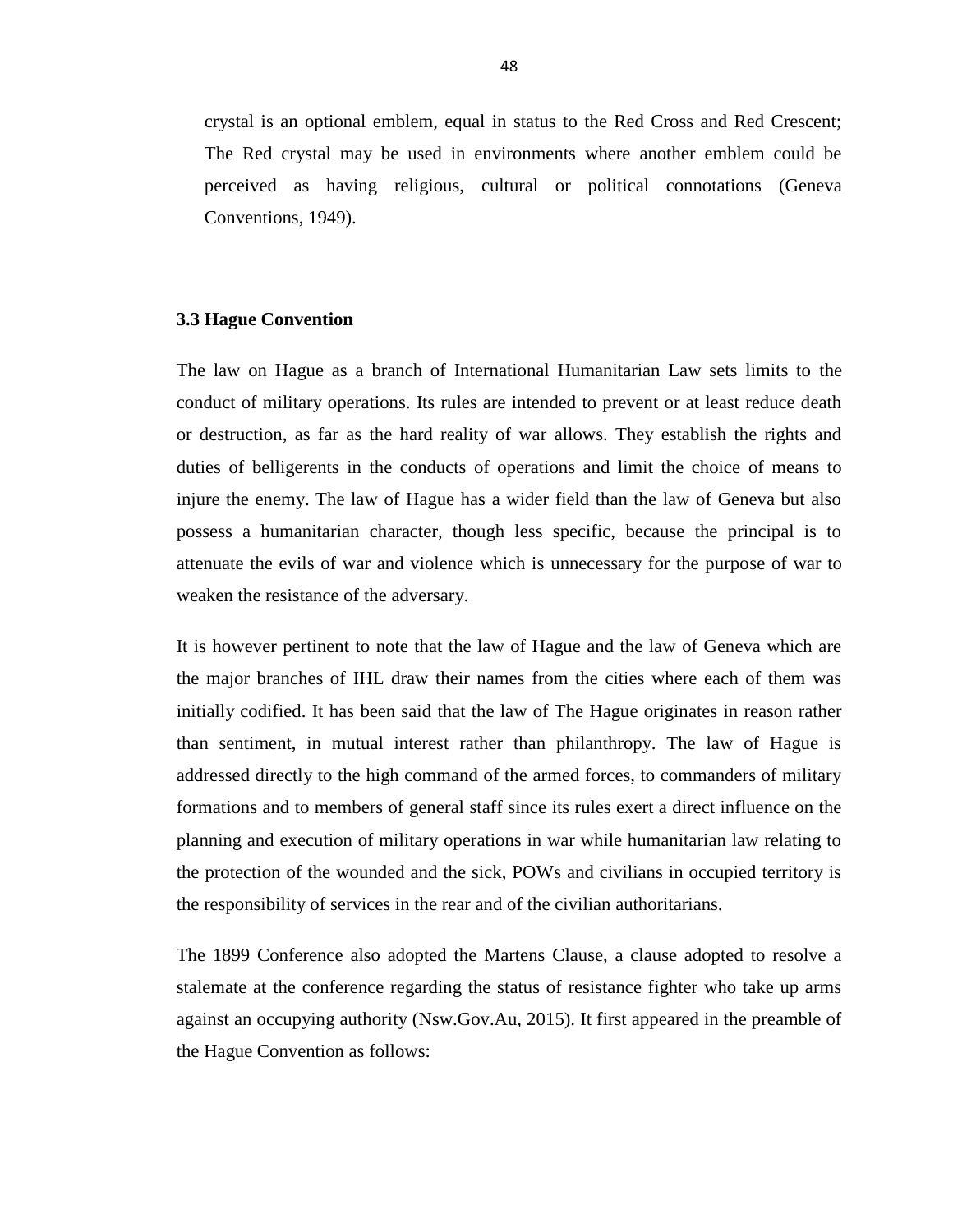In cases not covered by the Protocol or by other international agreements, civilians and combatants remain under the protection and authority of the principles of International Law derived from established customs, from the principle of humanity and from the dictates of public conscience (lois.justice, N.D.).

The clause testifies to that the completeness of humanitarian protection; in the absence of an explicit rule of certain type of conduct, it may not be assumed that such contract is permitted. On the contrary, a solution must be found that, like IHL in general, meets the requirement of human behavior.

The Hague Regulations have governed many wars in the  $20<sup>th</sup>$  century and some of their provisions are still in force. They determined the rights and duties of belligerents in the combatants, and they limited the choice of weapons.

Some resolutions confirmed three essential principles of IHL which must be observed by all governments or other groups in armed conflicts. The three principles can be summarized as follows:

- 1. The rights of parties to the conflict to adopt means of injuring the enemies is not unlimited;
- 2. It is prohibited to launch attacks against the civilian population (bibliothek, N.D).
- 3. A distinction must be made at all times between persons taking part in the hostilities and members of the civilian population, to the effect that the latter be spared as much as possible

The confirmation of these principles by the UN laid the ground work for development of IHL by the Diplomatic Conference of 1974 – 1977; both protocols relating to international armed conflicts and Protocols II relating to non-international armed conflicts (Gasser, 1995).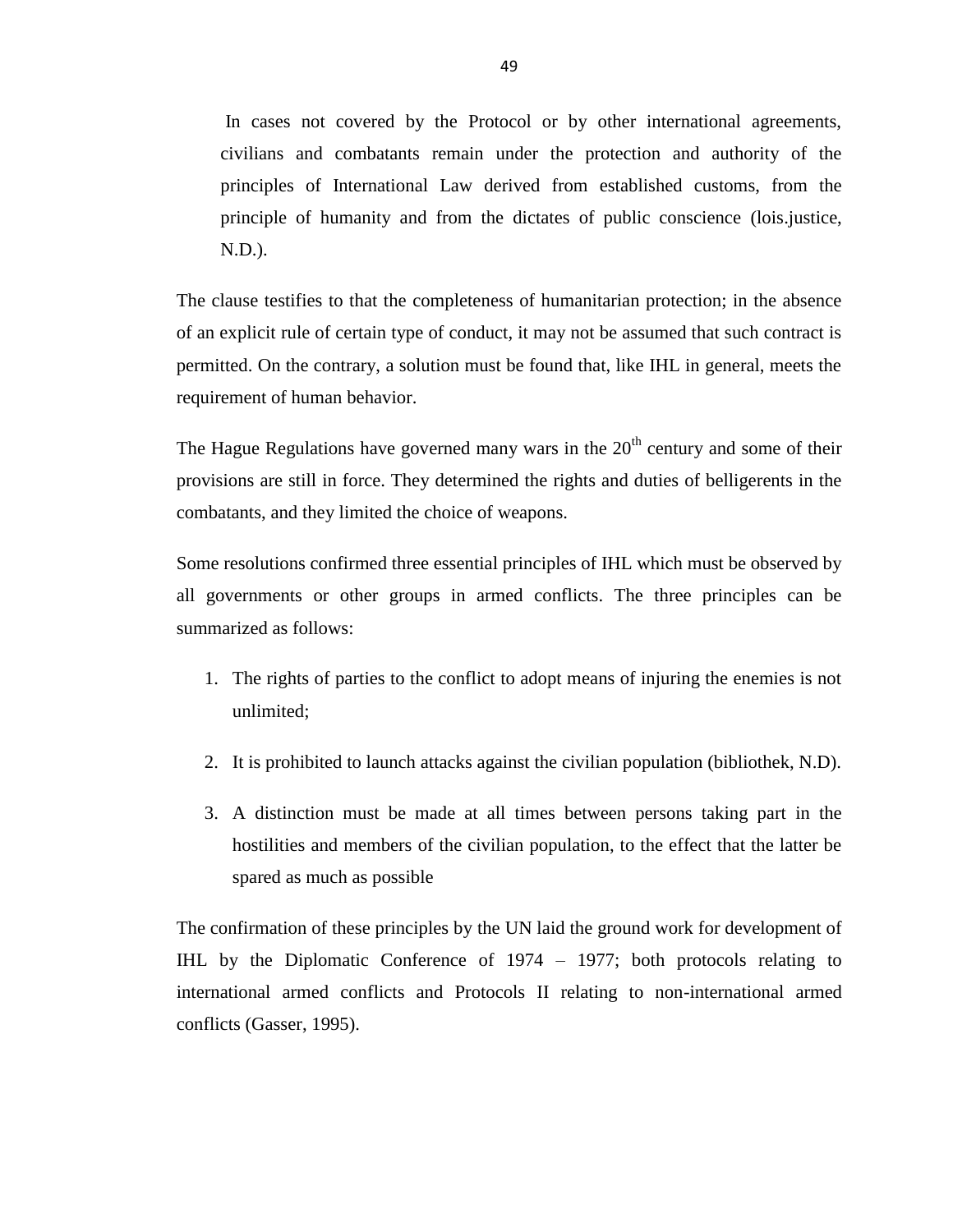In reinforcing a principle of the law of armed conflicts which states that: "In any armed conflict, the right of the parties to the conflict to choose methods and means of warfare is not unlimited" (Pejic, 2001).

This basic rule is supplemented as follows: "It is prohibited to employ weapons, projectiles and material and methods of warfare of a nation to cause superfluous injury or unnecessary suffering" (Icrc.Org, 2015).

Also, it is prohibited to employ methods or means of warfare which are intended or maybe expected to cause widespread, long terms and severe damage to the environment (Seybolt, 2014).

Among the prohibited method of combats are *perfidy* described as acts inviting the confidence of an adversary to lead him to believe that he is entitled to or is obliged to accord, protection under rules of international law applicable in armed conflict with intent to betray that confidence (Dehn, 2008). The misuse in military operations of recognized distinctive emblems, in particular the Red Cross or Red Crescent is reprehensible not because of an individual member of the enemy armed forces, may be adversely affected, but also because such conduct generally destroys confidence in the emblem.

Furthermore, the use of weapons or ammunitions which have indiscriminate effects such as non-detectable fragments, mines and booby-traps and incendiary weapons were prohibited.

Finally, with regards to civilian objects, attacks against historic monuments, works or art or places of workshop which constitutes the cultural or spiritual is prohibited. Objects indispensable to the survival of the civilian population such as foodstuffs, livestock or drinking installations, thereby stressing that "starvation of civilians as means of warfare is prohibited".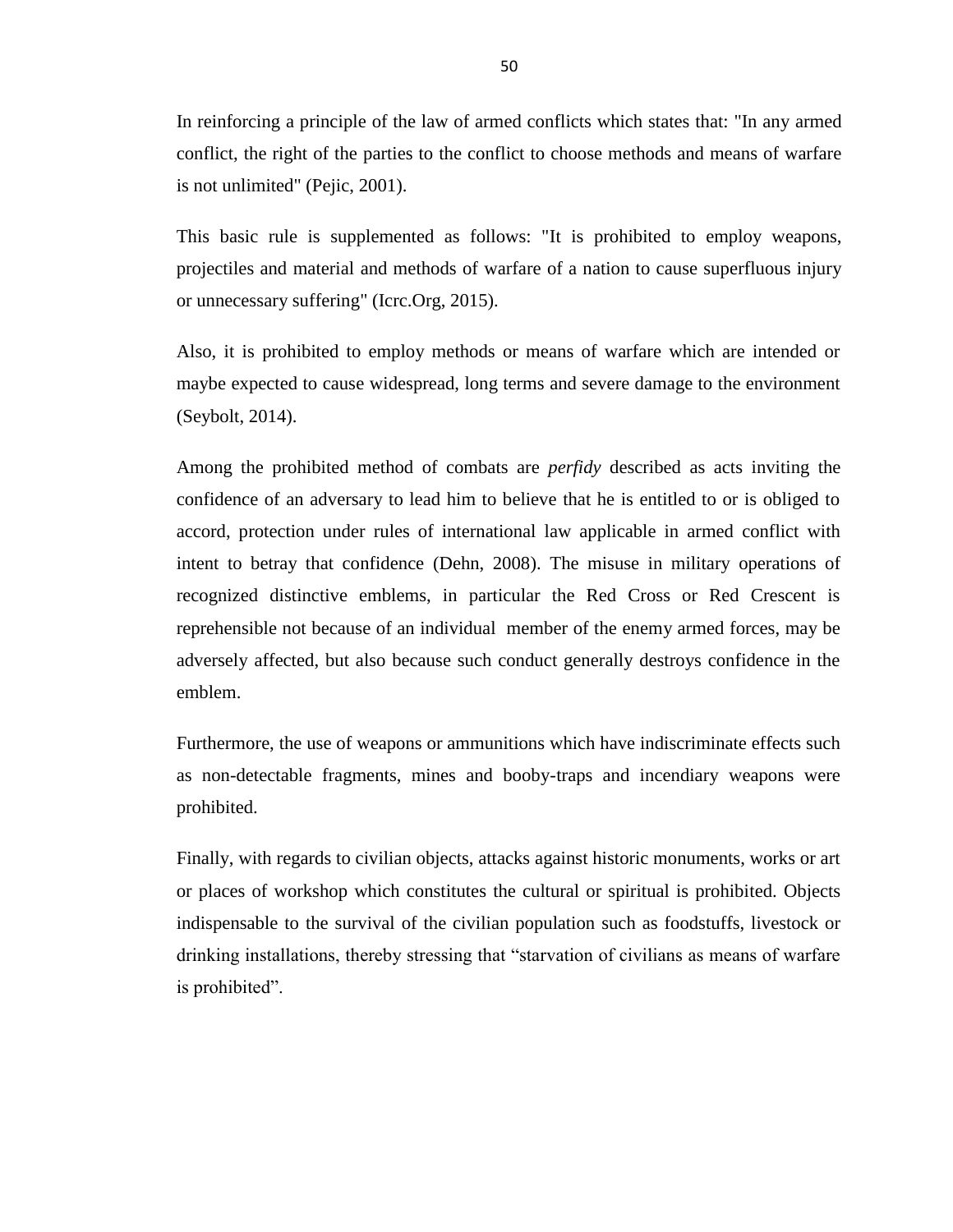#### **3.4 Customary International Law**

Customary International Law is also an important source of law. It consists of unwritten rules, created by the practice of States, carried out in the belief that they are under a legal obligation to behave in that way. The same rule can sometimes be found in a treaty and form part of customary law.

The Statute of the International Court of Justice describes customary international law as ―a general practice accepted as law. It is generally agreed that the existence of a rule of customary international law requires the presence of two elements, namely State practice (*usus*) and a belief that such practice is required, prohibited or allowed, depending on the nature of the rule, as a matter of law (*opinio juris sive necessitatis*) Icrc.Org, 2015).

#### **3.5 States Practice**

State practice must be looked at from two angles: firstly what practice contributes to the creation of customary international law (selection of State practice); and secondly whether this practice establishes a rule of customary international law (assessment of State practice). Both physical and verbal acts of States constitute practice that contributes to the creation of customary international law. Physical acts include, for example, battlefield behavior, the use of certain weapons and the treatment afforded to different categories of persons (Icrc.Org, 2015). Verbal acts include military manuals, national legislation, national case-law, instructions to armed and security forces, military communiques during war, diplomatic protests, opinions and regulations, pleadings before international tribunals, statements in international fora, and government positions on resolutions adopted by international organizations (Henckaerts, 2005). This list shows that the practice of the executive, legislative and judiciary organs of a State can contribute to the formation of customary international law (Henckaerts, 2005).

The negotiation and adoption of resolutions by international organizations or conferences, together with the explanations of vote, are acts of the States involved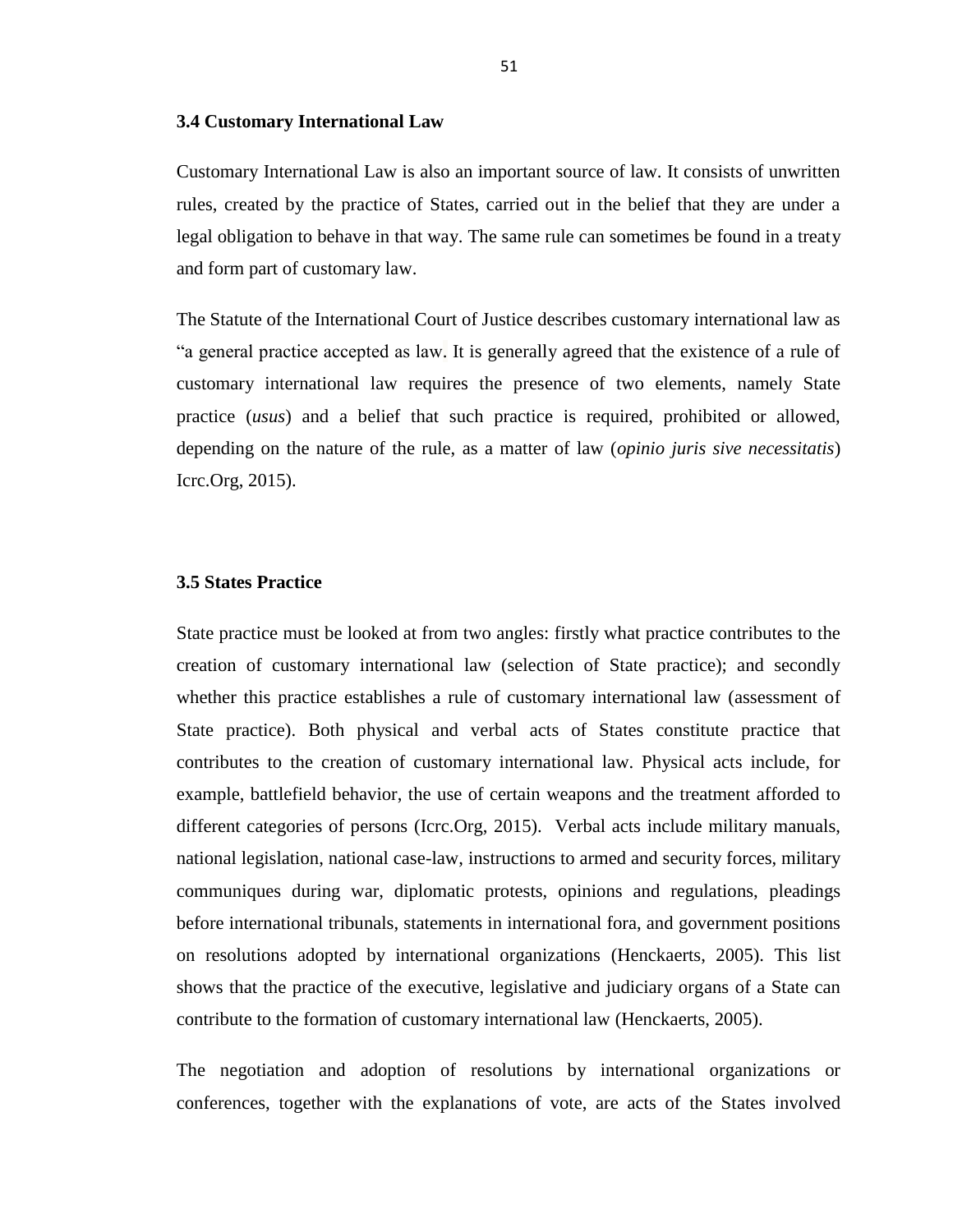(Icrc.Org, 2015). It is recognized that, with a few exceptions, resolutions are normally not binding in themselves and therefore the value accorded to any particular resolution in the assessment of the formation of a rule of customary international law depends on its content, its degree of acceptance and the consistency of related State practice (Icrc.Org, 2015). The greater the support for the resolution, the more importance it is to be accorded although, decisions of international courts are subsidiary sources of international law, they do not constitute State practice. This is because, unlike national court, international courts are not State organs. Decisions of international courts are nevertheless significant because a finding by an international court that a rule of customary international law exists constitutes persuasive evidence to that effect (Icrc.Org, 2015).

In addition because of the precedential value of their decisions, international courts can also contribute to the emergence of a rule of customary international law by influencing the subsequent practice of States and international organizations (Icrc.Org, 2015).

The practice of armed opposition groups, such as codes of conduct, commitments made to observe certain rules of IHL and other statements, does not constitute State practice as such (Crawford, & Pert 2015). While such practice may contain evidence of acceptance of certain rules in non-international armed conflicts, its legal significance is unclear and, as a result, was not relied upon to prove the existence of customary international law (Icrc.Org, 2015). State practice has to be weighed to assess whether it is sufficiently dense' to create a rule of customary international law (Icrc.Org, 2015).

To establish a rule of customary international law, State practice has to be virtually uniform. Different countries must not have involved in considerably not the same ways. The jurisdiction of the international court of justice shows that contrary practice which, at first sight, appears to undermine the uniformity of the practice concerned, does not prevent the formation of a rule of customary international law as long as this contrary practice is condemned by other States, they are not of a nature to challenge the existence of the rule in question; States wishing to change an existing rule of customary international law have to do so through their official practice and claim to be acting as of right (Icrc.Org, 2015).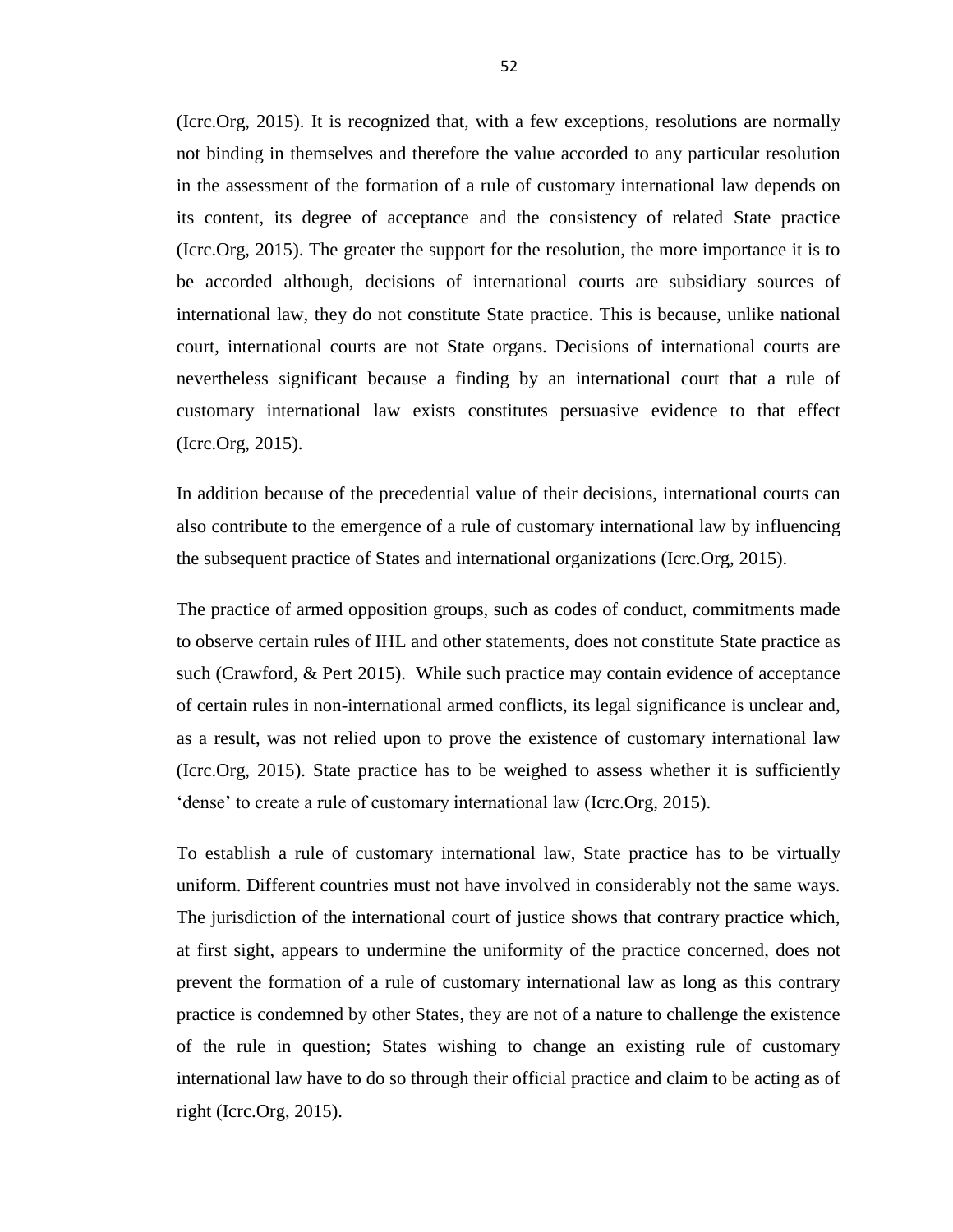Also, for a rule of general customary international law to come into existence, the State practice concerned must be both extensive and representative. It does not, however, need to be universal; a ‗general' practice suffices; no precise number or percentage of States is required (Icrc.Org, 2015). One of the reasons why it is difficult to place a particular amount on the level of involvement essential is that the measure is in a sense *qualitative*  rather than *quantitative.* This denotes that it is just an inquiry of the number of States to partake in the practice, and also which States.

Similarly, States whose population is in need of humanitarian aid are "specially affected‖ just as are States which frequently provide such aid. With respect to any rule of IHL, countries that participate in an armed conflict are "specially affected" when their practice examined for a certain rule was relevant to that armed conflict. Although there may be specially affected States in certain areas of IHL, it is also true that all States have a legal interest in requiring respect for IHL by other States, even if they are not a party to the conflict (Henckaerts, 2005).

It is pertinent to note that customary rules are binding on all States regardless of whether the State ratified a treaty setting out the same rule (Dill, 2014). Examples of customary norms include prohibition of slavery, prohibition of torture, prohibition of genocide, prohibition of indiscriminate attacks against the civilian population etc (Unicef.Org, 20

The key plus of customary rules has to do with its ability to bind on all States. However, while treaty rules are clear and it is straight forward to determine what States are bound by a particular treaty, it is harder to determine whether a particular rule has attained customary law status as well as what its precise content is (*Inter-Agency Standing Committee Workshop For Humanitarian Coordinators International Humanitarian Norms & Principles Guidance Materials*). To identify "general" practice on the other hand statements of third States on the behavior of belligerents and on a claimed norm in diplomatic form have to be considered. Similarly, Military manuals are even more important, because they contain instructions by States restraining their soldiers' actions, which are somehow "statements against interest (Sassòli, Bouvier & Quintin, 2011). Too few States, generally Western States, have however sophisticated manuals available to the public to consider their contents as evidence for general practice in the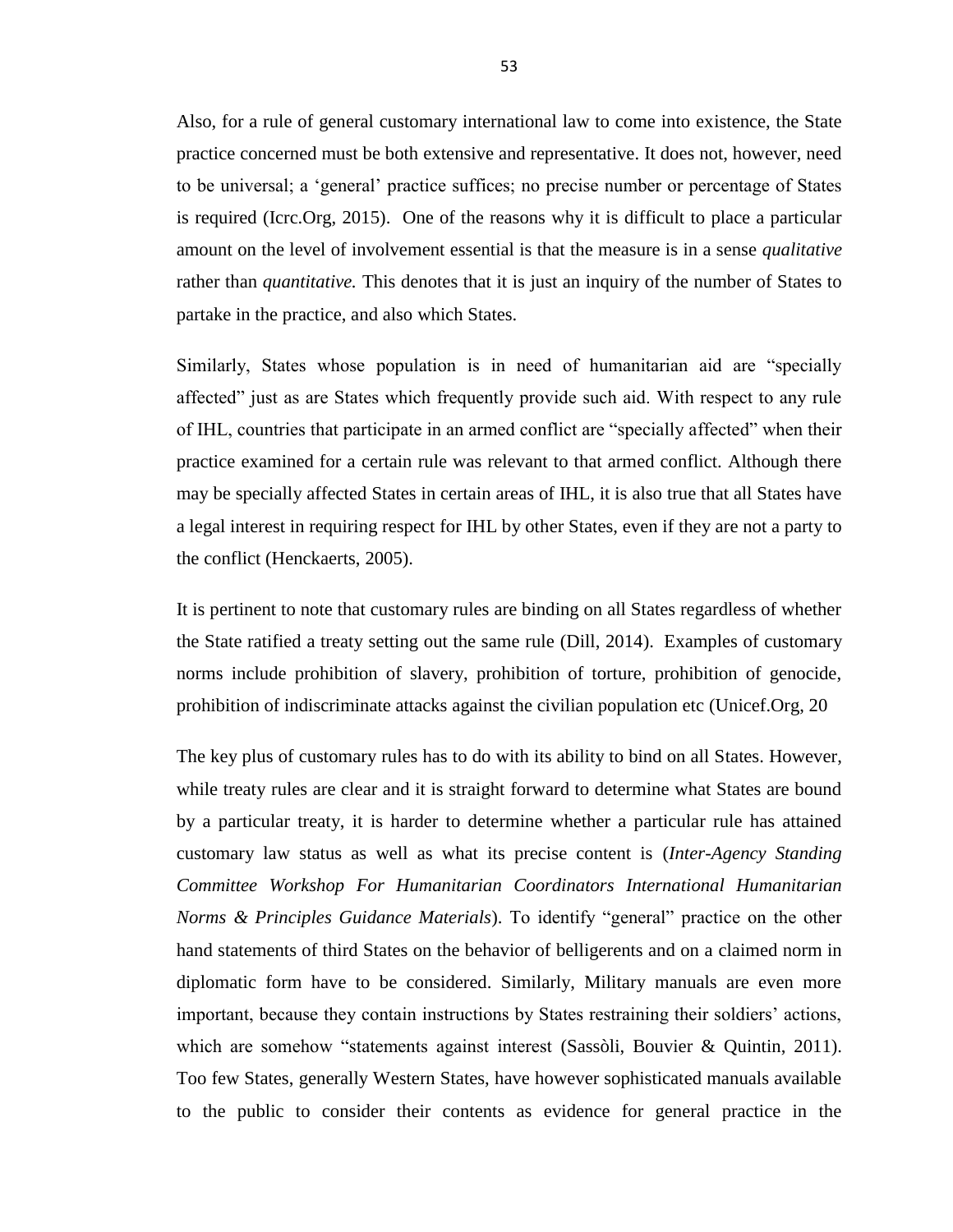contemporary international community (Shiferaw, 2015). In addition, some of them are claimed to reflect policy rather than law. For all these reasons, particular consideration has to be given in the field of IHL to treaties as a source of customary international lawin particular to the general multilateral codification conventions and the process leading to their elaboration and acceptance (Icrc.Org, 2016).

Taking an overall view of all practice it may, for example, be found that a rule of the two 1977 Additional Protocols corresponds today to customary law binding on all States and belligerents, either because it codified *(stricto sensu)* previously existing general international law; it translated a previously existing practice into a rule, because it combined, interpreted, or specified existing principles or rules, because it concluded the development of a rule of customary international law or finally because it was catalyst for the creation of a rule of customary IHL through subsequent practice and multiple consent of States to be bound by the treaty (Nieto, 2003). It is therefore uncontroversial that most, but clearly not all rules of the two 1977 Additional Protocols today provide a formulation for parallel rules of customary international law (Shiferaw, 2015).

Although, IHL is a branch widely codified in widely accepted multilateral Conventions, customary rules remain important to protect victims on issues not covered by treaties, when non-parties to a treaty are involved in a conflict, where reservations have been made against the treaty rules, because international tribunal prefers-rightly or wrongly-to apply customary rules and because in some legal systems, only customary rules are directly applicable in domestic law (Shiferaw, 2015).

The comprehensive study recently completed by the ICRC clearly demonstrated that the great majority of the rules of the Geneva Conventions and the Additional Protocols have now acquired a customary nature (Icrc.Org, 2015). The study also leads to the conclusion that most of the rules on the conduct of hostilities – initially designed to apply solely to international armed conflicts – are also applicable to customary rules in non-international conflicts, thus considerably expanding the law applicable in those situations. Given the time consuming nature and other difficulties of treaty-making in an international society with more than 190 members and the rapidly evolving needs of war victims for protection against new technological and other inhuman phenomena.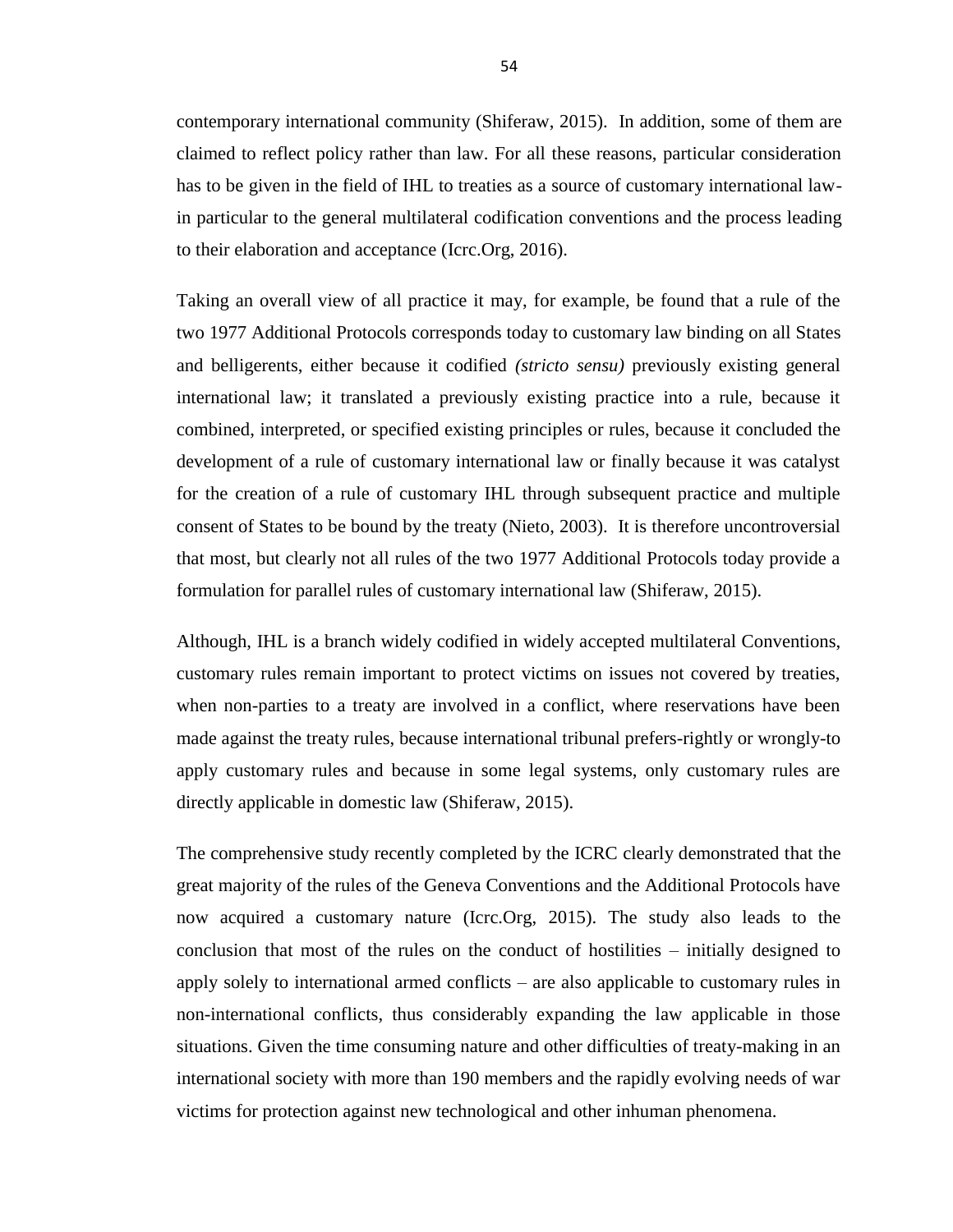As elements of customary international law, the four principles of distinction, military necessity, proportionality and humanity which will be further examined in the subsequent paragraphs complement and underpin the various international humanitarian instruments and apply to all States, except to those that persistently object to them (Mrema, Bruch, & Diamond, (2009). These principles, however, are not based on a separate source of international law, but on treaties, customs or general principles of law. On one hand, they can and must often be derived from the existing rules, expressing those rules' substance and meaning. On the other hand, they inspire existing rules, make those rules understandable and have to be taken into account when interpreting those rules.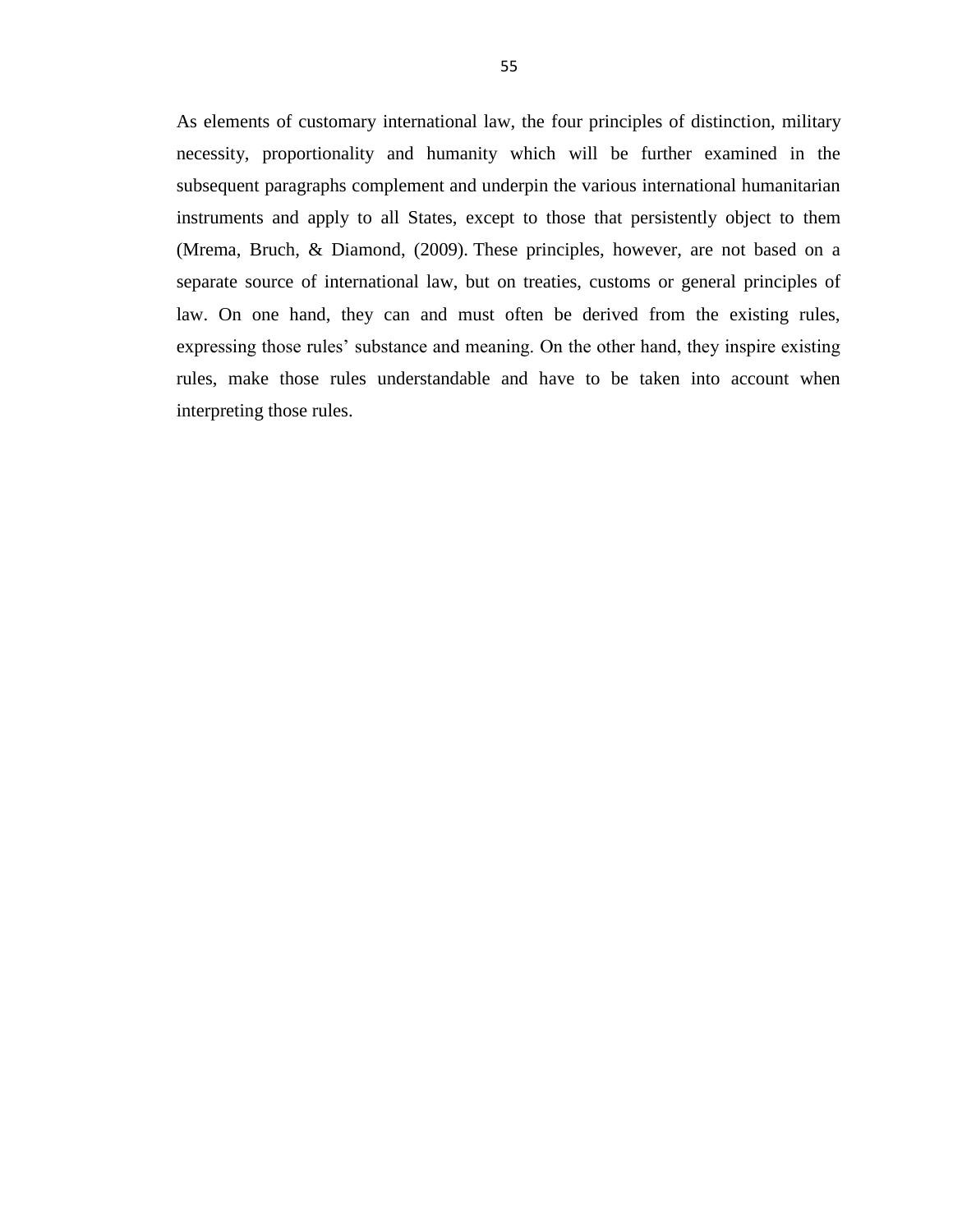# **CHAPTER FOUR: THE ROLE OF IHL IN CHECKING TERRORISM**

# **4.1 The Prevention of Sexual Violence**

Atrocities committed during terrorism in the recent years stress the need to take traditional State-centric conceptualization of security to a higher level. In history, so many acts have been known to colour warfare in which one of the most known acts is rape and other forms of sexual violence. Even though beheadings and blasting of bombs are not exempted from terrorist's acts, but to be precise, the regular rape, kidnapping and women trafficking are considered as a terrorist acts to be connected humanitarian issue. IHL specifically prohibits rape and other forms of sexual violence both in international and internal armed conflict. In the U.N. Resolution 1325 (written in 2000), it was said that women bear the brunt of war (Manson, 2015). Factually, the use of sexualized violence has been exclusively ill-used as a way to target families and whole communities which forces them to submit to the waves of the terrorists. For example, the United Nations [estimated](http://www.un.org/apps/news/story.asp?NewsID=48477#.VBZHf_ldUr8) that IS has forced some [1,500 women, teenage](http://www.uniraq.org/index.php?option=com_k2&view=item&id=2373:srsg-bangura-and-srsg-mladenov-gravely-concerned-by-reports-of-sexual-violence-against-internally-displaced-persons&Itemid=605&lang=en)  [girls, and boys](http://www.uniraq.org/index.php?option=com_k2&view=item&id=2373:srsg-bangura-and-srsg-mladenov-gravely-concerned-by-reports-of-sexual-violence-against-internally-displaced-persons&Itemid=605&lang=en) into sexual slavery (Stakelbeck, 2015). Amnesty International released a [blistering document](http://www.amnesty.org/en/news/gruesome-evidence-ethnic-cleansing-northern-iraq-islamic-state-moves-wipe-out-minorities-2014-0) noting that IS abducts whole families in northern Iraq for sexual assault and worse ( Although, it is not common to hear all cases of sexual violence reason being that the victims may feel humiliated, ashamed or embarrassed and the societal culture and religious leaders are also not helping.

As being witnessed on every street, victims of sexually violence in Iraq of the Islamic State have resulted to suicide as a form of covering up the agony of this act. A quick look at the abducted women of Yazidi who are victims of the modalities of ISIS in relations to sex slavery, it can be said that they are being traded by ISIS fighters. Even though this group claims to be a religious organization, they have justified there sexually violence act to be religious by expressing that the victims are defaulters of the Law of Islam. In the words of President Barack Obama, he said that the IS enslaves, rapes, and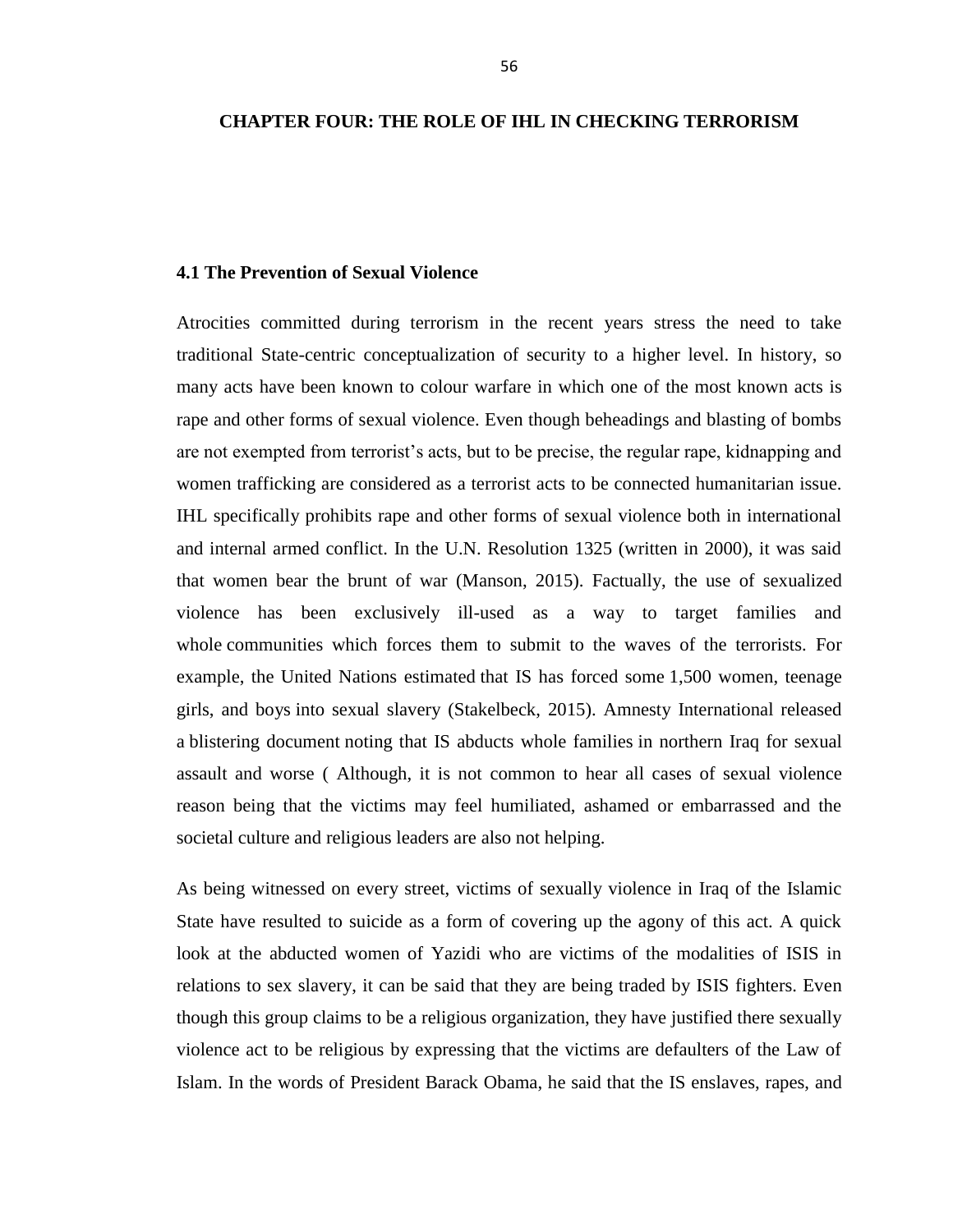force women into marriage. Terrorists in general use sexual violence as a means to uproot and eradicate entire communities, thereby making power more readily available to opposition groups. In the real sense, the ISIS has employed sexual violence to carry out ethnic cleansing against the Yazidi minority in Iraq. Over a thousand women and children have been abducted and exposed to sexual violence, rape, forced marriage, sexual slavery or enforced prostitution (Brooks, 2014). From the words of escapees, they have turned women to gifts or promise for their terroristic acts. And the women in the camp of the terrorist, they are forced to get pregnant and reproduce. Also in Afghanistan, the Taliban and other extremists have used sexual violence to weakened communities, the rule of law and long-established traditional values (Un.Org, 2015). In the West Africa, precisely Nigeria, a terrorist group named Boko Harram have been exploring brutal means to violate women even though there name means no to Western Education. This group which has made a pledge of allegiance to IS vowing to push forward its expansion (Filip, 2015). They abducted some [270 school girls from Chibok](http://www.ibtimes.co.uk/nigeria-boko-haram-parents-urge-un-help-find-chibok-girls-government-not-able-1481919) on 14 April 2014 and shortly after, 50 girls [managed to escape](http://www.ibtimes.co.uk/nigeria-give-boko-haram-fighters-jobs-you-will-end-terrorism-urges-freed-chibok-girl-1495549) but the rest are still missing [amid](http://www.ibtimes.co.uk/boko-haram-mass-abduction-fears-chibok-girls-being-used-suicide-bombers-1459183)  [reports](http://www.ibtimes.co.uk/boko-haram-mass-abduction-fears-chibok-girls-being-used-suicide-bombers-1459183) they are being used as suicide bombers, raped (Ludovica, 2015) and enforced to get married to their hostage taker.

The International Committee of Red Cross defined "sexual violence as an act used to describe acts of a sexual nature imposed by force, or coercion, such as that caused by fear of violence, duress, detention, psychological oppression or abuse of power directed against any victim – man, woman, boy or girl Icrc.Org, 2015). Sexual violence as a weapon of terrorism does not concern itself with race, ethnic group or tribe, but aims at gender. Sexual violence in terrorism is in due course a grander problem that legal actions need to be applied rigorously to proffer solution to this problem. Financial support and international collaboration greatly affect the ranging facets of dealing with aftercare services for survivors, dialogue with terrorists," establishing rule of law and the trust in legal systems, among other aspects of peace-building. It is known that wartime sexual violence has of recent years benefited from a law enforcement focus: international standard-setting developments and civil rights activists have succeeded in shifting priorities and in 2008 UNSC resolution 1820 identified sexual abuse in conflict as a threat to international peace and security requiring forceful response (Akkaoui, 2015).)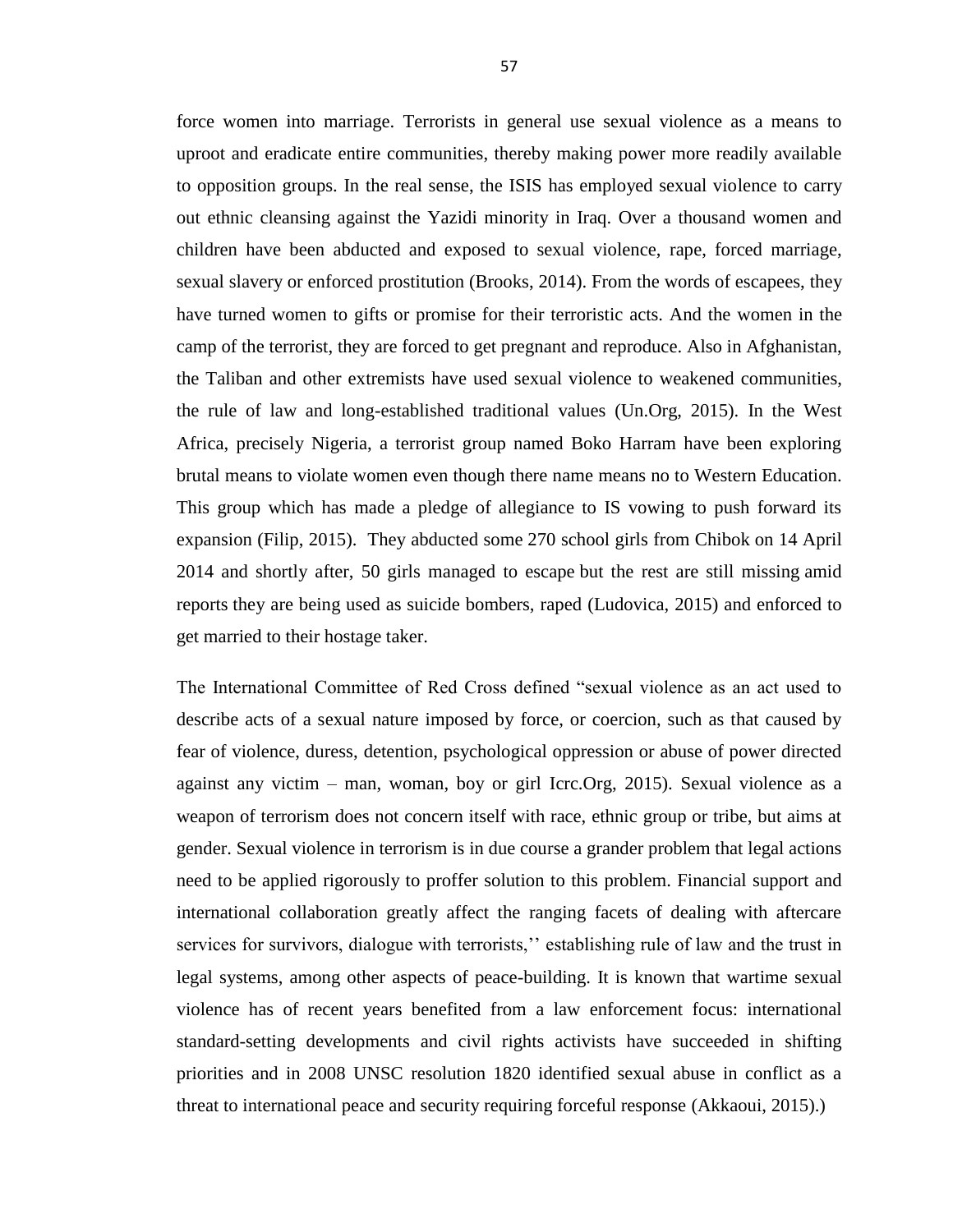It is important to state that this act can constitute a war crime, crime against humanity and torture which can be a stride to securing the victims. As said earlier, it is highly prohibited as an instrument of war under IHL. Article 27 of the Fourth Geneva Convention of 1949 protects women against "attack on their honor, in particular against rape, enforced prostitution, or any form of indecent assault", it was added as it is stated in [Additional Protocol I](https://www.icrc.org/applic/ihl/ihl.nsf/Article.xsp?action=openDocument&documentId=5FB5CC7AD1C3AAF7C12563CD0051E08C) (1977) that "women shall be the object of special respect and shall be protected in particular against rape, forced prostitution and any other form of indecent assault However, [Additional Protocol II](https://www.icrc.org/applic/ihl/ihl.nsf/Article.xsp?action=openDocument&documentId=F9CBD575D47CA6C8C12563CD0051E783) (1977), which applies to noninternational armed conflict, prohibits "outrages upon personal dignity, in particular humiliating and degrading treatment, rape, enforced prostitution and any form or indecent assault (Clg. Com, 2015).

In the G8 Foreign Ministers' meeting that was held in April 2013, Prevention of Sexual Violence was a main topic of discuss. UK Foreign Secretary William Hague, who launched an initiative on preventing sexual violence in conflict in May 2012, said: "Our good must be a world in which it is inconceivable, that thousands of women, children and men can be raped in the course of a conflict because international framework of deterrence and accountability makes it impossible".

Notwithstanding, in the view of the foreign secretary, IHL remains clear about the prohibition on rape and other forms of sexual violence in international and internal armed conflicts which does not exempt Terrorism. It violates not only the human rights but other national and religious law and hence must be prosecuted.

# **4.2 Protections of Children in Armed Conflict**

Since the history of terrorism, children have been part of victims of this terrorism as an act. It could be through direct participation as a child soldier or terrorist, or being wounded by stray bullet or suffering from the death of his or her parents who are victims of terrorism or through a breakdown in law and order leading to widespread sexual violence. It is clear that terrorists aims at innocent civilians which includes men, women,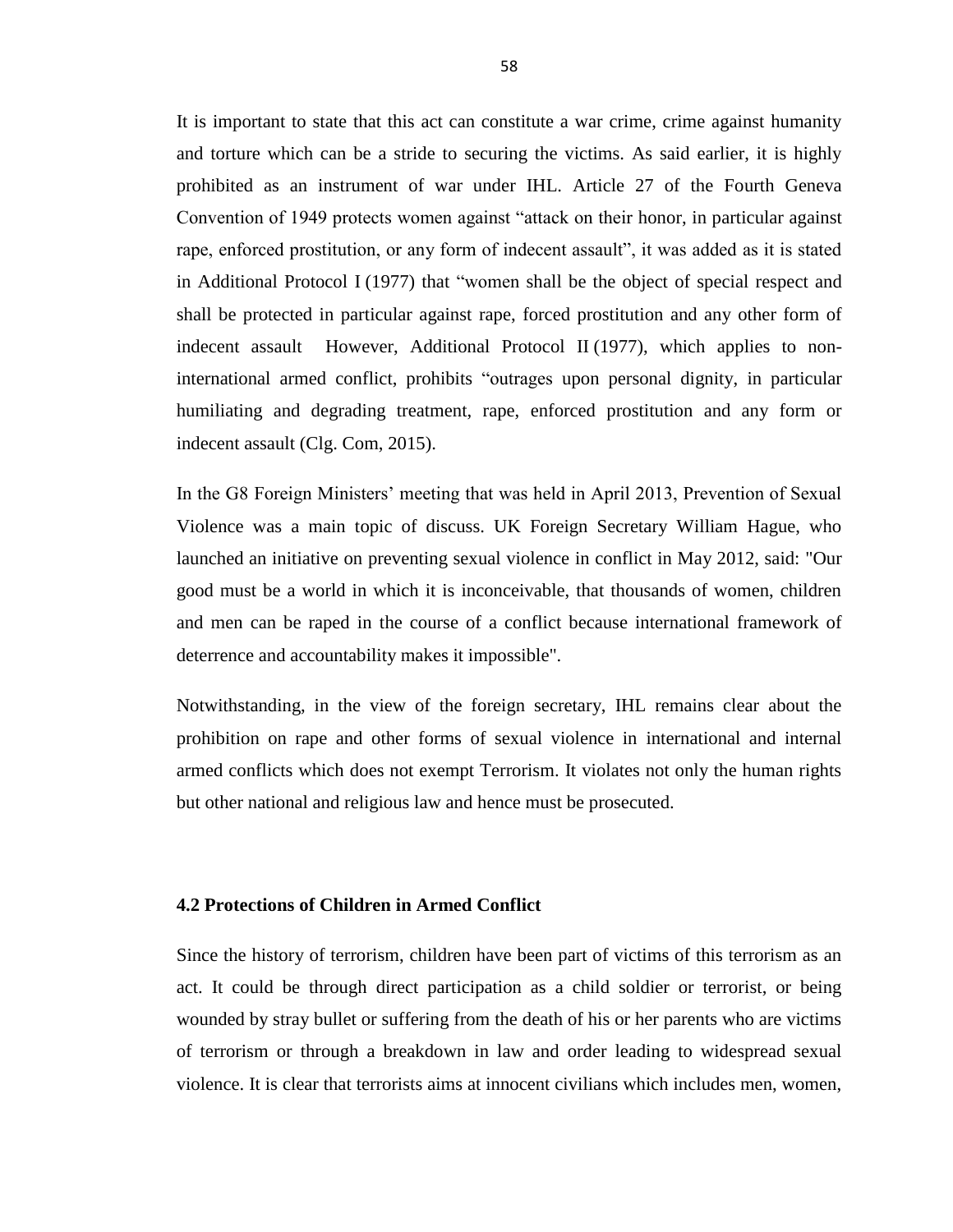young or old. But from a salient angle, it is not too common that attacks towards children by the terrorist are higher over older civilians. However, there are no such terrorism acts that will not involve children. Some are kidnapped, transported and confined in secret holding grounds (Ispcan.Org, 2015). In fact, incidences have shown those terrorists are now majorly targeting children to pass their message to the world. In Afghanistan, between 2009 – 2010, this country has witnessed about 20 gas poisoning attacks. During the Taliban rule from 1996 to 2001, girls and women were banned from education and the workplace (Af.Reuters.Com, 2015). US government led a military move to take power from this Islamic group and due to this, there have been rising insurgency against the government in power. In one of their suspected attacks, there was a release of pesticide-type chemicals in schools; no fatalities have resulted, but a total of at least 636 children were injured, some seriously (Johnston, 2015).

In the words of Ms. Zerrougui, ISIS forces have infiltrated into Northern Iraq and up to 700 children have been killed or maimed in Iraq since the beginning of the year, including in summary executions (Brooks, 2014). School is one of the best places to find huge number of children and terrorist have been maximizing this opportunity because it is a powerful symbolic target (Flanagin, 2015). In 2014, a self-proclaimed Al-Qaeda operative [shot and killed seven outside a Jewish school in Toulouse,](http://world.time.com/2012/03/22/siege-of-toulouse-gunman-ends-as-details-of-assassins-voyage-to-jihadist-terror-emerge/) France, in Mar. 2012. Malala Yousafzai was attacked and a bullet was shot at her in the face in bus while leaving school.

Schools have been used by terrorist to store harms. According to Ban Ki-Moon, the UN Secretary-General, he lamented in dismay why the Palestinian militant group would put United Nations schools at risk by using them to hide their arms (The Tower, 2015). This may turn schools to lawful military targets and exposing the children to massive attacks from opposing forces. The principle of proportionality and military necessities still applies here to reduce causalities but it will still expose the kids to attacks.

In one of the well-known magazine called Foreign Affairs, it has described 'the rise of [the child terrorist',](https://www.foreignaffairs.com/articles/middle-east/2015-02-09/rise-child-terrorist) identifying the use of children as a tactic of ISIS and the Pakistani Taliban (GITTOS, 2015). Even though these children may not have a deep political undertone of what they are doing, but the with the help of the adult terrorists, they are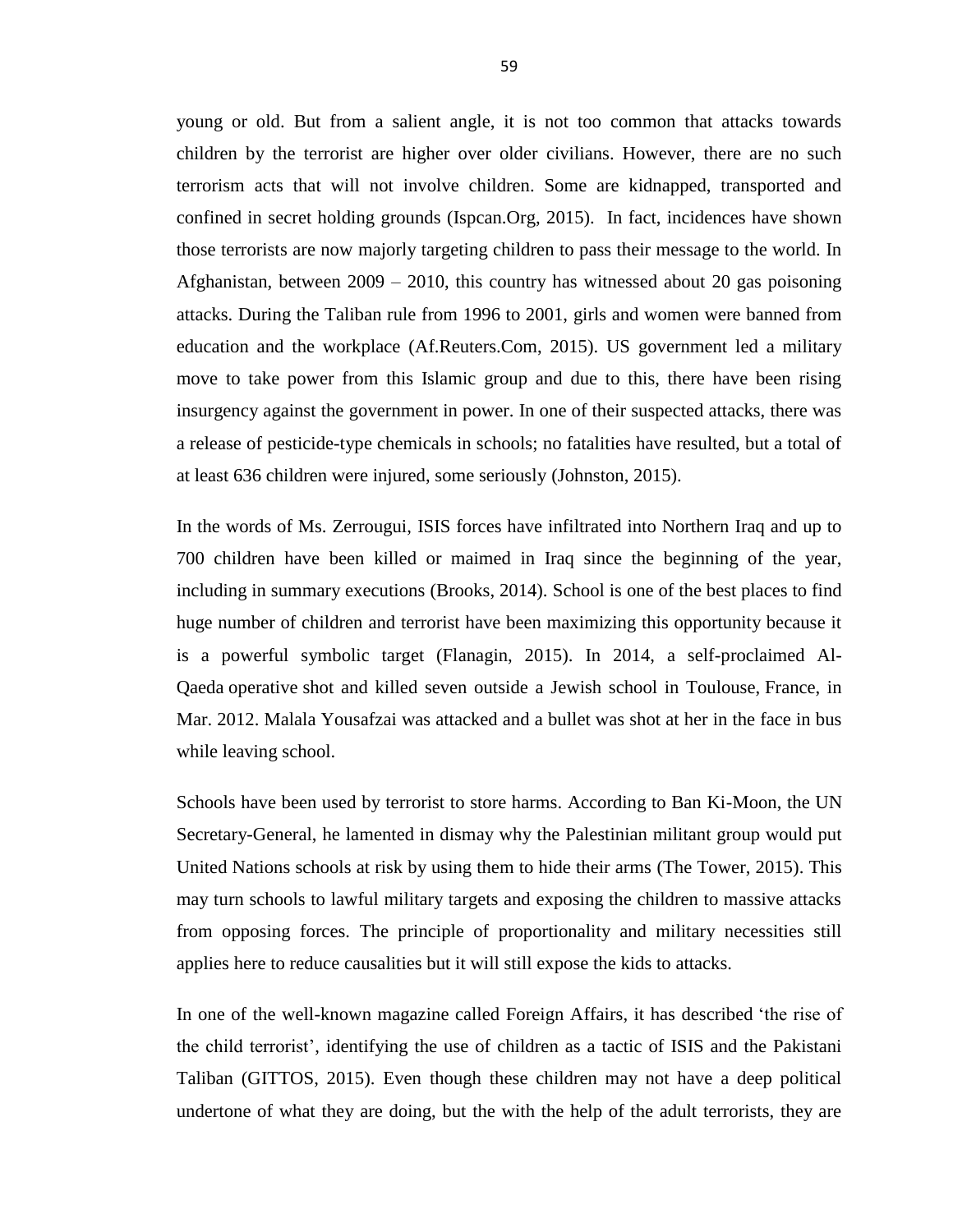shaped, trained, orientated and brainwashed about the ideological basis of what they want them to do. They are the ones found on the front lines, participate in suicide missions, and act as spies, messengers or lookouts (Human Rights Watch, 2015). Some are at times given drugs while about to carry out missions to boost their confidence towards any obstacle, to which they quickly come to be drug addict. In Sierra Leone, terrorist fed children a mixture of gunpowder and cocaine (Essex.Ac.Uk). Sometimes, children are given drugs before engaging in suicide or other attacks to erase their fear.

Two events happened just in days; where a boy, 10-year-old from Kazakh executed two Russian members of ISIS accused of being spies and three Nigerian girls around age 10, putting on explosives to be detonated at good locations (Bloom, Horgan, 2015) In a statement accrued to a 14-year-old boy defector, he said "ISIL prefers young children more than adults because they can convince children and wash their brains and once recruited, children make obedient soldiers (Spellman, 2015) Some high ranking terrorists or leaders majorly hunt for children to be abducted, reason being that, they are seen to be submissive, highly enthused and loyal. They can be influenced easily since they lack the ability to decipher what is right and wrong and can be taught to be ruthless fighters. Destabilized by fear and ruthlessness, children can execute the most ghastly violence. Cases of children being uses as tools can be seen in Palestinian territory where they are heavily kitted with explosives and instructed to permeate through a specific targeted location in the Israel. The use of children is now becoming alarming as hatred is planted into them and making the children to believe that terrorism is a lifetime course and the best opportunity to survive.

In the event of armed conflict, children benefit from the general protection provided for civilians not taking part in the hostilities. Non-combatant civilians are guaranteed humane treatment and covered by the legal provisions on the conduct of hostilities (Unicef.Org, 2015). Given the particular susceptibility of children, the Geneva Conventions of 1949 (hereafter GCIII AND GCIV) and their Additional Protocols of 1977 (Additional Protocol I and Additional Protocol II) lay down a series of rules according them special protection (Upes, 2015). Children who take direct part in hostilities do not lose that special protection (Icrc.Org, 2015). The Additional Protocols,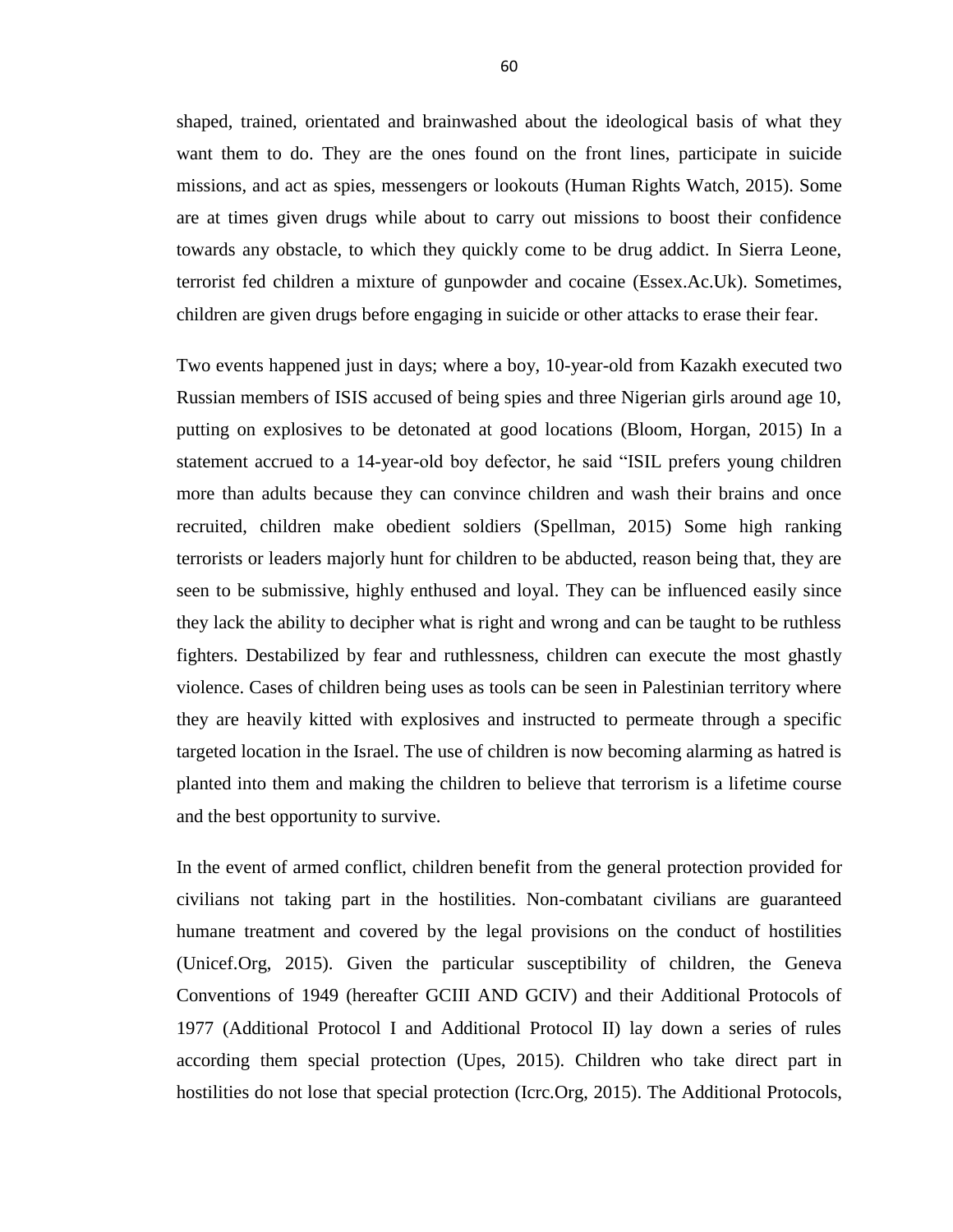the 1989 Convention on the rights of the child and its recent Optional Protocol, in particular, also set limits on children's participation in hostilities (Unicef.Org). The [Optional](http://www.ohchr.org/EN/ProfessionalInterest/Pages/OPACCRC.aspx) Protocol of 2000 of the [Convention](http://www.ohchr.org/en/professionalinterest/pages/crc.aspx) on the Rights of the Child (CRC) magnifies upon the protections for children in armed conflict. Other treaties governing the use of weapons in armed conflicts also provide for such protections to an extent. Furthermore, customary international law contains a wide range of protections for the civilian population and children in particular.

Waging war against terrorism mostly constitute negative implications for children. As it is known, terrorists twist things and precisely laws of war for their benefit. While combating terrorism, children are held hostage and in detention. They are used as human shields. The use of space to fight terrorists most often leads to serious injury and death of these children. This brings up the higher level of concern of protection when planning a military move to fight terrorism. Some are captured and apprehended for their engagement with terrorist under barbaric conditions that goes against conditions that violate international standards of juvenile justice in places like Afghanistan, Iraq and Guantanamo Bay (Bobmccarty.Com, 2015).

The IHL has properly addressed terrorism by condensing the serious violation against children into six categories which are killing and maiming, sexual violence, recruitment and use, denial of humanitarian access, abduction and attacks on schools and hospitals.

As it is stated under Article 7 of the Rome Statute which created the ICC, any individual or group that carries out a "widespread or systematic attack directed against any civilian population" commits "crimes against humanity" and may be prosecuted before the Court. Argument have been made that there is no existing international judicial organ that would prosecute which automatically exempts ICC from having jurisdiction to conduct trial of an alleged suspect in the case of terrorism. This in another sense means that in a situation where a national court did not prosecute or extradite an alleged person, no court will take responsibility of jurisdiction. Going by the meaning of Article 7, only war crimes which constitute of crime against humanity lies in the function of the court to prosecute when the national courts have been exhausted (meaning court of last resort for war crime). However, it crystal clear that terrorism employs diverse means with no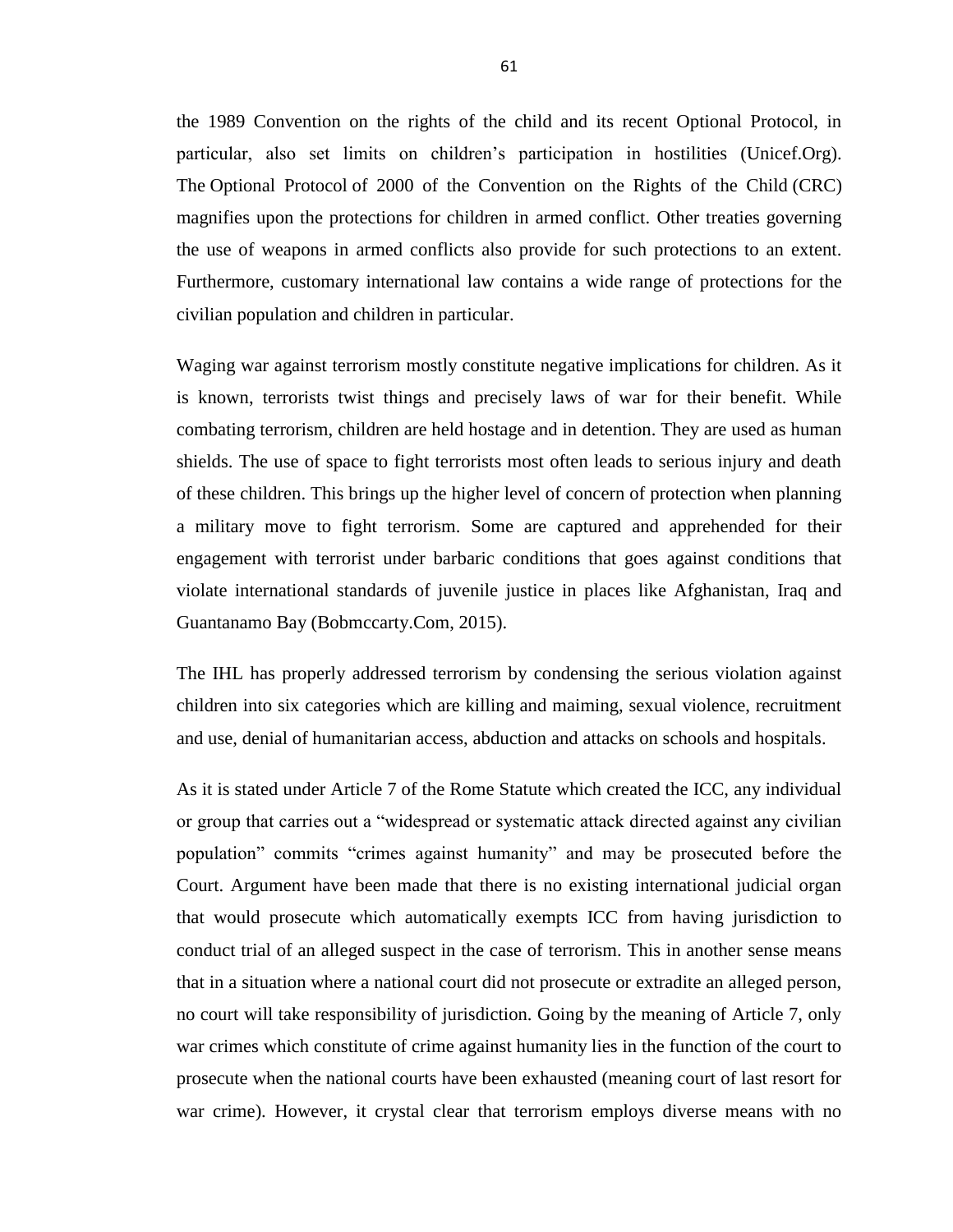single unified definition and with no one way pattern and must be treated or considered a one type of crime. This can be a good reason why, for example, in the case of Nigerian Boko haram, the alleged sponsors have not been prosecuted in ICC and ever since the inception of this court in 2002, no case of terrorism has been tried. This calls for the amendment of the Rome Statute of ICC or the creation of a new court that terrorism will be its core jurisdiction. This research will not talk delve into why ICC lack jurisdiction but according to the letters of the Rome Statue that founded ICC coupled with its governing documents, terrorism is out of its jurisdiction.

It is in this regards that States have strengthen their function in respect to protecting their children via the development of legislations, strong policies and legal activities against proliferation of terrorist.

# **4.3 Protection of the Natural Environment in Armed Conflict**

The first body of law to consider in an analysis of the protection of the environment during armed conflict is international humanitarian law (IHL). The relevant provisions of IHL treaty law for the protection of the environment during armed conflict can be divided into three main categories:

- 1. Those that directly address the issue of environmental protection, the general;
- 2. Principle of IHL that are applicable to environmental protection, and;
- 3. The provisions that can be considered to provide indirect protection to the environment during times of conflict (Mrema, Bruch & Diamond, 2009).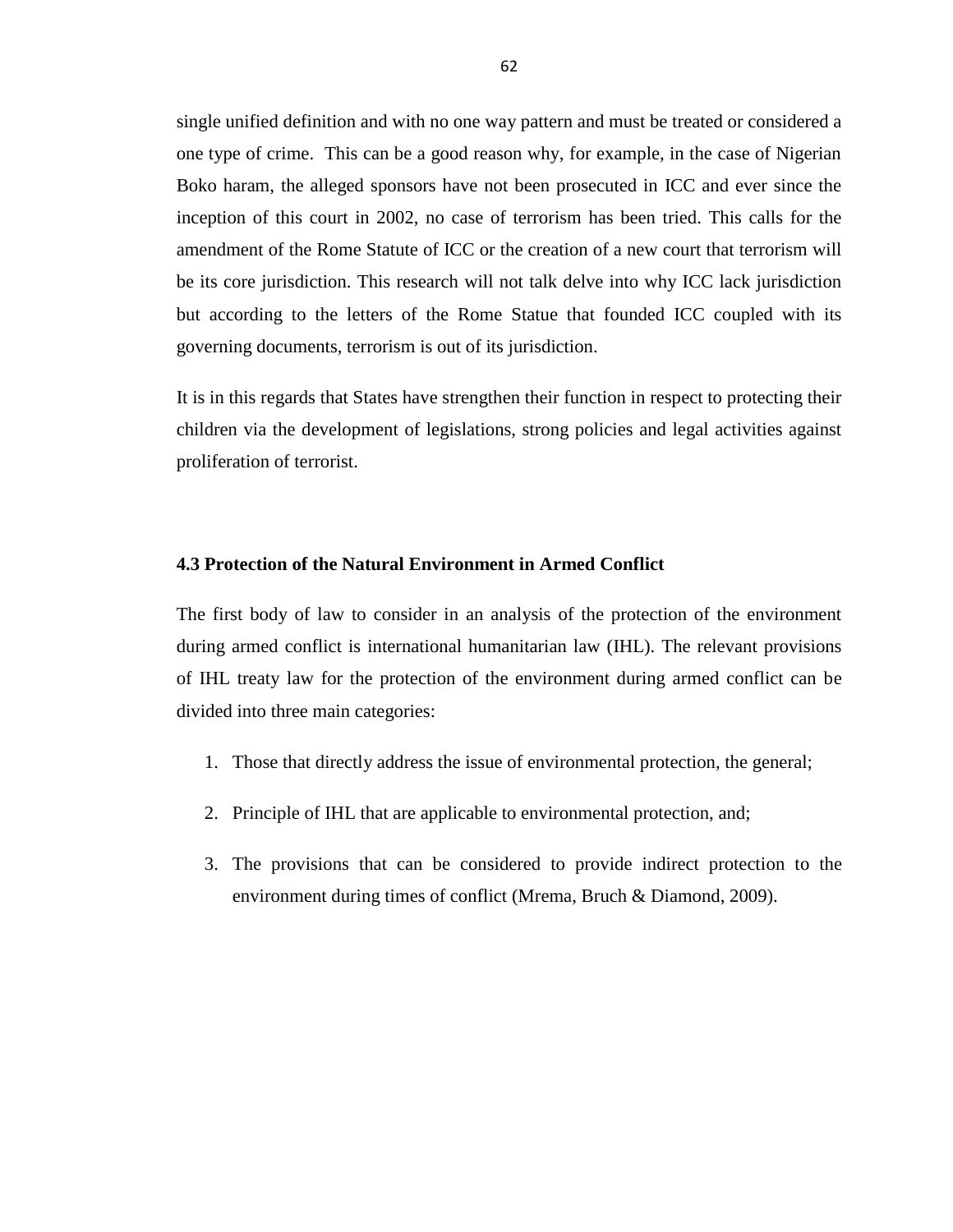**4.3.1 Provisions specifically aimed at Protecting the Environment During Armed Conflict** 

**1. Additional Protocol 1 to The 1949 Geneva Conventions, Article 35(3) and Article 55(1) (1977)**

It is very important to treat terrorism regarding the protection of civilian populations and the environment as a germane issue to tackle. Growing environmental ruin through terrorism, as well as concern over military tactics employed during counter-terrorism needs the application of the two provisions in Additional Protocol 1 that explicitly addressed environmental harm.

Article 35 concerns basic rules regarding the means and methods of warfare. Paragraph 3 stipulates that ‗'it is prohibited to employ methods or means of warfare which are intended, or may be expected, to cause widespread long-term and serve damage to the natural environment (Icrc.Org, 2015).

Moreover, the article further provides specific protection for the environment within the context of the protection granted to civilian objects; it also explicitly prohibits attacks on the environment by way of reprisals (Mrema, Bruch, Diamond, 2009).

# **2. UN Convention on the Prohibition of Military or Any Other Use of Environmental Modification Techniques ( ENMOD) (1976)**

The ENMOD Convention was established as a reaction to the military tactics employed by the United States during the Viet Nam War; these included plans for large-scale environmental modification techniques that had the ability to turn the environment into a weapon, for instance by provoking earthquakes, tsunamis, or changes in whether patterns- what some commentators have called it "geophysical warfare (Mrema, Bruch, & Diamond, 2009). The Convention was also a reaction to the use of large quantities of chemical defoliants (death, cancer and other illness, mutations, and birth defects) and long term environmental contamination, as well as very significant destruction of forests and wildlife (Mrema, Bruch, & Diamond, 2009).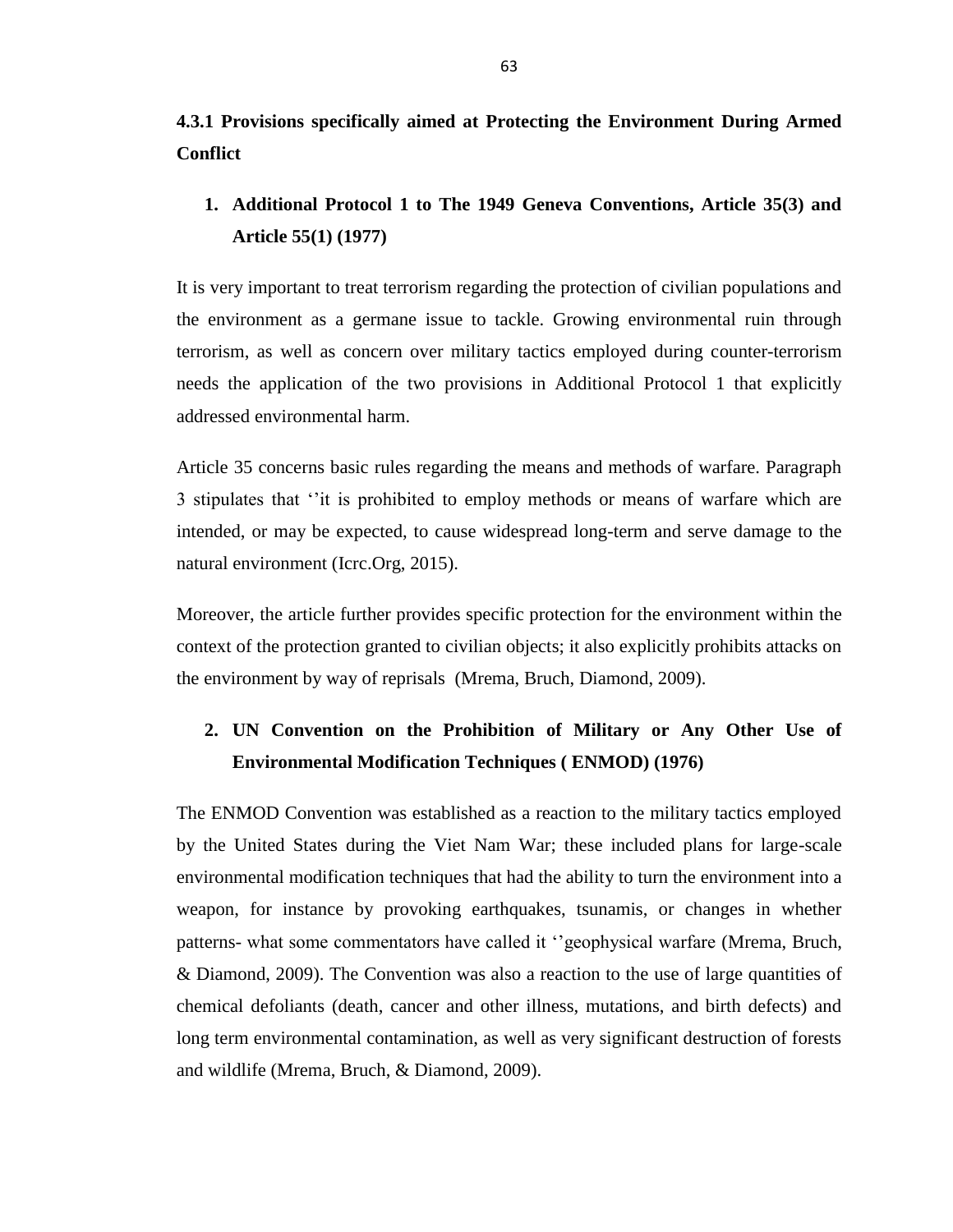ENMODs aim was to prohibit the usage of environmental change systems as a means of war.

Article (1) requires that "each state party to this convention undertakes not to engage in military or any other hostile use of environmental modification techniques having widespread, long-lasting or several effects as the means of destruction, damage or injury to any other state party (Mrema, Bruch, & Diamond, 2009). Hence, while the Additional Protocol 1 aim to protect the natural environment per *se*, ENMOD prohibits the use of techniques that turn the environment into a "weapon." Although (Unite Nations Environment Programme) UNEP helped convene the negotiations that led to the ENMOD Convention, it has not had a systematic role in monitoring its implementation and enforcement (Mrema, Bruch, & Diamond, 2009).

Use of depleted uranium 45 munitions and other recently developed weapons, this being stated in article 36 of additional protocol 1 to the Geneva Conventions, which is binding on168 states and requires them to ensure that any new weapon, or means or method of warfare, does not contravene existing rules of international law; IHL also prohibits weapons and means or methods of warfare that cause superfluous injury or unnecessary suffering, or having indiscriminate effects or cause widespread, long-term and severe damage to the natural environment (Icrc.Org, 2015).

# **4.4 Protection of Journalists and News Media Personnel in Armed Conflict**

―Every journalist killed or neutralized by terror is an observer less of the human condition. Every attack distorts reality by creating a climate of fear and censorship (Donders, 2015).

One of the greatest threats to freedom of expression around the world is the violence committed against journalists practicing their profession in conflict situations. An alarming number of journalists have been targeted or killed when reporting about terrorism (Yadav, 2015). Journalist venturing into war zone who seeks to cover in the conflict areas places themselves at risk of injury or death by their acts. Journalists have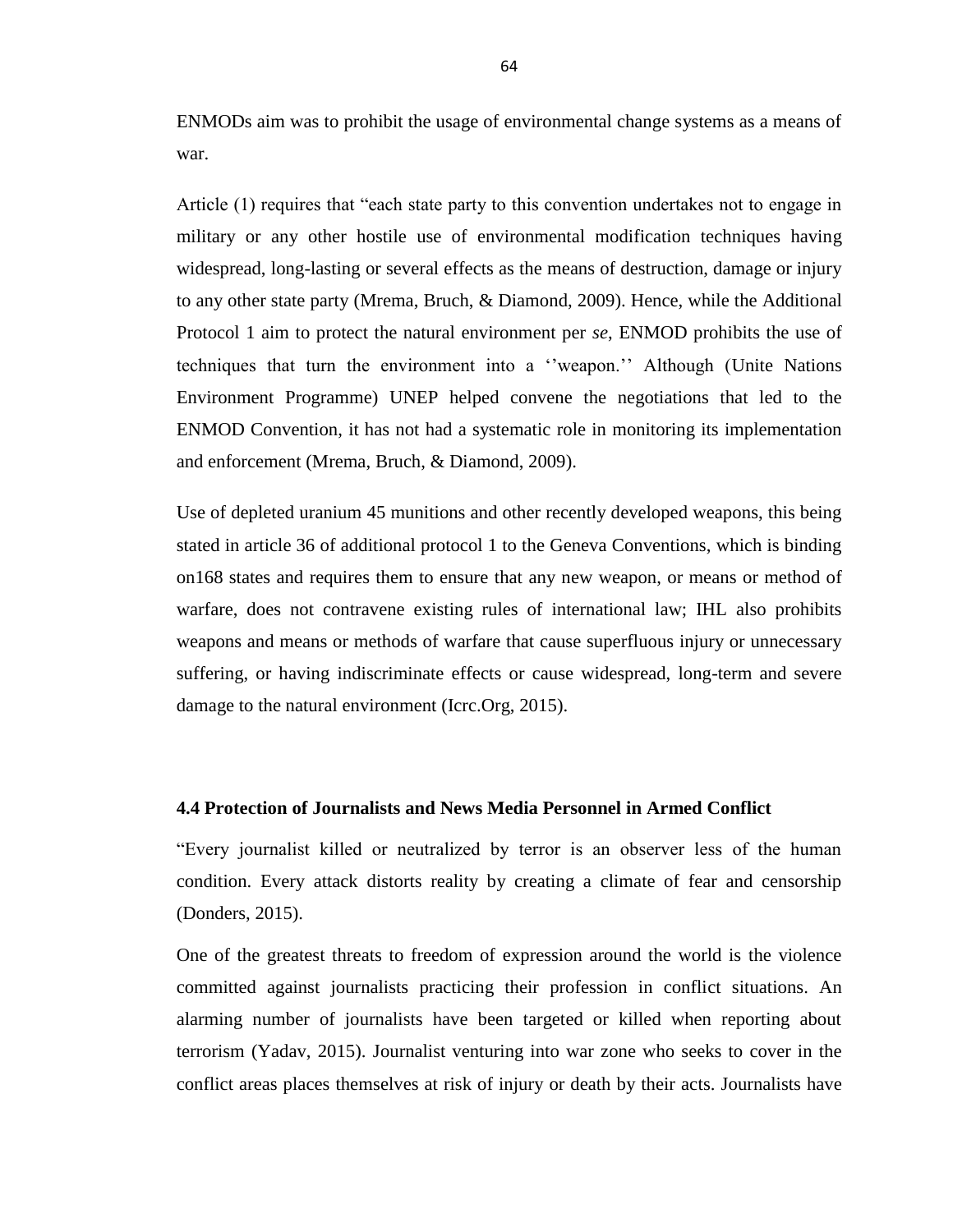long assumed a special importance in terrorism news. In armed conflict, journalists are among a precious few remaining actors capable of exposing illegality (Yadav, 2015). Journalists want to be as close as possible to the events, while, the parties of an armed conflict or a terror situation often see the unpleasant truth exposed by journalist as a threat leading to cruel treatment to journalist (Yadav, 2015). Nonetheless the media should not be seen as a lawful target, even provided they are employed for propaganda reasons, except they are being ill-used to bring about grave breaks of humanitarian law. Journalists and media personnel also benefit from precautionary measures such as the principle of proportionality and the obligation to give advance warning. Geneva Conventions and additional protocol 1 both of which regulate international armed conflicts offer some protections for journalists during times of armed conflict (Icrc.Org, 2015).

Journalists, media professionals and associated staff play an essential role in informing the public and the international community. This is all the more so in situations of armed conflict, where access to information may be difficult; they witness what is happening on the ground, gather and disseminate information about events and can help identify serious violations of human rights and international humanitarian law (Yadav, 2015). The term journalist, according to a 1975 draft United Nations convention, is defined as;

―The word journalist shall mean any correspondent, report, photographer, and their technical film, radio and television assistants who are ordinarily engaged in any of these activities as their principal occupation''. Thus, the term "journalist" encompasses ‗'all representatives of the media, namely all those engaged in the collection, processing and dissemination of news and information including cameramen and photographers, as well as support staff as drivers and interpreters (Yadav, 2015).

One of the most dangerous works in the world is journalism in armed conflict with the highest susceptibility to dangers of war. According to Hassan Shaaban, head of the Center for the Legal Protection of Journalists in Iraq, told [Human Rights Watch](http://www.ifex.org/iraq/2013/11/29/wave_killings/) (HRW) that, ―Terrorists are systematically targeting journalists (Adriaensens, 2015). Some have even been facing another form of threat from the government security agencies when he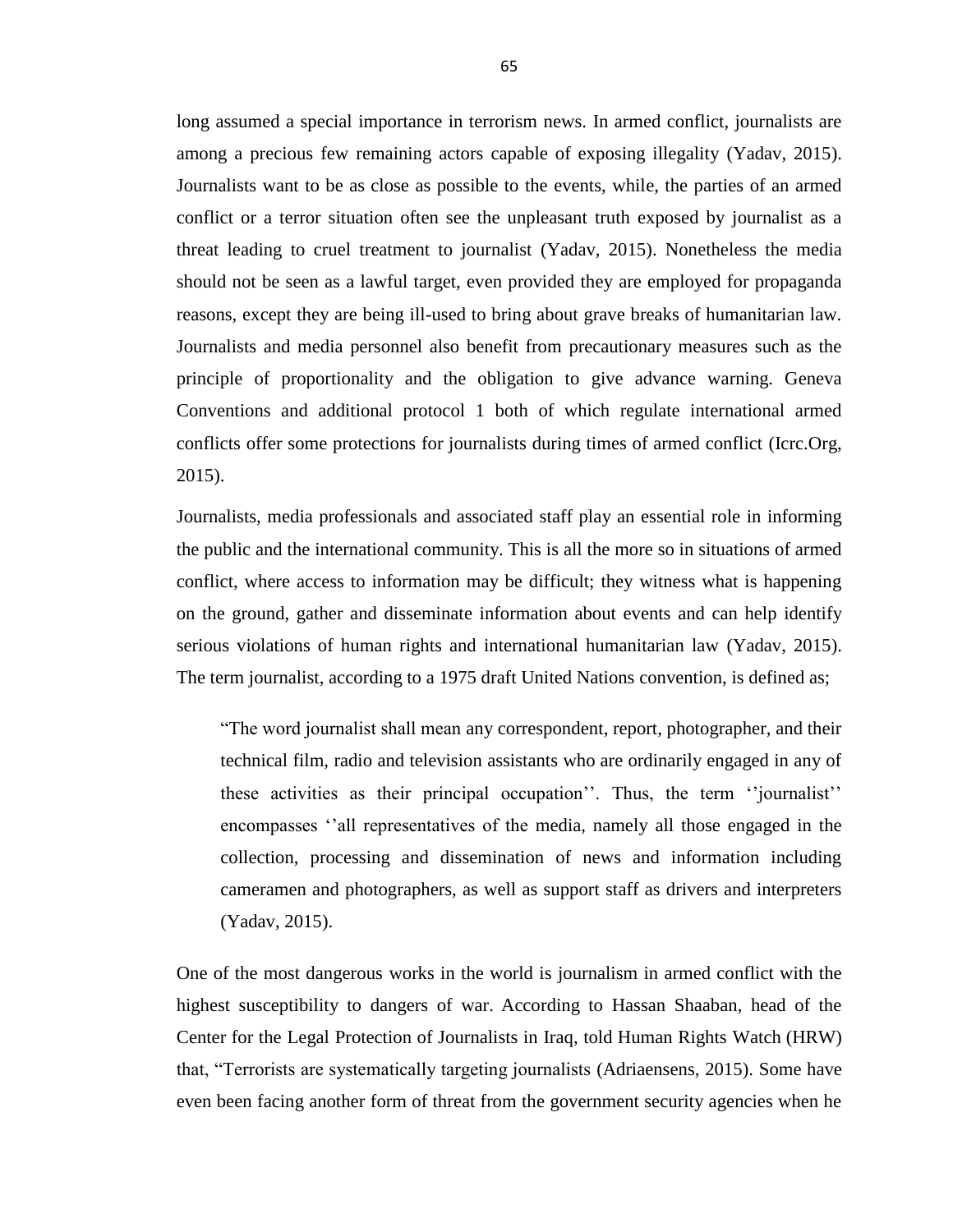added that the government is not even protecting them. There properties are sometimes seized; some are arrested for covering issues that are politically motivated in relations to terrorism. The environment is hostile to them; both the terrorist and even the government may consider them unwanted witnesses and went to obstruct their mission. To create a constant freedom of information and proper protection of those who gather the information is very important during armed conflict. As civilians are accrued protection, so also should be accrued to the journalists when performing their duties and they should not be separated from a civilian identity.

The independent journalist has to be strictly distinguished from the war correspondent, who is a member of one of the conflict parties or who accompanies their military units; the power of media reportage in times of armed conflict was affirmed by the International Criminal Tribunal for the Former Yugoslavia, in the *Brdanin and Talic* case (Yadav, 2015).

In the instance, the Appeals Chamber affirmed that:

―…..Journalists reporting on conflict areas play a vital role in bringing to the attention of the international community the horrors and realities of the conflict… indeed…. It was the brave efforts and reporting of journalists in the former Yugoslavia that, in part, contributed to the establishment of the tribunal (Kerr, 2004).

The scope of IHL is to separate persons participating and otherwise from harm during conflicts. Consequently, no instrument of IHL expressly covered the issue of action or speech as a freedom given to them. They do not grant the right to enter a territory without the consent of the authority controlling it; they do however set the grounds for their legal protection whenever they find themselves in a context of an armed conflict (Icrc.Org, 2015).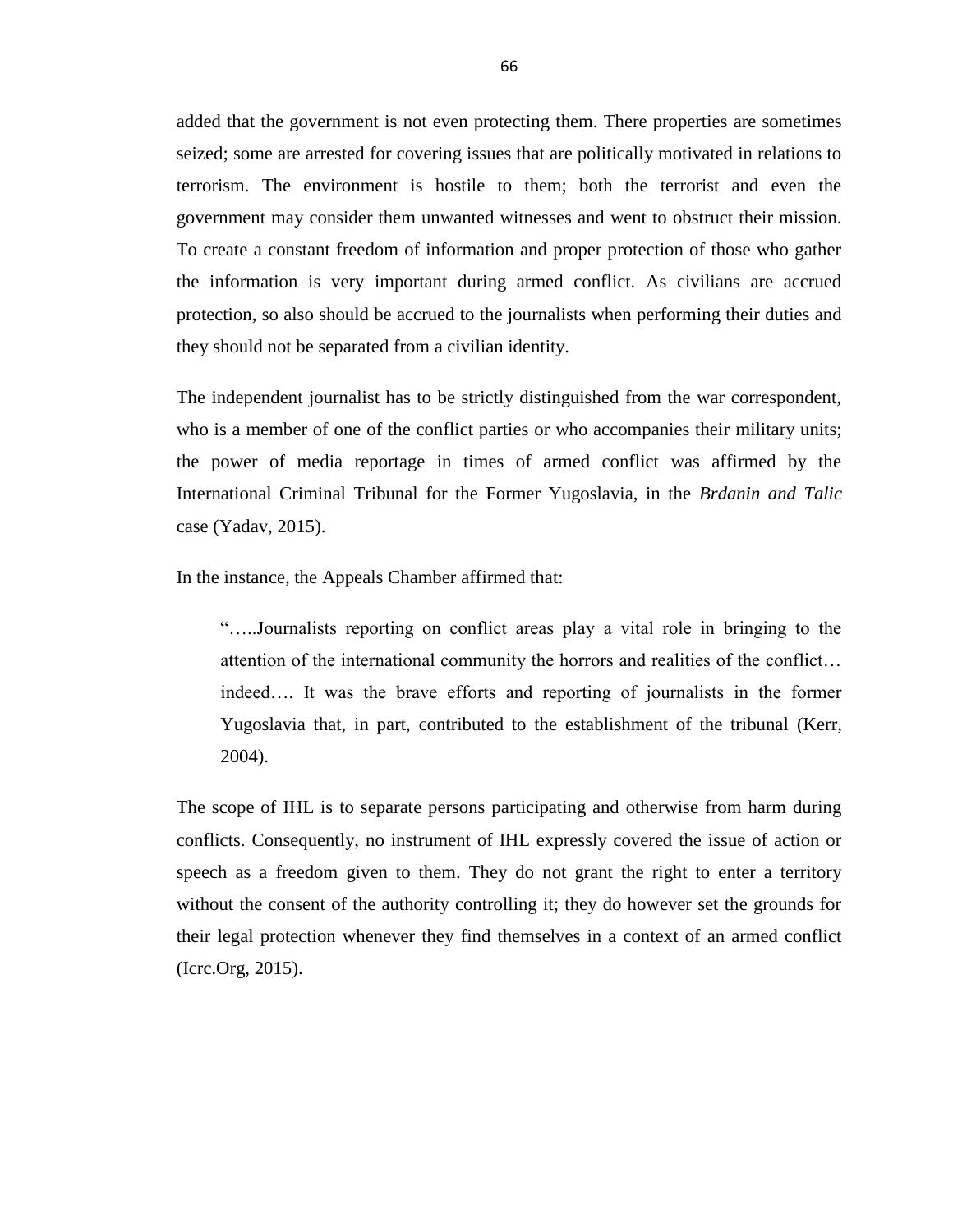#### **4.4.1 Historical Development of International Law Protecting Journalists**

At the international level, Journalism has been given much recognition. Indeed, the League of Nations convened a Conference of Press Experts in 1927, adopting a number of resolutions regarding issues such as the treatment of foreign journalists and the provision of identify cards for journalists as a means of preventing violence against journalist (Yadav, 2015). All of these resolutions suffered from non-adoption but protection for journalists got adoption when it was infused into the 1949 Geneva Conventions.

The first laws of armed conflict to provide special protection for journalists were included in the 1863 Lieber code and it provided that; "Citizens who accompany an army for whatever purpose, such as settlers, editors, or reporters of journals, or contractors, if captured, may be made prisoners of war, and be detained as such (Lieber, & Sheppard, 2011).

When international laws on the law of armed conflict were being debated in The Hague, a provision regarding journalists was included in Article 13, and was reiterated in the 1907 Hague Regulations concerning the Laws and Custom of War on land, annexed to the fourth Hague Convention of 1907; Article 13 of the regulations provides that: (Yadav, 2015).

"Individuals who follow an army without directly belonging to it, such as newspaper correspondents and reporters are entitled, in case of capture, to treatment on par with that extended to prisoners-of-war, on the condition that they are in possession of suitable accreditation- a certificate from the military authorities of the army which they were accompanying (Icrc.Org, 2015).

This provision was included in the 1929 Geneva Convention relative to the treatment of prisoners of war, in Article 81; with the update of Geneva conventions following the World War II, the provision regarding correspondents was retained and expanded (Yadav, 2015). Geneva Convention III relative to the Treatment of Prisoners of War, Article 4A provides that: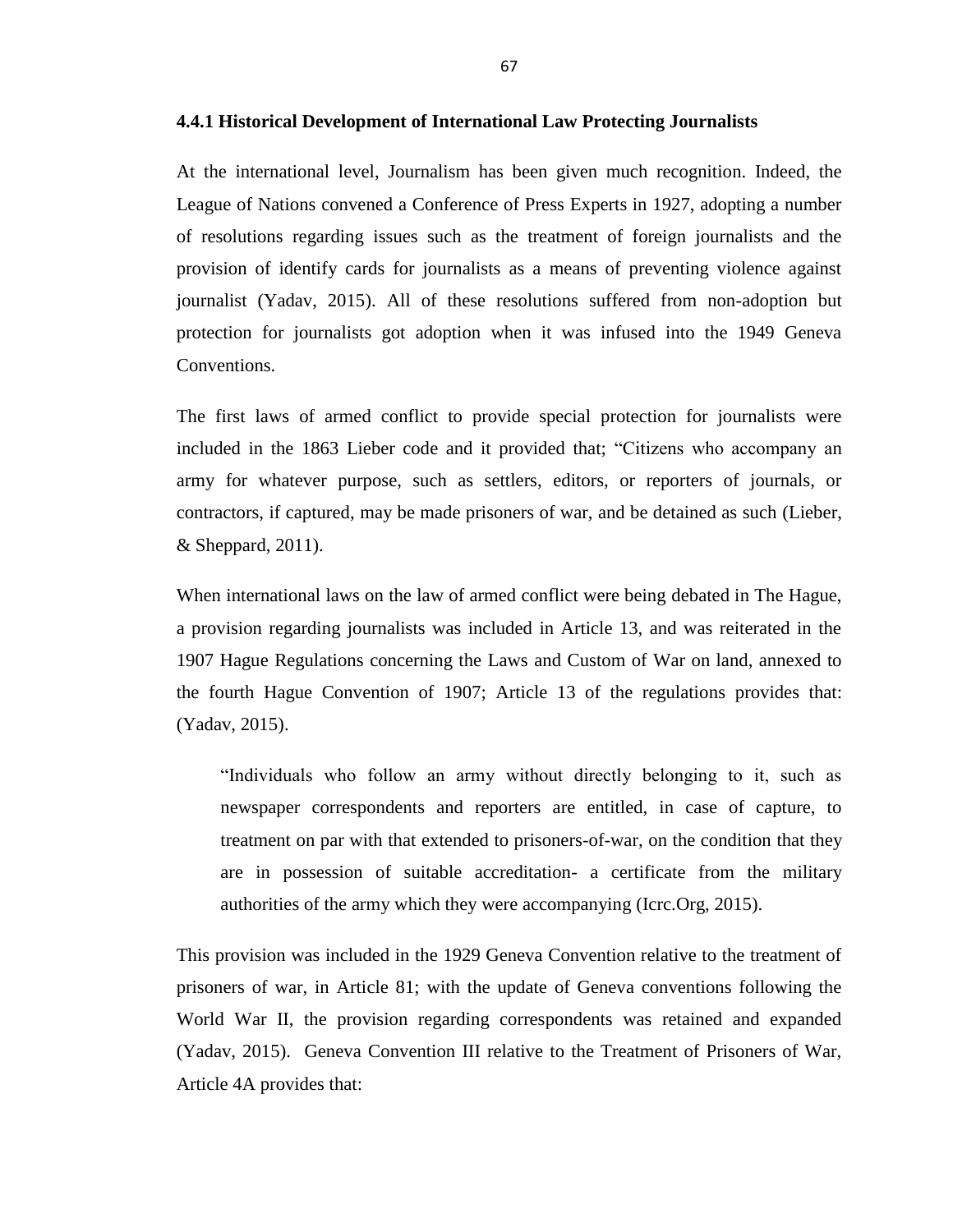―Prisoners of war, in the sense of the present convention, are persons belonging to one of the following categories, who have fallen into the power of the enemy….(4) persons who accompany the armed forces without actually being members thereof, such as civilian members of military aircraft crews, war correspondents, supply contractors, members of labour units or of services responsible for the welfare of the armed forces provided that they have received authorization from the armed forces which they accompany, who shall provide them for that purpose with an identity card similar to the annexed model (Crawford & Davies, 2014).

Thus, war correspondents are to be afforded prisoner of war status and treatment as an expansion of The Hague protections and those of the 1929 Geneva Convention Crawford & Davies, 2014). The journalist who have connection with the military components with proper identity shall be accrued the protections said above. Any independent Journalists in the battle field are not eligible to the protection of the Convention.

# **4.5 The Protection of Journalists as Civilians**

When the laws of conflict was reviewed, the exceptional position of journalists during war got endorsed in the 1970s. Under article 79 of Additional Protocol I, journalists engaged in dangerous professional missions in areas of armed conflict shall be considered as civilians within the meaning of article 50, paragraph 1 provisioned that they take no action adversely affecting their status as civilians (Kaurinovic 2008). The commentary to the protocols notes the importance of protecting journalists that

―The circumstances of armed conflict expose journalists exercising their profession in such a situation to dangers which often exceed the level of danger normally encountered by civilians. In some cases, the risks are even similar to the dangers encountered by members of the armed forces, although they do not belong to the armed forces. Therefore, special rules are required for journalists who are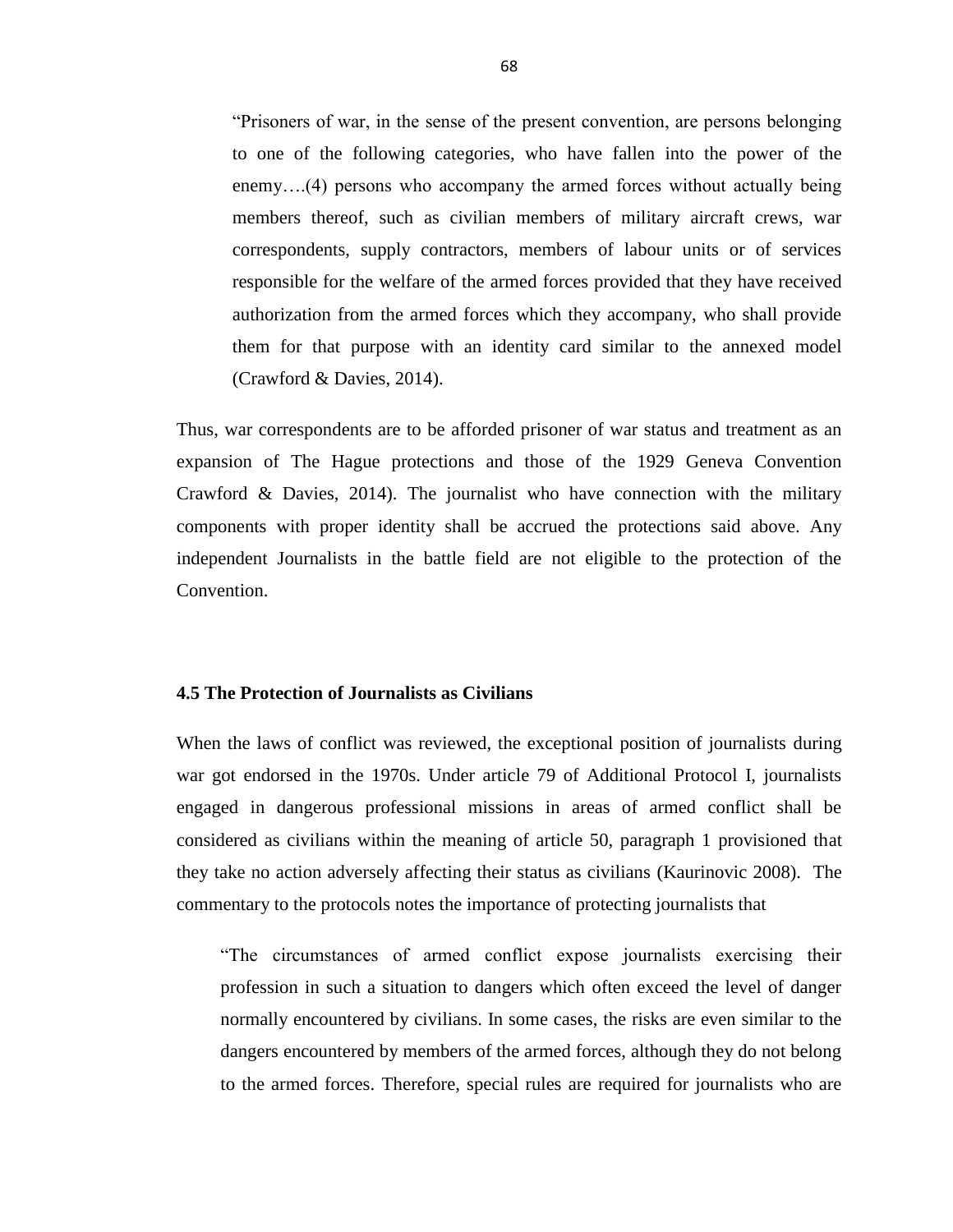imperiled by their professional duties in the context of armed conflict (Icrc.Org, 2015).

Finally, Journalists engaged in dangerous professional missions in areas of terrorism shall be considered as civilians within the meaning of article 50. They shall be protected as such under the Conventions and this protocol, provided that take no action adversely affecting their status as civilians, and without prejudice to the right of war correspondents accredited to the armed forces to the status provided for in article 4 (A) (4) of the third Convention (Icrc.Org, 2015). They may obtain an identity card similar to the model in Annex 11 of this protocol and this card, which shall be issued by the government, of the State of which the journalist is a national or in whose territory he resides or in which the news medium employing him is located shall attest to his status as a journalist (Icrc.Org, 2015).

#### **4.6 Protection of Medical Units, Medical Personnel and Religious Personnel**

Articles 12-15 of the 1977 protocols supplement the existing rules on the protection of medical units and civilian medical and religious personnel. In this respect, the first point of interest is how these categories are defined in the protocol. Medical unit can be defined as;

―Establishments and other units, whether military or civilian, organized for medical purposes, namely the search for, collection, transportation, diagnosis or treatment – including first-aid treatment of the wounded, sick and shipwrecked, or for the prevention of disease. The term includes, for example, hospitals and other similar units, blood transfusion centers, preventive medical centers and institutes, medical depots and the medical and pharmaceutical stores of such units. Medical units may be fixed or mobile, permanent or temporary (Icrc.Org, 2015).

Medical personnel on the other hand, as defined in Article 8 (c), are ‗those persons assigned, by a party to the conflict, exclusively to the medical purposes enumerated under sub-paragraph (e) or to the administration of medical units or to the operation or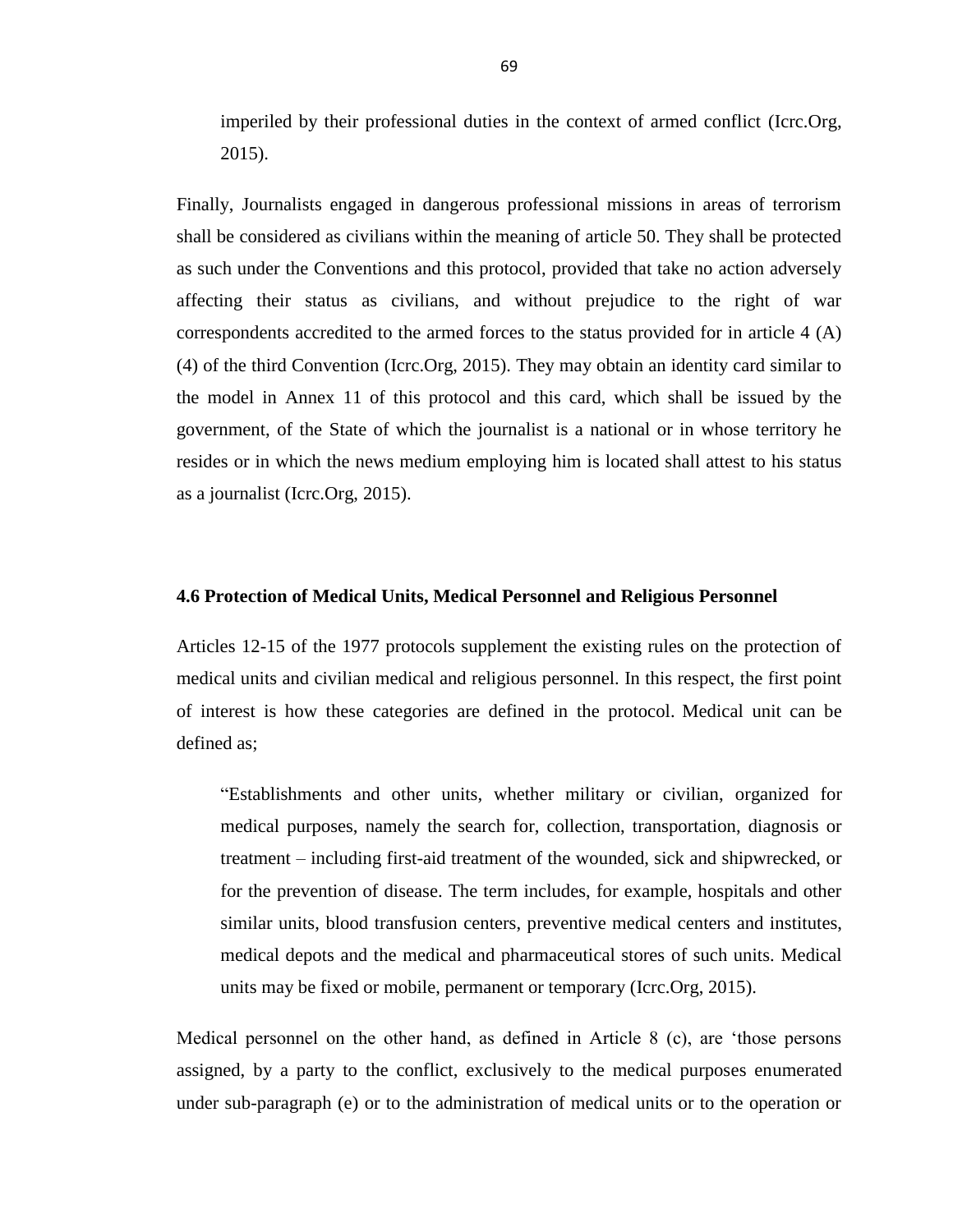administration of medical transports (Icrc.Org,. (2015). Such assignments may be either permanent or temporary'. Article 8 (c) lists three categories of persons who are included under the term in any event:

- (I) Medical personnel of a party to the conflict, whether military or civilian, including those described in the first and second Conventions, and those assigned to civil defence organizations;
- (II) Medical personnel of National Red Cross, Red Crescent and Red Lion and Sun Societies and other national voluntary aid societies duly recognized and authorized by a party to the conflict;
- (III) Medical personnel of medical units or medical transport described in article 9, paragraph (Icrc.Org, 2015).

The units or transports indicated under (iii) are those units or transport which have been made available to a party to the conflict for humanitarian purposes' by a neutral state or aid society of such a state or by an impartial international humanitarian organization (Kalshoven & Zegveld, 2011)

Furthermore, Religious Personnel can be defined to be;

Military or civilian persons, such as chaplains or Imams, who are exclusively engaged in the work of their ministry and attached;

- (i) to the armed forces of a party to the conflict;
- (ii) to medical units or medical transports of a party to the conflict;
- (iii) to medical units or medical transport described in article 9, paragraph 2; or
- (iv) to civil defence organizations of a party to the conflict (Icrc.Org, 2015).

Additional Protocol I is a supplement of the Geneva Convention, it fortifies the protection for unbiased war medical care, it gives details into medical-care provision to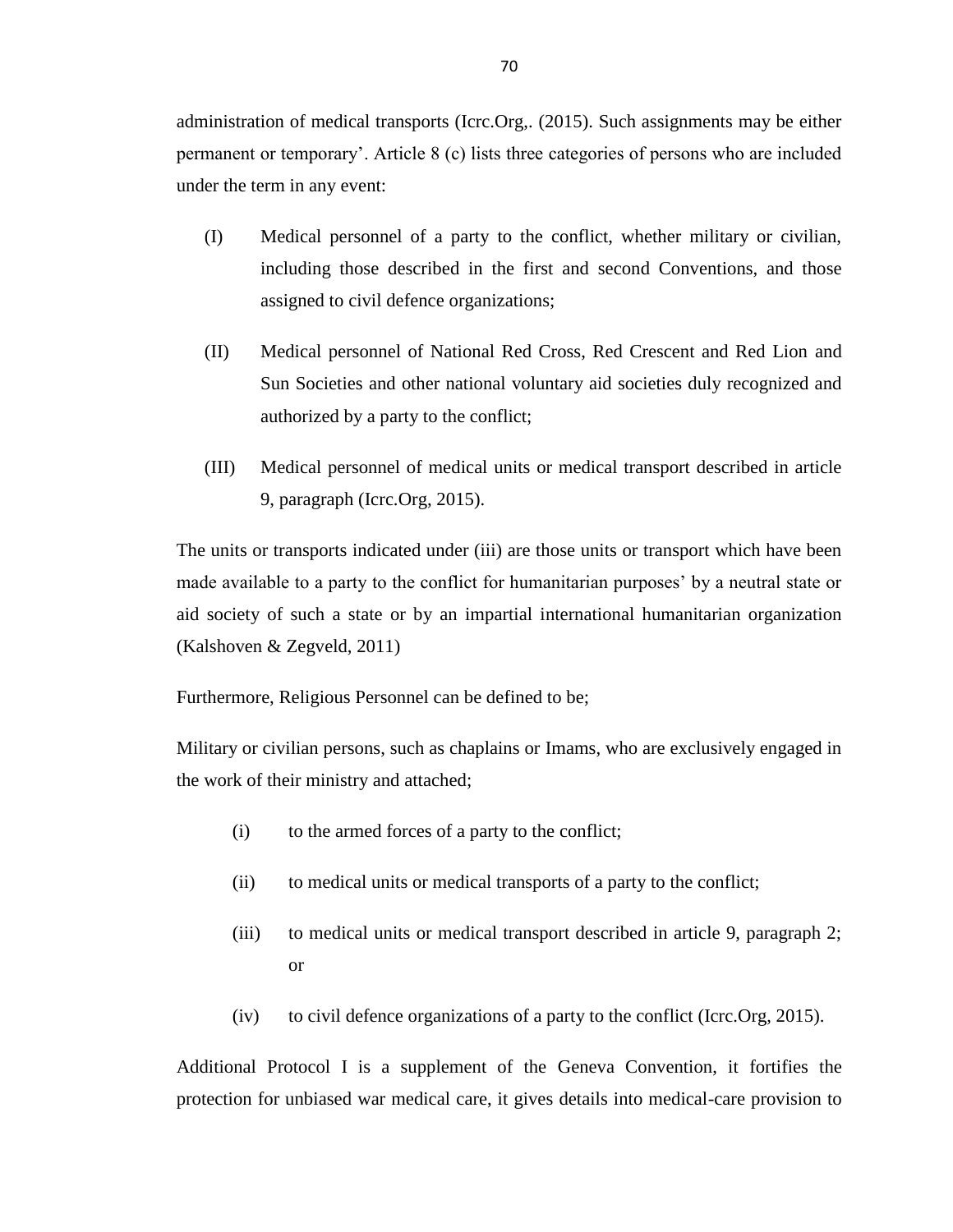mental-health issues. It maintains that the condition that the status of medical personnel, transports, and units—even so-called civilian medical personnel—be centered on the recognition and authorization of a party to the conflict (HLS PILAC, 2015). It also prohibits imprisoning of medical personnel on medical duties if it does not deviate from the ethics of their job. The Additional Protocol expressly recognizes that certain acts committed against medical personnel, units, and transports may constitute grave breaches (HLS PILAC, 2015)

Some countries that have not agreed with Additional Protocol I includes Israel, Pakistan, Somalia, Turkey, and the United States. They have claimed it does not reflect good law or sound policy. It is believed that it supports terrorism. However as it was said earlier, IHL protects those involved in medical care and the means they use to do so. Unfortunately, some States in terrorist controlled regions have been attacking health care givers and there facilities, for example, according to physicians for Human Rights, it had documented 313 attacks on medical facilities and the deaths of 679 medical personnel in [Syria](http://www.theguardian.com/world/syria) since protests against the regime of Bashar al-Assad began in March 2011 until the end of August 2015. It was added that "Syrian government forces have been responsible for more than 90% of these attacks which constitutes a war crime (Chulov & Malik, 2015). So many health facilities have been destroyed leaving victims dispossessed of medical care with the life of medical staffs at danger. Drugs are now even unavailable to administer to victims due to the cut and destruction of production plants. Over 469 Syrian health care workers have been imprisoned by the Assad government and accused of terrorism for giving medical cares to victims. At present, doctors are exiting: in fact, more than 15,000 Syrian doctors have run away to overseas because they are now vulnerable to risk. Also, during the recent Palestinian-Israeli conflict, Israel has been harshly criticized for its strikes on Gaza's hospitals (Ahmed, 2014).

With regards to IHL, States thereby must and have come into a point of understanding that it is important to place medical care for the wounded and sick above any form of conflict. IHL expressly made it known that injured fighters, even terrorists, must not be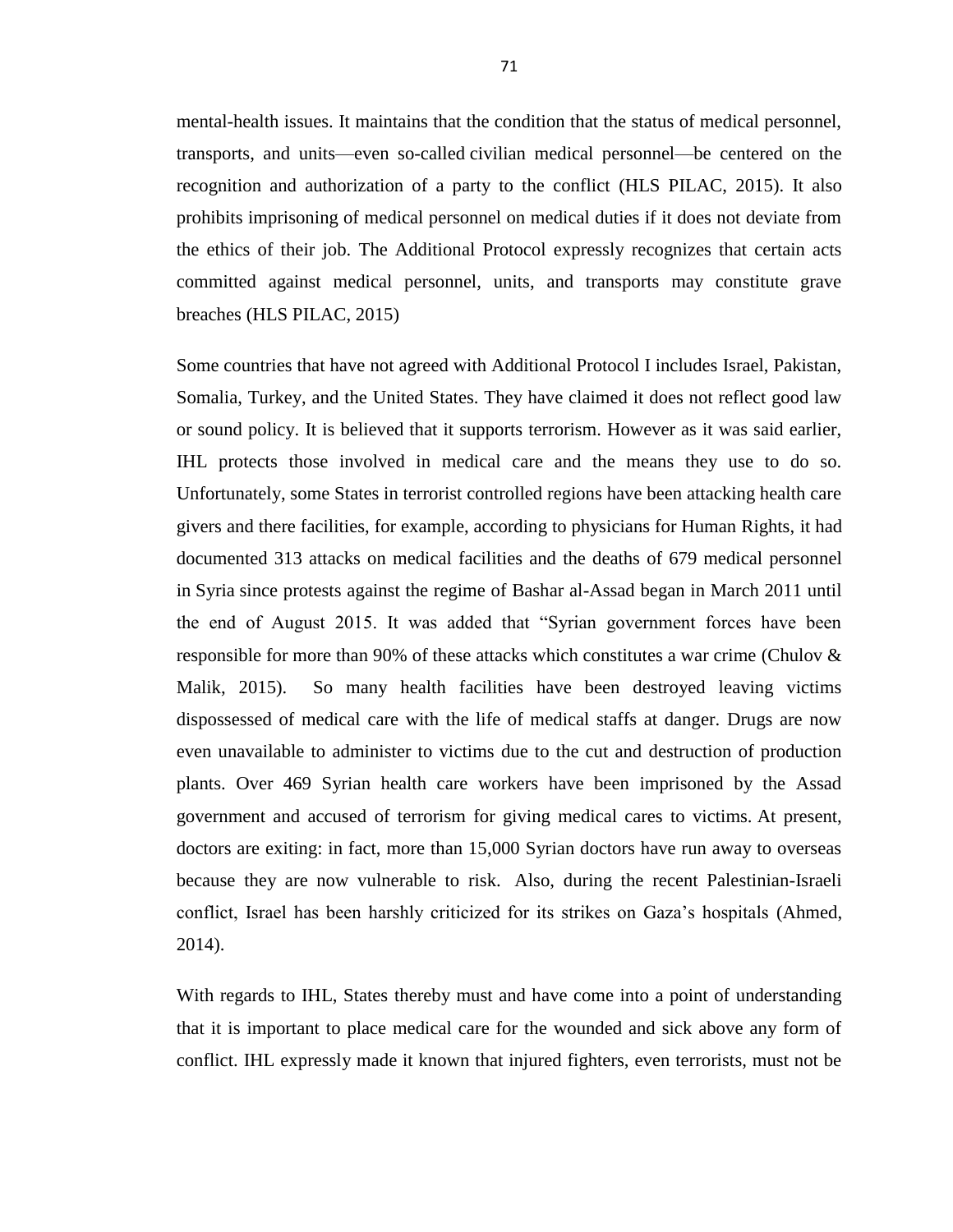denied medical care. More so, medical units that are used to commit, and perpetrate activities outside humanitarian function, will lose it protection.

Article 15 states and elaborates the principle that civilian medical and religious personnel ‗shall be respected and protected. It further restates and emphasizes the obligations of occupying power responsibilities under article 56 of the fourth Convention and call for this power to give civilian medical personnel in occupied territories every support to assist them to carry out to the best of their ability, their humanitarian tasks. It is understandable that the said power may not, on the contrary, oblige them to act in a way which is not compatible with their humanitarian mission.

### **4.7 Protection of the Wounded, Sick And Ship Wrecked**

―Members of the armed forces and other persons who are at sea and who are wounded, sick or ship-wrecked shall be respected and protected in all circumstance."

It is very rare to find warfare on the sea involving terrorists which means protection ascribed to wounded and sick victims of arms conflict on sea as regards terrorism would not be delved into.

The core existence of Geneva Convention was to care for enemy forces but a question stands to be answered; is it proper to protect people that are responsible for extreme violence and bloodshed witnessed every day in terrorist controlled States?

Protecting a suspected terrorist injured and sick is the right thing to do. All human beings irrespective of their race, ideology, religion, status or gender deserves right to live ones they pose no any sort of danger any more. Having guns or bomb tied round the waist of a seriously wounded terrorist, such person may not be considered to be protected till he has no such deadly objects on him or her with the presence of security agencies to watch him or her. They are to be given unbiased attention they deserve, by the opposition force or the regime at opposition. Medical personnel are to respect them.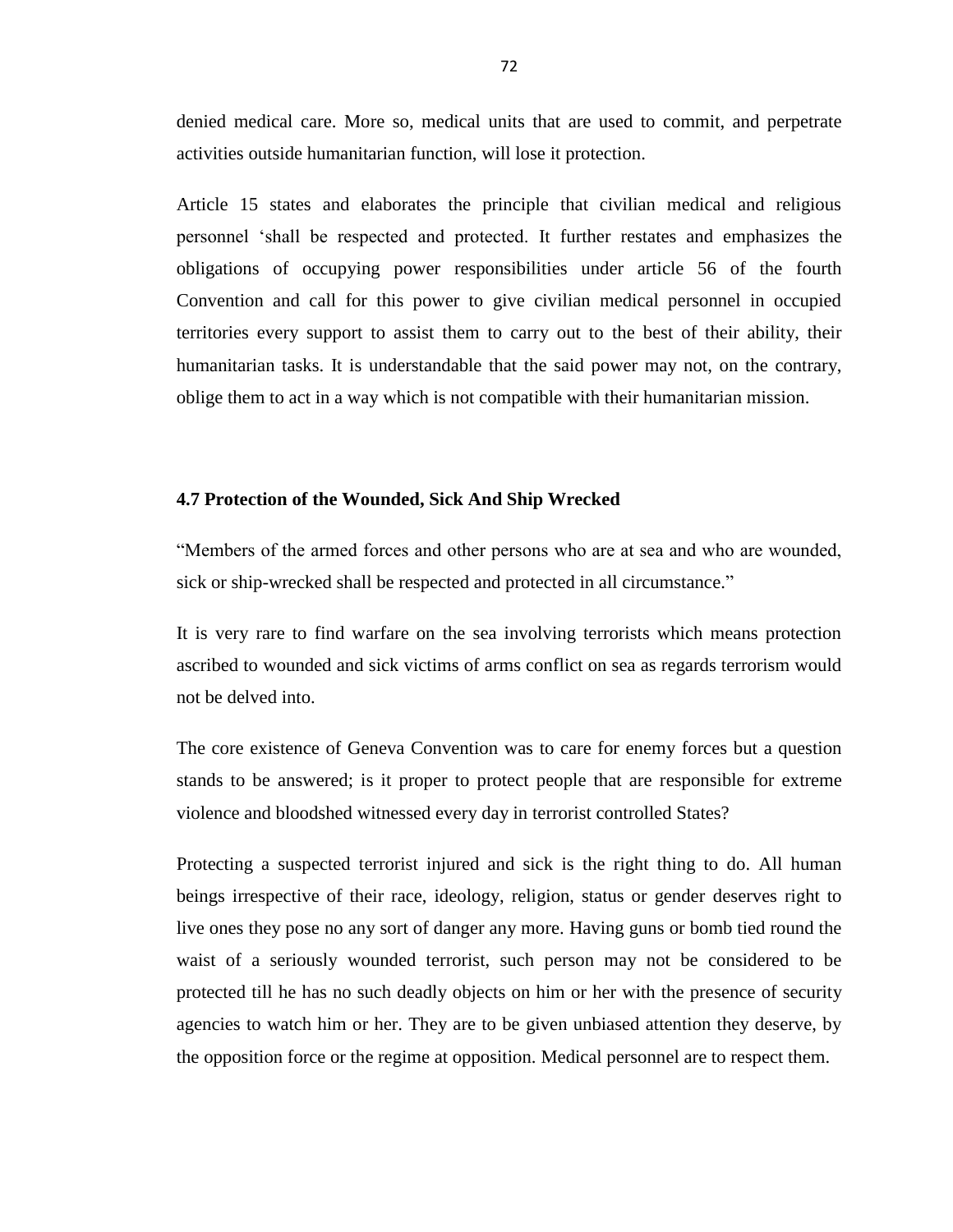Dzhokhar Tsarnaev who master-minded the Boston Marathon attack was seriously injured. The spirit of the core value of IHL was displayed in his case. He was moved to Federal medical detention center for treatment. His death would have actually pleased a lot of victims that were affected directly or indirectly but the truth is that a lot of useful information would have died with him and no lesson would have been learnt from the tragedy. IHL has it in its principle to allow fair trial, conviction and necessary punishment to be given to any guilty terrorist but it is never to be in the hands of people or medical expects to deny a victim the required medical treatment based on prejudice since a victim's legal and political consequence to his action is not in their hands; or government combatants to put judicial verdict of death on a wounded or injured terrorist with no threat any more from him.

#### **4.8 Protection of Prisoners Of War**

The International Committee of the Red Cross (ICRC) declared the Geneva Conventions to be the "bedrock of principles and rules that must guide the conduct of hostilities and the treatment of persons who have fallen into the hands of a party to an armed conflict.

No terrorist group is a signatory to or in line with the support of the Geneva Conventions and the treaties to laws of war. Also, it is obvious that Hamas, Hezbollah, and followers of the global Al-Qaeda network despise both the essence and the undertone of international treaties and Convention considered to ameliorate the brutality of war. Bloody attacks in New York, Jerusalem, Bali, Madrid, and Beslan are testament to the fact that these groups seek out to exterminate members of the public instead of taking them as prisoners (Lapkin, 2004).Furthermore, when Islamist terrorists do seize captives, inhumaneness as opposed to protection of their life seems, by all accounts, to be the standard.

According to the criterions that spelt out who should be a prisoner of war by Hague and Geneva Conventions, it says:

a. that of being commanded by a person responsible for his subordinates.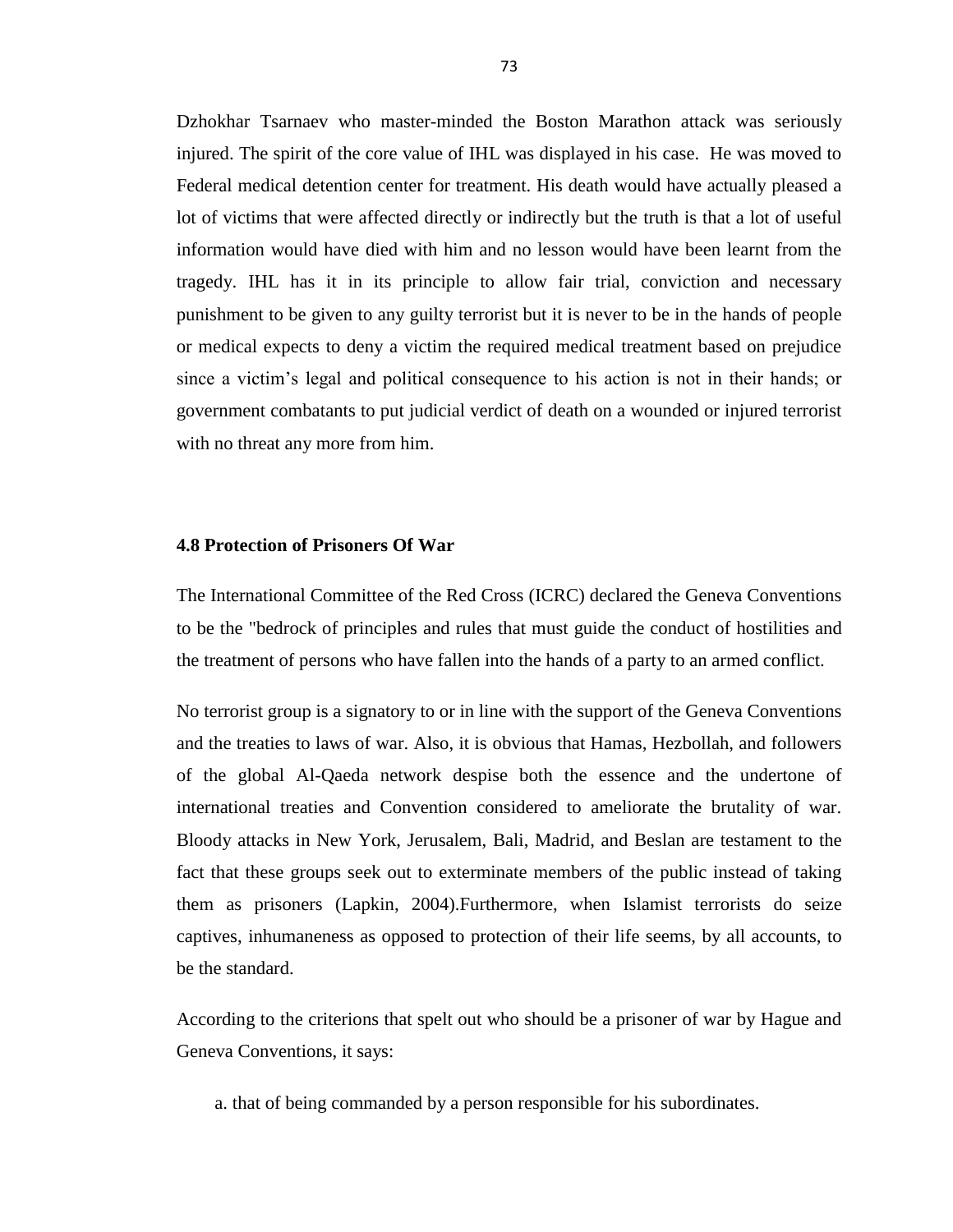- b. that of having a fixed distinctive sign recognizable at a distance.
- c. that of carrying arms openly.
- d. that of conducting their operations in accordance with the laws and customs of war.

Al-Qaida attacked US, not Afghanistan, meaning that they would have been ascribed the POW status if they fought as soldiers of Afghanistan. The Commanders of this terrorist group do not accept responsibility of the operations of their members in their deadly acts. They have methods that are secretly executed, there members do conceal bombs and explosives to carry out actions disastrous. They have no regard for the rules of war. This is also applicable to the Taliban leaders funding terrorism. They do not conduct their operations in accordance with the laws and customs of war. No symbols to identify them as team from distance. Total neglect of respect for human lives coloured with brutal ideologies. This stripes them off the status of the POW.

Irrespective of all this barbaric nature of these groups, they deserve to be treated humanely. Reports have shown that, in Iraq, the U.S. trained Special Forces torture and behead ISIS prisoners. On 21 January, the Iraq authorities executed 26 terrorist prisoners less than a week after UN Secretary-General Ban Ki-moon urged the Iraqi authorities to impose a moratorium on executions (Amnesty.Org, 2015). It has been known that the Iraq government are not ready to treat any alleged terrorist as a POW and its seen in the words of Prime Minister Nuri al-Maliki when he said that his government did "not believe that the rights of someone who kills people must be respected (Amnesty.Org, 2015).

The aims of Al-Qaida have to do with the elimination of the influence of American in Muslim States, cutting off the existence of Israel and setting up its Caliphates again. There ideas may not be legitimate or relevant but there exist a moral duty to preserve life and apply the basic level of humanity to treatment towards them. In particular, they are not to be subjected to physical mutilation or to medical or scientific experiments of any kind which are not justified by the medical, dental or hospital treatment of the prisoner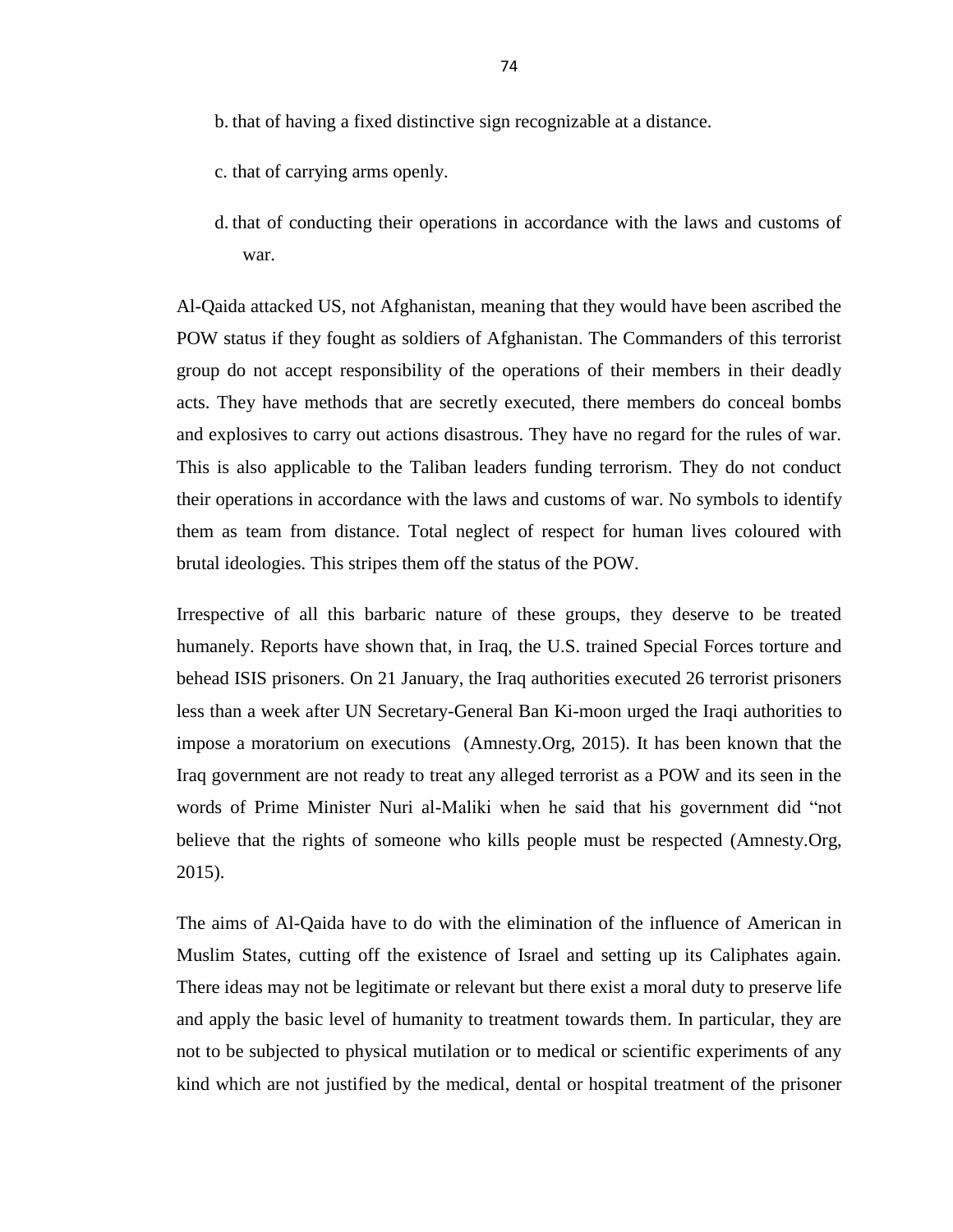concerned and carried out in his interest (Umn.Edu, 2015) The Geneva Convention orchestrates this idea of human dignity. The Convention outlaws attacks directed towards innocent civilians. Almost all terrorist groups solely attack civilians. They may be denied status of POW but they should be liable to detention. There are also constraints on transferring inhabitants of occupied territory out of such territory. Geneva Convention III classed terrorists as unlawful combatant but the Guantanamo Bay prisoners are treated not according to the principles of the Convention. Normally, as POW, Geneva Convention prohibits interrogation but allows POW to give their names, rank, age and number. To know who is an unlawful combatant or a lawful combatant, it lies in the hands of the court to decide and US has applied this part of the Convention by allowing the tribunal at Guantanamo Bay to determine a prisoners' status. It is this decision that would reveal if a suspect would be released or sent back to his country.

Through the advisory service on International Humanitarian Law, the ICRC encourages states to adopt national legislation for the implementation and application of humanitarian law at the national level. ICRC legal experts at its headquarters in Geneva and in the field provide states with technical assistance, for example, on legislation to prosecute war criminals such as terrorists or protect the Red Cross and Red Crescent emblems, (Lindsey, 2001) although, States have the primary responsibility for the education of humanitarian law. Over the years, the ICRC has developed a considerable expertise in that field and its delegates often give course especially to armed security forces, state employees and diplomats as well as civilians in general. In these activities, the ICRC whenever possible cooperates with the local Red Cross and Red Crescent societies as indeed with the international federation of Red Cross and Red Crescent societies.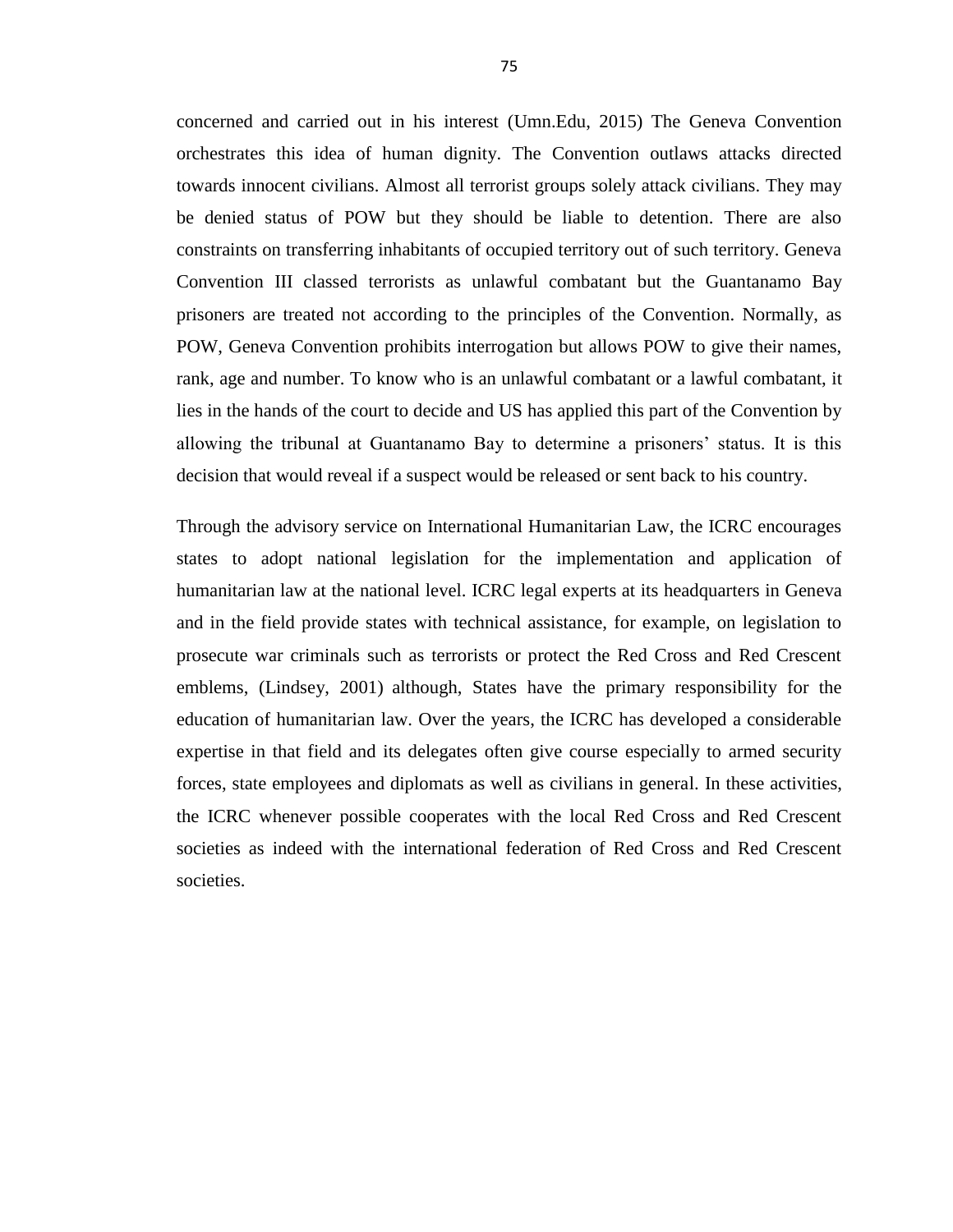# **CHAPTER FIVE: IMPLEMENTATION OF IHL**

#### **5.1 The Role of ICRC in the Implementation of IHL**

The International Community of Red Cross (ICRC) has a precise duty under the Geneva Convention to care for victims of armed conflict and internal violence. The ICRC explores their operations in which it is guided by its fundamental principles. They have, through their fundamental principles, initiated some humanitarian agencies to join hands in helping victims of arm conflicts.

It promotes the safety of lives and prevention of suffering by:

- 1. adoption of new treaties to make IHL more effective and respond to new needs that arise;
- 2. ratification and usage, by States, of laws, tools and measures to give effect to these instruments at national level;
- 3. Awareness and education programmes to make sure armed actors know of, understand and act upon their responsibilities to protect civilians in times of war. It does not fail to place restriction on the use of weapons with indiscriminate effects and suffering on innocent civilians (IRINnews, 2016).

They have the duty to work in line with the full application of international laws of armed conflicts. At both internal and international conflicts, they are to act fairly and neutrally to protect and serve aids to combatants and victims. Also, they have in their duty to inform conflicting sides about the laws in relation to armed conflicts. They are the guardian of the International Humanitarian Laws. They make sure that parties to conflict comply with the laws. Upon the violation of the IHL, the ICRC has the responsibility to correct either of the parties. They operate as discreet diplomats to settle violent conducts between parties and it does not provide evidence before national or international court which is based on its compliance with the principle of confidentiality.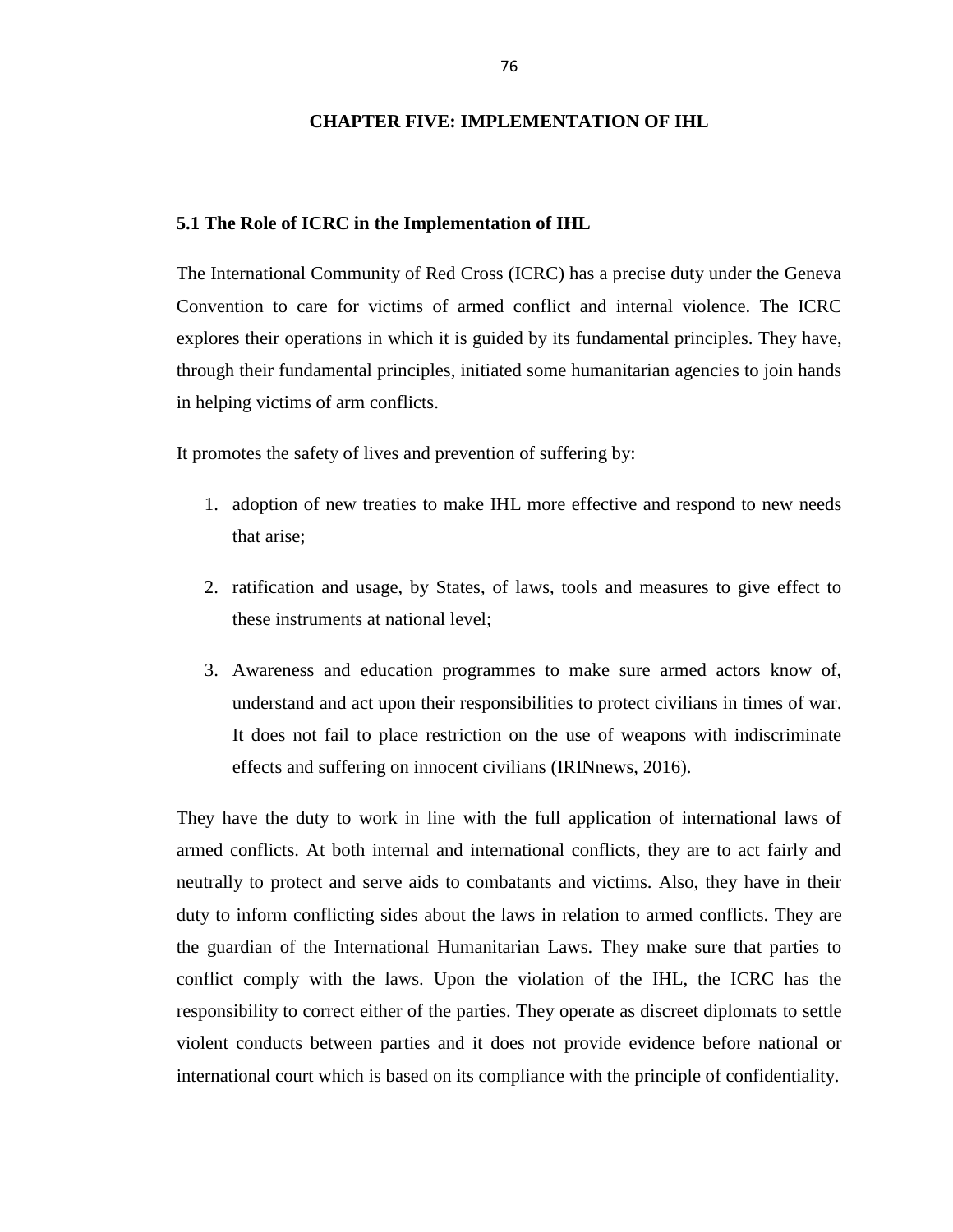In 1998, the Rome Status on the International Criminal court paved the way for the establishment of a permanent court capable of prosecution individuals allegedly responsible for serious breaches of IHL – and with jurisdiction over crimes regarding less of when or where they were committed.

In chapter four as it was said, the court does not have jurisdiction on terrorism but from the argument of scholars, the acts of terrorism can be prosecuted as crimes against humanity. The 9/11 attack against U.S. by Al-Qaida is a call for international community to join hands together and eliminate terrorism from its root at the international level. National laws may no more be effective to cub the menace of terrorism in the nearest future.

Bringing focus on the jurisdiction *rationae* material, in the meaning of Article 1 of the Rome Statute, the Court shall have the power to exercise its jurisdiction over persons for the most serious crimes of international concern. Article 6, 7 and 8 respectively listed the crimes to be genocide, crimes against humanity and war crimes.

However, jurisdiction *rationae* personae needs to be given a view. Article 25 and 25 of the Rome Statute clearly expresses it that ICC has jurisdiction over natural person who must be above the age of eighteen as at the time the crime was committed. Article 12 stipulates it that ICC's jurisdiction extends to territory of the State's party where crime is committed with no regards to the nationality of the accused. In subsection 2 of Article 12, the criminal will suffer some criminal responsibilities even whether the State he is a nationality is a party to the Rome Statute or not. On the ground of nationality principle, the ICC carry out jurisdiction over people, who are have nationality with State or States parties that have accepted the jurisdiction of ICC. Alleged individuals can go through trial regardless of whether a criminal act has been committed in the territory of a state party. On the other hand, non-state parties are not bound by the provisions of this Rome Statute; they are free to disregard the authorities of the ICC in a situation where a national of a State committed a criminal offence in their own territory.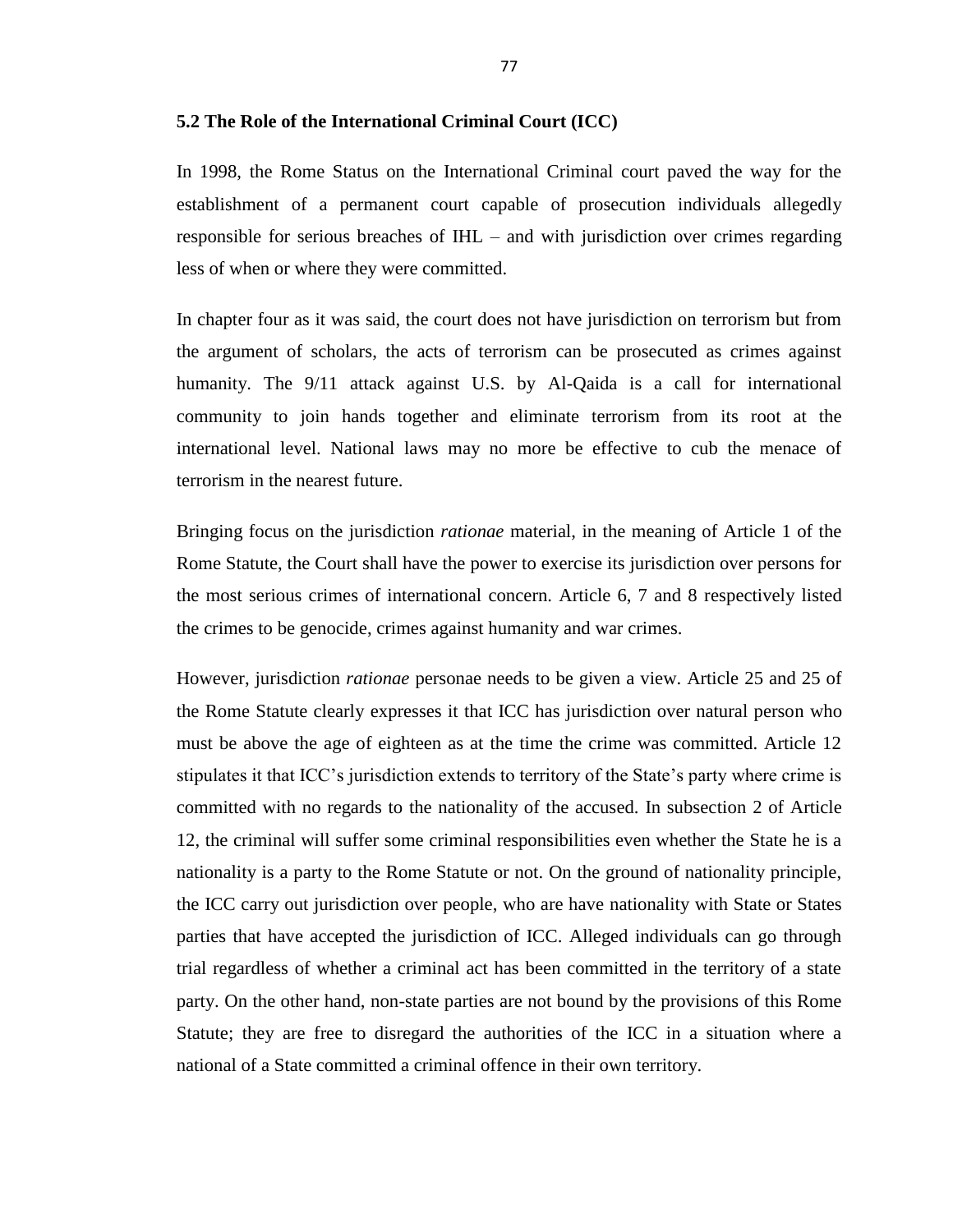ICC has jurisdiction for crimes only committed after the Rome Statute came into force. This is known as jurisdiction *rationae temporis*. Besides, States that became a party afterwards, all crimes committed after the Statute came into force are covered. In any case, it would be sufficient that either the criminal act was committed or that the nationality of the author of the crime be party to the Statute for the competence of the ICC to be recognized.

From all the discussions seen so far, no one definition has been given for terrorism, there have been a big challenge for the international community to differentiate between terrorism, national liberation movement and some other movements that apply force to achieve their goals. However, at present, most States have resulted to being selective on which treaties they will be a signatory to and applied to their national laws. This calls for an agreement among States to agree on tackling terrorism at the international level and this is where ICC comes into the scene as the international judicial body to handle this issue of terrorism.

The ICC is right now the main proficient international body that could fill the present crevice in the law and serve as a perfect instrument in the fight against terrorism by maintaining justice. The essential connection between peace and prosecution by an unprejudiced court ought not to be thought little of. With adequate backing of the international community, the ICC could be an effective instrument, and it could be a particularly valid one by prudence of its openness and duty to the legal beliefs regarded by most national legal frameworks. It would be a genuine mishap if the Court were permitted to develop incompetently.

#### **5.3 The Role of United Nations Security Council in the Enforcement of IHL**

The Security Council is conferred with the authority to make recommendations or decide upon measures with the purpose of giving effect to the judgments of the International Court of Justice (ICJ), including of course those that might establish violations of international humanitarian law (Roscini, 2010). Also, certain treaties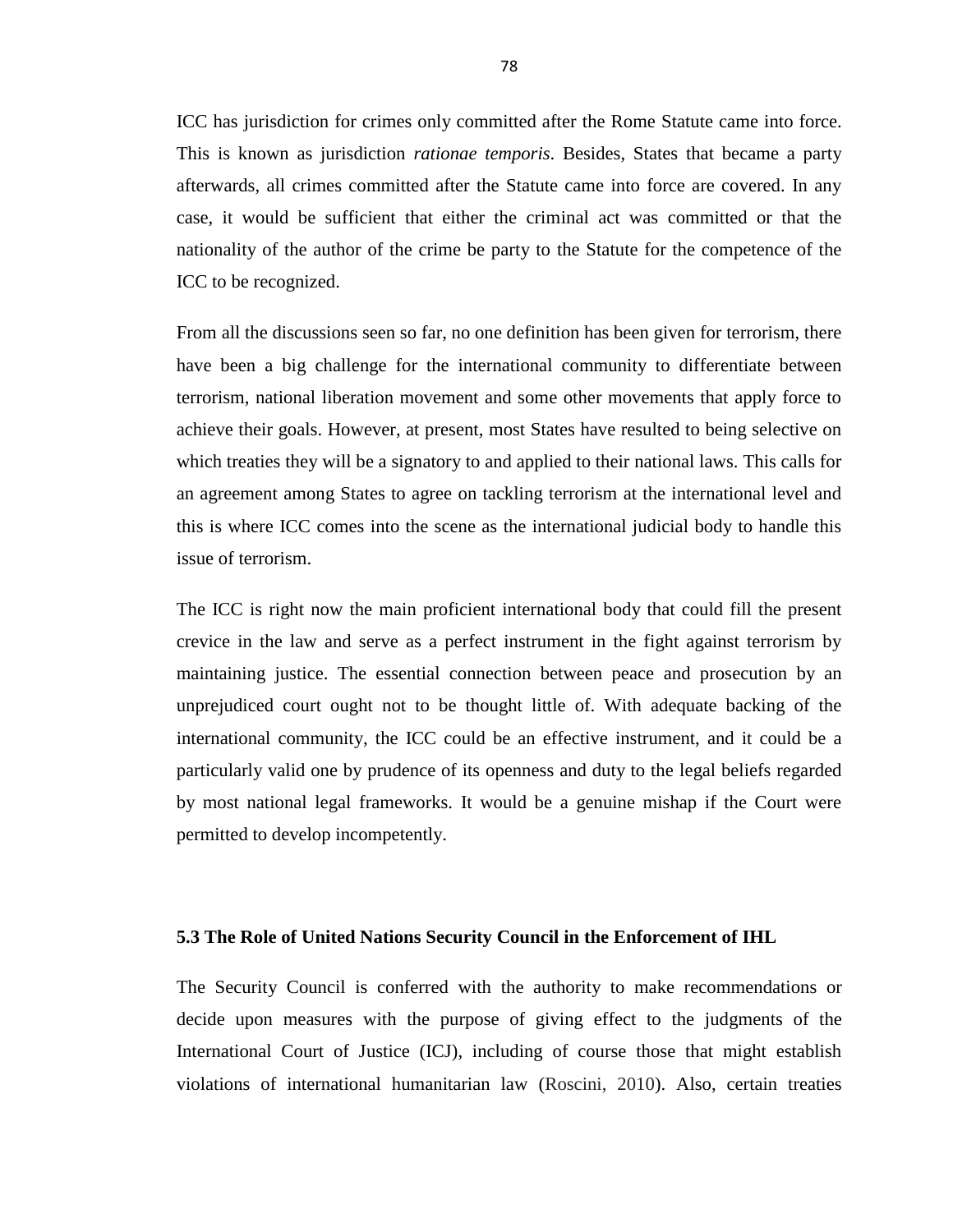containing international humanitarian law provisions specifically provide a role for the Security Council in their implementation, i.e., the 1977 environmental modification convention, and the 1993 Chemical Weapons Convention.

The Security Council has adopted a variety of measures in relation to international humanitarian law. It has for instance determined that international humanitarian law applies to certain situations or that certain conduct amounts to a violation of international humanitarian law, it has invited to consider to convene a meeting of the high contracting parties to the Geneva Convention IV and it has condemned or deplored violations and those who perpetrated them (Roscini, 2010). The council has also set up fact-finding bodies (albeit that these have sometimes been preliminary to the adoption of coercive measures). The security council has in various armed conflicts encouraged, urge, called on, demanded and requested belligerent states to comply with international humanitarian law (in general or with regard to specific instruments).

In Resolution 1265 (1999) on the protection of civilians in armed conflict, for the first time the Council urged all states to respect international humanitarian law without reference to a specific conflict (Roscini, 2010). in the cases, the calls have been accompanied by the threat of the adoption of coercive measures in case of noncompliance: it has however been observed that these threats usually have a negligible effect on the conduct of those to whom they are addressed. The Council has also on various occasions called on member States to enhance their legal and institutional ability to counter terrorist activities, including taking steps to: Criminalize the financing of terrorism; freeze without delay any funds related to persons involved in acts of terrorism; deny all forms of financial support for terrorist groups; suppress the provision of safe haven, sustenance or support for terrorists (Beasley,Blackstone,Stinger, 2004). share information with other governments on any groups practicing or planning terrorist acts; cooperate with other governments in the investigation, detection, arrest, extradition and prosecution of those involved in such acts; and; criminalize active and passive assistance for terrorism in domestic law and bring violators to justice (Un.Org, 2015). In the Resolution 1624 (2005) which relates to motivation to commit acts of terrorism, implored UN Member States to disallow such act by law, counteract it and provide no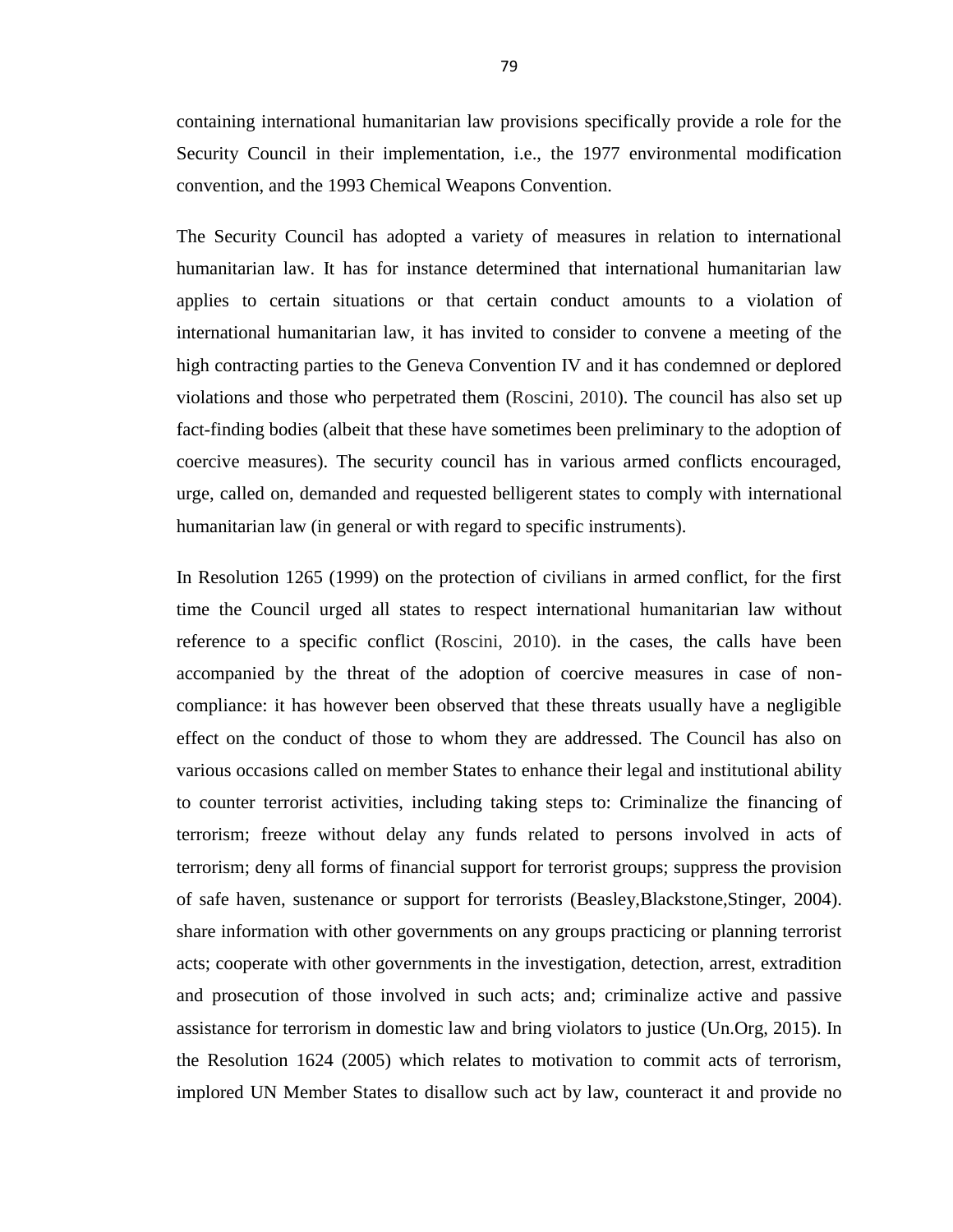place of refuge to anybody regarding whom there is reliable and important information giving genuine purposes behind considering that they have been liable of terrorism.

#### **5.4 Prohibitions and Criminal Liabilities Armed Conflict Regarding Terrorism**

Most terrorist-type conduct committed in any type of armed conflict is already criminalized as various war crimes. The reason is due to the fact that IHL forbids attacks directed against civilians which covers undiscriminating attacks; act of vengeance; the use of illegal weapons; attacks on cultural property, objects indispensable to civilian survival, or works containing dangerous forces; or through illegal detention, torture or inhuman treatment. Also, the set of criminal acts against humanity is applicable at the same time as in armed conflict just for the sake of protection of civilian populace against regular attacks.

Moreover, in the Article 33(1) of Geneva Convention IV, IHL prohibits the 'collective penalties and likewise all measures of intimidation or of terrorism against protected persons in the hands of a Party' (as in detention or occupied territory) to an international conflict. Article  $51(2)$  of Protocol I of 1977 protects all civilians and it states that "acts" or a threat of violence the primary purpose of which is to spread terror among the civilian population" is prohibited. Article  $13(2)$  of Protocol II prohibits this same act in non-international conflict. Article  $4(2)(d)$  of Protocol II additionally prohibits 'acts of terrorism' in non-international conflicts.

The International Criminal Tribunal for the former Yugoslavia found that a violation of Article 51(2) of Protocol I attracts individual criminal responsibility in the *Galic* case, in spite of the fact that the article not being listed as a 'grave breach' provision. The war crime which has to do with the spreading of terror directly against a civilian population was committed by a operation of sniping and shelling of civilians in the surrounded city of Sarajevo, by purposefully directing the practices of everyday life and in so doing aiming to put civilians in great terror. The crime needed to satisfy the possession of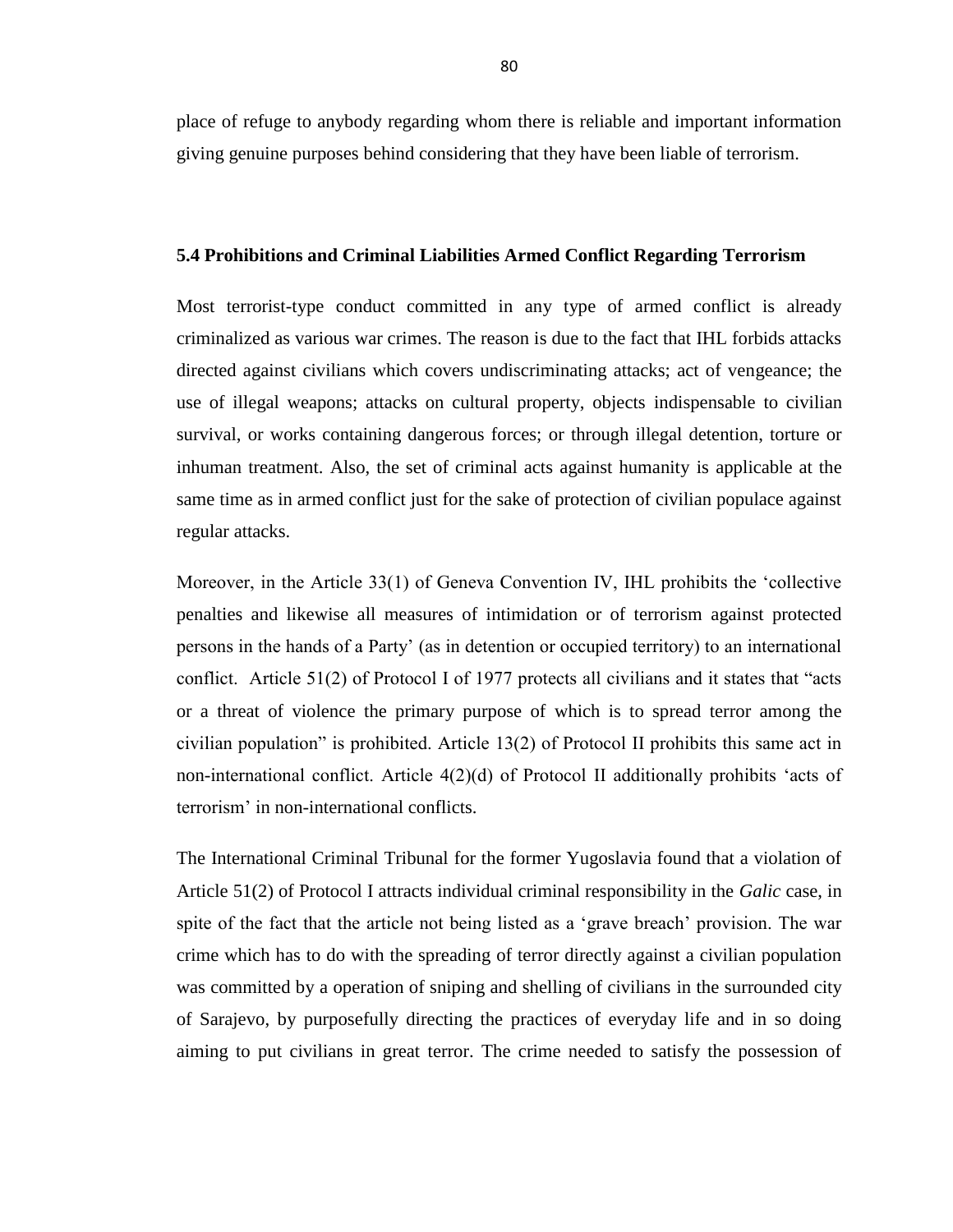mainly spreading terror purposefully by the offender, but the actual act of causing terror is not necessary. The *dolus specialis* to spread terror is highly prohibited.

A critical look at the definition of terrorism by 2003 military instruction, it expresses it as violence ‗intended to intimidate or coerce a civilian population or to influence the policy of a government by intimidation and coercion'. In 2004, the offences of the two accused detainees of the Guantanamo Bay were wrapped in the above definition.

Also, in IHL offences, national criminal law could be very useful to some acts of terrorism in armed conflict. The criminal law of an occupied territory is highly applicable to civilian and participants of hostilities in the area of international conflict which is an issue with relations to needed amendment so as to make certain the security of the occupying power. In the context of non-international conflict, the national criminal law of a State is valid and useful to criminalize a non-State actor's terrorism act. To zoom to limelight, IHL allows States to grant amnesties to terrorists when a conflict has got a reputable solution but not for war crimes.

Thus, the common Article 3 of the Geneva Convention, in non-international conflicts, makes provision for a criminal trial which is fair to be conducted by a regular constituted court which has the judicial stand being recognizable.

#### **5.5 Summary**

This study sums a critical reflection and appraisal of the role of International Humanitarian Law in the area of terrorism under armed conflicts and to what extent, international humanitarian law as it exists today continues to provide an appropriate response to the humanitarian problems arising from armed conflicts in relations to terrorism by setting up rules to conduct this type of conflict in order to limit its effects among people as well as also formulating measures or mechanisms for its implementation in order of ensure compliance with the rules of IHL by prosecuting and administering punishment against offenders of terrorism.

With respect of most of the issues examined, the study showed that international humanitarian law, in its current state, provides a suitable legal framework for regulating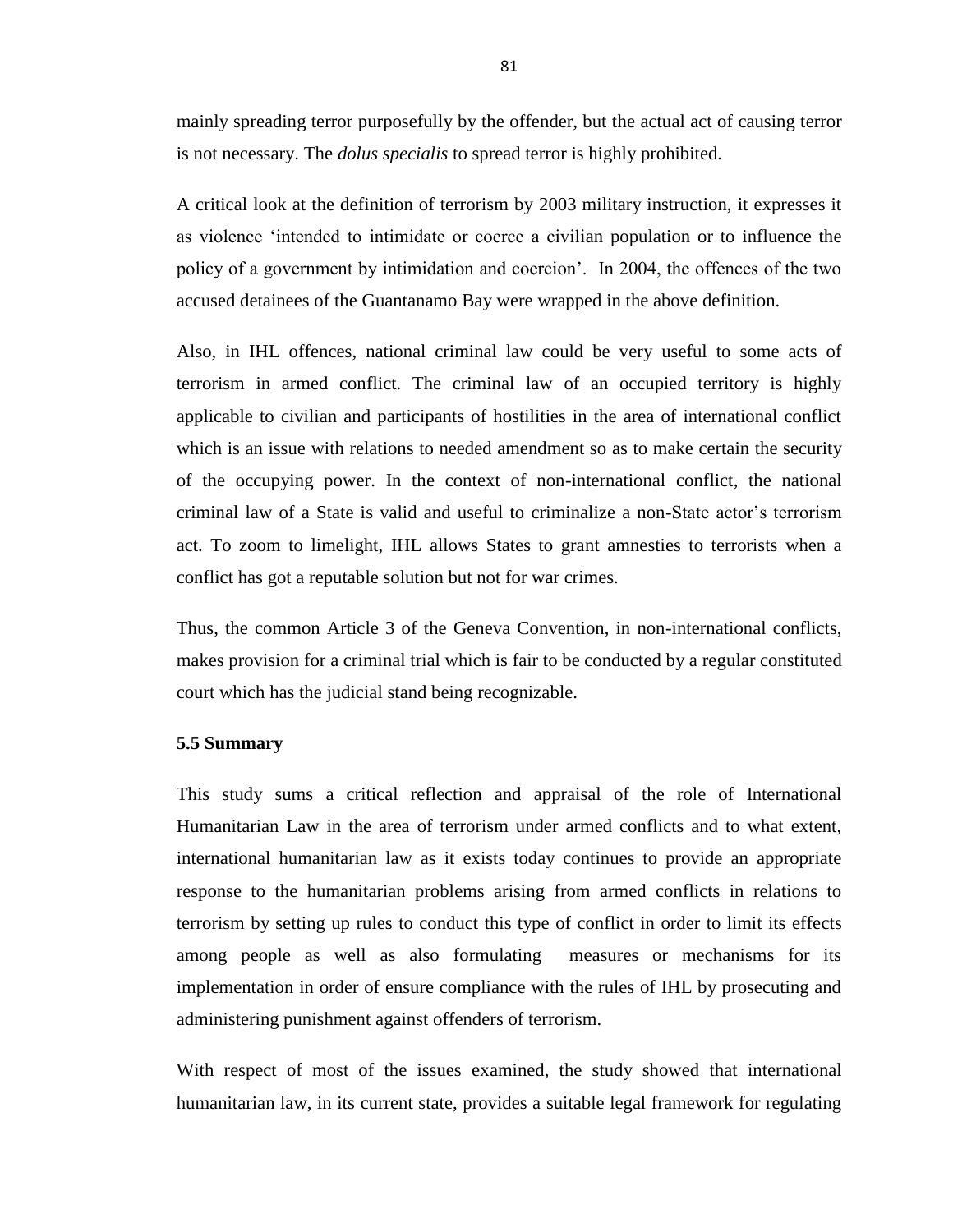the conducts of parties to armed conflicts (un.org.2015). The legal framework for regulating the conducts of armed conflicts as discussed in this study is the Geneva Conventions, Hague Rules and Customary laws. However, the study also showed the role of IHL in checking armed conflicts by building on the existing legal frame work and examining different areas the protection of children, women, prisoners of wars, journalists, medical personnel, wounded and the shipwrecked among others as discussed in this work.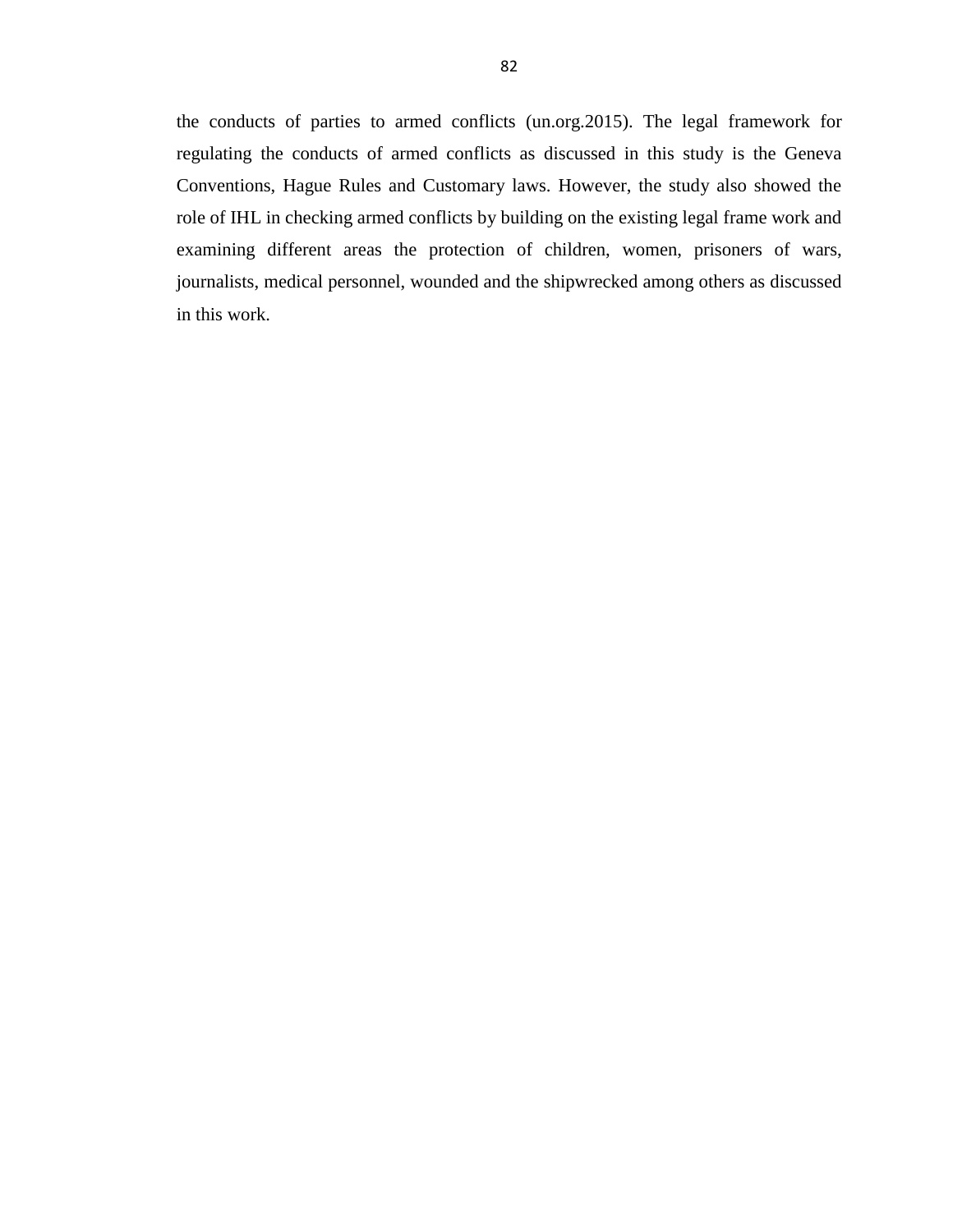#### **CONCLUSIONS AND RECOMMENDATIONS**

This study showed that International Humanitarian Law is fully capable of effectively tacking the problems of terrorism. Under the rules of International armed conflict and the non-international armed conflict, there are some acts of terrorisms that they regulate. In the opinion of the researcher, there seems to be no need for any exceptional status to label terrorist in the context of IHL in which may ridicule the protection existing humanitarianly. Terrorist may be targeted for engaging in unswerving acts of violence, detained and prosecuted for alleged war crimes.

Conversely, there are some laws which are not prohibited by International Humanitarian Law but are criminalized by some other laws which include in proportion, attacks on military objectives by non-State forces or prohibited terrorists sects, for example LTTE in Sri Lanka, that are parties to such conflict.

One contrary consequence may be to undermine the adequacy of IHL and its humanitarian commitments. On the off chance that non-state groups get marked and delegitimized internationally as terrorist criminals, any motivation for them to conform to IHL will be forfeited. Staying undefeated will bring along more plain criminal punishment instead of security detention, amnesties and demobilization.

Where a non-State group is considered a party to a conflict with no criminal branding, they must comply with the humanitarian rules. In that wise, there is a great deal of work to do to incorporate terrorist groups to be in compliance with IHL. With their status as a non-signatory to the treaties of IHL, they can be motivated to agree with the customs of IHL such as the agreement stipulated in Article 3(2), unilateral declarations or deeds of commitment, codes of conduct, training, and the creation of disciplinary systems (including ‗courts', like those of the LTTE).

Over the years, IHL has been experiencing development; it is strong, bendable and tolerating for more future challenges. Also, it is delicate and can lose its strength if States absolutely render it useless or incompetent. In this situation, States, innocent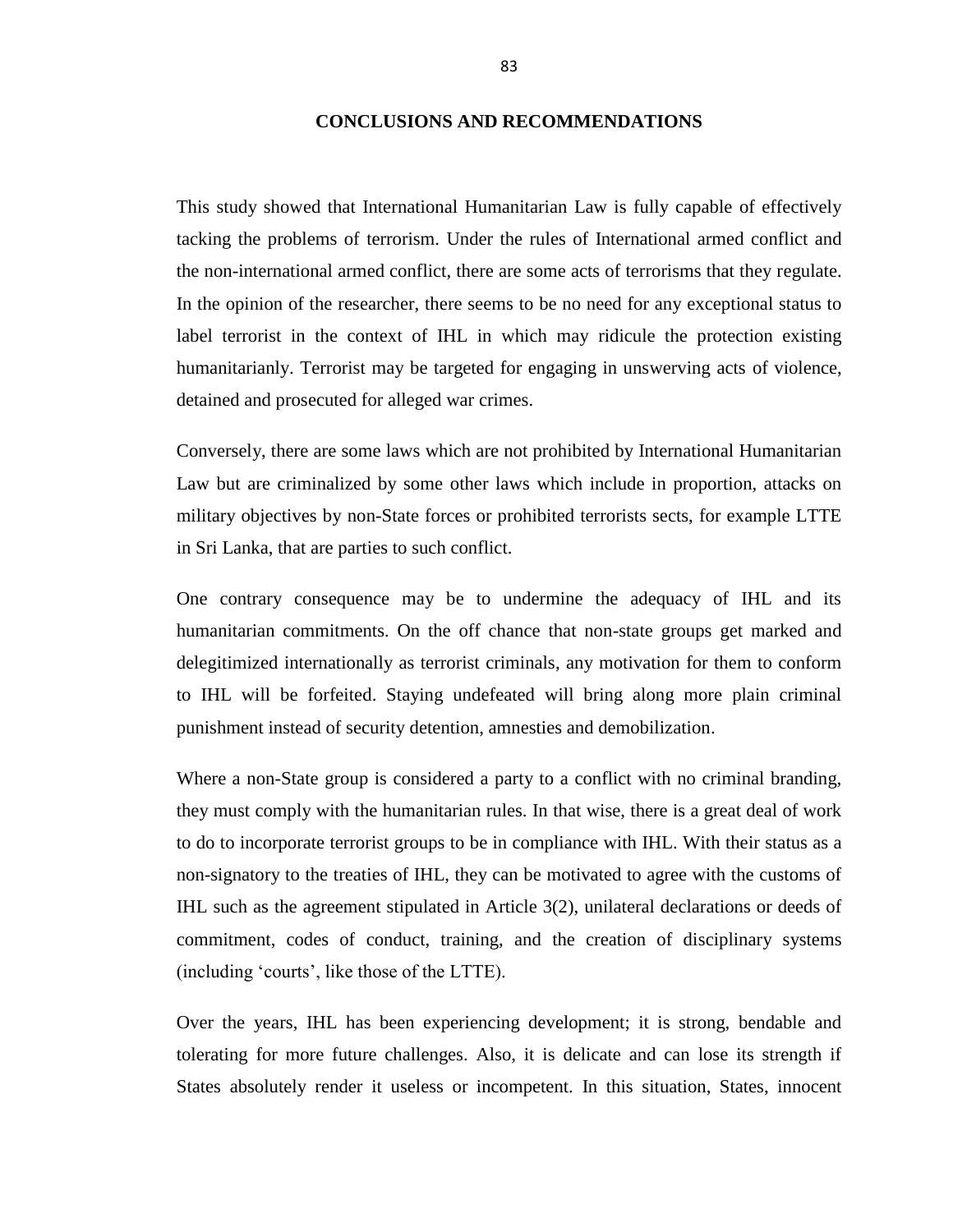civilians will be the ones to suffer this while the terrorist will have more reasons to flourish.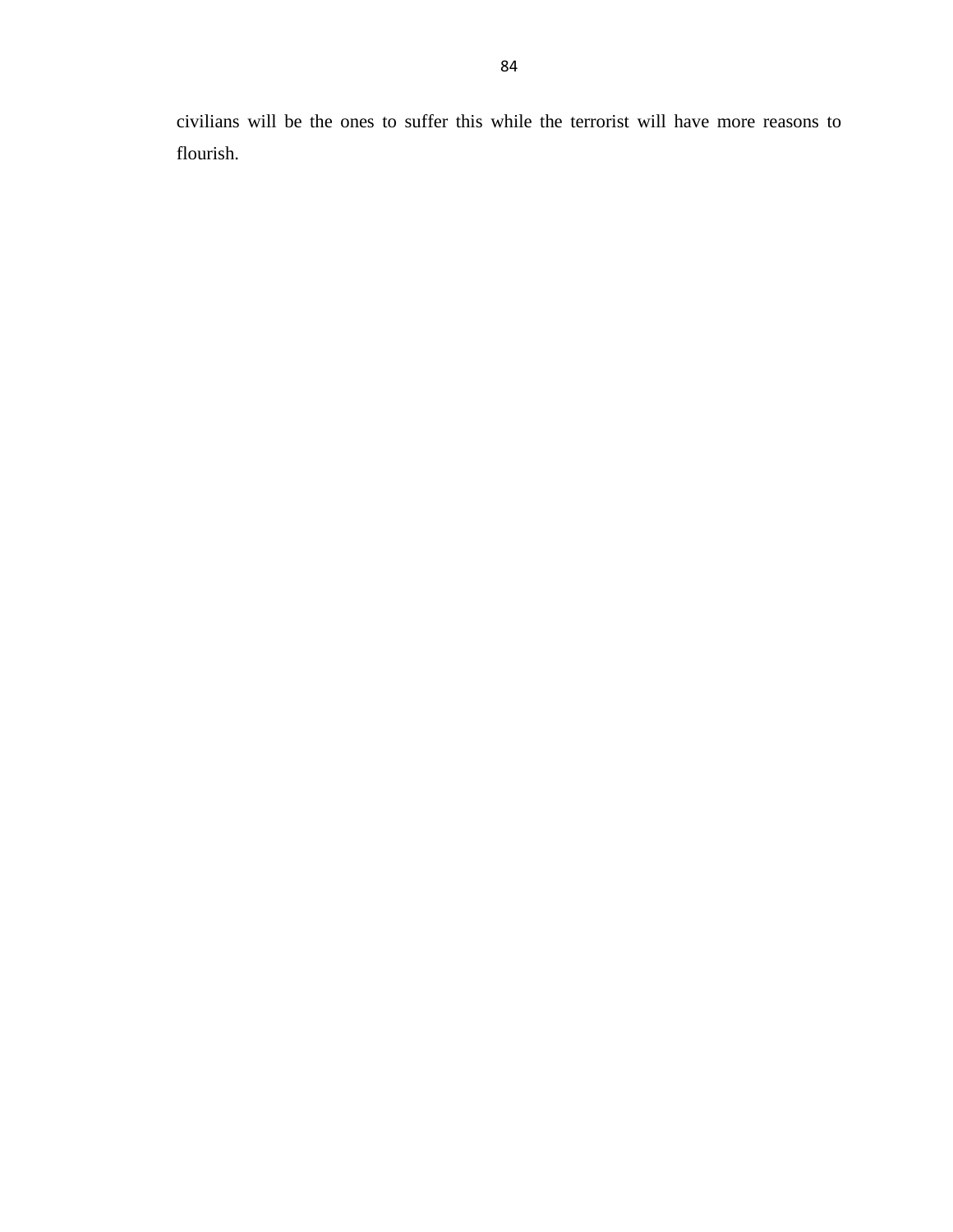## **REFERENCES**

- (2015). Retrieved 30 June 2015, from http://writing.professay.org/doc/homework-helponline-eye-jewels/#close
- (2015). Retrieved 8 June 2015, from http://www.redcross.org/images/MEDIA\_CustomProductCatalog/m16740812\_Fac t Sheet - International Humanitarian Law Feb 2013 (2).pdf
- 31st International Conference of the Red Cross and Red Crescent, Geneva, 28 November – 1 December 2011. (2012). *Int. Rev. Red Cross*, *94*(885), 347-415. doi:10.1017/s181638311200046x

# 31st INTERNATIONAL CONFERENCE OF THE RED CROSS AND RED

CRESCENT, Geneva, Switzerland 28 November – 1 December 2011, International Humanitarian Law and the challenges of contemporary armed conflicts, Report Document prepared by the International Committee of the Red Cross (2015). Retrieved 8 June 2015, from (2015). Retrieved 8 June 2015, from https://www.icrc.org/eng/assets/files/red-cross-crescent-movement/31stinternational-conference/31-int-conference-ihl-challenges-report-11-5-1-2-en.pdf

- Ackerman, Spencer. '41 Men Targeted But 1,147 People Killed: US Drone Strikes The Facts On The Ground'. *the Guardian*, 2014. Web. 1 June 2015.
- Adriaensens, D. (2015). *The Killing of Journalists in Iraq | Global Research*. *Globalresearch.ca*. Retrieved 25 October 2015, from http://www.globalresearch.ca/the-killing-of-journalists-in-iraq/5363716?print=1

ADVISORY SERVICE ON INTERNATIONAL HUMANITARIAN LAW (2003). *Legal Protection of Children in Armed Conflict.* Retrieved 18 October 2015 from [https://www.icrc.org/en/download/file/1033/children-legal-protection](https://www.icrc.org/en/download/file/1033/children-legal-protection-factsheet.pdf)[factsheet.pdf.](https://www.icrc.org/en/download/file/1033/children-legal-protection-factsheet.pdf)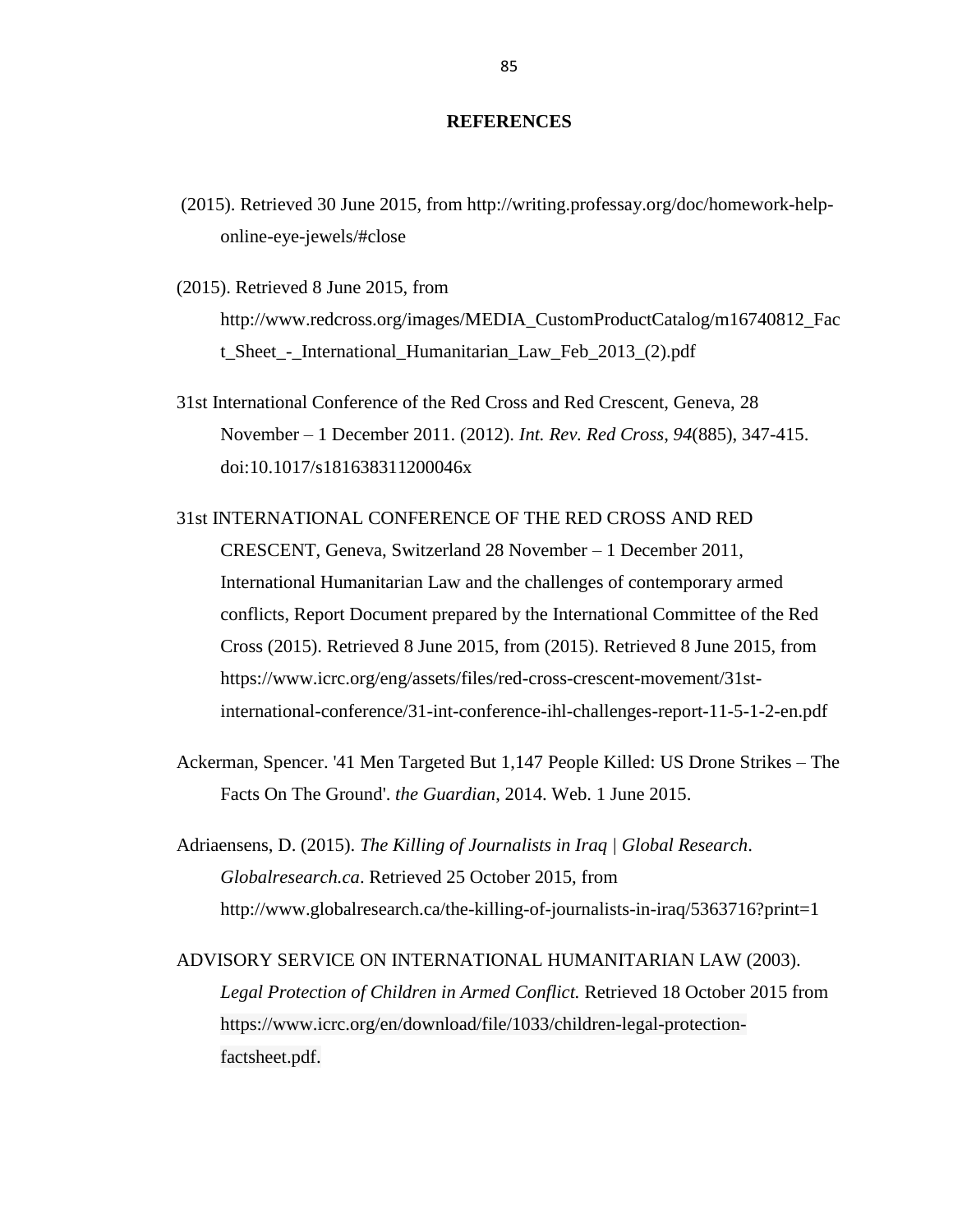ADVISORY SERVICE ON INTERNATIONAL HUMANITARIAN LAW

International Humanitarian Law and International Human Rights Law Similarities and differences (2015). Retrieved 4 June 2015, from https://www.icrc.org/en/download/file/1402/ihl-and-ihrl.pdf

Af.reuters.com,. (2015). *Afghan police investigate gas poisoning at girls' school| World| Reuters*. Retrieved 14 October 2015, from http://af.reuters.com/article/worldNews/idAFKCN0R019U20150831

Ahmed, Q. (2014). *OPINION: A grim prognosis for Syrian and Iraqi hospitals*. *America.aljazeera.com*. Retrieved 18 November 2015, from http://america.aljazeera.com/opinions/2014/8/syria-iraq-warhospitalsmedicalcare.html

- Akkaoui, C. (2015). *Wartime sexual violence: a gender issue in terrorist clothing*. *Future Foreign Policy*. Retrieved 3 October 2015, from http://www.futureforeignpolicy.com/wartime-sexual-violence-gender-issueterrorist-clothing/
- America, D. (2015). *Don't Dismiss Poverty's Role in Terrorism Quite Yet*. *TIME.com*. Retrieved 24 June 2015, from http://time.com/3694305/poverty-terrorism/

American Red Cross (2013). *Summary of the Geneva Conventions of 1949 and Their Additional Protocols* [http://www.redcross.org/images/MEDIA\\_CustomProductCatalog/m22130477\\_su](http://www.redcross.org/images/MEDIA_CustomProductCatalog/m22130477_summary-of-geneva-convention.pdf) [mmary-of-geneva-convention.pdf](http://www.redcross.org/images/MEDIA_CustomProductCatalog/m22130477_summary-of-geneva-convention.pdf)

- Amnesty.org,. (2015). *Amnesty International Report 2014/15 | Amnesty International*. Retrieved 10 September 2015, from https://www.amnesty.org/en/countries/middleeast-and-north-africa/iraq/report-iraq/
- Apollos, M. (2005). Ethnicity, Violence and Democracy. *Afr. Dev.*, *26*(1). doi:10.4314/ad.v26i1.22134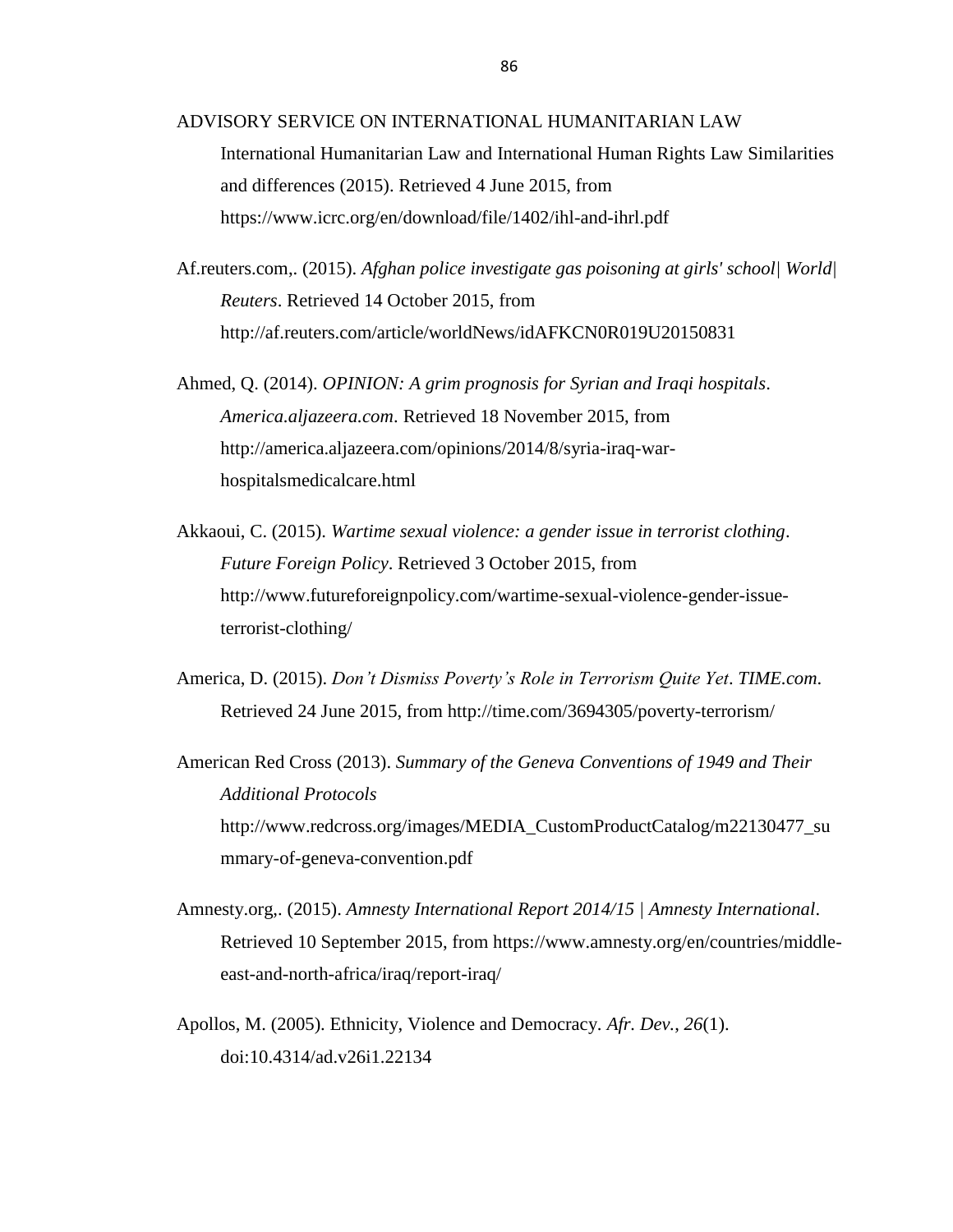- *Arowolo D. E.*, (2013). Terrorism, Democracy And Global Security, *European Scientific Journal January* edition vol.9, No.2 ISSN: 1857 – 7881 (Print) e - ISSN 1857- 7431, Eujournal.org,. (2015). Retrieved 20 June 2015, from http://eujournal.org/index.php/esj/article/download/715/764
- Avery, J. (2015). *Killing Civilians By John Scales Avery*. *Countercurrents.org*. Retrieved 9 August 2015, from http://www.countercurrents.org/avery260814.htm
- Babylonian Law, Code of Hammurabi (1772 BC), Retrieved 30 June 2015, from www.ancient.eu.com/hammurabi
- BBC, "Hostages Speak of Storming Terror", BBC News World Edition, 26th October 2002, at  $\langle$ http://news.bbc.co.uk/2/hi/europe/2363679.stm>; BBC, "How Special Forces Ended Siege", BBC News World Edition, 29th October 2002, at <http://news.bbc.co.uk/2/hi/europe/2363601.stm>. BBC, Excerpts: Basayev Claims Beslan, 17th September 2004, at <http://news.bbc.co.uk/1/hi/world/europe/3665136.stm>.
- Beasley L., Blackstone N., Ahmed A., Stinger G., (2004). *Kentucky Ymca Youth Association Kentucky United Nations Assembly United Nations Resolution. Elizabeth Town HS*
- Bloom, M., & Horgan, J. (2015). *The Rise of the Child Terrorist*. *Foreign Affairs*. Retrieved 7 September 2015, from https://www.foreignaffairs.com/articles/middleeast/2015-02-09/rise-child-terrorist
- Bobmccarty.com,. (2015). *Government Funds Program to Develop Voice Stress-Based Vetting Technology Despite Fact Technology Already Exists | Bob McCarty.*. Retrieved 19 October 2015, from http://bobmccarty.com/2015/11/16/governmentfunds-program-to-develop-voice-stress-based-vetting-technology-despite-facttechnology-already-exists/
- Bodrero, D. Douglas. (2000). *State Roles, Community Assessment, and Personality Profiles.* Tallahassee, FL: Institute for Intergovernmental Research.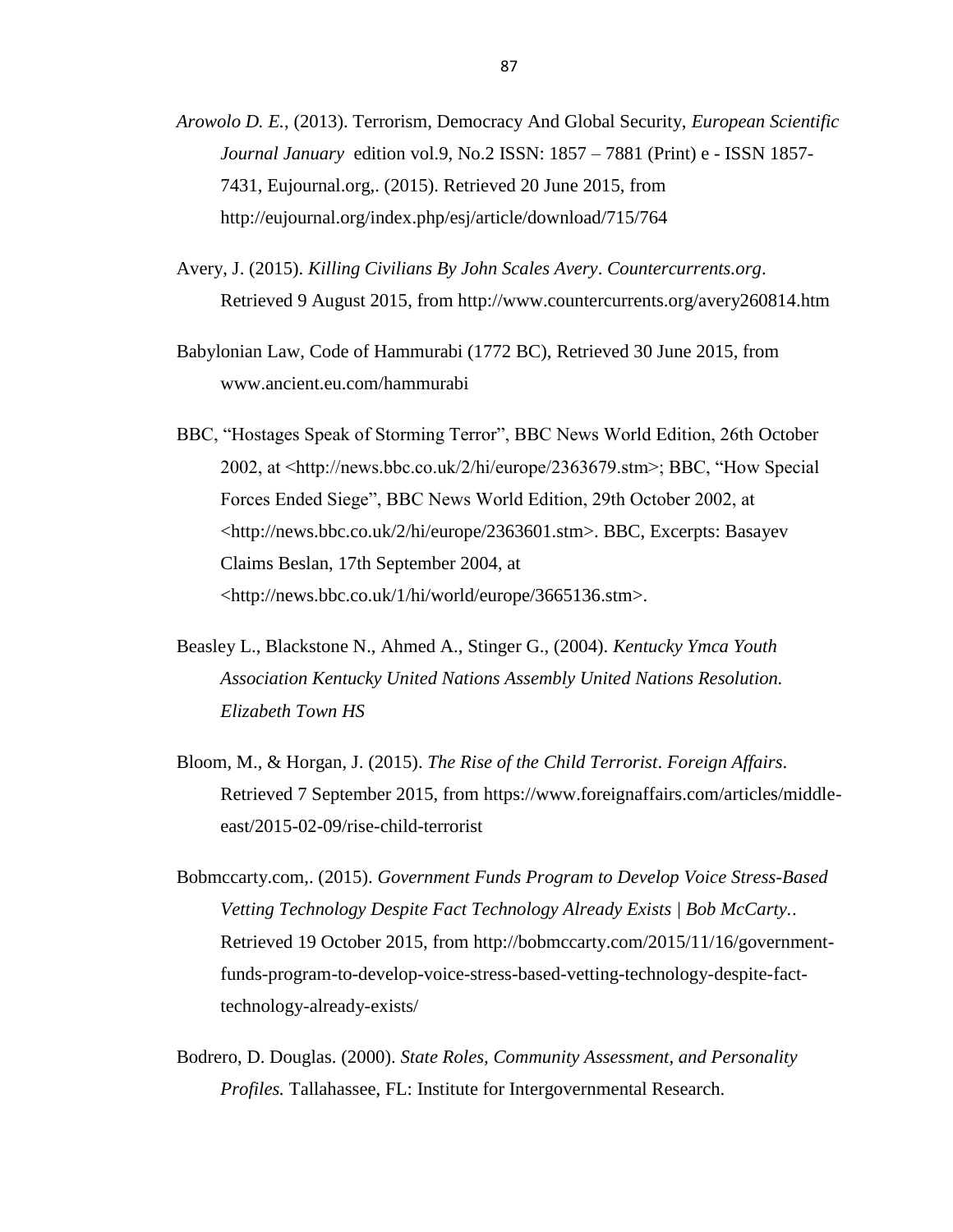- Bond, C., Hastings, P. R., Pollak, A. N., & Kling, J. (Eds.). (2009). *68W advanced field craft: combat medic skills*. Jones & Bartlett Publishers.
- Bonn, S. A. (2010). *Mass deception: Moral panic and the US war on Iraq*. Rutgers University Press.
- Brigadier Karl EDLINGER, Austria DOES INTERNATIONAL HUMANITARIAN LAW SUBSTITUTE CHRISTIAN VALUES? (2015). Retrieved 5 August 2015, from [http://www.ami-international.org/assemblyarchive2007/dox/Edlinger\\_1.pdf](http://www.ami-international.org/assemblyarchive2007/dox/Edlinger_1.pdf)
- Brooks, J. (2014). *Sexual Violence in ISIS's "Islamic State": An International Crime. ATHA*. Retrieved 11 October 2015, from http://www.atha.se/blog/sexual-violenceisis%E2%80%99s-%E2%80%9Cislamic-state%E2%80%9D-international-crime
- CBC News: The Fifth Estate: War Without Borders." *CBC News: The Fifth Estate: War Without Borders*. Web. 24 June 2015.
- Chelimo, Gertrude C. 'Defining Armed Conflict In International Humanitarian Law'. *Student Pulse* 3.04 (2011). Web. 1 June 2015.
- Chulov, M., & Malik, S. (2015). *Four Syrian hospitals bombed since Russian airstrikes began, doctors say*. *the Guardian*. Retrieved 14 September 2015, from http://www.theguardian.com/world/2015/oct/22/three-syrian-hospitals-bombedsince-russian-airstrikes-began-doctors-say
- Citizensadvice.org.uk,. (2015). *Police powers - Citizens Advice*. Retrieved 29 June 2015, from https://www.citizensadvice.org.uk/law-and-rights/legal-system/police/policepowers/
- ClarionProject.org,. (2015). *Boko Haram: Nigeria's Islamist Group | Clarion Project*. Retrieved 22 June 2015, from http://www.clarionproject.org/factsheet/bokoharam-nigerias-islamist-group
- Clarke and Newman (2007 In Press). *Policing Terrorism: A police Chief's Guide. Center for Problem Oriented Policing*. COPS U.S. Dep. Of Justice.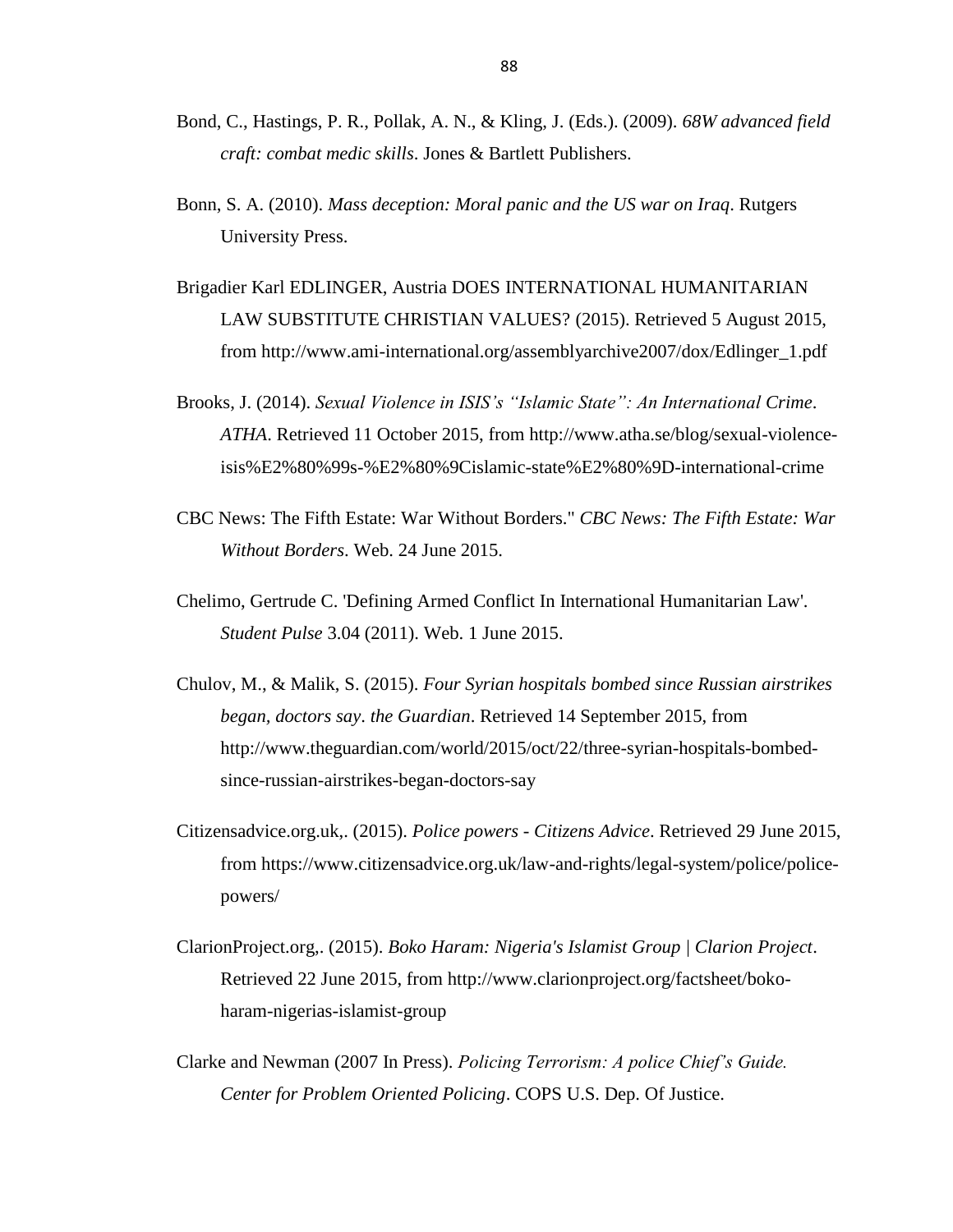- Clg.portalxm.com,. (2015). *KeyText: Rape May Be a War Crime*. Retrieved 13 October 2015, from https://clg.portalxm.com/library/keytext.cfm?keytext\_id=203
- Cohen, M. (2013). International humanitarian law of armed conflict: A critical annotated bibliography for collection development. International Journal of Legal Information, 40, 393-416.

Common Article 3 of the 1949 Geneva Conventions and the provision of Protocol II.

- Constitution.org,. (2015). *Rousseau: Social Contract: Book I*. Retrieved 5 August 2015, from http://www.constitution.org/jjr/socon\_01.htm
- Convention (II) for the Amelioration of the Condition of Wounded, Sick and Shipwrecked Members of Armed Forces at Sea. Geneva, 12 August 1949. Retrieved August 6, 2015, from https://www.icrc.org/applic/ihl/ihl.nsf/7c4d08d9b287a42141256739003e636b/440 72487ec4c2131c125641e004a9977
- Council on Foreign Relations,. (2015). *Tracking Down Terrorist Financing*. Retrieved 23 June 2015, from http://www.cfr.org/terrorist-financing/tracking-down-terroristfinancing/p10356
- Coursera,. (2015). *Coursera - Free Online Courses From Top Universities*. Retrieved 24 June 2015, from https://www.coursera.org/learn/terrorism/
- Crawford, E., & Davies, K. (2014). International Protection of Journalists in Times of Armed Conflict: The Campaign for a Press Emblem, The. *Wis. Int'l LJ*, *32*, 1.
- Crawford, E., & Pert, A. (2015). *International Humanitarian Law*. Cambridge University Press.
- Crimesofwar.org,. (2015). *Crimes of War – Proportionality, Principle of*. Retrieved 9 June 2015, from http://www.crimesofwar.org/a-z-guide/proportionality-principleof/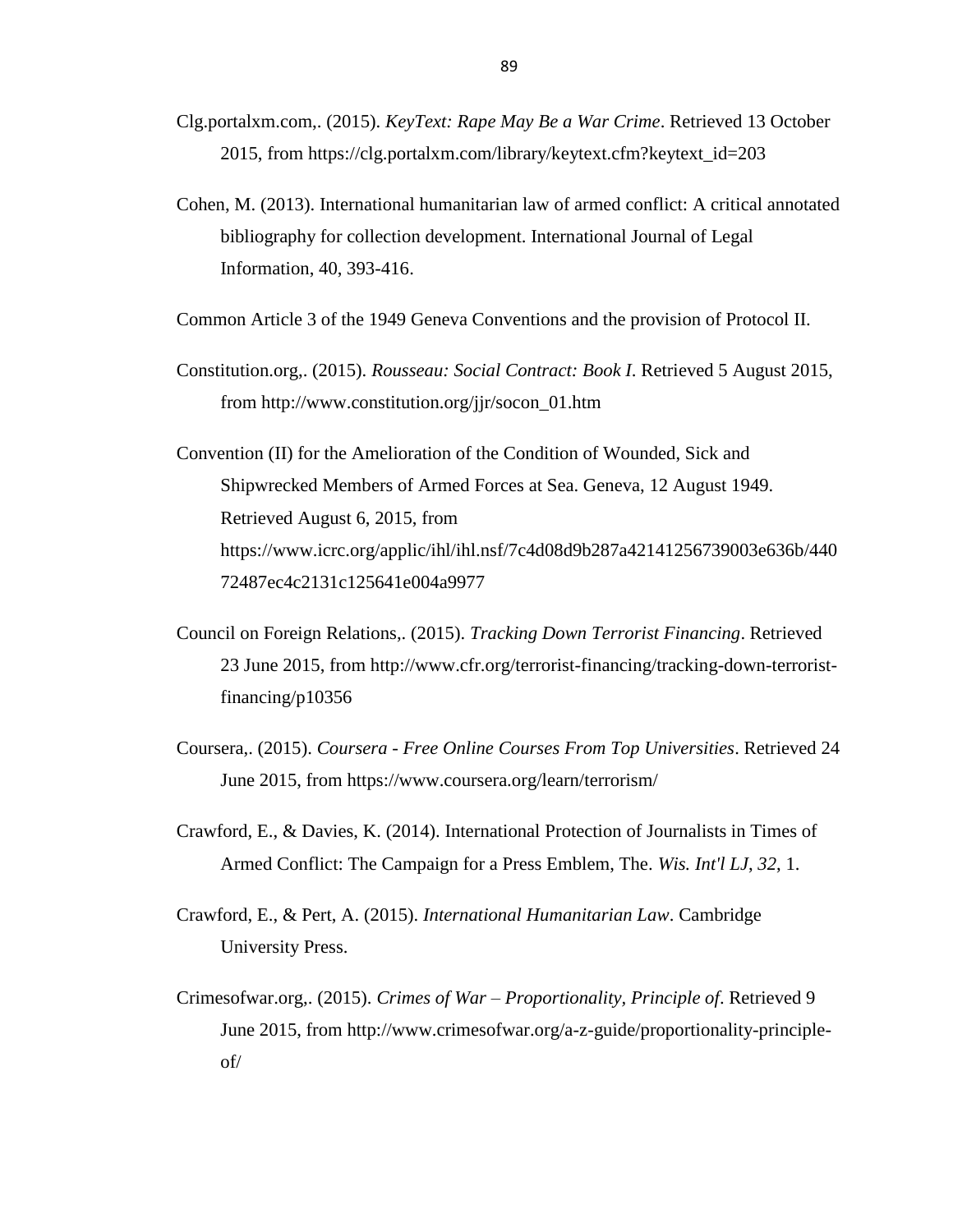- D. R o b i n s o n , Article 7(1)(f) *Crime Against Humanity of Torture*, in: Roy S. Lee (Ed.), The International Criminal Court: *The Making of the Rome Statute: Issues, Negotiations, Results*, The Hague 1999, 80-122, at 90-92.
- Defense.gov,. (2015). Defense.gov News Article: Link Grows Between Terrorism, Organized Crime, Officials Say. Retrieved 23 June 2015, from http://www.defense.gov/news/newsarticle.aspx?id=67721
- Definition elaborated by the International Committee of the Red Cross and generally accepted. Source: Commentary on the Additional Protocols of 8 June 1977, ICRC, Geneva, 1987, p. XVII
- Dehn, J. C. (2008). Permissible Perfidy? Analysing the Colombian Hostage Rescue, the Capture of Rebel Leaders and the World's Reaction. *Journal of International Criminal Justice*, *6*(4), 627-653.
- Diakonia.se,. (2013). *Understanding IHL - Diakonia*. Retrieved 9 June 2015, from [https://www.diakonia.se/en/IHL/The-Law/International-Humanitarian-Law-](https://www.diakonia.se/en/IHL/The-Law/International-Humanitarian-Law-1/Introduction-to-IHL/)[1/Introduction-to-IHL/](https://www.diakonia.se/en/IHL/The-Law/International-Humanitarian-Law-1/Introduction-to-IHL/)
- Dill, J. (2014). *Legitimate Targets?: Social Construction, International Law and US Bombing* (Vol. 133). Cambridge University Press.
- Donders, Y. (2015). *The United Nations and Freedom of Expression and Information*. Cambridge University Press.
- Duhaime.org,. (2015). *Actus Reus Non Facit Reum Nisi Mens Sit Rea Definition*. Retrieved 28 June 2015, from http://www.duhaime.org/LegalDictionary/A/ActusReusNonFacitReumNisiMensSi tRea.aspx
- Edited by The Federal Ministry of Defence of the Federal Republic of Germany VR II 3 August 1992, *Humanitarian Law in Armed Conflicts - Manual* - (2015). Retrieved 1 August 2015, from http://www.humanitaeresvoelkerrecht.de/ManualZDv15.2.pdf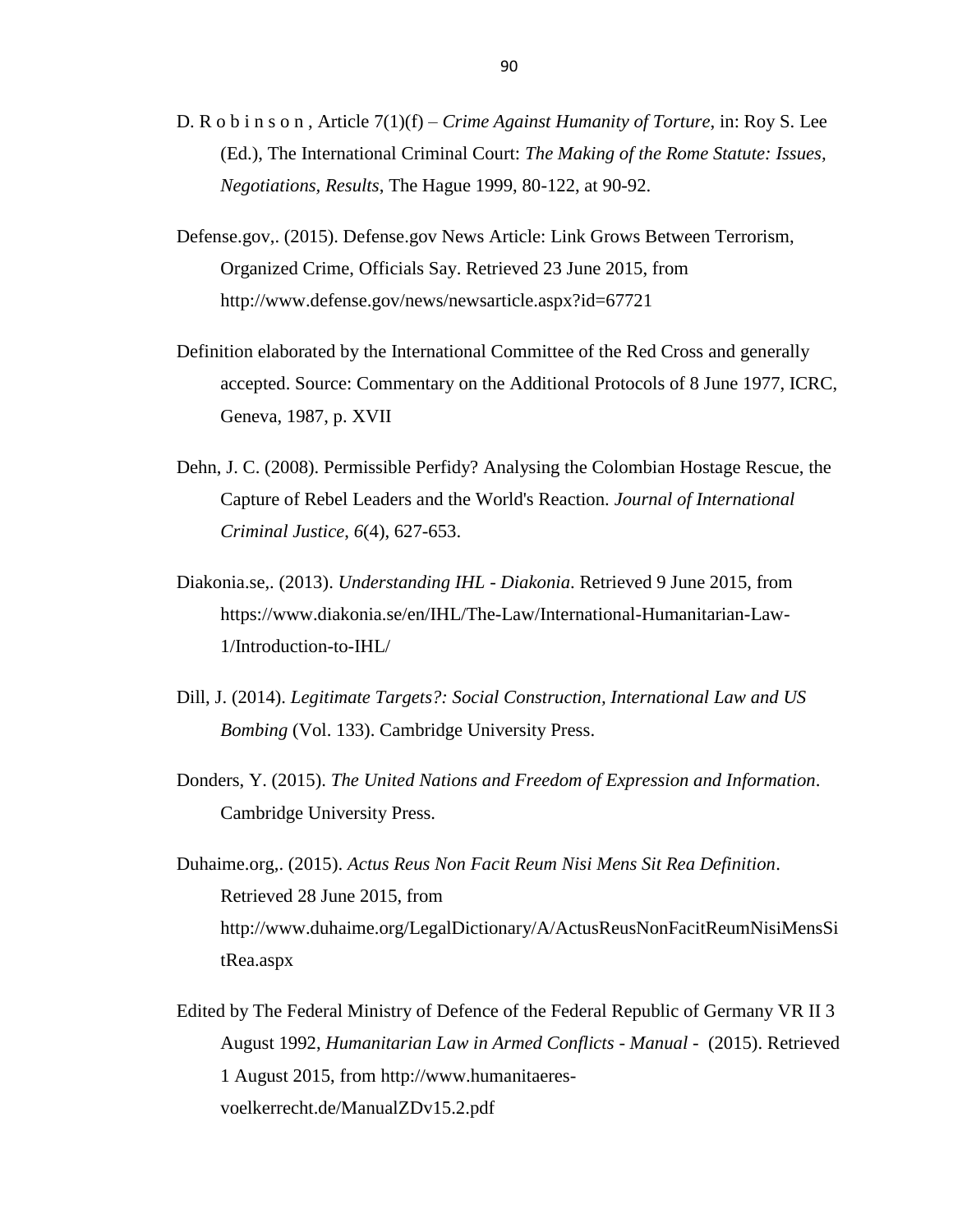- Eller, Jack David. *From Culture to Ethnicity to Conflict: An Anthropological Perspective on International Ethnic Conflict*. Ann Arbor: U of Michigan, 1999. Print.
- Eller, Jack David. *From Culture to Ethnicity to Conflict: An Anthropological Perspective on International Ethnic Conflict*. Ann Arbor: U of Michigan, 1999. Print.
- Exploring Humanitarian Law IHL Guide A legal manual for EHL teachers Retrieved 9 June 2015, from www.redcross.org/images/MEDIA\_CustomProductCatalog/m22269530\_ihlguide.pdf
- FBI,. (2015). *What We Investigate*. Retrieved 20 June 2015, from https://www.fbi.gov/albuquerque/about-us/what-we-investigate
- Filip, A. (2015). *Sexual violence against women in conflict: an extreme manifestation of violence and a weapon of war*. *ACUNS*. Retrieved 5 September 2015, from http://acuns.org/sexual-violence-against-women-in-conflict-an-extrememanifestation-of-violence-and-a-weapon-of-war/
- First Geneva Convention of 1864 for the Amelioration of the Condition of the Wounded in Armies in the Field
- First Geneva Convention of 1864 for the Amelioration of the Condition of the Wounded in Armies in the Field
- Flanagin, J. (2015). *Why terrorists target schools and universities*. *Quartz*. Retrieved 6 September 2015, from http://qz.com/375652/why-terrorists-are-targeting-schoolsand-universities-now/
- Fleck D. & Bothe M., 2013. The Handbook of International Humanitarian Law, OUP Oxford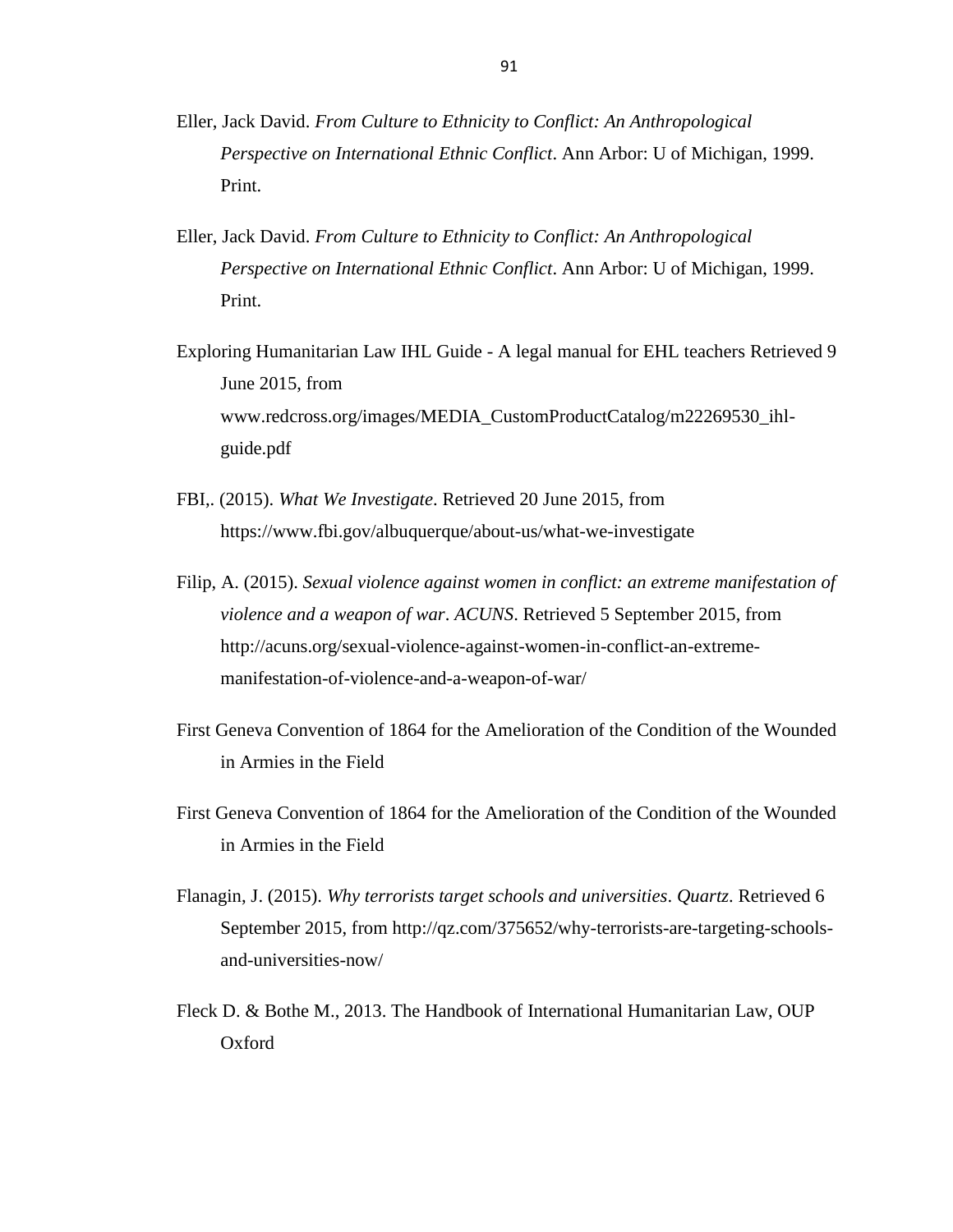- Fleck D. & Bothe M., 2013. The Handbook of International Humanitarian Law, OUP Oxford
- Foreign Affairs,. (2009). *Europe's Angry Muslims*. Retrieved 24 June 2015, from [https://www.foreignaffairs.com/articles/europe/2005-07-01/europes-angry](https://www.foreignaffairs.com/articles/europe/2005-07-01/europes-angry-muslims)[muslims](https://www.foreignaffairs.com/articles/europe/2005-07-01/europes-angry-muslims)
- Foreign Policy,. (2015). *The Islamic State of Sexual Violence*. Retrieved 9 October 2015, from http://foreignpolicy.com/2014/09/16/the-islamic-state-of-sexual-violence/
- FoxNation.com,. (2015). *Terror Groups Working Together? Boko Haram Takes Page Out of ISIS Playbook, Releases Beheading Video*. Retrieved 23 June 2015, from http://nation.foxnews.com/2015/03/02/terror-groups-working-together-bokoharam-takes-page-out-isis-playbook-releases-beheading
- Frequently Asked Questionson International Humanitarian, Human Rights and Refugee Law in the context of armed conflict (2015). Retrieved 1 June 2015, from http://www.unicef.org/emerg/files/FAQs\_IHL.pdf
- From: Henry Dunant, *A Memory of Solferino* (1862) (2015). Retrieved 5 August 2015, from http://web.ics.purdue.edu/~wggray/Teaching/His300/Handouts/Dunant-Solferino.pdf
- Gasser, H. P. (1995, October). The United Nations and international humanitarian law: the international committee of the Red Cross and the United Nations' involvement in the implementation of international humanitarian law. In *International Symposium on the occasion of the fiftieth anniversary of the United Nations* (Vol. 19, p. 21).
- Geneva Conventions of 12 August 1949. Retrieved 14 August 2015 frohttp://www.unscn.org/en/resource\_portal/index.php?&themes=187&filter\_them  $es = 180$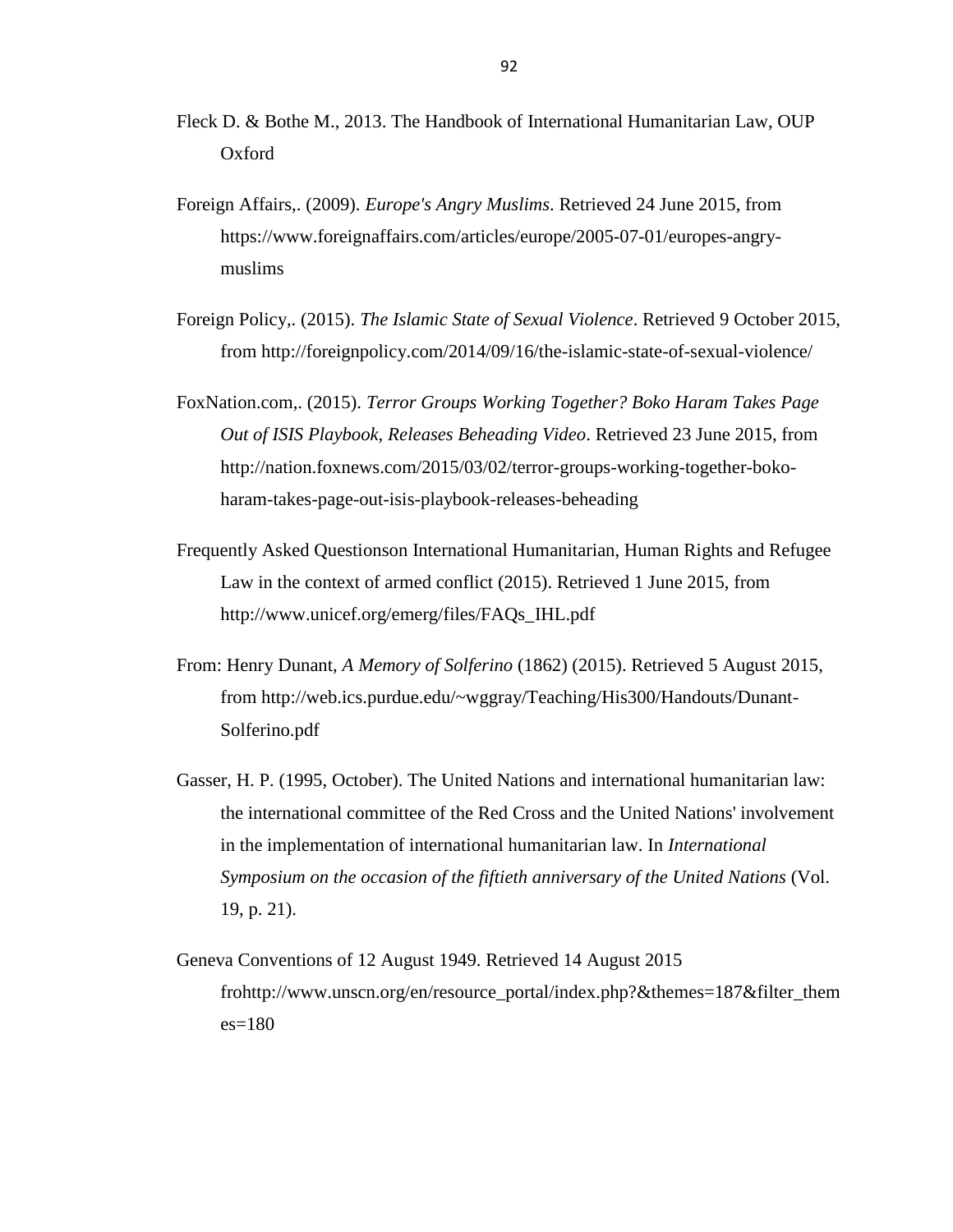- Geneva-academy.ch,. (2015). *Qualification of armed conflicts*. Retrieved 16 August 2015, from http://www.genevaacademy.ch/RULAC/qualification\_of\_armed\_conflict.php
- Gibbs, J.P. "Conceptualization of Terrorism" *American Sociological Reviews 54* (1989): 329. Quoted in Hamm, Mark S., ed. *Hate Crime: International Perspectives on Causes and Control.* Highland Heights, KY: Academy of Criminal Justice Sciences and Cincinnati, OH: Anderson, 1994, p. 111.
- Gibbs, J.P. "Conceptualization of Terrorism" *American Sociological Reviews 54* (1989): 329. Quoted in Hamm, Mark S., ed. *Hate Crime: International Perspectives on Causes and Control.* Highland Heights, KY: Academy of Criminal Justice Sciences and Cincinnati, OH: Anderson, 1994, p. 111.
- GITTOS, L. (2015). *There is no such thing as a child terrorist*. *Spiked-online.com*. Retrieved 5 September 2015, from http://www.spikedonline.com/newsite/article/there-is-no-such-thing-as-a-childterrorist/17233#.VpxmQpp97IU
- Globaljusticecenter.net,. (2012). *How can international humanitarian law bind non-state actors? | The Global Justice Center Blog*. Retrieved 8 June 2015, from http://globaljusticecenter.net/blog/?p=49
- Goldstein, D. (2007). *Week 6: A Review and a Look at the Future of Terrorism.* Retrieved June 24, 2007, from Boston University, Vista Online Learning Web site: *http://vista.bu.edu/webct/*
- Greenberg M. A. Citizens Defending America: From Colonial Times to the Age of Terrorism. University of Pittsburgh Press
- Grothaus, N. (2015). *Causes of Terrorism | Hand of Reason*. *Handofreason.com*. Retrieved 24 June 2015, from http://handofreason.com/2011/featured/causes-ofterrorism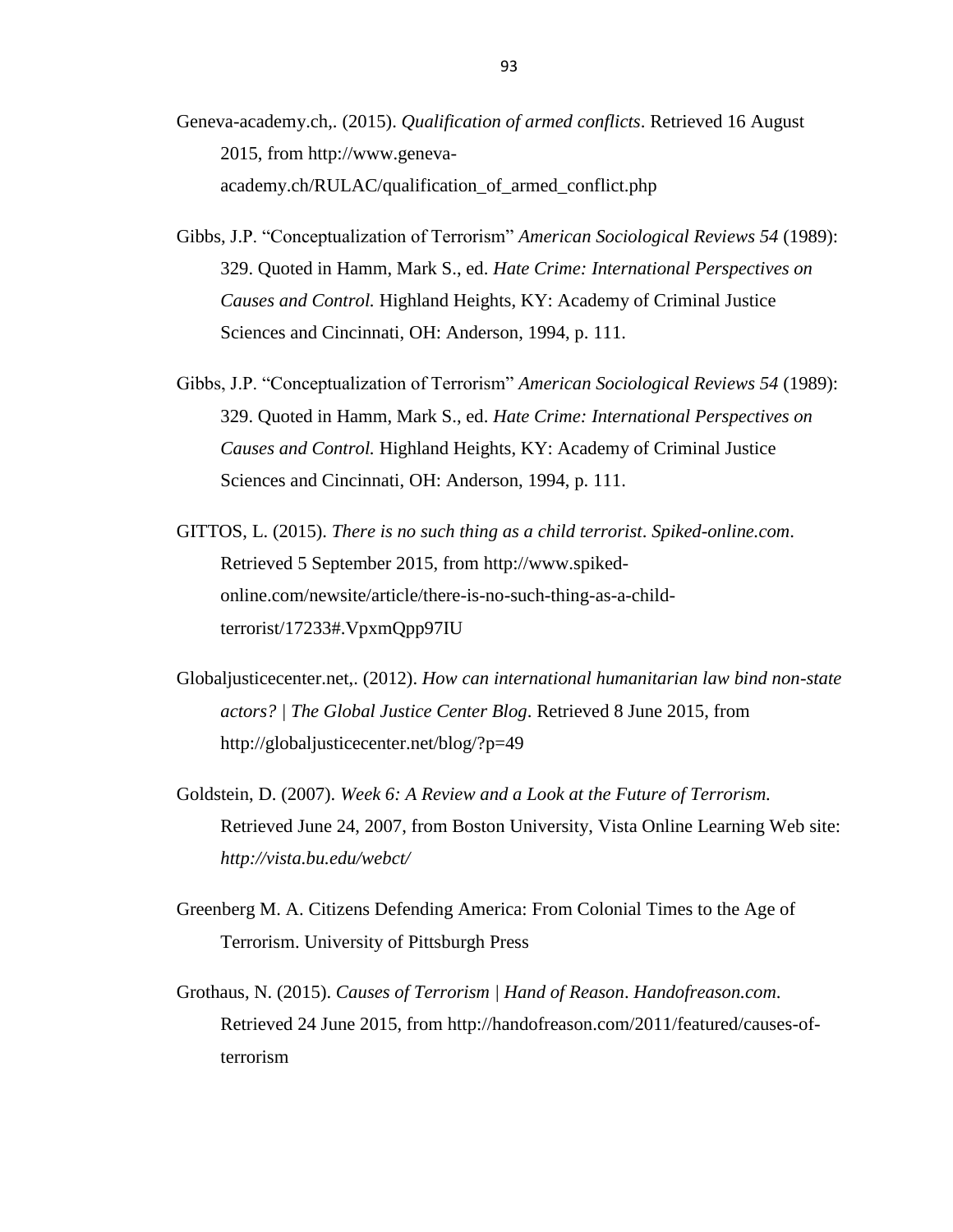- Grover, S. (2010). *Prosecuting International Crimes and Human Rights Abuses Committed Against Children*. Springer Berlin Heidelberg.
- Hans-Peter Gasser Internationalized non-international armed conflict: 33 AM.U.L. Rev 143, 145 (1983)
- Henckaerts, J. M. (2005). Study on customary international humanitarian law: A contribution to the understanding and respect for the rule of law in armed conflict. *International Review of the Red Cross*, *87*(857), 175-212.
- HLS PILAC,. (2015). *3 - The Rise of International Legal Protections for Wartime Medical Care*. Retrieved 10 November 2015, from http://pilac.law.harvard.edu/mcac-report//3-the-rise-of-international-legalprotections-for-wartime-medical-care
- Hoffman, Bruce. *Inside Terrorism*. Rev. and Expanded ed. New York: Columbia UP, 2006. Print.
- http://www.sitewebconcept.com, s. (2015). *Qualification of armed conflicts*. *Genevaacademy.ch*. Retrieved 11 June 2015, from http://www.genevaacademy.ch/RULAC/qualification\_of\_armed\_conflict.php
- Human Rights Watch,. (2014). *Razed to the Ground*. Retrieved 9 June 2015, from https://www.hrw.org/report/2014/01/30/razed-ground/syrias-unlawfulneighborhood-demolitions-2012-2013
- Human Rights Watch,. (2015). *Child Soldiers*. Retrieved 7 September 2015, from https://www.hrw.org/topic/childrens-rights/child-soldiers
- ICRC Annual Report (2014). Retrieved 6 August 2015 from https://app.**icrc**.org/files/2014-annual-report/files/2014\_annual\_report.pdf
- ICRC Customary IHL, *Practice Relating to Rule 157. Jurisdiction over War Crimes.* Retrieved 6 August 2015 from https://www.icrc.org/customaryihl/eng/docs/v2\_rul\_rule157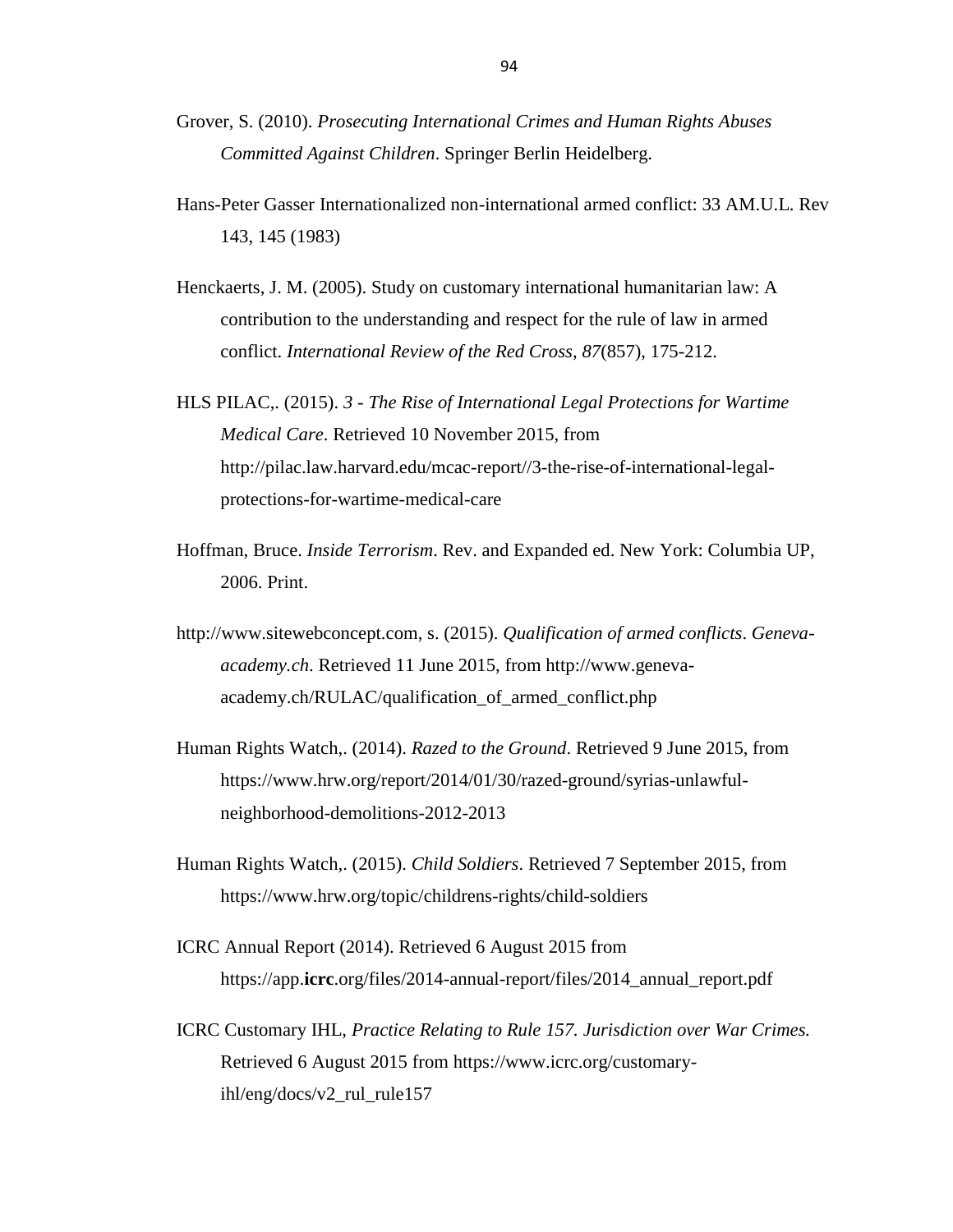- ICRC Opinion Paper (2008), How is the Term "Armed Conflict" Defined in International Humanitarian Law? International Committee of the Red Cross (ICRC) Opinion Paper. Retrieved 14 August 2015 from https://www.icrc.org/eng/assets/files/other/opinion-paper-armed-conflict.pdf
- ICRC, Treaties and States parties to such Treaties. [Convention \(II\) for the Amelioration](https://www.icrc.org/applic/ihl/ihl.nsf/Treaty.xsp?action=openDocument&documentId=2F5AA9B07AB61934C12563CD002D6B25)  [of the Condition of Wounded, Sick and Shipwrecked Members of Armed Forces at](https://www.icrc.org/applic/ihl/ihl.nsf/Treaty.xsp?action=openDocument&documentId=2F5AA9B07AB61934C12563CD002D6B25)  [Sea. Geneva, 12 August 1949.](https://www.icrc.org/applic/ihl/ihl.nsf/Treaty.xsp?action=openDocument&documentId=2F5AA9B07AB61934C12563CD002D6B25) Retrieved 7 August 2015 from https://www.icrc.org/applic/ihl/ihl.nsf/7c4d08d9b287a42141256739003e636b/440 72487ec4c2131c125641e004a9977
- Icrc.org (2013). *Customary IHL Practice Relating to Rule 25. Medical Personnel.* Retrieved 17 August 2015 from [https://www.icrc.org/customary](https://www.icrc.org/customary-ihl/eng/docs/v2_rul_rule25_SectionA)[ihl/eng/docs/v2\\_rul\\_rule25\\_SectionA](https://www.icrc.org/customary-ihl/eng/docs/v2_rul_rule25_SectionA)
- Icrc.org,. (2013). *Customary IHL - Practice Relating to Rule 3. Definition of Combatants*. Retrieved 17 August 2015, from https://www.icrc.org/customaryihl/eng/docs/v2\_rul\_rule3
- Icrc.org,. (2015 Rule 45. Causing Serious Damage to the Natural Environment. Retrieved 8 August 2015, from https://www.icrc.org/customaryihl/eng/docs/v1\_rul\_rule45
- Icrc.org,. (2015). *About the adoption of an additional emblem: questions and answers*. Retrieved 7 August 2015, from https://www.icrc.org/eng/resources/documents/faq/emblem-questions-answers-281005.htm

Icrc.org,. (2015). *COMMENTARY OF 1987 MEASURES OF PROTECTION FOR JOURNALISTS*. Retrieved 1 November 2015, from https://www.icrc.org/applic/ihl/ihl.nsf/Comment.xsp?viewComments=LookUpCO MART&articleUNID=6E95E63184FD05C8C12563CD0051E0FB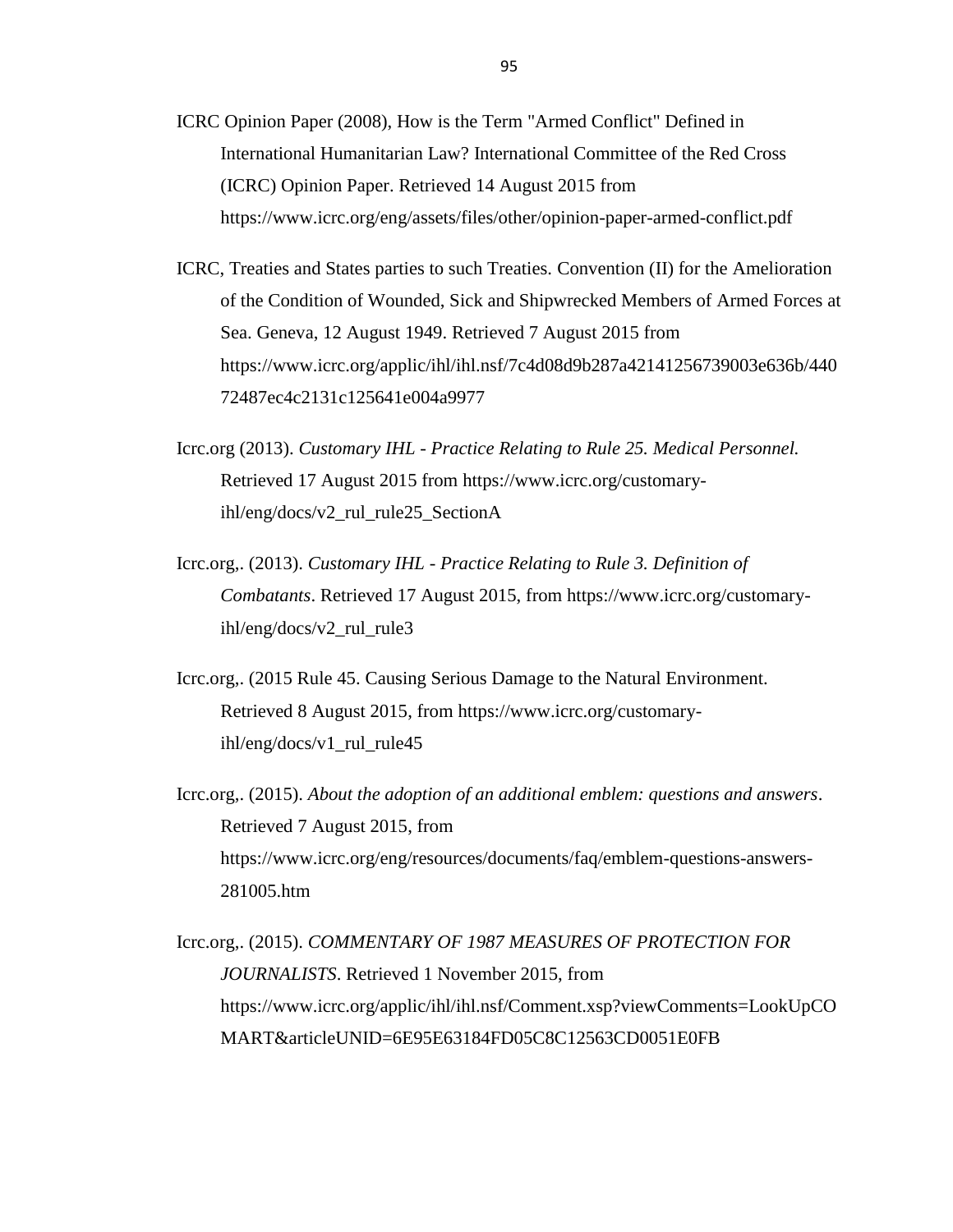- Icrc.org,. (2015). *[Convention \(IV\) respecting the Laws and Customs of War on Land and](https://www.icrc.org/applic/ihl/ihl.nsf/Treaty.xsp?action=openDocument&documentId=4D47F92DF3966A7EC12563CD002D6788)  [its annex: Regulations concerning the Laws and Customs of War on Land. The](https://www.icrc.org/applic/ihl/ihl.nsf/Treaty.xsp?action=openDocument&documentId=4D47F92DF3966A7EC12563CD002D6788)  [Hague, 18 October 1907](https://www.icrc.org/applic/ihl/ihl.nsf/Treaty.xsp?action=openDocument&documentId=4D47F92DF3966A7EC12563CD002D6788)*.Retrieved 25 October 2015, from https://www.icrc.org/applic/ihl/ihl.nsf/0/1d1726425f6955aec125641e0038bfd6
- Icrc.org,. (2015). *Customary IHL - Assessment of Customary International Law*. Retrieved 28 August 2015, from [https://www.icrc.org/customary](https://www.icrc.org/customary-ihl/eng/docs/v1_cha_in_in_asofcuin)[ihl/eng/docs/v1\\_cha\\_in\\_in\\_asofcuin](https://www.icrc.org/customary-ihl/eng/docs/v1_cha_in_in_asofcuin)
- Icrc.org,. (2015). *Customary IHL - Practice Relating to Rule 106. Conditions for Prisoner-of-War Status*. Retrieved 9 June 2015, from https://www.icrc.org/customary-ihl/eng/docs/v2\_cou\_nl\_rule106
- Icrc.org,. (2015). *Customary IHL - Practice Relating to Rule 28. Medical Units*. Retrieved 5 November 2015, from https://www.icrc.org/customaryihl/eng/docs/v2\_cou\_au\_rule28
- Icrc.org,. (2015). *Customary IHL - Practice Relating to Rule 70. Weapons of a Nature to Cause Superfluous Injury or Unnecessary Suffering*. Retrieved 22 August 2015, from https://www.icrc.org/customary-ihl/eng/docs/v2\_cha\_chapter20\_rule70
- Icrc.org,. (2015). *Customary IHL - Practice Relating to Rule 87. Humane Treatment*. Retrieved 4 August 2015, from https://www.icrc.org/customaryihl/eng/docs/v2\_rul\_rule87\_sectiond
- Icrc.org,. (2015). *Customary IHL - Practice Relating to Rule 93. Rape and Other Forms of Sexual Violence*. Retrieved 14 October 2015, from https://www.icrc.org/customary-ihl/eng/docs/v2\_rul\_rule93
- Icrc.org,. (2015). *Customary IHL - Rule 45. Causing Serious Damage to the Natural Environment*. Retrieved 18 October 2015, from https://www.icrc.org/customaryihl/eng/docs/v1\_rul\_rule45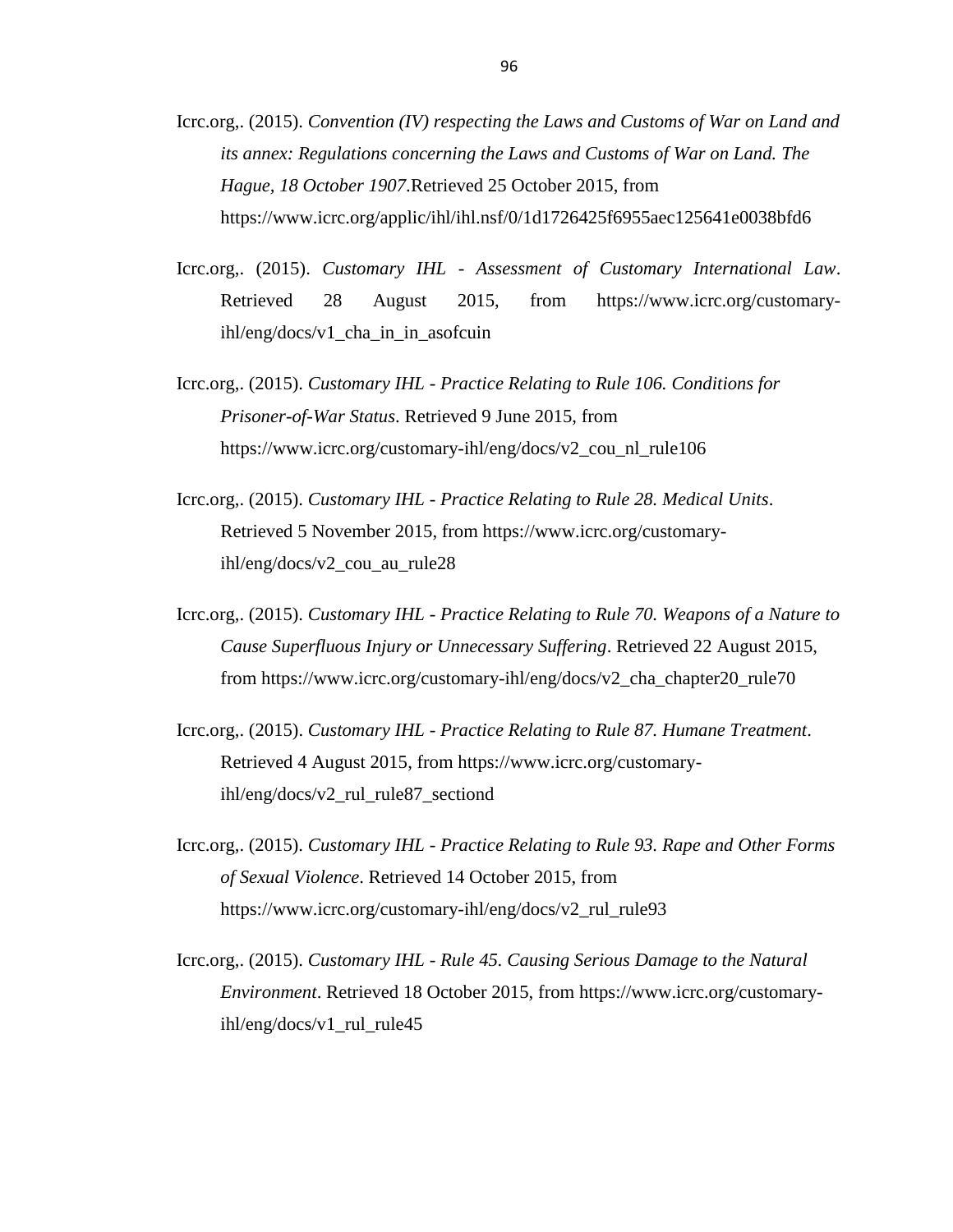- Icrc.org,. (2015). *Customary IHL - Section A. Widespread, long-term and severe damage*. Retrieved 19 October 2015, from https://www.icrc.org/customaryihl/eng/docs/v2\_cou\_es\_rule45\_sectiona
- Icrc.org,. (2015). *International humanitarian law and terrorism: questions and answers*. Retrieved 2 June 2015, from https://www.icrc.org/eng/resources/documents/faq/terrorism-faq-050504.htm
- Icrc.org,. (2015). *International Humanitarian Law and the Protection of Media Professionals Working in Armed Conflicts*. Retrieved 27 October 2015, from https://www.icrc.org/eng/resources/documents/article/other/media-protectionarticle-.htm
- Icrc.org,. (2015). *Protocol Additional to the Geneva Conventions of 12 August 1949, and relating to the Protection of Victims of International Armed Conflicts (Protocol I), 8 June 1977. TERMINOLOGY*. Retrieved 6 November 2015, from https://www.icrc.org/ihl/WebART/470-750013?OpenDocument
- Icrc.org,. (2015). *Protocol Additional to the Geneva Conventions of 12 August 1949, and relating to the Protection of Victims of International Armed Conflicts (Protocol I), 8 June 1977.*. Retrieved 7 November 2015, from https://www.icrc.org/ihl.nsf/7c4d08d9b287a42141256739003e636b/f6c8b9fee14a 77fdc125641e0052b079
- Icrc.org,. (2015). *Protocol Additional to the Geneva Conventions of 12 August 1949, and relating to the Protection of Victims of International Armed Conflicts (Protocol I), 8 June 1977.*. Retrieved 4 November 2015, from https://www.icrc.org/ihl.nsf/7c4d08d9b287a42141256739003e636b/f6c8b9fee14a 77fdc125641e0052b079
- Icrc.org,. (2015). Retrieved 11 June 2015, from https://www.icrc.org/ihl/385ec082b509e76c41256739003e636d/6756482d861468 98c125641e004aa3c5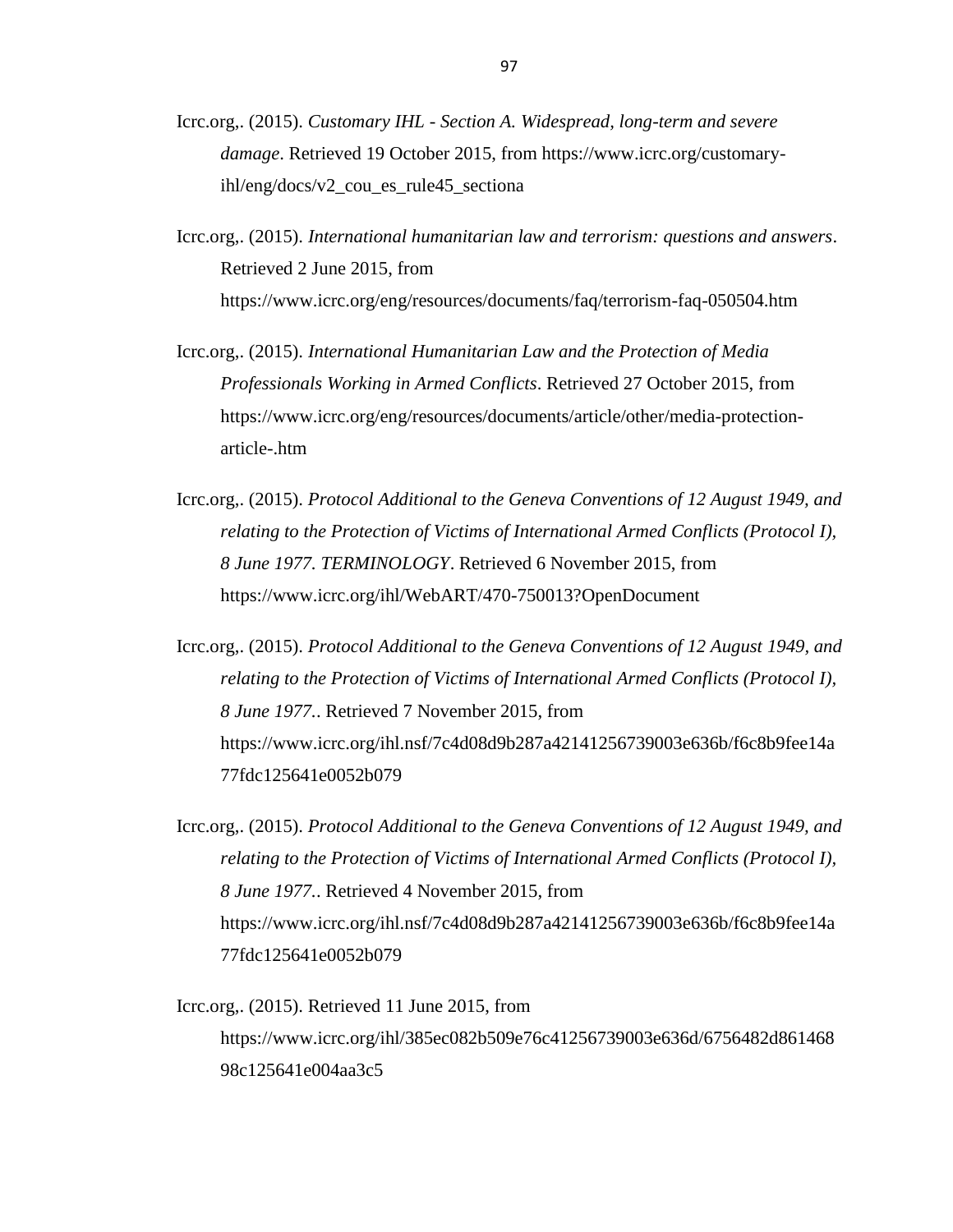- Icrc.org,. (2015). Retrieved 11 June 2015, from https://www.icrc.org/ihl/COM/365- 570005?OpenDocument
- Icrc.org,. (2015). *Sexual violence in armed conflict: questions and answers - ICRC*. Retrieved 13 October 2015, from https://www.icrc.org/eng/resources/documents/faq/sexual-violence-questions-andanswers.htm
- Icrc.org,. (2015). *The protection of journalists and news media personnel in armed conflict*. Retrieved 24 October 2015, from https://www.icrc.org/eng/resources/documents/article/review/review-853-p37.htm
- Icrc.org,. (2016). *Customary IHL - Introduction*. Retrieved 29 August 2015, from https://www.icrc.org/customary-ihl/eng/docs/v1 rul in
- IHL (2004). *Frequently Asked Questionson International Humanitarian, Human Rights and Refugee Law in the context of armed conflict.* Retrieved 26 August 2015 from http://www.unicef.org/emerg/files/FAQs\_IHL.pdf
- Ila-hq.org,. (2015). INTERNATIONAL LAW ASSOCIATION WASHINGTON CONFERENCE (2014)
- Imej.wfu.edu, 2015. Web. 24 June 2015.

*Inter-Agency Standing Committee Workshop for Humanitarian Coordinators International Humanitarian Norms & Principles Guidance Materials*. Retrieved 27 August 3015 from http://www2.wpro.who.int/internet/files/eha/toolkit/web/Technical%20References/ Coordination/International%20Humanitarian%20Norms%20and%20Principles.pdf

International Bureau For Children's Right, *children and armed conflict, a guide to international humanitarian and human rights law'*. (2010) (p. page 132). Quebec. http://www.essex.ac.uk/armedcon/story\_id/000911.pdf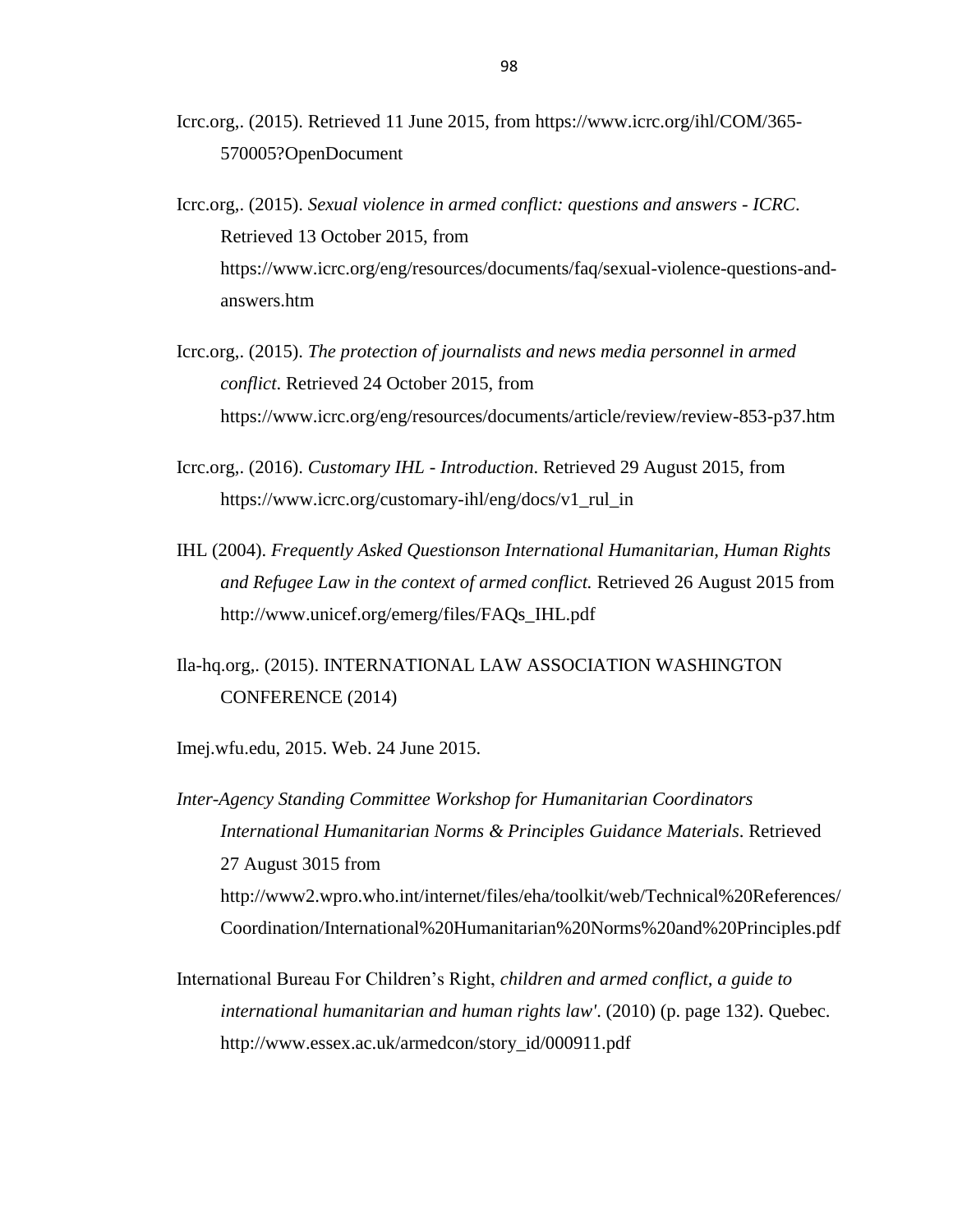- International Committee of the Red Cross,. (2013). *International Committee of the Red Cross*. Retrieved 13 June 2015, from https://www.icrc.org/
- International humanitarian law and the challenges of contemporary armed conflicts Excerpt of the Report prepared by the International Committee of the Red Cross for the 28th International Conference of the Red Cross and Red Crescent Geneva, December 2003 \* (2015). Retrieved 2 June 2015, from https://www.icrc.org/eng/assets/files/other/irrc\_853\_fd\_ihl\_challenge.pdf

International Humanitarian Law and The Law of Armed Conflict (2015). Retrieved 4 August 2015, from http://cdn.peaceopstraining.org/course\_promos/international\_humanitarian\_law/int ernational\_humanitarian\_law\_english.pdf

- International Humanitarian Law. (2012, June 14). Retrieved June 9, 2015, from http://www.ijrcenter.org/international-humanitarian-law/
- International Justice Resource Center,. (2012). *International Humanitarian Law*. Retrieved 11 June 2015, from http://www.ijrcenter.org/international-humanitarianlaw/

## INTERNATIONAL HUMANITARIAN LAW AND THE LAW OF ARMED CONFLICT Peaceopstraining.org,. (2015). Retrieved 5 August 2015, from http://www.peaceopstraining.org/courses/international-humanitarianlaw/preview/

IRINnews,. (2016). *Civilian Protection in Armed Conflict*. Retrieved 28 December 2015, from http://www.irinnews.org/indepthmain.aspx?InDepthId=31&ReportId=70523

Ispcan.org,. (2015). *International Conference on the Impact of Armed Conflict on Children - International Society for the Prevention of Child Abuse and Neglect (ISPCAN)*. Retrieved 2 December 2015, from http://www.ispcan.org/event/Kenya16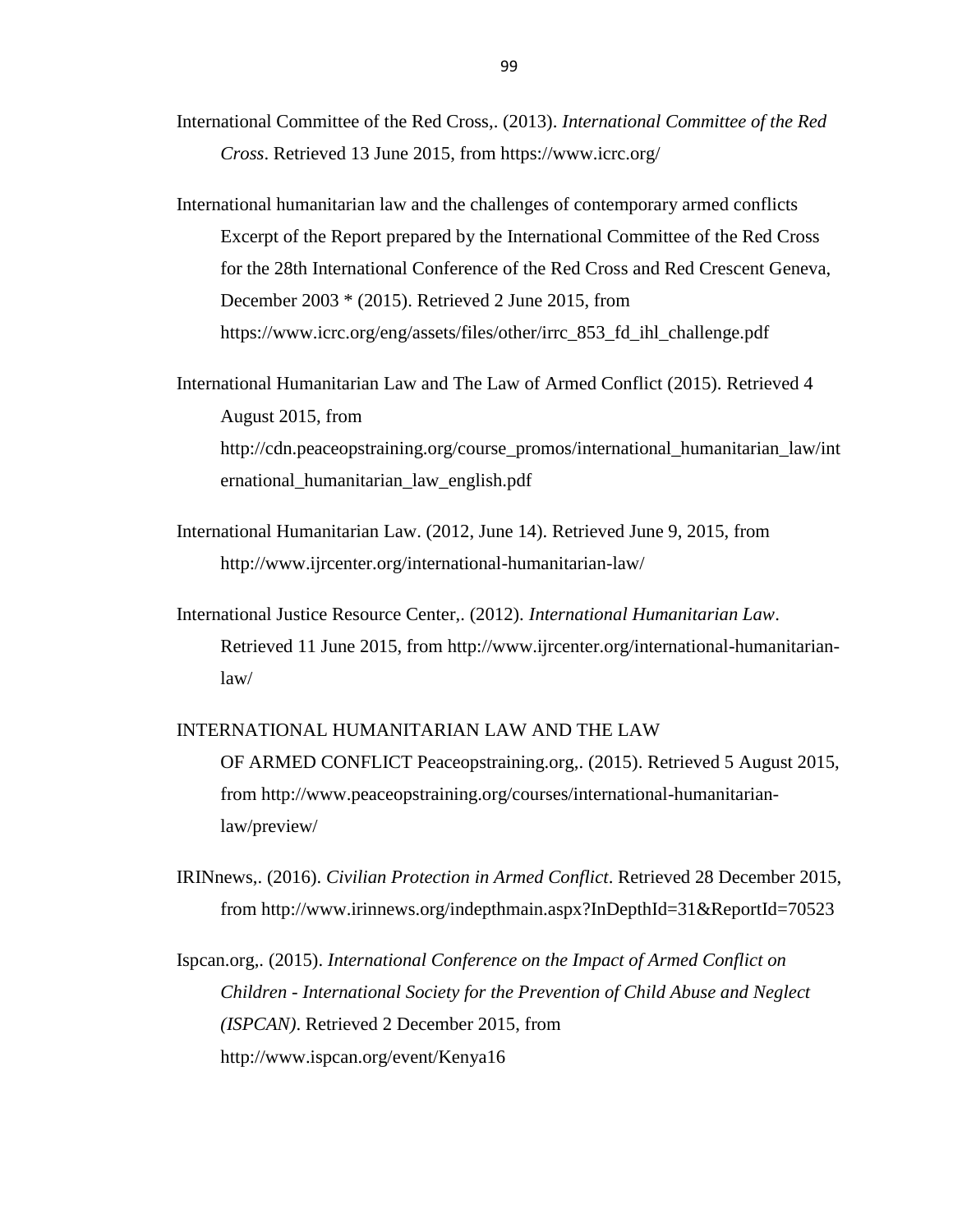- J.D. F r y , *Terrorism as a Crime Against Humanity and Genocide: the Backdoor to Universal Jurisdiction*, (2002) 7 UCLA Journal of International Law and Foreign Affairs 169, 190.
- Jeske D. & Fumerton R. (2011). Readings in Political Philosophy: Theory and Applications, Broadview Press
- Johnston, R. (2015). *Chemical weapon terrorism in Iraq and Afghanistan*. *Johnstonsarchive.net*. Retrieved 4 September 2015, from http://www.johnstonsarchive.net/terrorism/wmdterrorism-1.html

Jos Ilagan's Author Website." *Jos Ilagan's Author Website*. Web. 27 June 2015.

- Jos Ilagan's Author Website." *Jos Ilagan's Author Website*. Web. 27 June 2015.
- Jyi.org,. (2015). Retrieved 23 June 2015, from [http://www.jyi.org/issue/understanding](http://www.jyi.org/issue/understanding-who-becomes-terrorists/)[who-becomes-terrorists/](http://www.jyi.org/issue/understanding-who-becomes-terrorists/)
- Kalshoven, F., & Zegveld, L. (2011). *Constraints on the waging of war: an introduction to international humanitarian law*. Cambridge University Press.
- Kaurinovic D. (2008). *War crimes against civilian population.* Retrieved 1 November 2015 from http://www.okobih.ba/files/docs/Damjan\_Kaurinovic\_ENG\_i\_BHS.pdf
- Kerr, R. (2004). *The International Criminal Tribunal for the Former Yugoslavia: An Exercise in Law, Politics, and Diplomacy: An Exercise in Law, Politics, and Diplomacy*. OUP Oxford.
- Kolb R. & Gaggioli G, 2013. Research Handbook on Human Rights and Humanitarian Law, *Research Handbooks in Human Rights,* Edward Elgar Publishing
- Lapkin, T. (2004). Does Human Rights Law Apply to Terrorists?. *Middle East Quarterly*. Retrieved from http://www.meforum.org/651/does-human-rights-lawapply-to-terrorists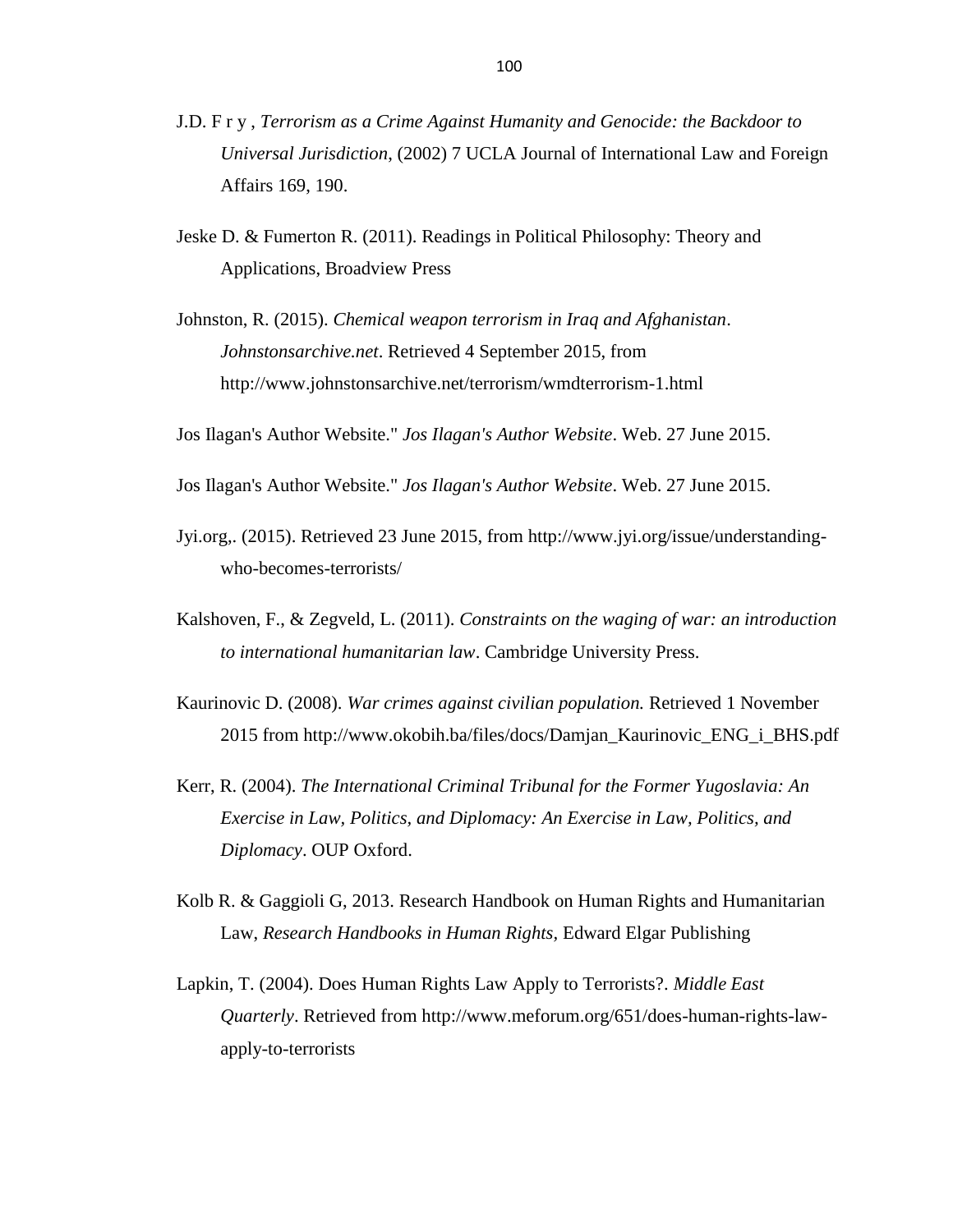Law of Hittites (ca.  $1650 - 1100$  BCE), Retrieved 30 June 2015, from http:/[/www.milestonedocuments.com/](http://www.milestonedocuments.com/) …./hittite\_laws

- Law.wustl.edu,. (2015). *Definitions of Crimes Against Humanity « Crimes Against Humanity Initiative*. Retrieved 30 June 2015, from https://law.wustl.edu/harris/crimesagainsthumanity/?page\_id=469
- Legacy.jyi.org,. (2015). *JYI Volume Eleven Features: Understanding Who Becomes Terrorists*. Retrieved 23 June 2015, from http://legacy.jyi.org/volumes/volume11/issue3/features/oconnor.html

Legacy.jyi.org,. (2015). *JYI Volume Eleven Features: Understanding Who Becomes Terrorists*. Retrieved 23 June 2015, from http://legacy.jyi.org/volumes/volume11/issue3/features/oconnor.html

LEGAL PROTECTION OF CHILDREN IN ARMED CONFLICT. Retrieved 18 October 2015 from [http://www.unicef.org/pathtraining/Documents/Session%205%20International%20](http://www.unicef.org/pathtraining/Documents/Session%205%20International%20Humanitarian%20Law/Participant%20Manual/5.3%20Legal%20Protection%20of%20Children%20in%20Armed%20Conflict.doc) [Humanitarian%20Law/Participant%20Manual/5.3%20Legal%20Protection%20of](http://www.unicef.org/pathtraining/Documents/Session%205%20International%20Humanitarian%20Law/Participant%20Manual/5.3%20Legal%20Protection%20of%20Children%20in%20Armed%20Conflict.doc) [%20Children%20in%20Armed%20Conflict.doc.](http://www.unicef.org/pathtraining/Documents/Session%205%20International%20Humanitarian%20Law/Participant%20Manual/5.3%20Legal%20Protection%20of%20Children%20in%20Armed%20Conflict.doc)

Legalanswers.sl.nsw.gov.au,. (2015). *Sources of IHL | Hot Topics 80: International humanitarian law*. Retrieved 18 August 2015, from http://www.legalanswers.sl.nsw.gov.au/guides/hot\_topics/intnl\_humanitarian\_law/ sources.html

- Liberty-human-rights.org.uk,. (2015). *Overview of terrorism legislation | Liberty*. Retrieved 3 June 2015, from https://www.liberty-human-rights.org.uk/humanrights/countering-terrorism/overview-terrorism-legislation
- Lieber, F., & Sheppard, S. (2011). *Instructions for the Government of Armies of the United States in the Field*. The Lawbook Exchange, Ltd. Retrieved 23 October 2015 from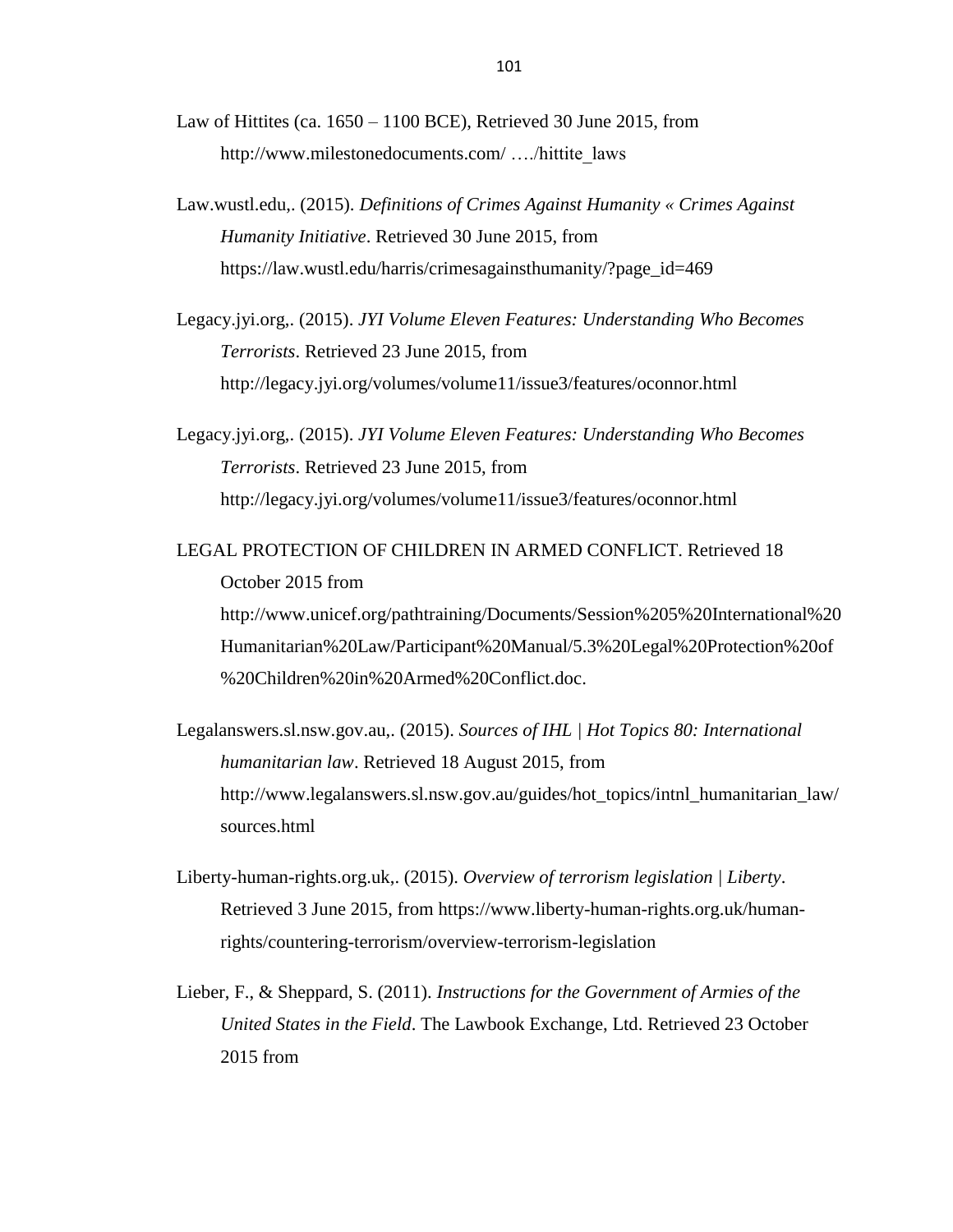http://www.redcross.org/images/MEDIA\_CustomProductCatalog/m23208945\_Lie ber-Code-full-text.pdf

Lindsey, C. (2001). *Women Facing War: ICRC Study on the Impact of Armed Conflict on Women: Executive Summary*. International Committee of the Red Cross.

Llewellyn A. Agu L & Mercer D. (2008). Sociology for Social Workers. Polity

[Lokendrajit](https://www.google.com.cy/search?tbo=p&tbm=bks&q=inauthor:%22Soyam+Lokendrajit%22) S. (2013). *Who is a Terrorist?* Waba Publications

- Ludovica, L. (2015). *Nigeria Chibok girls' kidnapping anniversary: Boko Haram still rapes, tortures and kills thousands*. *International Business Times UK*. Retrieved 13 October 2015, from http://www.ibtimes.co.uk/nigeria-chibok-girls-kidnappinganniversary-boko-haram-still-rapes-tortures-kills-thousands-1496179
- Manson, J. (2015). *Sexual violence against women in war should be classified as terrorist acts | National Catholic Reporter*. *Ncronline.org*. Retrieved 9 October 2015, from http://ncronline.org/blogs/ncr-today/sexual-violence-against-womenwar-should-be-classified-terrorist-acts

Martin G. (2010). Understanding Terrorism: Challenges, Perspectives, and Issues. Sage

- Mi5.gov.uk,. (2015). *Terrorism | MI5 - The Security Service*. Retrieved 21 June 2015, from https://www.mi5.gov.uk/home/the-threats/terrorism.html
- Mrema, E., Bruch, C. E., & Diamond, J. (2009). *Protecting the environment during armed conflict: an inventory and analysis of international law*. UNEP/Earthprint.
- Newamerica.org,. (2015). Retrieved 24 June 2015, from https://www.newamerica.org/new-america/dont-dismiss-povertys-role-interrorism-quite-yet/
- News.bbc.co.uk,. (2015). *BBC News | Quick Guide | Al-Qaeda*. Retrieved 28 June 2015, from

http://news.bbc.co.uk/2/shared/spl/hi/pop\_ups/04/world\_al\_qaeda/html/2.stm.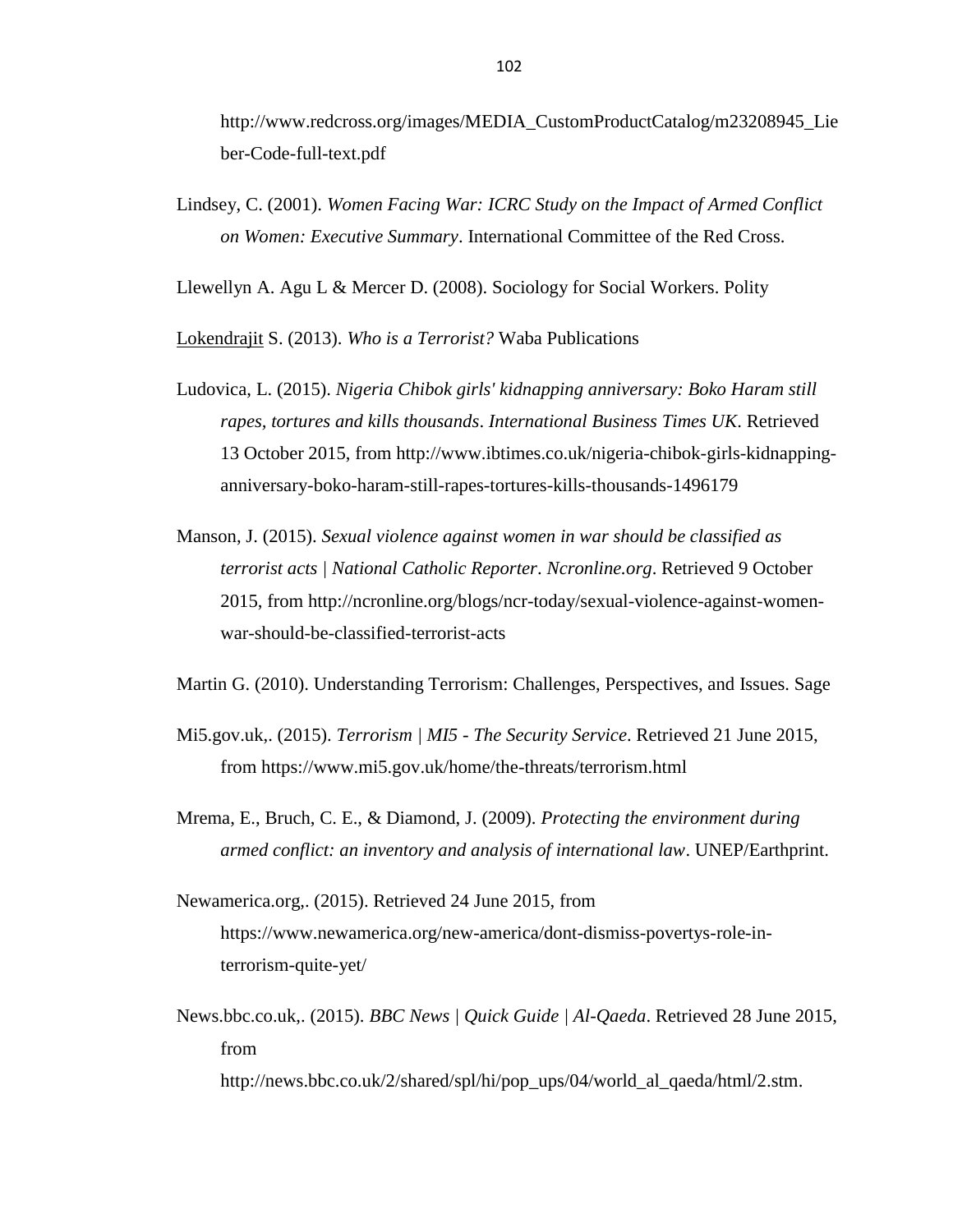- Nieto-Navia, R. (2003). International peremptory norms (jus cogens) and international humanitarian law. *Man's inhumanity to man: essays on international law in honour of Antonio Cassese. Kluwer Law International, The Hague*, 595-640.
- NON STATE ACTORS Retrieved 3 June 2015, from http://www.ilahq.org/download.cfm/docid/9B5612DF-6DEF-4AFD-BB8A408EAB402DBE
- nternational Law & Human Right. Retrieved 9 June 2015, from http://www.homeschoollearning.com/units/pdf/hague06.pdf

*Ömer Taspınar*, Fighting Radicalism, not ‗Terrorism': Root Causes of an International Actor Redefined (2015). ROOT CAUSES OF AN INTERNATIONAL ACTOR REDEFINED *SAIS Review* vol. XXIX no. 2 Retrieved 27 June 2015, from http://www.brookings.edu/~/media/research/files/articles/2009/9/summer%20fall %20radicalism%20taspinar/summer\_fall\_radicalism\_taspinar.pdf

Parl.gc.ca,. (2015). *House Government Bill - C-19, First Reading (36-2)*. Retrieved 1 July 2015, from http://www.parl.gc.ca/HousePublications/Publication.aspx?DocId=2330452&Lang uage=E&Mode=1&File=90

Pérez-León Acevedo, J. (2007). SURGIMIENTO Y CONSOLIDACIÓN DE LA RESPONSABILIDAD INTERNACIONAL INDIVIDUAL POR CRÍMENES DE GUERRA COMETIDOS EN CONFLICTOS ARMADOS NO INTERNACIONALES. *Ius Et Praxis*, *13*(2). doi:10.4067/s0718- 00122007000200012

Permanent Mission Of The Republic Of Kenya To The United Nations, Retrieved 12 December 2015 from http://www.un.org/en/ga/sixth/69/protocols/kenya\_e.pdf

Pictet, J. (Ed.). (1960). *The Geneva Conventions of 12 August 1949: Geneva Convention for the amelioration of the condition of wounded, sick and shipwrecked members of armed forces at sea* (Vol. 2). International committee of the Red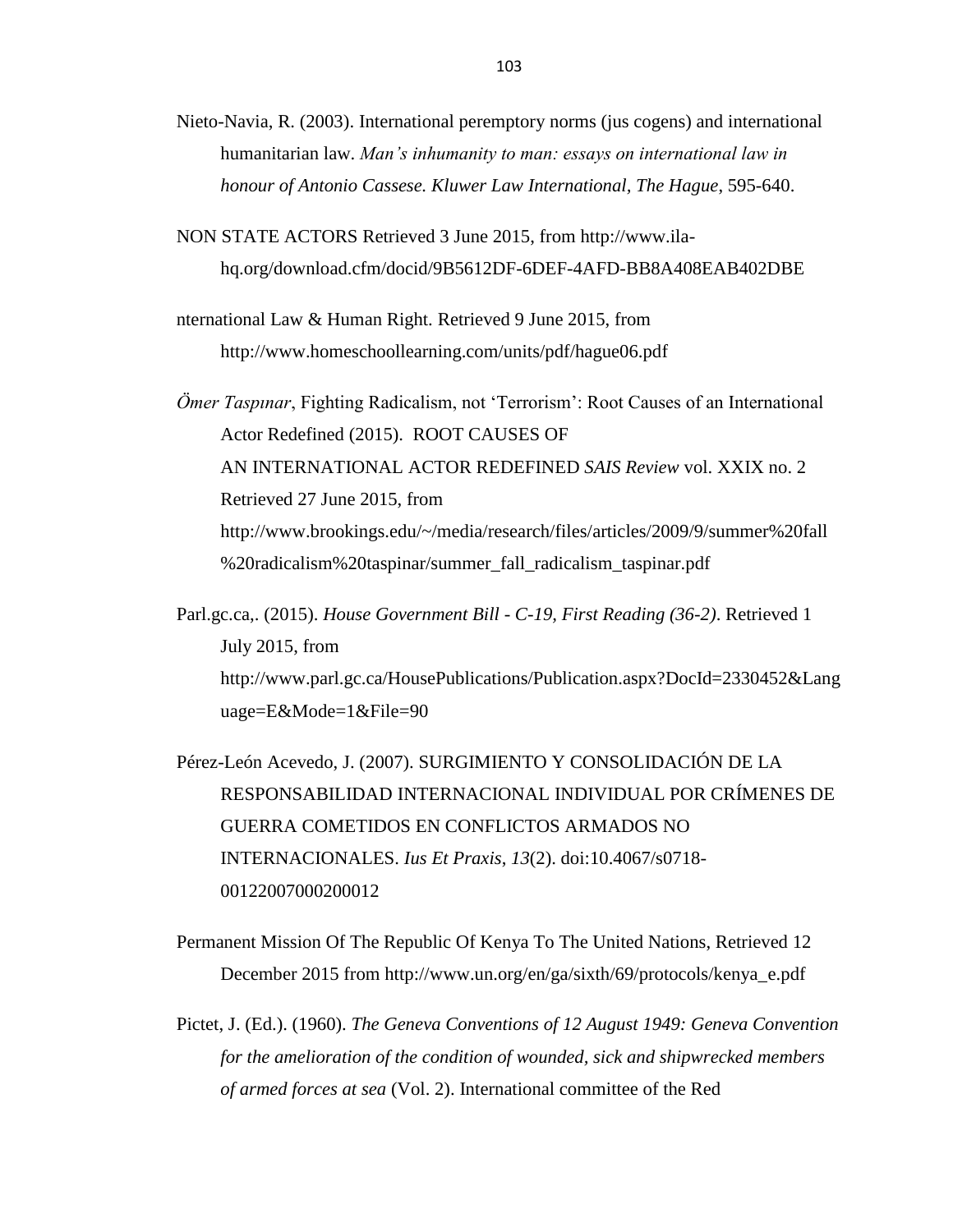Cross.Retrieved 7 August 2015 from [https://www.icrc.org/ihl.nsf/1595a804df7efd6bc125641400640d89/44072487ec4c](https://www.icrc.org/ihl.nsf/1595a804df7efd6bc125641400640d89/44072487ec4c2131c125641e004a9977?OpenDocument) [2131c125641e004a9977?OpenDocument](https://www.icrc.org/ihl.nsf/1595a804df7efd6bc125641400640d89/44072487ec4c2131c125641e004a9977?OpenDocument)

- Pilloud, C., Sandoz, Y., Swinarski, C., & Zimmermann, B. (Eds.). (1987).*Commentary on the additional protocols: of 8 June 1977 to the Geneva Conventions of 12 August 1949*. Martinus Nijhoff Publishers.
- Qotd.org,. (2015). *Desmond Tutu quote from QOTD.org: You can never win a war against terror as long as there are conditions in the world that make people desperate — poverty, - QOTD.org*. Retrieved 24 June 2015, from http://www.qotd.org/search/single.html?qid=45122
- Redcross.org.hk,. (2015). *International Red Cross and Red Crescent Movement*. Retrieved 8 June 2015, from http://www.redcross.org.hk/rcmovement/ihl.html
- ReliefWeb,. (2015). *International Legal Frameworks for Humanitarian Action: Topic Guide*. Retrieved 9 June 2015, from http://reliefweb.int/report/world/internationallegal-frameworks-humanitarian-action-topic-guide
- Republic of Turkey Ministry of Foreign Affairs,. (2015). *From Rep. of Turkey Ministry of Foreign Affairs*. Retrieved 24 June 2015, from http://www.mfa.gov.tr/what-isthe-influence-of-\_root-causes\_\_.en.mfa
- Rona, G. (2005). Interesting Times for International Humanitarian Law: Challenges from the ‗War on Terror'\*. *Terrorism and Political Violence*, 157-173.
- Roscini, M. (2010). The United Nations Security Council and the enforcement of international humanitarian law. *Israel Law Review*, *43*(02), 330-359.
- Rscsl.org,. (2015). *The Special Court for Sierra Leone, the Residual Special Court for Sierra Leone*. Retrieved 3 June 2015, from http://www.rscsl.org/
- Sageman, Marc. *Understanding Terror Networks*. Philadelphia: University of Pennsylvania Press, 2004. Print.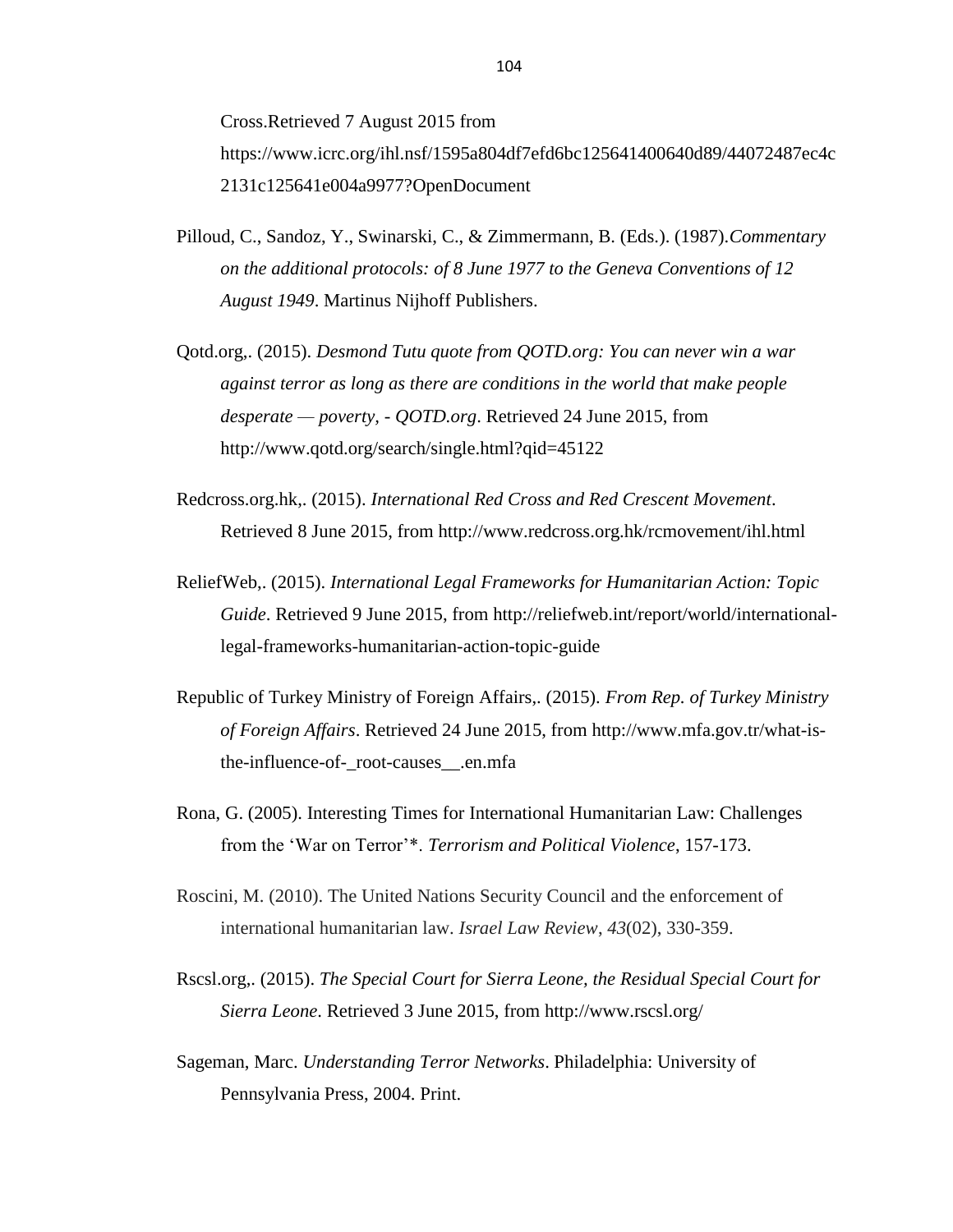Sassòli, M., Bouvier, A. A., & Quintin, A. (2011). *How does law protect in war*?. ICRC.

- Seybolt, T. B. (2014). Accountability for Killing: Moral Responsibility for Collateral Damage in America's Post-9/11 Wars. *Journal of Comparative Policy Analysis: Research and Practice*, *16*(5), 494-495.
- Shiferaw, B. (2015). *Sources of Contemporary International Humanitarian Law*. *Abyssinialaw.com*. Retrieved 30 August 2015, from http://www.abyssinialaw.com/study-on-line/item/949-sources-of-contemporaryinternational-humanitarian-law
- Simpson, B. (2015). *Geneva for Dummies | LemonPunch*. *Lemonpunch.net*. Retrieved 6 August 2015, from https://www.lemonpunch.net/threads/geneva-fordummies.32041/
- Spellman, J. (2015). *Terrorist groups increasingly use children as footsoldiers*. *CCTV America*. Retrieved 8 September 2015, from http://www.cctvamerica.com/2015/01/14/terrorist-groups-turn-children-into-soldiers
- Stakelbeck, E. (2015). *ISIS Exposed: Beheadings, Slavery, and the Hellish Reality of Radical Islam*. Regnery Publishing.
- Standberry, L. (2012). *Top 10 Terrorist Attacks - Toptenz.net*. *Toptenz.net*. Retrieved 24 June 2015, from http://www.toptenz.net/top-10-terrorist-attacks.php
- Summary of the Geneva Conventions of 1949 and Their Additional Protocols. (2013). Retrieved from http://www.redcross.org/images/MEDIA\_CustomProductCatalog/m21969158\_Su mmaryofGCsFactsheet.pdf
- The first Geneva Convention for the Amelioration of the Condition of the Wounded and Sick in Armed Forces in the Field of August 12, 1949.
- The Independent,. (2013). *The full text: Malala Yousafzai delivers defiant riposte to Taliban*. Retrieved 20 June 2015, from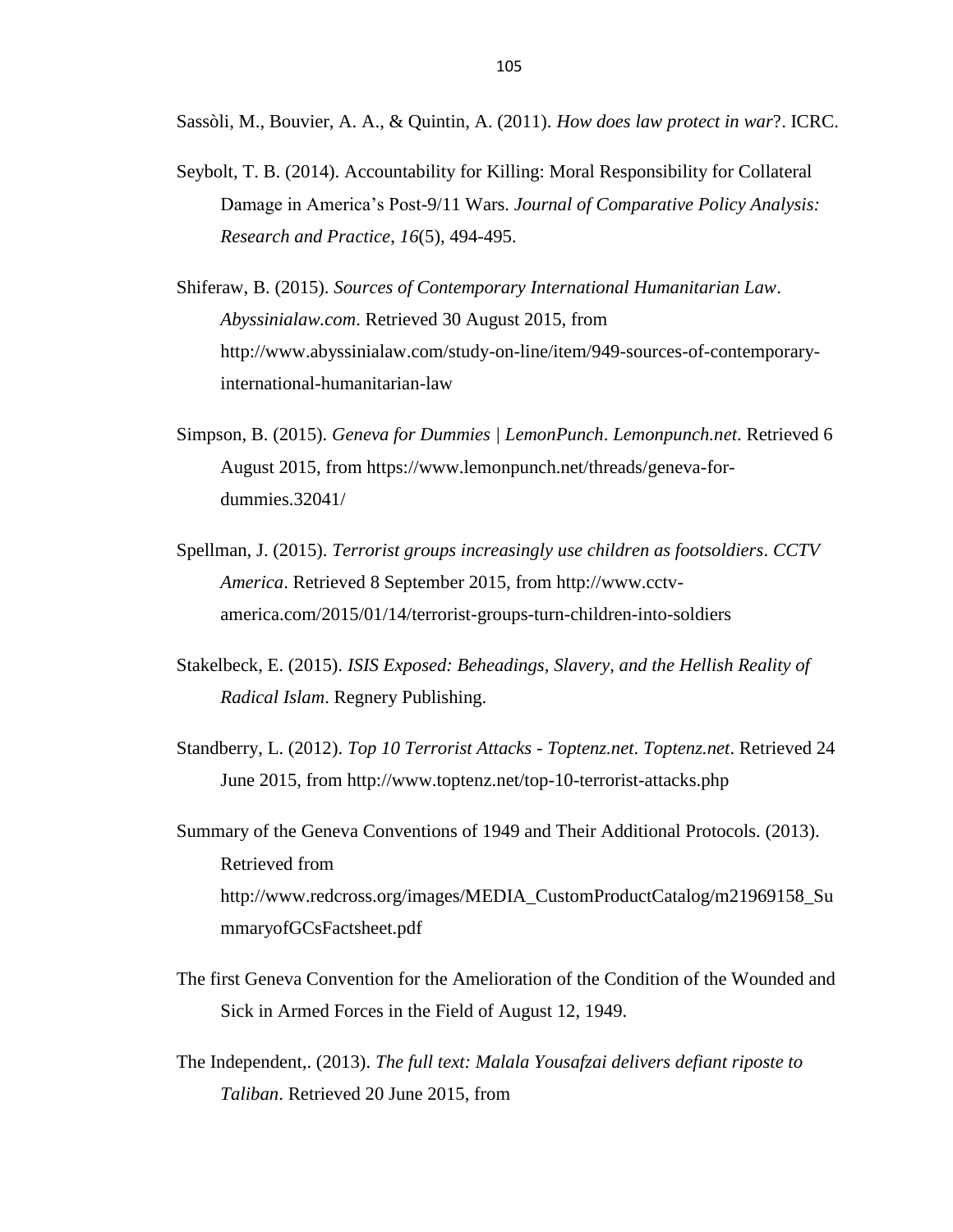http://www.independent.co.uk/news/world/asia/the-full-text-malala-yousafzaidelivers-defiant-riposte-to-taliban-militants-with-speech-to-the-un-8706606.html

- The Tower,. (2015). *UN Report Confirms Hamas Stored and Fired Weapons from UN Schools*. Retrieved 6 August 2015, from http://www.thetower.org/1955-un-reportconfirms-hamas-stored-and-fired-weapons-from-un-schools/
- Thelawdictionary.org,. (2015). *What is NATIONALITY? definition of NATIONALITY (Black's Law Dictionary)*. Retrieved 24 June 2015, from http://thelawdictionary.org/nationality/
- ThinkProgress,. (2015). *What's The Real Root Cause Of Terrorism: Poverty Or Anger?*. Retrieved 24 June 2015, from http://thinkprogress.org/world/2015/02/19/3624543/economics-of-terrorism/
- Tim Butcher, Middle East Correspondent. 'Iraq Bombs: 250 Die In Worst Terror Attack'. *Telegraph.co.uk*, 2007. Web. 1 June 2015.
- Un.org,. (2015). *A/RES/40/61. Measures to prevent international terrorism which endangers or takes innocent human lives or jeopardizes fundamental freedoms and study of the underlying causes of those forms of terrorism and acts of violence which lie in misery, frustration, grievance and despair and which cause some people to sacrifice human lives, including their own, in an attempt to effect radical changes*. Retrieved 2 June 2015, from http://www.un.org/documents/ga/res/40/a40r061.htm
- Un.org,. (2015). *Fight against Sexual Violence in Conflict Reaches ‗New Juncture', Security Council Told | Meetings Coverage and Press Releases*. Retrieved 12 October 2015, from http://www.un.org/press/en/2015/sc11862.doc.htm

Un.org,. (2015). *SECURITY COUNCIL UNEQUIVOCALLY CONDEMNS TERRORISM AS "CRIMINAL AND UNJUSTIFIABLE" | Meetings Coverage and Press Releases*. Retrieved 2 June 2015, from http://www.un.org/press/en/1999/19991019.sc6741.doc.html